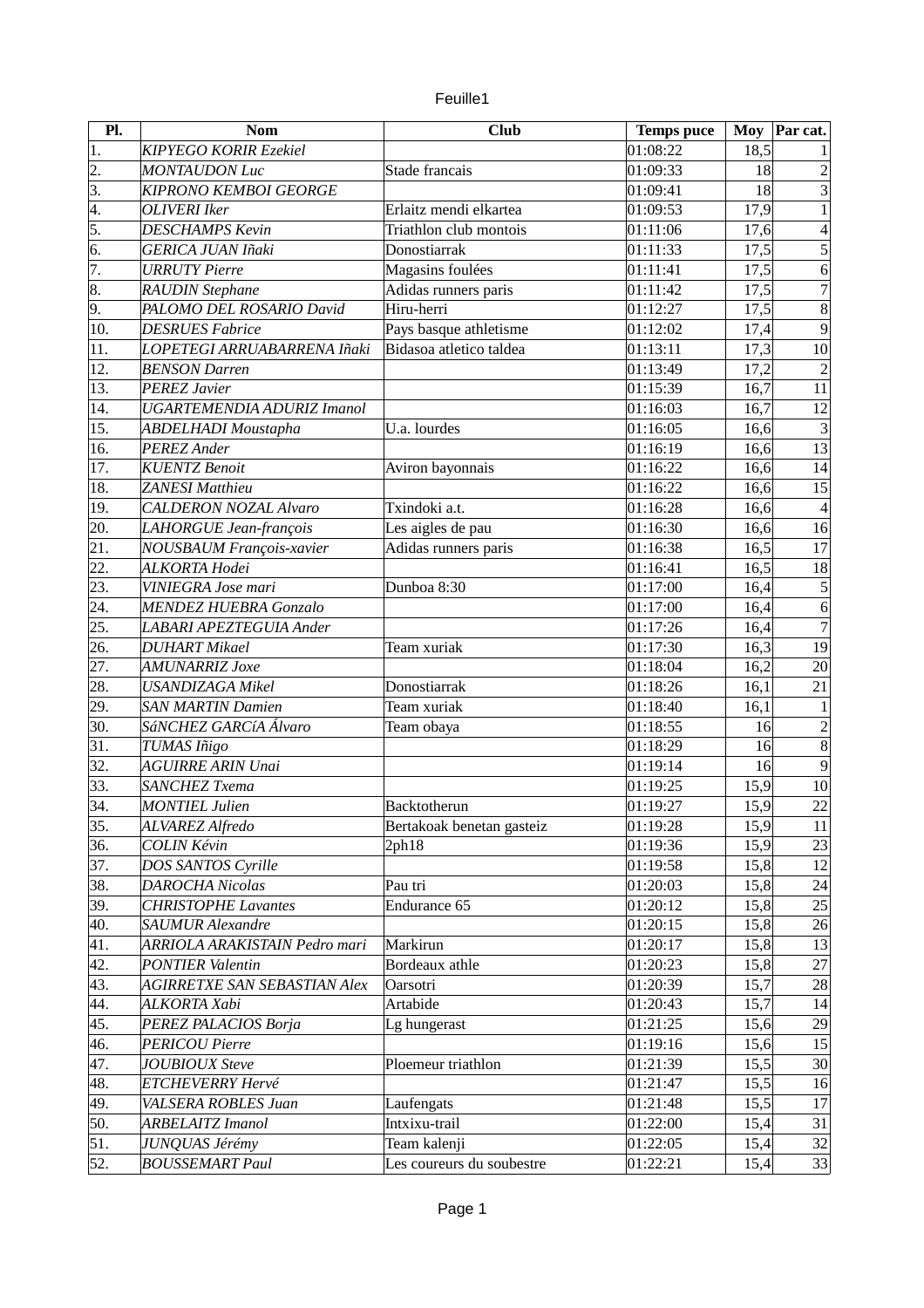| 53.              | <b>BANNELIER Thomas</b>          | Larunfam                   | 01:22:23               | 15,4 | 34                   |
|------------------|----------------------------------|----------------------------|------------------------|------|----------------------|
| 54.              | LOPETEGI GOMEZ Iñaki             | Xanju kirol kluba          | $\overline{0}$ 1:22:37 | 15,3 | 18                   |
| 55.              | <b>PEREJON Iker</b>              | Oarsotri                   | 01:22:39               | 15,3 | 19                   |
| 56.              | <b>POMES Pierre</b>              | Ua lourdes                 | 01:22:41               | 15,3 | $\mathbf{1}$         |
| 57.              | <b>HUA Thibault</b>              |                            | 01:22:49               | 15,3 | 35                   |
| 58.              | <b>FAURE Michael</b>             | Es blanquefort             | 01:22:49               | 15,3 | 20                   |
| 59.              | <b>CERE Olivier</b>              |                            | 01:22:49               | 15,3 | 21                   |
| 60.              | <b>AGUIRRE ARECHABALETA Ibon</b> |                            | 01:22:53               | 15,3 | 36                   |
| 61.              | <b>LOPEZ Mikel</b>               | Independiente              | 01:23:00               | 15,3 | 22                   |
| $\overline{62.}$ | <b>GAMBADE</b> Mathieu           | Aviron bayonnais trail     | 01:23:00               | 15,3 | 37                   |
| 63.              | <b>BURTRE Tom</b>                |                            | 01:23:03               | 15,2 | $\overline{3}$       |
| 64.              | <b>KUENTZ Marc</b>               | <b>Bouliac</b> triathlon   | 01:23:11               | 15,2 | 23                   |
| 65.              | <b>MESANZA MORAZA Asier</b>      |                            | 01:23:14               | 15,2 | 24                   |
| 66.              | <b>CARRION INSAUSTI Txalo</b>    |                            | 01:23:31               | 15,2 | 25                   |
| 67.              | REY AZABAL Jorge                 | Oarsotri                   | 01:23:43               | 15,1 | 26                   |
| 68.              | <b>MAUBEC</b> Arnaud             | Les aigles de pau          | 01:23:54               | 15,1 | 38                   |
| 69.              | <b>INDABEREA Urko</b>            |                            | 01:24:01               | 15,1 | 39                   |
| 70.              | <b>MOLINUEVO Aitor</b>           |                            | 01:24:02               | 15,1 | 27                   |
| 71.              | <b>IRIGOIN Regis</b>             | Aviron bayonnais triathlon | 01:24:03               | 15,1 | 28                   |
| $\overline{72.}$ | <b>CERECEDA HOZ Jon</b>          |                            | 01:24:07               | 15,1 | 29                   |
| 73.              | <b>HAUDECOEUR Yoann</b>          | Aigles de pau              | 01:24:11               | 15   | 40                   |
| 74.              | <b>DEVISSE Arnaud</b>            |                            | 01:24:12               | 15   | 41                   |
| 75.              | <b>GIBERT Mathias</b>            | La tribu 64                | 01:24:19               | 15   | 30 <sup>°</sup>      |
| 76.              | <b>LLANOS Imanol</b>             |                            | 01:24:20               | 15   | 42                   |
| 77.              | OCIO Iñaki                       |                            | 01:24:21               | 15   | 43                   |
| 78.              | <b>FERNANDES Carlos</b>          | As libourne                | 01:24:23               | 15   | 31                   |
| 79.              | <b>CASTAIGNèDE Patrice</b>       | Aft                        | 01:24:23               | 15   | 32                   |
| 80.              | ELIZAZU Ivan                     | <b>Biosnar</b>             | 01:24:24               | 15   | 33                   |
| 81.              | <b>MARTIN Javier</b>             |                            | 01:24:25               | 15   | $\mathbf{1}$         |
| 82.              | LAPRESA IBARBIA Iker             |                            | 01:24:25               | 15   | 34                   |
| 83.              | ELORTEGI ZAMORANO Iñaki          |                            | 01:24:26               | 15   | 35                   |
|                  |                                  |                            | 01:24:30               |      |                      |
| 84.              | <b>CAZALETS Maxime</b>           |                            |                        | 15   | 44                   |
| 85.              | <b>CANAL HUEGUN Aitor</b>        |                            | 01:24:34               | 15   | 36                   |
| 86.<br>87.       | ESTOMBA CABEZÓN Patxi            |                            | 01:24:37               | 15   | 45<br>$\overline{1}$ |
|                  | <b>HOURDEBAIGTS Mélissa</b>      | Galopins chalossais        | 01:23:54               | 14,9 |                      |
| 88.              | <b>BOURGOIN Mixel</b>            | Spuc lasterka              | 01:24:45               | 14,9 | 37                   |
| 89.              | CASAS RODRIGUEZ Jose luis        | Beste iruña                | 01:24:49               | 14,9 | 38                   |
| 90.              | MáRQUEZ VARA Txema               |                            | 01:24:50               | 14,9 | 46                   |
| 91.              | <b>GASTELLU Cathy</b>            | Montardon d'achille        | 01:24:52               | 14,9 | $\mathbf{1}$         |
| 92.              | <b>SANCHEZ MORENO Jonatan</b>    | $\overline{C}$ d oberena   | 01:24:53               | 14,9 | 47                   |
| 93.              | LOPEZ TOLOSA Eneko               |                            | 01:25:06               | 14,9 | 48                   |
| 94.              | <b>CHILLON Jon</b>               | <b>Biosnar</b>             | 01:25:07               | 14,9 | 49                   |
| 95.              | ROUSSET Cedric                   | Tyrosse                    | 01:25:09               | 14,9 | 50                   |
| 96.              | <b>NEBHI Jugurtha</b>            | Azzurro pyrénées 64        | 01:25:14               | 14,9 | 51                   |
| 97.              | <b>FLORES Jon</b>                |                            | 01:25:16               | 14,9 | 52                   |
| 98.              | <b>BOUDJEMAA Oihid</b>           |                            | 01:25:18               | 14,8 | $\overline{2}$       |
| 99.              | <b>IVAN Sardon</b>               |                            | 01:25:21               | 14,8 | 53                   |
| 100.             | <b>BOMBEAU Patrick</b>           |                            | 01:25:30               | 14,8 | 39                   |
| 101.             | <b>LARROUY Baptiste</b>          | Les aigles de pau          | 01:25:35               | 14,8 | 54                   |
| 102.             | <b>BOITIÈRE Gilles</b>           | Athletisme sarthe loir 72  | 01:25:37               | 14,8 | 55                   |
| 103.             | <b>LAFFITTE Laurent</b>          | Montardon d'achille        | 01:25:44               | 14,8 | 40                   |
| 104.             | <b>IGLESIAS Aitor</b>            |                            | 01:25:44               | 14,8 | 41                   |
| 105.             | <b>LETENDART</b> Geoffrey        | Les coureurs du soubestre  | 01:25:51               | 14,8 | 56                   |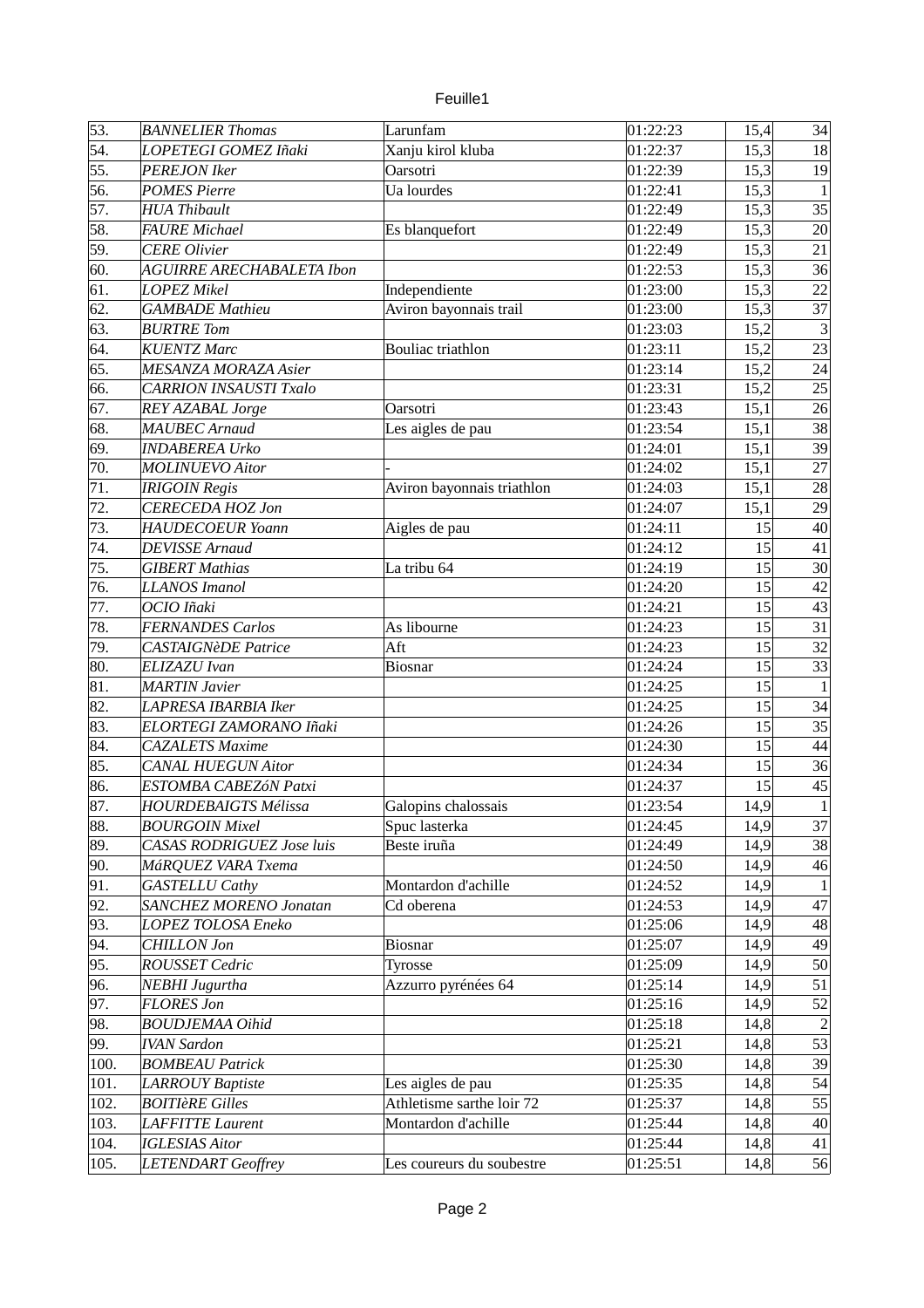| 106. | <b>PALACIO</b> Florent                |                                    | 01:25:53 | 14,7 | 57                      |
|------|---------------------------------------|------------------------------------|----------|------|-------------------------|
| 107. | <b>MARTIN FERNANDEZ Jose luis</b>     |                                    | 01:25:55 | 14,7 | 58                      |
| 108. | <b>EGEA FORCADELL Txus</b>            | Independiente                      | 01:25:59 | 14,7 | 42                      |
| 109. | <b>ECHEVERRIA Jon</b>                 | Dida! physiosport                  | 01:25:15 | 14,7 | 59                      |
| 110. | <b>ESCARPIT Jean-luc</b>              | Es blanquefort                     | 01:26:01 | 14,7 | 3                       |
| 111. | <b>VALBIN</b> Frederic                | Back to the run                    | 01:26:03 | 14,7 | $\overline{4}$          |
| 112. | <b>DABAN Mathieu</b>                  |                                    | 01:26:09 | 14,7 | 43                      |
| 113. | <b>CASARES POLO Ana</b>               | Ac running                         | 01:25:29 | 14,7 | $\overline{a}$          |
| 114. | <b>SERAL Yann</b>                     | Sam paris 12                       | 01:26:11 | 14,7 | 60                      |
| 115. | <b>MATTHIEU Larregle</b>              |                                    | 01:26:17 | 14,7 | 61                      |
| 116. | <b>BENITO Alberto</b>                 | Club asamún                        | 01:26:19 | 14,7 | 44                      |
| 117. | <b>BONZOMS</b> Jean-paul              | Ua lourdes                         | 01:26:21 | 14,7 | $\overline{\mathbf{5}}$ |
| 118. | PEREIRA Juanan                        |                                    | 01:26:26 | 14,7 | 45                      |
|      |                                       |                                    |          |      | 62                      |
| 119. | <b>LALANNE Maxime</b>                 |                                    | 01:26:27 | 14,6 |                         |
| 120. | NAUSIA MONTENEGRO Jon                 |                                    | 01:26:35 | 14,6 | 46<br>$\overline{47}$   |
| 121. | <b>TONY Tesson</b>                    | Biscarrosse olympique triathlon    | 01:26:36 | 14,6 |                         |
| 122. | RANDé PUIG Albert                     | Club triatló tarragona             | 01:26:36 | 14,6 | 48                      |
| 123. | POISBLAUD Yoann                       | $\overline{\mathrm{V}}$ tt-labenne | 01:26:37 | 14,6 | 63                      |
| 124. | <b>SéBASTIEN Pires</b>                | Les coureurs du soubestre          | 01:26:42 | 14,6 | 49                      |
| 125. | UGARTETXEA UGARETXEA Haritz           | Arta-bide                          | 01:26:43 | 14,6 | 50                      |
| 126. | <b>URANGA Iñaki</b>                   | Artabide                           | 01:26:44 | 14,6 | $\overline{51}$         |
| 127. | <b>DIEGUEZ Mikel</b>                  | Burumendi                          | 01:26:44 | 14,6 | 64                      |
| 128. | <b>RODRIGUEZ Frederic</b>             | Asm pau                            | 01:26:44 | 14,6 | $6 \overline{6}$        |
| 129. | CAMACHO Julien                        |                                    | 01:26:44 | 14,6 | 65                      |
| 130. | <b>UGARTETXEA Asier</b>               |                                    | 01:26:45 | 14,6 | 52                      |
| 131. | VIVAS MTZ DE LAHIDALGA Alain          | Hankaluze trail                    | 01:26:48 | 14,6 | 66                      |
| 132. | <b>RIVES Thibaut</b>                  |                                    | 01:26:48 | 14,6 | 67                      |
| 133. | <b>RIVIèRE Adrien</b>                 | Ca beglais                         | 01:26:59 | 14,6 | 68                      |
| 134. | <b>LAPITZ Oier</b>                    |                                    | 01:26:59 | 14,6 | 69                      |
| 135. | CUñADO MATEOS Javi                    |                                    | 01:27:02 | 14,6 | 70                      |
| 136. | <b>ENDIKA Jauregui</b>                |                                    | 01:27:06 | 14,5 | $\overline{71}$         |
| 137. | <b>EIZAGIRRE Beñat</b>                |                                    | 01:27:07 | 14,5 | $\overline{72}$         |
| 138. | <b>BENÍTEZ DE LUGO ARTAMENDI Ibon</b> |                                    | 01:27:26 | 14,5 | 53                      |
| 139. | <b>POMES-BORDEDEBAT Florent</b>       | Ua lourdes                         | 01:27:34 | 14,5 | 73                      |
| 140. | <b>ONGAY DOMENCH Aitor</b>            | Beste iruña                        | 01:27:35 | 14,5 | $\overline{54}$         |
| 141. | <b>FABRE Daniel</b>                   |                                    | 01:27:43 | 14,4 | 55                      |
| 142. | <b>LABREVOIR Jessy</b>                |                                    | 01:27:45 | 14,4 | 74                      |
| 143. | <b>DESSERTINE Matthieu</b>            |                                    | 01:27:47 | 14,4 | 75                      |
| 144. | <b>SOUBIROU Fabien</b>                | Montardon d'achille                | 01:27:49 | 14,4 | 56                      |
| 145. | URIBETXEBERRIA AGIRRE Jokin           |                                    | 01:27:50 | 14,4 | 76                      |
| 146. | <b>AGIRRESAROBE Markel</b>            |                                    | 01:27:52 | 14,4 | 77                      |
| 147. | <b>ONANDIA</b> Ion                    |                                    | 01:27:55 | 14,4 | 57                      |
| 148. | ZABé Florent                          |                                    | 01:27:56 | 14,4 | 78                      |
| 149. | RODRIGUEZ LóPEZ Florencio             | C. d. bnk runners                  | 01:27:58 | 14,4 | $\overline{58}$         |
| 150. | <b>VERGEZ Dorian</b>                  |                                    | 01:28:01 | 14,4 | 79                      |
| 151. | <b>DEAN VIDARTE Fernando</b>          | Triatlon zona media                | 01:28:02 | 14,4 | 59                      |
| 152. | <b>MALMENAIDE Florent</b>             |                                    | 01:28:03 | 14,4 | 80                      |
| 153. | <b>BAñEZA</b> Noel                    | Ninguno                            | 01:28:09 | 14,4 | 60                      |
| 154. | <b>FORESTIER Vincent</b>              |                                    | 01:28:14 | 14,4 | 81                      |
| 155. | <b>AZARLOZA Javier</b>                |                                    | 01:28:15 | 14,4 | 61                      |
| 156. | <b>ALCORTA Nicolas</b>                | Team oloron triathlon              | 01:28:16 | 14,3 | 82                      |
| 157. | POETSCH Cyrille                       |                                    | 01:28:18 | 14,3 | 62                      |
| 158. | <b>GAYOT</b> Jerome                   | Les aigles de pau                  | 01:28:23 | 14,3 | 63                      |
|      |                                       |                                    |          |      |                         |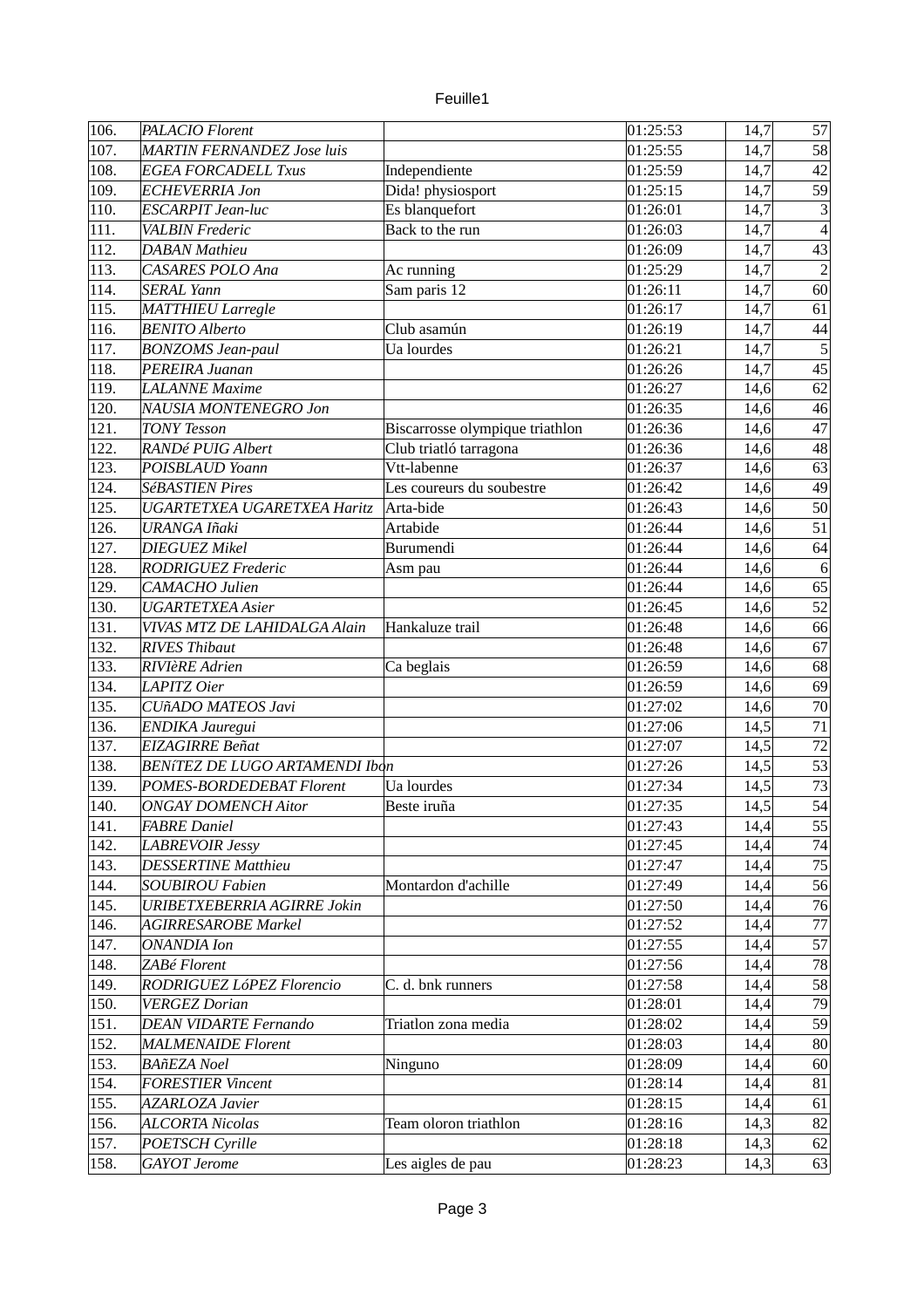| euille. |  |
|---------|--|
|         |  |

| 159. | DOS 1246                                        | Biscarrosse olympique triathlon | 01:28:25             | 14,3 | 64              |
|------|-------------------------------------------------|---------------------------------|----------------------|------|-----------------|
| 160. | <b>CASTAGNET Anthony</b>                        |                                 | 01:28:36             | 14,3 | 83              |
| 161. | ETXARTE SALINAS José luis                       |                                 | 01:28:38             | 14,3 | 65              |
| 162. | <b>HOUCHARD Olivier</b>                         | <b>Saintes</b>                  | 01:28:47             | 14,3 | 84              |
| 163. | <b>SACRISTAN Ion</b>                            | Altza herria kk                 | 01:28:47             | 14,3 | 66              |
| 164. | SAIZ Joseph                                     | U.a.lourdes                     | 01:28:48             | 14,3 | $\overline{a}$  |
| 165. | <b>OROZCO Mario</b>                             | Es blanquefort                  | 01:28:54             | 14,2 | $\overline{7}$  |
| 166. | ***** DOSSARD INCONNU                           |                                 | 01:28:55             | 14,2 |                 |
| 167. | <b>LABAYEN Mikel</b>                            |                                 | 01:29:01             | 14,2 | 67              |
| 168. | <b>GOUIX Arnaud</b>                             |                                 | 01:29:03             | 14,2 | 68              |
| 169. | ***** DOSSARD INCONNU                           |                                 | 01:29:04             |      |                 |
|      |                                                 |                                 |                      | 14,2 |                 |
| 170. | PARDAVILA GUTIERREZ Gorka                       |                                 | 01:28:00             | 14,2 | 85              |
| 171. | TAPIA Dominique                                 | Team xuriak                     | 01:29:11             | 14,2 | 69              |
| 172. | LAZCANOTEGUI Didier                             | Team xuriak                     | 01:29:11             | 14,2 | $\vert 8 \vert$ |
| 173. | <b>BUSUTTIL Olivier</b>                         |                                 | 01:29:12             | 14,2 | 86              |
| 174. | <b>MUNOS Sebastien</b>                          | Stade langonnais athletisme     | 01:29:13             | 14,2 | 70              |
| 175. | PHUNG Cécile                                    | Carquefou athlétic club         | 01:29:19             | 14,2 | $\overline{3}$  |
| 176. | <b>DUPUIS Benjamin</b>                          |                                 | 01:29:24             | 14,2 | 87              |
| 177. | <b>CABANNE</b> Cedric                           | Xiberotarrak                    | 01:29:24             | 14,2 | 88              |
| 178. | DOS 3199                                        |                                 | 01:29:25             | 14,2 | 89              |
| 179. | <b>ORAA CASTRO Alfredo</b>                      |                                 | 01:29:27             | 14,2 | $\overline{71}$ |
| 180. | THIBAULT Olivier                                |                                 | 01:29:29             | 14,2 | 9               |
| 181. | <b>SEIN Guillaume</b>                           |                                 | 01:29:32             | 14,1 | 90              |
| 182. | <b>AGUIRRE Jon</b>                              |                                 | 01:29:32             | 14,1 | $\overline{72}$ |
| 183. | <b>LOUGE Stephane</b>                           |                                 | 01:29:34             | 14,1 | 91              |
| 184. | <b>OULD-YAOU</b> Stephane                       |                                 | 01:29:38             | 14,1 | 73              |
| 185. | <b>ORTIZ Christophe</b>                         | Ascet81                         | 01:29:43             | 14,1 | 74              |
| 186. | <b>BARRERE Marion</b>                           | Soubestre                       | 01:29:45             | 14,1 | $\mathbf{1}$    |
| 187. | PEREIRA SANCHEZ Jose mari                       |                                 | 01:29:53             | 14,1 | $\overline{75}$ |
| 188. | OYARZABAL AZPIAZU Jon                           |                                 | 01:30:02             | 14,1 | 92              |
| 189. | <b>BOUTOILLE Johan</b>                          |                                 | 01:30:03             | 14,1 | 93              |
| 190. | <b>CAPLANNE</b> David                           |                                 | 01:30:15             | 14   | 76              |
| 191. | <b>GARRIDO YEROBI Xabier</b>                    | Bidasoa xxi                     | 01:30:21             | 14   | 77              |
| 192. | <b>VERDES LOPEZ Hektor</b>                      | Benetan gasteiz                 | 01:30:24             | 14   | 94              |
| 193. | <b>MARAñON</b> Iker                             |                                 | 01:29:43             | 14   | 95              |
| 194. | THIBAULT Marc                                   | Neez'presso                     | 01:30:26             | 14   | 78              |
| 195. | <b>GIRARDEAU Sam</b>                            |                                 | 01:30:38             | 14   | 96              |
| 196. | <b>AMESTOY Frederic</b>                         | As ascain elgarrekin            | 01:30:46             | 14   | 79              |
| 197. | CAPENDEGUY Julien                               |                                 | 01:30:46             | 14   | 97              |
| 198. | <b>MILLAN Victor</b>                            | Red runners                     | 01:30:47             | 14   | 80              |
| 199. | ELIZAGOYEN Jokin                                |                                 | 01:30:47             | 14   | 98              |
| 200. | <b>ALBISU</b> Asier                             |                                 | 01:30:49             | 13,9 | 81              |
| 201. | GARCIA ROBLEDO Jesus angel                      |                                 | 01:30:49             | 13,9 | 10              |
| 202. | DOS 1442                                        | Les aigles de pau               | 01:30:08             | 13,9 | 11              |
|      |                                                 | Urkirolak triathlon             |                      |      |                 |
| 203. | <b>LOUIS Londaitz</b>                           |                                 | 01:30:56             | 13,9 | 99              |
| 204. | <b>BILBAO</b> Jean-baptiste<br>ROUME Jean-david |                                 | 01:30:56<br>01:30:58 | 13,9 | 100<br>82       |
| 205. |                                                 |                                 |                      | 13,9 |                 |
| 206. | <b>SOUAL Farid</b>                              | Bruges respire                  | 01:31:00             | 13,9 | $\overline{3}$  |
| 207. | <b>IBAñEZ PELLICER Jaume</b>                    |                                 | 01:31:03             | 13,9 | 83              |
| 208. | TXAPARTEGI LIZASO Kepa                          |                                 | 01:31:04             | 13,9 | 84              |
| 209. | ZAPIRAIN PIKABEA Mikel                          | Super amara bat                 | 01:31:05             | 13,9 | 101             |
| 210. | <b>PERRIN Marc</b>                              | Cs cigogne hispano-suiza        | 01:31:07             | 13,9 | 102             |
| 211. | SANZBERRO MAZA Irene                            |                                 | 01:31:09             | 13,9 | $\vert 4 \vert$ |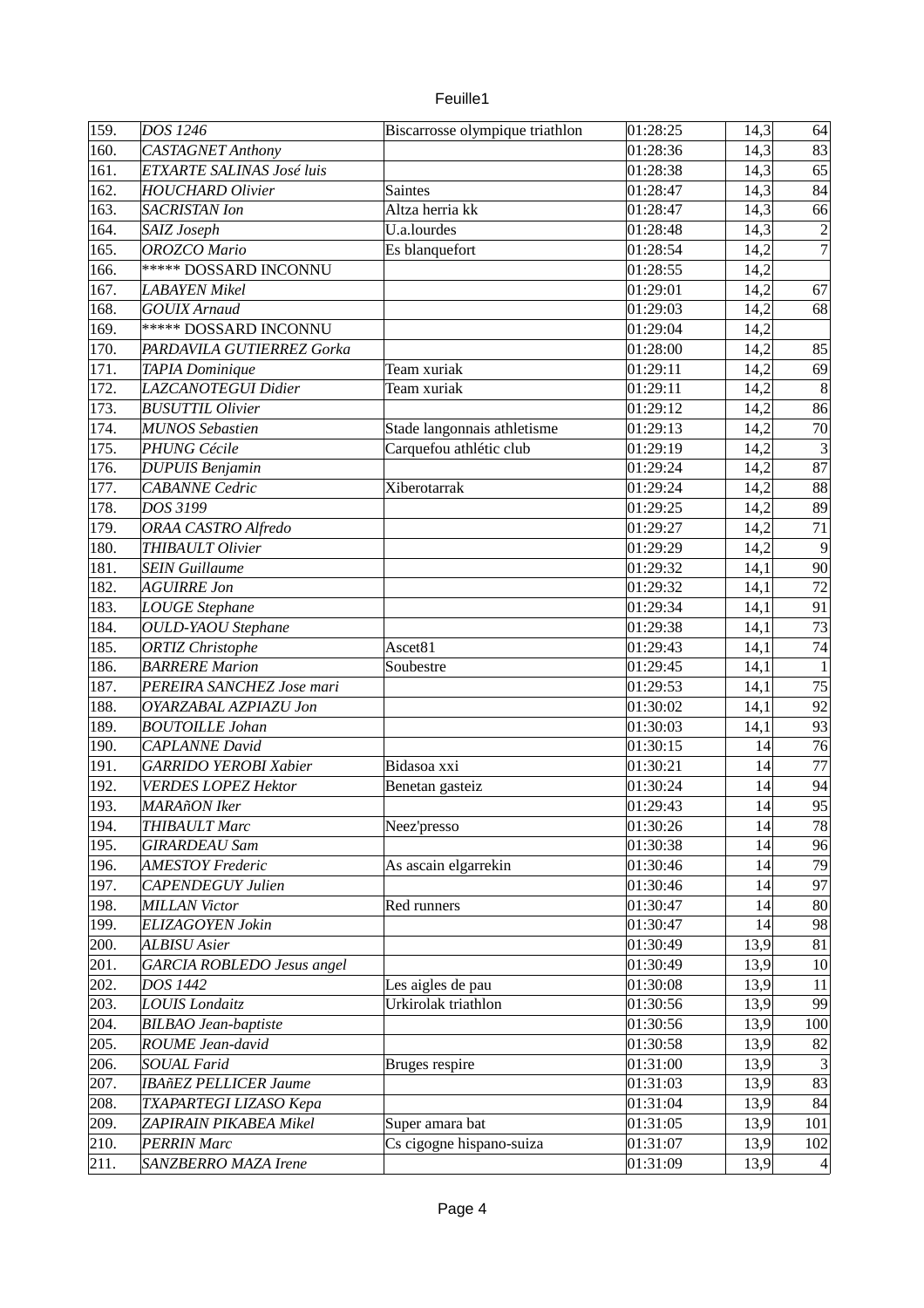| unlle |  |
|-------|--|
|       |  |

| 213.<br>01:31:13<br>85<br>PEJENAUTE Oier<br>13,9<br>214.<br>01:31:15<br>13,9<br>103<br><b>BONO</b> Maxime<br>215.<br><b>VIVIEN Yannick</b><br>Back to the run<br>01:31:15<br>13,9<br>104<br>216.<br><b>SORZABAL Aritz</b><br>01:31:15<br>13,9<br>86<br>217.<br><b>BAïS</b> Loïc<br>Napurrak<br>105<br>01:31:15<br>13,9<br>Triathlon arcachon sud bassin<br>218.<br><b>LAMORERE Guillaume</b><br>01:30:12<br>13,9<br>106<br>219.<br><b>BODAS Jesus</b><br>87<br>01:31:21<br>13,9<br>220.<br>FARIA PRADA Bruno<br>01:31:21<br>13,9<br>107<br>221.<br>88<br>LARRODE Philippe<br>01:31:24<br>13,9<br>222.<br><b>DU PASQUIER Bernard</b><br>Ua lourdes<br>01:31:31<br>13,8<br>13<br>223.<br><b>BROUSSAINGARAY Xavier</b><br>01:31:40<br>13,8<br>89<br>224.<br>90<br><b>LABOURDETTE Mathieu</b><br>01:31:40<br>13,8<br>225.<br>13,8<br>01:31:44<br>108<br><b>BELLEAU Thomas</b><br>Les coureurs du soubestre<br>226.<br>13,8<br><b>BERNUES ALONSO Ander</b><br>01:31:45<br>109<br>13,8<br>227.<br>Athle65<br>01:31:45<br><b>TABARANT Yves</b><br>228.<br>Xanju kirol elkartea<br>13,8<br><b>ANDUEZA GENUA Urko</b><br>01:31:52<br>110<br>229.<br><b>MADURGA Ignacio</b><br>01:31:53<br>13,8<br>111<br>230.<br>LABEGUERIE Didier<br>As ascain elgarrekin<br>01:31:54<br>13,8<br>14<br>231.<br>SAINT-PE Baptiste<br>Aaa du lyonnais<br>13,8<br>112<br>01:31:55<br>232.<br>MUñOZ Ander<br>01:32:08<br>13,7<br>113<br>Biosnar<br>233.<br><b>RODRIGUEZ David</b><br>01:32:09<br>13,7<br>114<br>234.<br>01:32:14<br>13,7<br><b>ESKISABEL DE JUAN Esther</b><br>$\overline{2}$<br>235.<br>PAPAXANTHOS Jean<br>01:32:16<br>115<br>13,7<br>236.<br><b>DELAS Nicolas</b><br>01:31:00<br>13,7<br>116<br>237.<br><b>DUBOS Olivier</b><br>01:31:22<br>13,7<br>91<br>238.<br>13,7<br>117<br><b>BOLINAGA Asier</b><br>01:31:37<br>239.<br>92<br><b>ICART</b> Joseph<br>Lourdes triathlon<br>13,7<br>01:32:22<br>240.<br>$\overline{5}$<br>Carquerfou athlétique club<br><b>DERRIEN Rozenn</b><br>13,7<br>01:32:24<br>93<br>241.<br>13,7<br><b>HUMBERT Mathieu</b><br>01:32:24<br>242.<br>13,7<br>118<br><b>CAMESCASSE Francois</b><br>01:32:28<br>243.<br><b>IPARRAGUIRRE Iñigo</b><br>01:32:28<br>13,7<br>119<br>244.<br>Hiru kirol hendaia<br><b>CALVO</b> Samuel<br>01:32:29<br>13,7<br>94<br>245.<br>13,7<br>95<br><b>CHOPIN Franck</b><br>01:32:32<br>96<br>246.<br>13,7<br><b>ALZATE AZPIROZ Jon</b><br>01:32:37<br>13,7<br>247.<br><b>ESTEVE Nicolas</b><br>Biscarrosse olympique triathlon<br>97<br>01:32:37<br>248.<br><b>ETCHEMENDY Vincent</b><br>13,7<br>98<br>01:32:38<br>249.<br>01:32:39<br>13,7<br>120<br><b>TRANIER Thibaut</b><br>01:32:40<br>13,7<br>250.<br><b>SORON Antony</b><br>99<br><b>PORZUCEK Guillaume</b><br>251.<br>Xve athletic club<br>01:32:52<br>121<br>13,6<br>252.<br><b>GARCIA CORCOBADO Josep</b><br>01:33:01<br>13,6<br>100<br>253.<br>Erlaitz mendi elkartea-mugalari<br>01:33:02<br>LEKUONA IZETA Garikoitz<br>13,6<br>101<br>254.<br>MALLES ZUBELDIA Oskar<br>01:33:09<br>13,6<br>122<br>Yepa!<br>255.<br><b>ESTEVES Matthieu</b><br>01:33:10<br>13,6<br>123<br>256.<br><b>ELGOYHEN Bernard</b><br>01:33:16<br>13,6<br>124<br>257.<br><b>CRAMPES Julien</b><br>01:33:20<br>13,6<br>125<br>258.<br><b>OTXOA ZAPIAIN Eudon</b><br>01:33:23<br>13,6<br>102<br><b>IGLESIAS SILVA Álvaro</b><br>259.<br>Biosnar hondarribiko kluba<br>01:33:31<br>13,5<br>103<br>260.<br>AGIRRESAROBE IGIñIZ Mikel<br>01:33:34<br>13,5<br>Erlaitz<br>15<br>261.<br><b>MONCADE</b> Frederic<br>01:33:36<br>13,5<br>104<br>262.<br><b>WARD</b> Jon<br>Southampton athletic club<br>01:32:40<br>13,5<br>105<br>263.<br>RIVERAS FERNANDEZ Oscar<br>01:33:42<br>13,5<br>126<br>264.<br>Olamusu kirolak<br>01:33:42<br>13,5<br>127<br>TELLECHEA HUALDE Ugutz | 212. | <b>BUISSON Patrice</b> | Sc. ares | 01:31:10 | 13,9 | 12 |
|--------------------------------------------------------------------------------------------------------------------------------------------------------------------------------------------------------------------------------------------------------------------------------------------------------------------------------------------------------------------------------------------------------------------------------------------------------------------------------------------------------------------------------------------------------------------------------------------------------------------------------------------------------------------------------------------------------------------------------------------------------------------------------------------------------------------------------------------------------------------------------------------------------------------------------------------------------------------------------------------------------------------------------------------------------------------------------------------------------------------------------------------------------------------------------------------------------------------------------------------------------------------------------------------------------------------------------------------------------------------------------------------------------------------------------------------------------------------------------------------------------------------------------------------------------------------------------------------------------------------------------------------------------------------------------------------------------------------------------------------------------------------------------------------------------------------------------------------------------------------------------------------------------------------------------------------------------------------------------------------------------------------------------------------------------------------------------------------------------------------------------------------------------------------------------------------------------------------------------------------------------------------------------------------------------------------------------------------------------------------------------------------------------------------------------------------------------------------------------------------------------------------------------------------------------------------------------------------------------------------------------------------------------------------------------------------------------------------------------------------------------------------------------------------------------------------------------------------------------------------------------------------------------------------------------------------------------------------------------------------------------------------------------------------------------------------------------------------------------------------------------------------------------------------------------------------------------------------------------------------------------------------------------------------------------------------------------------------------------------------------------------------------------------------------------------------------------------------------------------------------------------------------------------------------------------------------------------------------------------------------------------------------------------------------------------------------------------------------------------------------------|------|------------------------|----------|----------|------|----|
|                                                                                                                                                                                                                                                                                                                                                                                                                                                                                                                                                                                                                                                                                                                                                                                                                                                                                                                                                                                                                                                                                                                                                                                                                                                                                                                                                                                                                                                                                                                                                                                                                                                                                                                                                                                                                                                                                                                                                                                                                                                                                                                                                                                                                                                                                                                                                                                                                                                                                                                                                                                                                                                                                                                                                                                                                                                                                                                                                                                                                                                                                                                                                                                                                                                                                                                                                                                                                                                                                                                                                                                                                                                                                                                                                        |      |                        |          |          |      |    |
|                                                                                                                                                                                                                                                                                                                                                                                                                                                                                                                                                                                                                                                                                                                                                                                                                                                                                                                                                                                                                                                                                                                                                                                                                                                                                                                                                                                                                                                                                                                                                                                                                                                                                                                                                                                                                                                                                                                                                                                                                                                                                                                                                                                                                                                                                                                                                                                                                                                                                                                                                                                                                                                                                                                                                                                                                                                                                                                                                                                                                                                                                                                                                                                                                                                                                                                                                                                                                                                                                                                                                                                                                                                                                                                                                        |      |                        |          |          |      |    |
|                                                                                                                                                                                                                                                                                                                                                                                                                                                                                                                                                                                                                                                                                                                                                                                                                                                                                                                                                                                                                                                                                                                                                                                                                                                                                                                                                                                                                                                                                                                                                                                                                                                                                                                                                                                                                                                                                                                                                                                                                                                                                                                                                                                                                                                                                                                                                                                                                                                                                                                                                                                                                                                                                                                                                                                                                                                                                                                                                                                                                                                                                                                                                                                                                                                                                                                                                                                                                                                                                                                                                                                                                                                                                                                                                        |      |                        |          |          |      |    |
|                                                                                                                                                                                                                                                                                                                                                                                                                                                                                                                                                                                                                                                                                                                                                                                                                                                                                                                                                                                                                                                                                                                                                                                                                                                                                                                                                                                                                                                                                                                                                                                                                                                                                                                                                                                                                                                                                                                                                                                                                                                                                                                                                                                                                                                                                                                                                                                                                                                                                                                                                                                                                                                                                                                                                                                                                                                                                                                                                                                                                                                                                                                                                                                                                                                                                                                                                                                                                                                                                                                                                                                                                                                                                                                                                        |      |                        |          |          |      |    |
|                                                                                                                                                                                                                                                                                                                                                                                                                                                                                                                                                                                                                                                                                                                                                                                                                                                                                                                                                                                                                                                                                                                                                                                                                                                                                                                                                                                                                                                                                                                                                                                                                                                                                                                                                                                                                                                                                                                                                                                                                                                                                                                                                                                                                                                                                                                                                                                                                                                                                                                                                                                                                                                                                                                                                                                                                                                                                                                                                                                                                                                                                                                                                                                                                                                                                                                                                                                                                                                                                                                                                                                                                                                                                                                                                        |      |                        |          |          |      |    |
|                                                                                                                                                                                                                                                                                                                                                                                                                                                                                                                                                                                                                                                                                                                                                                                                                                                                                                                                                                                                                                                                                                                                                                                                                                                                                                                                                                                                                                                                                                                                                                                                                                                                                                                                                                                                                                                                                                                                                                                                                                                                                                                                                                                                                                                                                                                                                                                                                                                                                                                                                                                                                                                                                                                                                                                                                                                                                                                                                                                                                                                                                                                                                                                                                                                                                                                                                                                                                                                                                                                                                                                                                                                                                                                                                        |      |                        |          |          |      |    |
|                                                                                                                                                                                                                                                                                                                                                                                                                                                                                                                                                                                                                                                                                                                                                                                                                                                                                                                                                                                                                                                                                                                                                                                                                                                                                                                                                                                                                                                                                                                                                                                                                                                                                                                                                                                                                                                                                                                                                                                                                                                                                                                                                                                                                                                                                                                                                                                                                                                                                                                                                                                                                                                                                                                                                                                                                                                                                                                                                                                                                                                                                                                                                                                                                                                                                                                                                                                                                                                                                                                                                                                                                                                                                                                                                        |      |                        |          |          |      |    |
|                                                                                                                                                                                                                                                                                                                                                                                                                                                                                                                                                                                                                                                                                                                                                                                                                                                                                                                                                                                                                                                                                                                                                                                                                                                                                                                                                                                                                                                                                                                                                                                                                                                                                                                                                                                                                                                                                                                                                                                                                                                                                                                                                                                                                                                                                                                                                                                                                                                                                                                                                                                                                                                                                                                                                                                                                                                                                                                                                                                                                                                                                                                                                                                                                                                                                                                                                                                                                                                                                                                                                                                                                                                                                                                                                        |      |                        |          |          |      |    |
|                                                                                                                                                                                                                                                                                                                                                                                                                                                                                                                                                                                                                                                                                                                                                                                                                                                                                                                                                                                                                                                                                                                                                                                                                                                                                                                                                                                                                                                                                                                                                                                                                                                                                                                                                                                                                                                                                                                                                                                                                                                                                                                                                                                                                                                                                                                                                                                                                                                                                                                                                                                                                                                                                                                                                                                                                                                                                                                                                                                                                                                                                                                                                                                                                                                                                                                                                                                                                                                                                                                                                                                                                                                                                                                                                        |      |                        |          |          |      |    |
|                                                                                                                                                                                                                                                                                                                                                                                                                                                                                                                                                                                                                                                                                                                                                                                                                                                                                                                                                                                                                                                                                                                                                                                                                                                                                                                                                                                                                                                                                                                                                                                                                                                                                                                                                                                                                                                                                                                                                                                                                                                                                                                                                                                                                                                                                                                                                                                                                                                                                                                                                                                                                                                                                                                                                                                                                                                                                                                                                                                                                                                                                                                                                                                                                                                                                                                                                                                                                                                                                                                                                                                                                                                                                                                                                        |      |                        |          |          |      |    |
|                                                                                                                                                                                                                                                                                                                                                                                                                                                                                                                                                                                                                                                                                                                                                                                                                                                                                                                                                                                                                                                                                                                                                                                                                                                                                                                                                                                                                                                                                                                                                                                                                                                                                                                                                                                                                                                                                                                                                                                                                                                                                                                                                                                                                                                                                                                                                                                                                                                                                                                                                                                                                                                                                                                                                                                                                                                                                                                                                                                                                                                                                                                                                                                                                                                                                                                                                                                                                                                                                                                                                                                                                                                                                                                                                        |      |                        |          |          |      |    |
|                                                                                                                                                                                                                                                                                                                                                                                                                                                                                                                                                                                                                                                                                                                                                                                                                                                                                                                                                                                                                                                                                                                                                                                                                                                                                                                                                                                                                                                                                                                                                                                                                                                                                                                                                                                                                                                                                                                                                                                                                                                                                                                                                                                                                                                                                                                                                                                                                                                                                                                                                                                                                                                                                                                                                                                                                                                                                                                                                                                                                                                                                                                                                                                                                                                                                                                                                                                                                                                                                                                                                                                                                                                                                                                                                        |      |                        |          |          |      |    |
|                                                                                                                                                                                                                                                                                                                                                                                                                                                                                                                                                                                                                                                                                                                                                                                                                                                                                                                                                                                                                                                                                                                                                                                                                                                                                                                                                                                                                                                                                                                                                                                                                                                                                                                                                                                                                                                                                                                                                                                                                                                                                                                                                                                                                                                                                                                                                                                                                                                                                                                                                                                                                                                                                                                                                                                                                                                                                                                                                                                                                                                                                                                                                                                                                                                                                                                                                                                                                                                                                                                                                                                                                                                                                                                                                        |      |                        |          |          |      |    |
|                                                                                                                                                                                                                                                                                                                                                                                                                                                                                                                                                                                                                                                                                                                                                                                                                                                                                                                                                                                                                                                                                                                                                                                                                                                                                                                                                                                                                                                                                                                                                                                                                                                                                                                                                                                                                                                                                                                                                                                                                                                                                                                                                                                                                                                                                                                                                                                                                                                                                                                                                                                                                                                                                                                                                                                                                                                                                                                                                                                                                                                                                                                                                                                                                                                                                                                                                                                                                                                                                                                                                                                                                                                                                                                                                        |      |                        |          |          |      |    |
|                                                                                                                                                                                                                                                                                                                                                                                                                                                                                                                                                                                                                                                                                                                                                                                                                                                                                                                                                                                                                                                                                                                                                                                                                                                                                                                                                                                                                                                                                                                                                                                                                                                                                                                                                                                                                                                                                                                                                                                                                                                                                                                                                                                                                                                                                                                                                                                                                                                                                                                                                                                                                                                                                                                                                                                                                                                                                                                                                                                                                                                                                                                                                                                                                                                                                                                                                                                                                                                                                                                                                                                                                                                                                                                                                        |      |                        |          |          |      |    |
|                                                                                                                                                                                                                                                                                                                                                                                                                                                                                                                                                                                                                                                                                                                                                                                                                                                                                                                                                                                                                                                                                                                                                                                                                                                                                                                                                                                                                                                                                                                                                                                                                                                                                                                                                                                                                                                                                                                                                                                                                                                                                                                                                                                                                                                                                                                                                                                                                                                                                                                                                                                                                                                                                                                                                                                                                                                                                                                                                                                                                                                                                                                                                                                                                                                                                                                                                                                                                                                                                                                                                                                                                                                                                                                                                        |      |                        |          |          |      |    |
|                                                                                                                                                                                                                                                                                                                                                                                                                                                                                                                                                                                                                                                                                                                                                                                                                                                                                                                                                                                                                                                                                                                                                                                                                                                                                                                                                                                                                                                                                                                                                                                                                                                                                                                                                                                                                                                                                                                                                                                                                                                                                                                                                                                                                                                                                                                                                                                                                                                                                                                                                                                                                                                                                                                                                                                                                                                                                                                                                                                                                                                                                                                                                                                                                                                                                                                                                                                                                                                                                                                                                                                                                                                                                                                                                        |      |                        |          |          |      |    |
|                                                                                                                                                                                                                                                                                                                                                                                                                                                                                                                                                                                                                                                                                                                                                                                                                                                                                                                                                                                                                                                                                                                                                                                                                                                                                                                                                                                                                                                                                                                                                                                                                                                                                                                                                                                                                                                                                                                                                                                                                                                                                                                                                                                                                                                                                                                                                                                                                                                                                                                                                                                                                                                                                                                                                                                                                                                                                                                                                                                                                                                                                                                                                                                                                                                                                                                                                                                                                                                                                                                                                                                                                                                                                                                                                        |      |                        |          |          |      |    |
|                                                                                                                                                                                                                                                                                                                                                                                                                                                                                                                                                                                                                                                                                                                                                                                                                                                                                                                                                                                                                                                                                                                                                                                                                                                                                                                                                                                                                                                                                                                                                                                                                                                                                                                                                                                                                                                                                                                                                                                                                                                                                                                                                                                                                                                                                                                                                                                                                                                                                                                                                                                                                                                                                                                                                                                                                                                                                                                                                                                                                                                                                                                                                                                                                                                                                                                                                                                                                                                                                                                                                                                                                                                                                                                                                        |      |                        |          |          |      |    |
|                                                                                                                                                                                                                                                                                                                                                                                                                                                                                                                                                                                                                                                                                                                                                                                                                                                                                                                                                                                                                                                                                                                                                                                                                                                                                                                                                                                                                                                                                                                                                                                                                                                                                                                                                                                                                                                                                                                                                                                                                                                                                                                                                                                                                                                                                                                                                                                                                                                                                                                                                                                                                                                                                                                                                                                                                                                                                                                                                                                                                                                                                                                                                                                                                                                                                                                                                                                                                                                                                                                                                                                                                                                                                                                                                        |      |                        |          |          |      |    |
|                                                                                                                                                                                                                                                                                                                                                                                                                                                                                                                                                                                                                                                                                                                                                                                                                                                                                                                                                                                                                                                                                                                                                                                                                                                                                                                                                                                                                                                                                                                                                                                                                                                                                                                                                                                                                                                                                                                                                                                                                                                                                                                                                                                                                                                                                                                                                                                                                                                                                                                                                                                                                                                                                                                                                                                                                                                                                                                                                                                                                                                                                                                                                                                                                                                                                                                                                                                                                                                                                                                                                                                                                                                                                                                                                        |      |                        |          |          |      |    |
|                                                                                                                                                                                                                                                                                                                                                                                                                                                                                                                                                                                                                                                                                                                                                                                                                                                                                                                                                                                                                                                                                                                                                                                                                                                                                                                                                                                                                                                                                                                                                                                                                                                                                                                                                                                                                                                                                                                                                                                                                                                                                                                                                                                                                                                                                                                                                                                                                                                                                                                                                                                                                                                                                                                                                                                                                                                                                                                                                                                                                                                                                                                                                                                                                                                                                                                                                                                                                                                                                                                                                                                                                                                                                                                                                        |      |                        |          |          |      |    |
|                                                                                                                                                                                                                                                                                                                                                                                                                                                                                                                                                                                                                                                                                                                                                                                                                                                                                                                                                                                                                                                                                                                                                                                                                                                                                                                                                                                                                                                                                                                                                                                                                                                                                                                                                                                                                                                                                                                                                                                                                                                                                                                                                                                                                                                                                                                                                                                                                                                                                                                                                                                                                                                                                                                                                                                                                                                                                                                                                                                                                                                                                                                                                                                                                                                                                                                                                                                                                                                                                                                                                                                                                                                                                                                                                        |      |                        |          |          |      |    |
|                                                                                                                                                                                                                                                                                                                                                                                                                                                                                                                                                                                                                                                                                                                                                                                                                                                                                                                                                                                                                                                                                                                                                                                                                                                                                                                                                                                                                                                                                                                                                                                                                                                                                                                                                                                                                                                                                                                                                                                                                                                                                                                                                                                                                                                                                                                                                                                                                                                                                                                                                                                                                                                                                                                                                                                                                                                                                                                                                                                                                                                                                                                                                                                                                                                                                                                                                                                                                                                                                                                                                                                                                                                                                                                                                        |      |                        |          |          |      |    |
|                                                                                                                                                                                                                                                                                                                                                                                                                                                                                                                                                                                                                                                                                                                                                                                                                                                                                                                                                                                                                                                                                                                                                                                                                                                                                                                                                                                                                                                                                                                                                                                                                                                                                                                                                                                                                                                                                                                                                                                                                                                                                                                                                                                                                                                                                                                                                                                                                                                                                                                                                                                                                                                                                                                                                                                                                                                                                                                                                                                                                                                                                                                                                                                                                                                                                                                                                                                                                                                                                                                                                                                                                                                                                                                                                        |      |                        |          |          |      |    |
|                                                                                                                                                                                                                                                                                                                                                                                                                                                                                                                                                                                                                                                                                                                                                                                                                                                                                                                                                                                                                                                                                                                                                                                                                                                                                                                                                                                                                                                                                                                                                                                                                                                                                                                                                                                                                                                                                                                                                                                                                                                                                                                                                                                                                                                                                                                                                                                                                                                                                                                                                                                                                                                                                                                                                                                                                                                                                                                                                                                                                                                                                                                                                                                                                                                                                                                                                                                                                                                                                                                                                                                                                                                                                                                                                        |      |                        |          |          |      |    |
|                                                                                                                                                                                                                                                                                                                                                                                                                                                                                                                                                                                                                                                                                                                                                                                                                                                                                                                                                                                                                                                                                                                                                                                                                                                                                                                                                                                                                                                                                                                                                                                                                                                                                                                                                                                                                                                                                                                                                                                                                                                                                                                                                                                                                                                                                                                                                                                                                                                                                                                                                                                                                                                                                                                                                                                                                                                                                                                                                                                                                                                                                                                                                                                                                                                                                                                                                                                                                                                                                                                                                                                                                                                                                                                                                        |      |                        |          |          |      |    |
|                                                                                                                                                                                                                                                                                                                                                                                                                                                                                                                                                                                                                                                                                                                                                                                                                                                                                                                                                                                                                                                                                                                                                                                                                                                                                                                                                                                                                                                                                                                                                                                                                                                                                                                                                                                                                                                                                                                                                                                                                                                                                                                                                                                                                                                                                                                                                                                                                                                                                                                                                                                                                                                                                                                                                                                                                                                                                                                                                                                                                                                                                                                                                                                                                                                                                                                                                                                                                                                                                                                                                                                                                                                                                                                                                        |      |                        |          |          |      |    |
|                                                                                                                                                                                                                                                                                                                                                                                                                                                                                                                                                                                                                                                                                                                                                                                                                                                                                                                                                                                                                                                                                                                                                                                                                                                                                                                                                                                                                                                                                                                                                                                                                                                                                                                                                                                                                                                                                                                                                                                                                                                                                                                                                                                                                                                                                                                                                                                                                                                                                                                                                                                                                                                                                                                                                                                                                                                                                                                                                                                                                                                                                                                                                                                                                                                                                                                                                                                                                                                                                                                                                                                                                                                                                                                                                        |      |                        |          |          |      |    |
|                                                                                                                                                                                                                                                                                                                                                                                                                                                                                                                                                                                                                                                                                                                                                                                                                                                                                                                                                                                                                                                                                                                                                                                                                                                                                                                                                                                                                                                                                                                                                                                                                                                                                                                                                                                                                                                                                                                                                                                                                                                                                                                                                                                                                                                                                                                                                                                                                                                                                                                                                                                                                                                                                                                                                                                                                                                                                                                                                                                                                                                                                                                                                                                                                                                                                                                                                                                                                                                                                                                                                                                                                                                                                                                                                        |      |                        |          |          |      |    |
|                                                                                                                                                                                                                                                                                                                                                                                                                                                                                                                                                                                                                                                                                                                                                                                                                                                                                                                                                                                                                                                                                                                                                                                                                                                                                                                                                                                                                                                                                                                                                                                                                                                                                                                                                                                                                                                                                                                                                                                                                                                                                                                                                                                                                                                                                                                                                                                                                                                                                                                                                                                                                                                                                                                                                                                                                                                                                                                                                                                                                                                                                                                                                                                                                                                                                                                                                                                                                                                                                                                                                                                                                                                                                                                                                        |      |                        |          |          |      |    |
|                                                                                                                                                                                                                                                                                                                                                                                                                                                                                                                                                                                                                                                                                                                                                                                                                                                                                                                                                                                                                                                                                                                                                                                                                                                                                                                                                                                                                                                                                                                                                                                                                                                                                                                                                                                                                                                                                                                                                                                                                                                                                                                                                                                                                                                                                                                                                                                                                                                                                                                                                                                                                                                                                                                                                                                                                                                                                                                                                                                                                                                                                                                                                                                                                                                                                                                                                                                                                                                                                                                                                                                                                                                                                                                                                        |      |                        |          |          |      |    |
|                                                                                                                                                                                                                                                                                                                                                                                                                                                                                                                                                                                                                                                                                                                                                                                                                                                                                                                                                                                                                                                                                                                                                                                                                                                                                                                                                                                                                                                                                                                                                                                                                                                                                                                                                                                                                                                                                                                                                                                                                                                                                                                                                                                                                                                                                                                                                                                                                                                                                                                                                                                                                                                                                                                                                                                                                                                                                                                                                                                                                                                                                                                                                                                                                                                                                                                                                                                                                                                                                                                                                                                                                                                                                                                                                        |      |                        |          |          |      |    |
|                                                                                                                                                                                                                                                                                                                                                                                                                                                                                                                                                                                                                                                                                                                                                                                                                                                                                                                                                                                                                                                                                                                                                                                                                                                                                                                                                                                                                                                                                                                                                                                                                                                                                                                                                                                                                                                                                                                                                                                                                                                                                                                                                                                                                                                                                                                                                                                                                                                                                                                                                                                                                                                                                                                                                                                                                                                                                                                                                                                                                                                                                                                                                                                                                                                                                                                                                                                                                                                                                                                                                                                                                                                                                                                                                        |      |                        |          |          |      |    |
|                                                                                                                                                                                                                                                                                                                                                                                                                                                                                                                                                                                                                                                                                                                                                                                                                                                                                                                                                                                                                                                                                                                                                                                                                                                                                                                                                                                                                                                                                                                                                                                                                                                                                                                                                                                                                                                                                                                                                                                                                                                                                                                                                                                                                                                                                                                                                                                                                                                                                                                                                                                                                                                                                                                                                                                                                                                                                                                                                                                                                                                                                                                                                                                                                                                                                                                                                                                                                                                                                                                                                                                                                                                                                                                                                        |      |                        |          |          |      |    |
|                                                                                                                                                                                                                                                                                                                                                                                                                                                                                                                                                                                                                                                                                                                                                                                                                                                                                                                                                                                                                                                                                                                                                                                                                                                                                                                                                                                                                                                                                                                                                                                                                                                                                                                                                                                                                                                                                                                                                                                                                                                                                                                                                                                                                                                                                                                                                                                                                                                                                                                                                                                                                                                                                                                                                                                                                                                                                                                                                                                                                                                                                                                                                                                                                                                                                                                                                                                                                                                                                                                                                                                                                                                                                                                                                        |      |                        |          |          |      |    |
|                                                                                                                                                                                                                                                                                                                                                                                                                                                                                                                                                                                                                                                                                                                                                                                                                                                                                                                                                                                                                                                                                                                                                                                                                                                                                                                                                                                                                                                                                                                                                                                                                                                                                                                                                                                                                                                                                                                                                                                                                                                                                                                                                                                                                                                                                                                                                                                                                                                                                                                                                                                                                                                                                                                                                                                                                                                                                                                                                                                                                                                                                                                                                                                                                                                                                                                                                                                                                                                                                                                                                                                                                                                                                                                                                        |      |                        |          |          |      |    |
|                                                                                                                                                                                                                                                                                                                                                                                                                                                                                                                                                                                                                                                                                                                                                                                                                                                                                                                                                                                                                                                                                                                                                                                                                                                                                                                                                                                                                                                                                                                                                                                                                                                                                                                                                                                                                                                                                                                                                                                                                                                                                                                                                                                                                                                                                                                                                                                                                                                                                                                                                                                                                                                                                                                                                                                                                                                                                                                                                                                                                                                                                                                                                                                                                                                                                                                                                                                                                                                                                                                                                                                                                                                                                                                                                        |      |                        |          |          |      |    |
|                                                                                                                                                                                                                                                                                                                                                                                                                                                                                                                                                                                                                                                                                                                                                                                                                                                                                                                                                                                                                                                                                                                                                                                                                                                                                                                                                                                                                                                                                                                                                                                                                                                                                                                                                                                                                                                                                                                                                                                                                                                                                                                                                                                                                                                                                                                                                                                                                                                                                                                                                                                                                                                                                                                                                                                                                                                                                                                                                                                                                                                                                                                                                                                                                                                                                                                                                                                                                                                                                                                                                                                                                                                                                                                                                        |      |                        |          |          |      |    |
|                                                                                                                                                                                                                                                                                                                                                                                                                                                                                                                                                                                                                                                                                                                                                                                                                                                                                                                                                                                                                                                                                                                                                                                                                                                                                                                                                                                                                                                                                                                                                                                                                                                                                                                                                                                                                                                                                                                                                                                                                                                                                                                                                                                                                                                                                                                                                                                                                                                                                                                                                                                                                                                                                                                                                                                                                                                                                                                                                                                                                                                                                                                                                                                                                                                                                                                                                                                                                                                                                                                                                                                                                                                                                                                                                        |      |                        |          |          |      |    |
|                                                                                                                                                                                                                                                                                                                                                                                                                                                                                                                                                                                                                                                                                                                                                                                                                                                                                                                                                                                                                                                                                                                                                                                                                                                                                                                                                                                                                                                                                                                                                                                                                                                                                                                                                                                                                                                                                                                                                                                                                                                                                                                                                                                                                                                                                                                                                                                                                                                                                                                                                                                                                                                                                                                                                                                                                                                                                                                                                                                                                                                                                                                                                                                                                                                                                                                                                                                                                                                                                                                                                                                                                                                                                                                                                        |      |                        |          |          |      |    |
|                                                                                                                                                                                                                                                                                                                                                                                                                                                                                                                                                                                                                                                                                                                                                                                                                                                                                                                                                                                                                                                                                                                                                                                                                                                                                                                                                                                                                                                                                                                                                                                                                                                                                                                                                                                                                                                                                                                                                                                                                                                                                                                                                                                                                                                                                                                                                                                                                                                                                                                                                                                                                                                                                                                                                                                                                                                                                                                                                                                                                                                                                                                                                                                                                                                                                                                                                                                                                                                                                                                                                                                                                                                                                                                                                        |      |                        |          |          |      |    |
|                                                                                                                                                                                                                                                                                                                                                                                                                                                                                                                                                                                                                                                                                                                                                                                                                                                                                                                                                                                                                                                                                                                                                                                                                                                                                                                                                                                                                                                                                                                                                                                                                                                                                                                                                                                                                                                                                                                                                                                                                                                                                                                                                                                                                                                                                                                                                                                                                                                                                                                                                                                                                                                                                                                                                                                                                                                                                                                                                                                                                                                                                                                                                                                                                                                                                                                                                                                                                                                                                                                                                                                                                                                                                                                                                        |      |                        |          |          |      |    |
|                                                                                                                                                                                                                                                                                                                                                                                                                                                                                                                                                                                                                                                                                                                                                                                                                                                                                                                                                                                                                                                                                                                                                                                                                                                                                                                                                                                                                                                                                                                                                                                                                                                                                                                                                                                                                                                                                                                                                                                                                                                                                                                                                                                                                                                                                                                                                                                                                                                                                                                                                                                                                                                                                                                                                                                                                                                                                                                                                                                                                                                                                                                                                                                                                                                                                                                                                                                                                                                                                                                                                                                                                                                                                                                                                        |      |                        |          |          |      |    |
|                                                                                                                                                                                                                                                                                                                                                                                                                                                                                                                                                                                                                                                                                                                                                                                                                                                                                                                                                                                                                                                                                                                                                                                                                                                                                                                                                                                                                                                                                                                                                                                                                                                                                                                                                                                                                                                                                                                                                                                                                                                                                                                                                                                                                                                                                                                                                                                                                                                                                                                                                                                                                                                                                                                                                                                                                                                                                                                                                                                                                                                                                                                                                                                                                                                                                                                                                                                                                                                                                                                                                                                                                                                                                                                                                        |      |                        |          |          |      |    |
|                                                                                                                                                                                                                                                                                                                                                                                                                                                                                                                                                                                                                                                                                                                                                                                                                                                                                                                                                                                                                                                                                                                                                                                                                                                                                                                                                                                                                                                                                                                                                                                                                                                                                                                                                                                                                                                                                                                                                                                                                                                                                                                                                                                                                                                                                                                                                                                                                                                                                                                                                                                                                                                                                                                                                                                                                                                                                                                                                                                                                                                                                                                                                                                                                                                                                                                                                                                                                                                                                                                                                                                                                                                                                                                                                        |      |                        |          |          |      |    |
|                                                                                                                                                                                                                                                                                                                                                                                                                                                                                                                                                                                                                                                                                                                                                                                                                                                                                                                                                                                                                                                                                                                                                                                                                                                                                                                                                                                                                                                                                                                                                                                                                                                                                                                                                                                                                                                                                                                                                                                                                                                                                                                                                                                                                                                                                                                                                                                                                                                                                                                                                                                                                                                                                                                                                                                                                                                                                                                                                                                                                                                                                                                                                                                                                                                                                                                                                                                                                                                                                                                                                                                                                                                                                                                                                        |      |                        |          |          |      |    |
|                                                                                                                                                                                                                                                                                                                                                                                                                                                                                                                                                                                                                                                                                                                                                                                                                                                                                                                                                                                                                                                                                                                                                                                                                                                                                                                                                                                                                                                                                                                                                                                                                                                                                                                                                                                                                                                                                                                                                                                                                                                                                                                                                                                                                                                                                                                                                                                                                                                                                                                                                                                                                                                                                                                                                                                                                                                                                                                                                                                                                                                                                                                                                                                                                                                                                                                                                                                                                                                                                                                                                                                                                                                                                                                                                        |      |                        |          |          |      |    |
|                                                                                                                                                                                                                                                                                                                                                                                                                                                                                                                                                                                                                                                                                                                                                                                                                                                                                                                                                                                                                                                                                                                                                                                                                                                                                                                                                                                                                                                                                                                                                                                                                                                                                                                                                                                                                                                                                                                                                                                                                                                                                                                                                                                                                                                                                                                                                                                                                                                                                                                                                                                                                                                                                                                                                                                                                                                                                                                                                                                                                                                                                                                                                                                                                                                                                                                                                                                                                                                                                                                                                                                                                                                                                                                                                        |      |                        |          |          |      |    |
|                                                                                                                                                                                                                                                                                                                                                                                                                                                                                                                                                                                                                                                                                                                                                                                                                                                                                                                                                                                                                                                                                                                                                                                                                                                                                                                                                                                                                                                                                                                                                                                                                                                                                                                                                                                                                                                                                                                                                                                                                                                                                                                                                                                                                                                                                                                                                                                                                                                                                                                                                                                                                                                                                                                                                                                                                                                                                                                                                                                                                                                                                                                                                                                                                                                                                                                                                                                                                                                                                                                                                                                                                                                                                                                                                        |      |                        |          |          |      |    |
|                                                                                                                                                                                                                                                                                                                                                                                                                                                                                                                                                                                                                                                                                                                                                                                                                                                                                                                                                                                                                                                                                                                                                                                                                                                                                                                                                                                                                                                                                                                                                                                                                                                                                                                                                                                                                                                                                                                                                                                                                                                                                                                                                                                                                                                                                                                                                                                                                                                                                                                                                                                                                                                                                                                                                                                                                                                                                                                                                                                                                                                                                                                                                                                                                                                                                                                                                                                                                                                                                                                                                                                                                                                                                                                                                        |      |                        |          |          |      |    |
|                                                                                                                                                                                                                                                                                                                                                                                                                                                                                                                                                                                                                                                                                                                                                                                                                                                                                                                                                                                                                                                                                                                                                                                                                                                                                                                                                                                                                                                                                                                                                                                                                                                                                                                                                                                                                                                                                                                                                                                                                                                                                                                                                                                                                                                                                                                                                                                                                                                                                                                                                                                                                                                                                                                                                                                                                                                                                                                                                                                                                                                                                                                                                                                                                                                                                                                                                                                                                                                                                                                                                                                                                                                                                                                                                        |      |                        |          |          |      |    |
|                                                                                                                                                                                                                                                                                                                                                                                                                                                                                                                                                                                                                                                                                                                                                                                                                                                                                                                                                                                                                                                                                                                                                                                                                                                                                                                                                                                                                                                                                                                                                                                                                                                                                                                                                                                                                                                                                                                                                                                                                                                                                                                                                                                                                                                                                                                                                                                                                                                                                                                                                                                                                                                                                                                                                                                                                                                                                                                                                                                                                                                                                                                                                                                                                                                                                                                                                                                                                                                                                                                                                                                                                                                                                                                                                        |      |                        |          |          |      |    |
|                                                                                                                                                                                                                                                                                                                                                                                                                                                                                                                                                                                                                                                                                                                                                                                                                                                                                                                                                                                                                                                                                                                                                                                                                                                                                                                                                                                                                                                                                                                                                                                                                                                                                                                                                                                                                                                                                                                                                                                                                                                                                                                                                                                                                                                                                                                                                                                                                                                                                                                                                                                                                                                                                                                                                                                                                                                                                                                                                                                                                                                                                                                                                                                                                                                                                                                                                                                                                                                                                                                                                                                                                                                                                                                                                        |      |                        |          |          |      |    |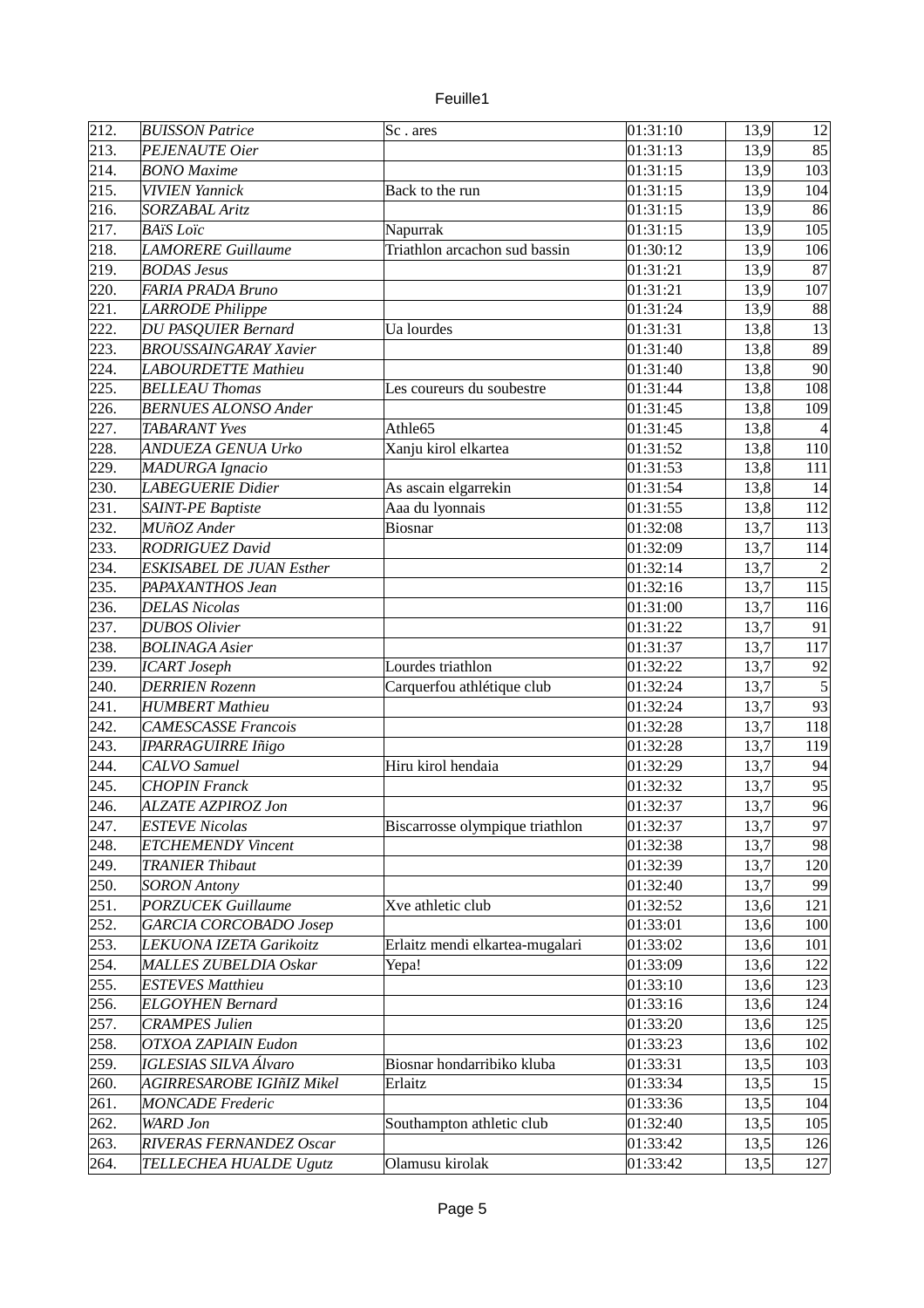| 265.         | <b>BARBERENA Koldo</b>                           | Olamusu team              | 01:33:42             | 13,5         | 128            |
|--------------|--------------------------------------------------|---------------------------|----------------------|--------------|----------------|
| 266.         | <b>AUGAREILS Lilian</b>                          | Xiberotarrak              | 01:33:43             | 13,5         | 129            |
| 267.         | <b>CLASS Arthur</b>                              |                           | 01:33:46             | 13,5         | 1 <sup>1</sup> |
| 268.         | <b>IRASTORZA Thomas</b>                          |                           | 01:33:47             | 13,5         | 130            |
| 269.         | <b>ALEGRE Gorka</b>                              | Team xuriak               | 01:33:49             | 13,5         | 131            |
| 270.         | <b>ARZA MOZO Mikel</b>                           | Altza herria triatloi     | 01:33:52             | 13,5         | 106            |
| 271.         | <b>FANON Laurie</b>                              | Adidas runners paris      | 01:33:53             | 13,5         | 3              |
| 272.         | <b>DASQUE Nicolas</b>                            |                           | 01:33:53             | 13,5         | 132            |
| 273.         | <b>DUBOURG</b> Eric                              |                           | 01:33:54             | 13,5         | 107            |
| 274.         | <b>PEREZ Pascal</b>                              | Arbus running             | 01:33:57             | 13,5         | 108            |
| 275.         | <b>RECALDE Manuel</b>                            |                           | 01:34:00             | 13,5         | 133            |
| 276.         | MAGENTIE David                                   |                           | 01:34:02             | 13,5         | 109            |
| 277.         | ELISSALDE Johan                                  |                           | 01:32:27             | 13,5         | 134            |
| 278.         | PARTARRIEU Christian                             |                           | 01:34:08             | 13,5         | 110            |
| 279.         | FARRàS MUñOZ Xavier                              | C.a.palafrugell           | 01:34:09             | 13,5         | 111            |
| 280.         | POMMES Cyril                                     | Smbs                      | 01:34:10             | 13,4         | 112            |
| 281.         | CAUCHY Angelique                                 | Iaac                      | 01:33:25             | 13,4         | 4              |
| 282.         | <b>DELHAYE Christophe</b>                        | 064006 aviron bayonnais   | 01:34:21             | 13,4         | 135            |
| 283.         | <b>CHACON</b> Alberto                            |                           | 01:34:21             | 13,4         | 113            |
| 284.         | <b>DERUMAUX Ludovic</b>                          | Asm                       | 01:34:31             | 13,4         | 16             |
| 285.         | PACCHIANA Benoit                                 | Bouliac sport plaisir     | 01:33:45             | 13,4         | 136            |
| 286.         | <b>BEAUDEMONT Brice</b>                          |                           | 01:33:45             | 13,4         | 137            |
| 287.         | DARJO Sébastien                                  |                           | 01:34:37             | 13,4         | 114            |
| 288.         | <b>LAGRANDANNE</b> Jerome                        | Back to the run           | 01:34:40             | 13,4         | 115            |
| 289.         | <b>HARAMBOURE Jeremy</b>                         |                           | 01:34:00             | 13,4         | 138            |
| 290.         | <b>URRUTY Manuel</b>                             |                           | 01:34:47             | 13,4         | 139            |
| 291.         | <b>HERTEAULT Stephane</b>                        |                           | 01:34:47             | 13,4         | 140            |
| 292.         | <b>LE GARDIEN Nicolas</b>                        |                           | 01:34:47             | 13,4         | 141            |
| 293.         | <b>NOUSBAUM Helene</b>                           | Club olympique bayonnais  | 01:34:50             | 13,4         | 5              |
| 294.         | <b>CAFFAR Philippe</b>                           |                           | 01:34:50             | 13,4         | 17             |
| 295.         | <b>POUMES Rémi</b>                               |                           | 01:34:50             | 13,4         | 142            |
| 296.         |                                                  |                           | 01:34:52             |              | 116            |
| 297.         | <b>DETCHERRY Julien</b><br><b>SALVADOR Perez</b> |                           | 01:34:52             | 13,4         | 117            |
|              |                                                  |                           |                      | 13,4         |                |
| 298.<br>299. | VILLA Jean-baptiste<br>TELLERIA Julen            |                           | 01:34:56<br>01:34:58 | 13,3<br>13,3 | 118<br>18      |
|              |                                                  |                           |                      |              |                |
| 300.         | DOS 629                                          | Arbus                     | 01:34:58             | 13,3         | 19             |
| 301.         | <b>JALADE Florent</b>                            |                           | 01:34:59             | 13,3         | 143            |
| 302.         | <b>PORCHER Thierry</b>                           | Triathlon st astier       | 01:34:13             | 13,3         | 119            |
| 303.         | <b>BIELLE Stephane</b>                           |                           | 01:33:08             | 13,3         | 120            |
| 304.         | <b>MAURIAC Paul</b>                              |                           | 01:35:06             | 13,3         | 144            |
| 305.         | <b>MASSOU</b> Xavier                             |                           | 01:35:10             | 13,3         | 121            |
| 306.         | CALBRIS Gaëtan                                   |                           | 01:35:12             | 13,3         | 145            |
| 307.         | <b>MEUNIER Florian</b>                           |                           | 01:35:14             | 13,3         | 146            |
| 308.         | <b>DECHAUMET Thomas</b>                          | Les aigles de pau         | 01:35:14             | 13,3         | 147            |
| 309.         | <b>MARTINENA Erik</b>                            |                           | 01:35:16             | 13,3         | 148            |
| 310.         | <b>DOS 1060</b>                                  | Xiberotarrak              | 01:35:17             | 13,3         | 122            |
| 311.         | <b>LEDEUR Fabien</b>                             | Bouliac sports plaisir    | 01:35:19             | 13,3         | 149            |
| 312.         | <b>POILVE Thomas</b>                             |                           | 01:34:38             | 13,3         | 150            |
| 313.         | <b>RIBES Jean-pierre</b>                         | Pass j'aime courir        | 01:35:23             | 13,3         | 20             |
| 314.         | <b>LAFERRERE Laurent</b>                         |                           | 01:35:24             | 13,3         | 123            |
| 315.         | <b>PICHON Florian</b>                            | St jean de luz athlétisme | 01:35:26             | 13,3         | 124            |
| 316.         | <b>LEON GARCIA Santiago</b>                      |                           | 01:35:26             | 13,3         | 151            |
| 317.         | NAVAJAS Jose m <sup>a</sup>                      |                           | 01:35:27             | 13,3         | 152            |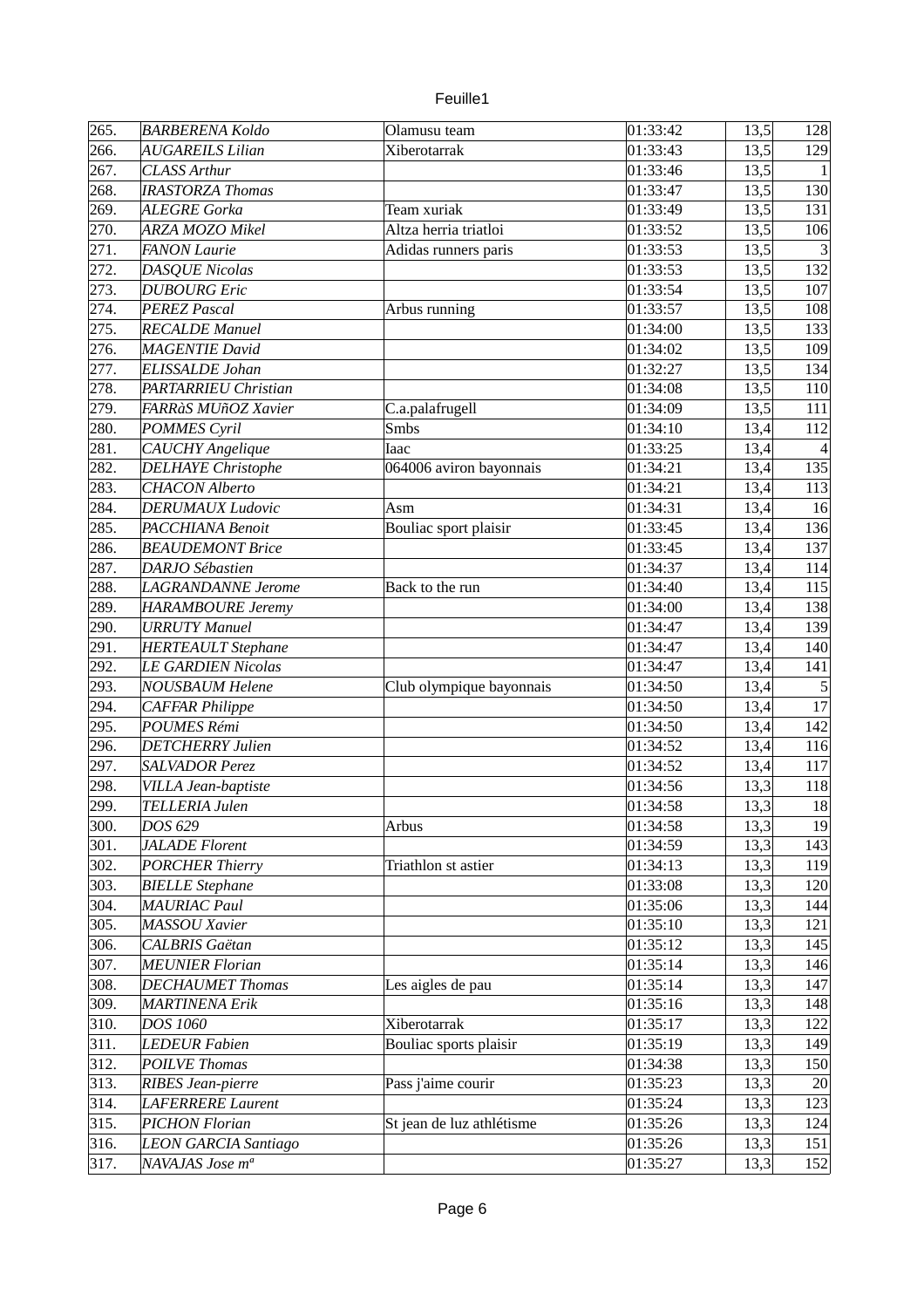| 318. | PUERTA GONZáLEZ Rafael          |                                    | 01:35:27 | 13,3 | $\vert$          |
|------|---------------------------------|------------------------------------|----------|------|------------------|
| 319. | <b>BERGES François</b>          | Xiberotarrak                       | 01:35:29 | 13,3 | 125              |
| 320. | MANCIET Thierry                 |                                    | 01:34:52 | 13,3 | 126              |
| 321. | <b>SAIVRES Mathieu</b>          |                                    | 01:35:35 | 13,2 | 127              |
| 322. | <b>CARPY CHRISTOPHE</b>         |                                    | 01:35:37 | 13,2 | 128              |
| 323. | <b>CAZABAN</b> Stephane         | Pontacq seven                      | 01:35:38 | 13,2 | 129              |
| 324. | <b>FAURET Matthieu</b>          |                                    | 01:35:41 | 13,2 | 153              |
| 325. | IZQUIERDO Jean-marie            |                                    | 01:35:41 | 13,2 | 130              |
| 326. | <b>LANS Xavier</b>              | Biarritz sauvetage côtier          | 01:34:11 | 13,2 | 154              |
|      |                                 |                                    | 01:34:58 |      |                  |
| 327. | <b>PEDRICO Christophe</b>       |                                    |          | 13,2 | 155              |
| 328. | <b>LAY Jerome</b>               |                                    | 01:35:50 | 13,2 | 131              |
| 329. | <b>ESTEVES Victor</b>           |                                    | 01:35:50 | 13,2 | 156              |
| 330. | <b>BONETTI Benoit</b>           |                                    | 01:35:08 | 13,2 | 157              |
| 331. | <b>NOGUES Jean-baptiste</b>     |                                    | 01:35:53 | 13,2 | 158              |
| 332. | <b>ROBLES Raul</b>              | Oberena                            | 01:35:53 | 13,2 | 159              |
| 333. | <b>DINHOF Arthur</b>            |                                    | 01:35:53 | 13,2 | 160              |
| 334. | <b>JURUJ</b> Mickael            | Les aigles de pau                  | 01:35:12 | 13,2 | 161              |
| 335. | <b>BRESSAN Cyril</b>            |                                    | 01:34:58 | 13,2 | 162              |
| 336. | <b>CASTETBON Yannick</b>        |                                    | 01:35:07 | 13,2 | 163              |
| 337. | <b>***** DOSSARD INCONNU</b>    |                                    | 01:36:02 | 13,2 |                  |
| 338. | <b>BALLARIN Patrice</b>         |                                    | 01:36:02 | 13,2 | 21               |
| 339. | <b>CHAMBOISSIER Géraud</b>      |                                    | 01:36:02 | 13,2 | 132              |
| 340. | JACQUET Laurent                 | Lisses athlétic club               | 01:36:04 | 13,2 | 22               |
| 341. | <b>CATHELAIN Nicolas</b>        |                                    | 01:36:05 | 13,2 | 133              |
| 342. | <b>SEGOT</b> Emma               | Asfi villejuif                     | 01:36:05 | 13,2 | $6 \overline{6}$ |
| 343. | <b>BASSE CATHALINAT Jacques</b> |                                    | 01:36:05 | 13,2 | 164              |
| 344. | <b>VERGNOLLES Vincent</b>       |                                    | 01:36:06 | 13,2 | 134              |
| 345. | <b>LACOLONGE Ludovic</b>        |                                    | 01:36:06 | 13,2 | 165              |
| 346. | <b>CHABAL Nicolas</b>           | Hiru kirol hendaya                 | 01:36:09 | 13,2 | 135              |
| 347. | <b>DUPONT</b> Cyrille           | As ascain elgarrekin               | 01:36:10 | 13,2 | 136              |
| 348. | <b>AROCENA SANZ Agustin</b>     |                                    | 01:36:13 | 13,2 | 23               |
| 349. | <b>POCHAT Pascal</b>            | As cea cesta cross                 | 01:36:13 | 13,2 | 137              |
| 350. | <b>ALLART Sylvain</b>           |                                    | 01:36:14 | 13,2 | 166              |
| 351. | ALDASORO ALBERRO Joseba         | Oarsotri happy triatloi taldea     | 01:36:14 | 13,2 | 138              |
| 352. | <b>JACOMET Thierry</b>          |                                    | 01:36:14 | 13,2 | 24               |
| 353. | <b>IRURETA PADRONES Edurne</b>  | Laguntasuna                        | 01:36:14 | 13,2 | 6                |
|      |                                 |                                    |          |      |                  |
| 354. | <b>CRESSON Jerome</b>           | Acl tarnos                         | 01:36:14 | 13,2 | 139              |
| 355. | <b>MUñOZ</b> Genis              |                                    | 01:36:21 | 13,1 | 25               |
| 356. | <b>LE BRETON Yann</b>           | Carbon-blanc                       | 01:36:21 | 13,1 | 140              |
| 357. | <b>MOUNEU Thomas</b>            |                                    | 01:36:23 | 13,1 | 167              |
| 358. | GOICOECHEA Xabier               |                                    | 01:36:24 | 13,1 | 141              |
| 359. | <b>ISAACS Benjamin</b>          | Wellington scottish athletics club | 01:36:27 | 13,1 | 168              |
| 360. | <b>GONZALEZ MORENO Cesar</b>    |                                    | 01:36:28 | 13,1 | 142              |
| 361. | <b>LABAT</b> Sebastien          | Aviron bayonnais                   | 01:36:31 | 13,1 | 143              |
| 362. | VANNIER Olivier                 | Courir a izon                      | 01:36:31 | 13,1 | 144              |
| 363. | ***** DOSSARD INCONNU           |                                    | 01:34:50 | 13,1 |                  |
| 364. | <b>SOTERAS Sylvain</b>          |                                    | 01:36:32 | 13,1 | 169              |
| 365. | <b>BENABDALLAH Khalid</b>       | Es blanquefort                     | 01:36:34 | 13,1 | 26               |
| 366. | <b>PROUX Pascal</b>             | Cob                                | 01:36:37 | 13,1 | 27               |
| 367. | <b>BIVES</b> Lionel             |                                    | 01:36:39 | 13,1 | 145              |
| 368. | <b>AGOSTI Damien</b>            | Merkik                             | 01:36:43 | 13,1 | 170              |
| 369. | <b>KAHN</b> Valentine           |                                    | 01:36:47 | 13,1 | 7                |
| 370. | CASADO SANZBERRO Jaime          |                                    | 01:36:49 | 13,1 | 146              |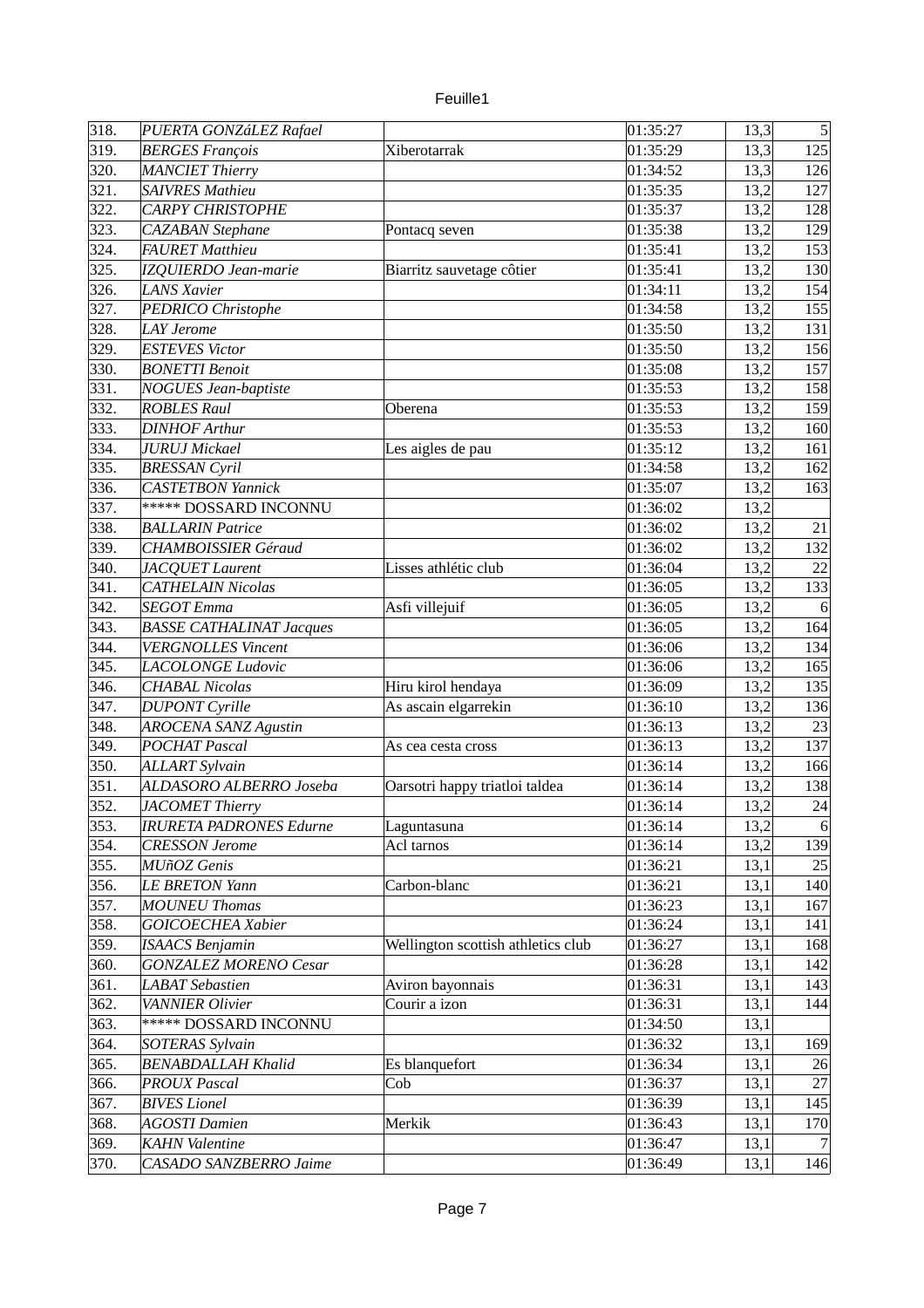| 371. | <b>GURTUBAI Xabier</b>                              |                                  | 01:36:49 | 13,1 | 171              |
|------|-----------------------------------------------------|----------------------------------|----------|------|------------------|
| 372. | <b>BONATI</b> Frédéric                              |                                  | 01:36:56 | 13,1 | 147              |
| 373. | <b>UJIA</b> Eder                                    |                                  | 01:36:57 | 13,1 | 172              |
| 374. | ETCHEVERRIA Jean pierre                             | Hiru kirol hendaia               | 01:36:57 | 13,1 |                  |
| 375. |                                                     |                                  |          |      | 148              |
|      | <b>BERNEDE</b> Wilfried<br><b>BALLANGER Clement</b> |                                  | 01:35:59 | 13,1 | 149              |
| 376. |                                                     | Pau triathlon                    | 01:37:00 | 13,1 | 173              |
| 377. | <b>SEGALAS Gilles</b>                               |                                  | 01:37:00 | 13,1 | 174              |
| 378. | EGAñA ALBISU Julen                                  | Añorga k.k.e.                    | 01:37:02 | 13,1 | 175              |
| 379. | LOIDI ALBERRO Unai                                  |                                  | 01:37:03 | 13   | 176              |
| 380. | <b>GOIKOETXEA Borja</b>                             |                                  | 01:37:03 | 13   | 150              |
| 381. | <b>EMAZABEL Eñaut</b>                               |                                  | 01:37:04 | 13   | 177              |
| 382. | <b>MORAUD Jules</b>                                 | Snecma sports corbeil            | 01:37:06 | 13   | 178              |
| 383. | <b>LARREA</b> Adrian                                |                                  | 01:36:09 | 13   | 179              |
| 384. | <b>VILLACAMPA Eric</b>                              |                                  | 01:36:10 | 13   | 180              |
| 385. | CAMESCASSE Jean                                     |                                  | 01:37:08 | 13   | 181              |
| 386. | RIGOLI Yohan                                        |                                  | 01:37:12 | 13   | 182              |
| 387. | <b>TILLY Gael</b>                                   |                                  | 01:37:12 | 13   | 183              |
| 388. | LUCOT Johann                                        | <b>Bestraining</b>               | 01:37:13 | 13   | 151              |
| 389. | DE PELLEGRINI Tony                                  |                                  | 01:37:13 | 13   | 184              |
| 390. | CAZAJOUS-AUGé André                                 |                                  | 01:36:31 | 13   | 28               |
| 391. | <b>TIPI</b> Tom                                     |                                  | 01:37:14 | 13   |                  |
| 392. | <b>DUFOUR Thierry</b>                               |                                  | 01:37:14 | 13   | 185              |
| 393. | LLORENS ESPADA Ibai                                 |                                  | 01:37:15 | 13   | 186              |
| 394. | CABADA Aimar                                        |                                  | 01:36:22 | 13   | 187              |
| 395. | <b>FILET Vincent</b>                                |                                  | 01:37:17 | 13   | 152              |
| 396. | SALLAGOïTY Mathieu                                  | Kimuetxea                        | 01:36:29 | 13   | 153              |
| 397. | AUTUORI Jean-philippe                               |                                  | 01:37:18 | 13   | 154              |
| 398. | <b>ECHEVESTE EIZAGUIRRE Silbore</b>                 | Biosnar                          | 01:37:18 | 13   | 155              |
| 399. | <b>LALANNE</b> Xavier                               |                                  | 01:35:13 | 13   | 188              |
| 400. | <b>LAURENT</b> Antonin                              |                                  | 01:37:20 | 13   | $5\overline{)}$  |
| 401. | <b>IZAGUIRRE Aitor</b>                              | Red runners                      | 01:37:22 | 13   | 156              |
| 402. | <b>MURCIA Geoffrey</b>                              |                                  | 01:37:26 | 13   | 189              |
| 403. | <b>BONNIN</b> Arnaud                                |                                  | 01:37:27 | 13   | 190              |
| 404. | <b>CUEVAS JUARROS Carlos</b>                        |                                  | 01:37:29 | 13   | 157              |
| 405. | VILLANUEVA Angel g                                  |                                  | 01:37:30 | 13   | 158              |
|      | <b>FOURGEAUD Nina</b>                               | Tigers running club              |          | 13   | $\left 2\right $ |
| 406. |                                                     |                                  | 01:37:32 | 13   | 191              |
| 407. | <b>RAVIER Eric</b>                                  |                                  | 01:37:32 |      |                  |
| 408. | <b>IRASTORZA Charles</b>                            |                                  | 01:37:34 | 13   | 192              |
| 409. | <b>MAURIAC Marin</b>                                |                                  | 01:36:31 | 13   | 193              |
| 410. | <b>REMAZEILLES Marc</b>                             |                                  | 01:37:36 | 13   | 29               |
| 411. | <b>BAILLARDRAN Cyril</b>                            |                                  | 01:37:39 | 13   | 159              |
| 412. | LARRABURU Marie-laure                               | Cob                              | 01:37:39 | 13   | 8                |
| 413. | <b>ALLANCHE Paul</b>                                |                                  | 01:36:38 | 13   | 194              |
| 414. | <b>KIEBBE Didier</b>                                |                                  | 01:36:34 | 13   | 30               |
| 415. | <b>RUBKE</b> Wiebke                                 | Association la ronde de villemur | 01:37:41 | 13   | 7                |
| 416. | <b>LARRUSKAIN Aritz</b>                             |                                  | 01:37:43 | 13   | 195              |
| 417. | <b>VIDAL Samuel</b>                                 |                                  | 01:37:44 | 13   | 196              |
| 418. | <b>BLAISE Alain</b>                                 |                                  | 01:37:46 | 13   | 160              |
| 419. | <b>GIL REY Erreka</b>                               | Getxotri                         | 01:37:48 | 12,9 | 197              |
| 420. | <b>ELIA</b> Maialen                                 | C.d san juna-donibane k.e.       | 01:37:48 | 12,9 | $\vert 9 \vert$  |
| 421. | <b>GONZALEZ MARTIN Inaki</b>                        |                                  | 01:37:49 | 12,9 | 198              |
| 422. | <b>HORCAJO AGUIRRE Alberto manuel</b>               |                                  | 01:37:50 | 12,9 | 31               |
| 423. | <b>VOYEZ Jack</b>                                   |                                  | 01:37:56 | 12,9 | 161              |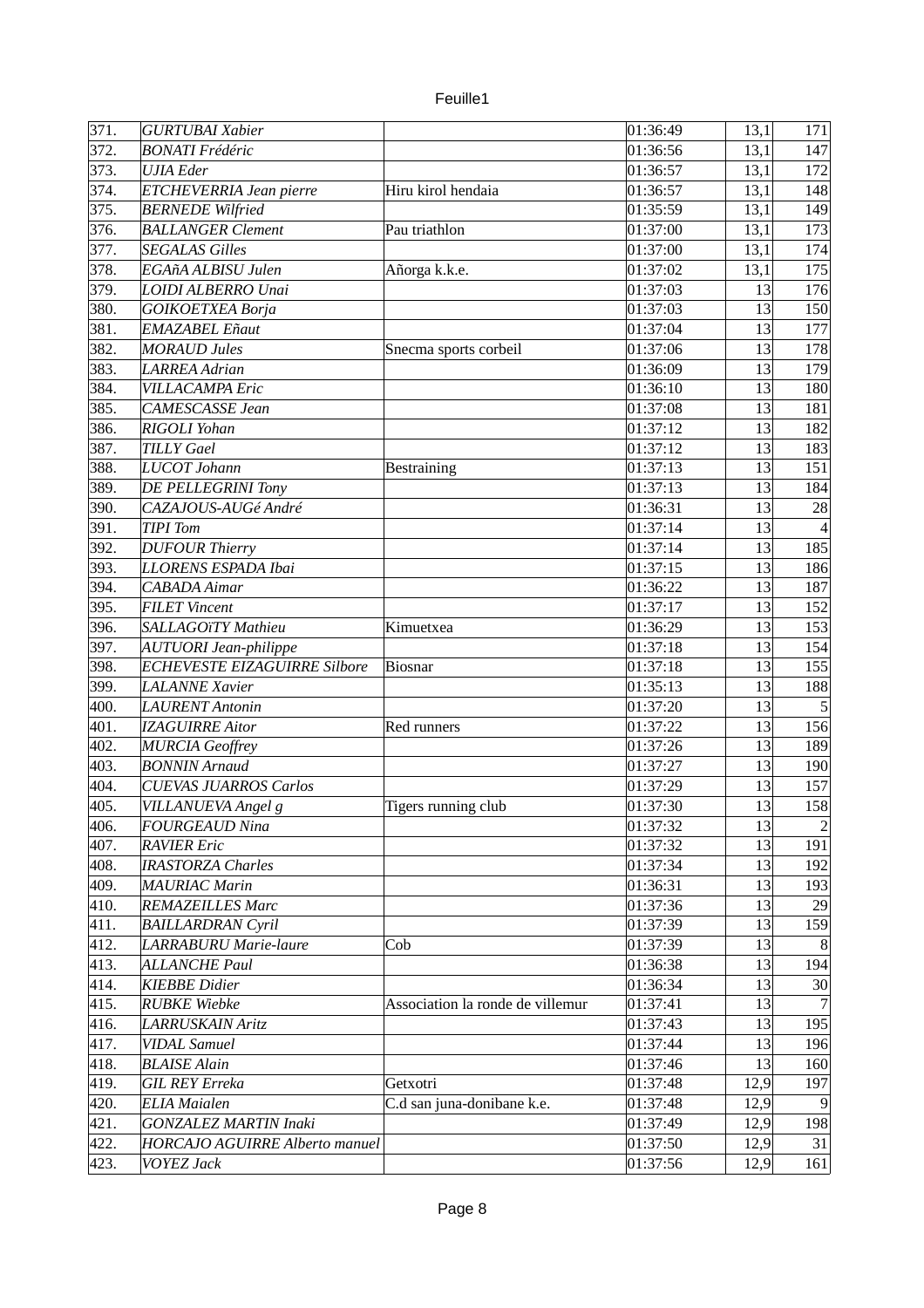| euile |  |
|-------|--|
|       |  |

| 424. | <b>CALVET Laurent</b>               |                                   | 01:37:58      | 12,9         | 162              |
|------|-------------------------------------|-----------------------------------|---------------|--------------|------------------|
| 425. | <b>HEUGAS Delphine</b>              |                                   | 01:38:00      | 12,9         | 10               |
| 426. | <b>SUIRE Fabrice</b>                |                                   | 01:37:01      | 12,9         | 163              |
| 427. | <b>URKIA Arkaitz</b>                |                                   | 01:38:05      | 12,9         | 199              |
| 428. | PASCUAL MONTOJO Luis                |                                   | 01:36:55      | 12,9         | 200              |
| 429. | RODRIGUEZ DEL RIO Esteban           | Red runners                       | 01:38:06      | 12,9         | 201              |
| 430. | <b>LAFAYE Kyllian</b>               | Back to the run                   | 01:38:06      | 12,9         | 202              |
| 431. | <b>LESPADE</b> Lionel               |                                   | 01:38:07      | 12,9         | 203              |
| 432. | <b>ALEMANNI Philippe</b>            |                                   | 01:38:09      | 12,9         | 32               |
| 433. | <b>STEENWEG Georges</b>             | <b>Billere</b> athletic triathlon | 01:38:12      | 12,9         | 164              |
| 434. | ETAYO RODRIGO Jose alberto          |                                   | 01:38:14      | 12,9         | 33               |
| 435. | <b>LAFARGUE Sébastien</b>           |                                   | 01:38:17      |              | 165              |
|      |                                     |                                   |               | 12,9         |                  |
| 436. | <b>SARRIAS Laurent</b>              |                                   | 01:38:17      | 12,9         | 34               |
| 437. | PEREIRA Jacky                       | Les aigles de pau                 | 01:38:18      | 12,9         | 204              |
| 438. | <b>MARCHAL Thomas</b>               |                                   | 01:38:18      | 12,9         | 205              |
| 439. | <b>BIGOURDAN Antoine</b>            |                                   | 01:37:38      | 12,9         | 206              |
| 440. | <b>MORERE Patrick</b>               | A3p                               | 01:38:21      | 12,9         | 166              |
| 441. | <b>ESCALé Pierre</b>                |                                   | 01:38:24      | 12,9         | 207              |
| 442. | <b>TRONOU</b> Aurélie               |                                   | 01:38:26      | 12,9         | 11               |
| 443. | <b>ORENSANZ</b> Jennifer            | Arbus running                     | 01:38:29      | 12,9         | 12               |
| 444. | <b>CHEZEAUBERNARD Eric</b>          |                                   | 01:38:29      | 12,9         | 167              |
| 445. | <b>ROUILLOT Yoann</b>               | As ascain elgarrekin              | 01:38:29      | 12,9         | 208              |
| 446. | <b>ADOUE Jean-luc</b>               |                                   | 6404601:38:33 | 12,9         | 168              |
| 447. | <b>ALBERDI URRUTIA Iosune</b>       |                                   | 01:38:34      | 12,8         | 13               |
| 448. | VITIELLO Benjamin                   |                                   | 01:37:52      | 12,8         | 169              |
| 449. | IRIBAR DIEGUEZ Ion koldobika        |                                   | 01:38:40      | 12,8         | 170              |
| 450. | GOñI Ander                          | Mugarra tritloi taldea            | 01:37:53      | 12,8         | 171              |
| 451. | MARTÍNEZ CACHO Jose luis            |                                   | 01:38:46      | 12,8         | 209              |
| 452. | <b>RUIPEREZ Ana</b>                 |                                   | 01:38:47      | 12,8         | $\boldsymbol{8}$ |
| 453. | HERREROS CASADO Santiago            |                                   | 01:38:47      | 12,8         | $6\phantom{.}6$  |
| 454. | <b>CONTRAIRES Gabriel</b>           |                                   | 01:38:49      | 12,8         | 172              |
| 455. | <b>LE ROY Christophe</b>            |                                   | 01:38:49      | 12,8         | 173              |
| 456. | ETXEBERRIA Atxurra                  | Arta-bide                         | 01:38:51      | 12,8         | 174              |
| 457. | <b>MICAUD</b> Sylvie                | Avenir aire sur adour             | 01:38:51      | 12,8         | $\mathbf{1}$     |
| 458. | <b>***** DOSSARD INCONNU</b>        |                                   | 01:38:55      | 12,8         |                  |
| 459. | <b>BEREZIBAR OIARTZABAL Agustin</b> | Clubesepetres                     | 01:38:56      | 12,8         | 35               |
| 460. | <b>CORRIHONS Fabrice</b>            |                                   | 01:38:56      | 12,8         | 175              |
| 461. | <b>DESCHAMPS Anatole</b>            | Azzurro pyrénées 64               | 01:38:05      | 12,8         | 36               |
| 462. | <b>PERAIS Nol</b>                   | Gaulois intrépides                | 01:38:58      | 12,8         | 210              |
| 463. | <b>SANCHEZ David</b>                | Les fous les sortoises            | 01:39:00      | 12,8         | 176              |
| 464. | <b>AZPIROZ Ramon</b>                |                                   | 01:39:01      |              | 177              |
| 465. | <b>RODRIGUES Emilie</b>             | Team xuriak                       | 01:39:01      | 12,8<br>12,8 |                  |
|      |                                     |                                   | 01:39:04      |              | 14               |
| 466. | <b>BELLOCQ Gautier</b>              |                                   |               | 12,8         | 211              |
| 467. | <b>VILUMBRALES BUENO Josune</b>     |                                   | 01:38:22      | 12,8         |                  |
| 468. | <b>FLANDE Maxime</b>                | Blacks runners sadirac            | 01:38:14      | 12,8         | 212              |
| 469. | <b>MERCIER Jean-pascal</b>          | As ascain                         | 01:39:09      | 12,8         |                  |
| 470. | <b>SIMARD Mikael</b>                |                                   | 01:39:11      | 12,8         | 213              |
| 471. | <b>CHAPELLE Christophe</b>          | Jogging labenne                   | 01:39:11      | 12,8         | 214              |
| 472. | <b>ABADIE Stéphane</b>              |                                   | 01:39:16      | 12,8         | 37               |
| 473. | <b>AGULLO Mathieu</b>               |                                   | 01:39:16      | 12,8         | 215              |
| 474. | <b>BLANCHEMANCHE Frederic</b>       | Montardon d'achille               | 01:39:17      | 12,8         | 178              |
| 475. | <b>LOMBARD Nicolas</b>              |                                   | 01:38:07      | 12,8         | 216              |
| 476. | CANO Rubén                          |                                   | 01:39:18      | 12,8         | 217              |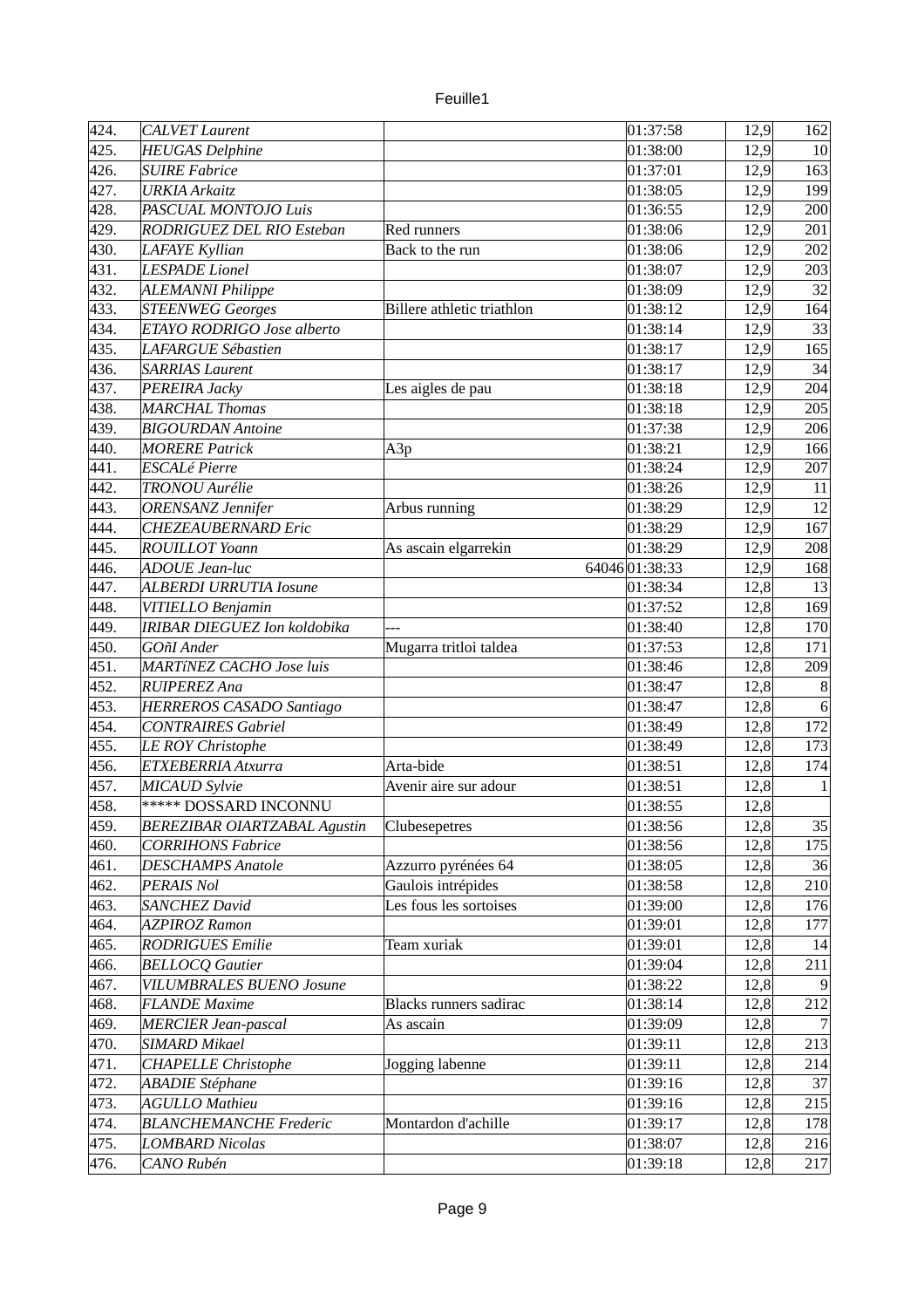| 477. | <b>KIELPINSKI Yann</b>             | Biarritz olympique triathlon | 01:39:19 | 12,8 | 179             |
|------|------------------------------------|------------------------------|----------|------|-----------------|
| 478. | <b>BERNIER Daniel</b>              | Vtt labenne                  | 01:38:34 | 12,8 | 180             |
| 479. | <b>CLIDASSOU Olivier</b>           |                              | 01:39:19 | 12,8 | 181             |
| 480. | ALBERDI Juan jesus                 |                              | 01:38:39 | 12,7 | 38              |
| 481. | <b>THROMAS Franck</b>              |                              | 01:38:17 | 12,7 | 218             |
| 482. | <b>JIMENEZ SOLANA Fernando</b>     | Aprende a correr             | 01:39:22 | 12,7 | 39              |
| 483. | <b>BOCANEGRA MANZANO Alejandro</b> |                              | 01:38:32 | 12,7 | 219             |
| 484. | <b>CUGNET Gérard</b>               |                              | 01:39:23 | 12,7 | 8               |
| 485. | LAFFONT Richard                    |                              | 01:39:26 | 12,7 | 182             |
| 486. | RUIZ DE ALDA LAAKSONEN Mattin rafu |                              | 01:38:15 | 12,7 | 220             |
| 487. | <b>SOLER Therese</b>               | Arbus running                | 01:37:43 | 12,7 | $\overline{2}$  |
| 488. | <b>VEDEL Audrey</b>                |                              | 01:39:29 | 12,7 | 10              |
| 489. | <b>TXURRUKA Aritz</b>              |                              | 01:38:47 | 12,7 | 183             |
| 490. | VINATIER Jean philippe             |                              | 01:39:30 | 12,7 | 184             |
| 491. | PAIRAULT Lisa                      |                              | 01:38:39 | 12,7 | 15              |
| 492. | AZKUNE ETXEBERRIA Joxe mari        |                              | 01:39:31 | 12,7 | 40              |
| 493. | <b>REGIS Eric</b>                  |                              | 01:38:45 | 12,7 | 185             |
| 494. | <b>NAZABAL Nailet</b>              |                              | 01:39:32 | 12,7 | 16              |
| 495. | <b>BENOIT-PERALMA Igor</b>         |                              | 01:38:35 | 12,7 | 186             |
| 496. | <b>CAZAUX Bernard</b>              | <b>Ua</b> lourdes            | 01:39:34 | 12,7 | 187             |
| 497. | <b>MONTAUBRIC Gautier</b>          | Morlaapieds                  | 01:38:54 | 12,7 | 221             |
| 498. |                                    |                              | 01:39:36 |      |                 |
|      | <b>GARMENDIA Javier</b>            |                              |          | 12,7 | 188             |
| 499. | VERGARA GABILONDO Igotz            | Zumeatarra                   | 01:39:38 | 12,7 | 189             |
| 500. | <b>GRENEAU</b> Michel              |                              | 01:38:47 | 12,7 | 190             |
| 501. | <b>IGOA</b> Xabier                 |                              | 01:39:41 | 12,7 | 191             |
| 502. | <b>OLARRA ZALAKAIN Aitor</b>       |                              | 01:38:42 | 12,7 | 192             |
| 503. | <b>GENDRY Philippe</b>             |                              | 01:39:43 | 12,7 | 41              |
| 504. | <b>LABAN BACQUE Florent</b>        |                              | 01:38:45 | 12,7 | 222             |
| 505. | <b>CAZENAVE Fabien</b>             | Asptt perigueux              | 01:39:48 | 12,7 | 223             |
| 506. | <b>TESTARD Julien</b>              |                              | 01:39:49 | 12,7 | 224             |
| 507. | <b>HARTMANN Jean-louis</b>         | Ca brive                     | 01:39:50 | 12,7 | 42              |
| 508. | MARSAT Arnaud                      |                              | 01:38:53 | 12,7 | 225             |
| 509. | <b>AVENEL Axel</b>                 |                              | 01:38:49 | 12,7 | 226             |
| 510. | <b>FAVRE</b> Michel                | Running lanton               | 01:39:58 | 12,7 | 43              |
| 511. | <b>PHUNG Armand</b>                |                              | 01:39:58 | 12,7 | 193             |
| 512. | <b>BONETBELTS Benoit</b>           |                              | 01:39:59 | 12,7 | 194             |
| 513. | RODRIGUEZ DAVILA Mikel             | Oarsotri                     | 01:38:19 | 12,7 | 227             |
| 514. | <b>KRENCKER Stephane</b>           |                              | 01:40:00 | 12,7 | 195             |
| 515. | <b>HOUERT Eric</b>                 | Hiru kirol hendaia           | 01:40:01 | 12,7 | 196             |
| 516. | <b>MONCLIN Frédéric</b>            |                              | 01:40:02 | 12,7 | 197             |
| 517. | <b>UROS Nicolas</b>                | Pau                          | 01:39:20 | 12,7 | 198             |
| 518. | <b>COCQ</b> Morgane                |                              | 01:40:03 | 12,7 | 17              |
| 519. | <b>LEGENDRE Julien</b>             |                              | 01:40:05 | 12,7 | 228             |
| 520. | <b>GACHERIEU Thomas</b>            |                              | 01:40:06 | 12,7 | 229             |
| 521. | TORRES CUESTA Jesús maría          |                              | 01:40:07 | 12,7 | $\vert 9 \vert$ |
| 522. | <b>LATAPIE Patrice</b>             |                              | 01:38:05 | 12,6 | 199             |
| 523. | VAN SCOYK Grace                    |                              | 01:39:23 | 12,6 | 18              |
| 524. | <b>HOURMAT Franck</b>              |                              | 01:38:46 | 12,6 | 44              |
| 525. | <b>FAVRE</b> Yohann                |                              | 01:39:20 | 12,6 | 230             |
| 526. | <b>POYMIRO Caroline</b>            | Hiru kirol hendaia           | 01:40:16 | 12,6 | 11              |
| 527. | <b>LAMOTHE Daniel</b>              |                              | 01:39:28 | 12,6 | 45              |
| 528. | <b>MATHIE-CLAVERIE Nathalie</b>    |                              | 01:40:19 | 12,6 | 12              |
| 529. | <b>CHARLET</b> Guillemette         |                              | 01:40:20 | 12,6 | 19              |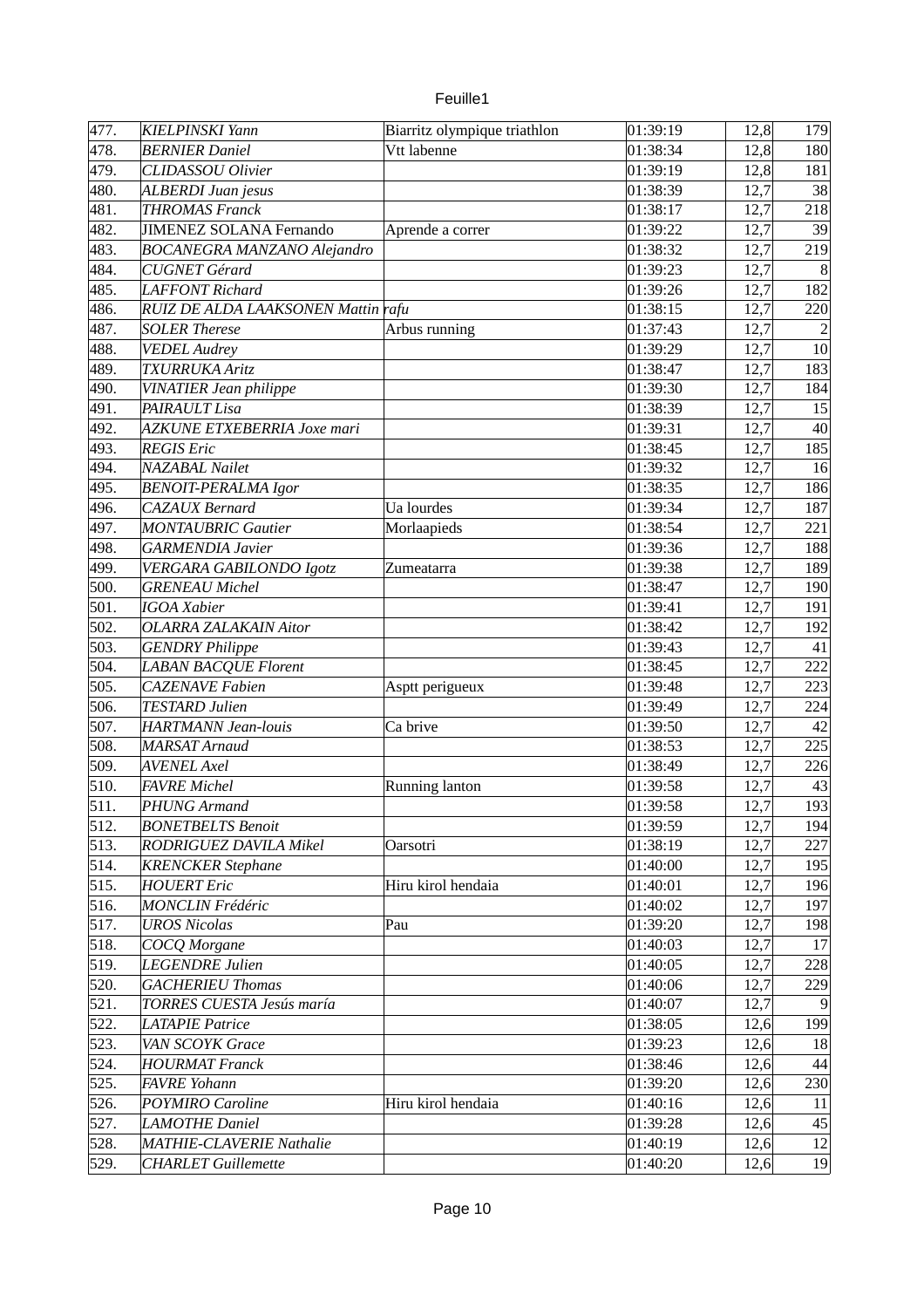| unlle |  |
|-------|--|
|       |  |

| 530. | AZANZA NAZABAL Iñaki                                | N/a                        | 01:40:21 | 12,6 | 231             |
|------|-----------------------------------------------------|----------------------------|----------|------|-----------------|
| 531. | <b>LASSALLE Gilles</b>                              |                            | 01:40:28 | 12,6 | 200             |
| 532. | <b>MAYSOUNAVE Sebastien</b>                         | Union athletique lourdaise | 01:40:30 | 12,6 | 232             |
| 533. | <b>CARLIER Thomas</b>                               |                            | 01:40:30 | 12,6 | 201             |
| 534. | LICOUR Angeline                                     | Cob                        | 01:40:30 | 12,6 | 13              |
| 535. | <b>SANCHEZ Valerie</b>                              |                            | 01:39:04 | 12,6 | 14              |
| 536. | DE GOIBURU HIDALGO Joaquín                          |                            | 01:40:32 | 12,6 | 10              |
| 537. | <b>LOUSTAU Pierre</b>                               | Ua lourdes                 | 01:39:45 | 12,6 | 46              |
| 538. | <b>GOBIER Arno</b>                                  | Montardon d'achille        | 01:39:33 | 12,6 | 202             |
| 539. | <b>LEMERCIER Christophe</b>                         | Arbus running              | 01:38:51 | 12,6 | 233             |
| 540. | <b>BEDAT Julien</b>                                 | Lous mesclats              | 01:38:50 | 12,6 | 234             |
| 541. | <b>BERNAJUSANG Joël</b>                             |                            | 01:40:38 | 12,6 | 203             |
| 542. | ELUSTONDO OCHOANTESANA Jule Artabide korrika taldea |                            | 01:40:38 | 12,6 | 204             |
| 543. | <b>LAULHE Didier</b>                                |                            | 01:39:50 | 12,6 | 205             |
|      |                                                     |                            |          |      |                 |
| 544. | GARCIA Jean-pierre                                  |                            | 01:40:39 | 12,6 | 47              |
| 545. | <b>PRIOR Manu</b>                                   |                            | 01:40:39 | 12,6 | 206             |
| 546. | <b>***** DOSSARD INCONNU</b>                        |                            | 01:40:40 | 12,6 |                 |
| 547. | <b>LORA</b> Marta                                   | Laufengats                 | 01:40:41 | 12,6 | 15              |
| 548. | <b>BARBARIE Maxime</b>                              |                            | 01:40:45 | 12,6 | $\vert 6 \vert$ |
| 549. | <b>LANGLAIS Nicolas</b>                             | Free runners le club       | 01:40:48 | 12,6 | 48              |
| 550. | <b>***** DOSSARD INCONNU</b>                        |                            | 01:40:48 | 12,6 |                 |
| 551. | <b>LE LUYER Loïc</b>                                | Backtotherun               | 01:40:50 | 12,6 | 235             |
| 552. | <b>BISCAY Ellande</b>                               | Aviron bayonnais           | 01:40:52 | 12,6 | 236             |
| 553. | <b>PAYEN Julian</b>                                 |                            | 01:40:56 | 12,5 | 237             |
| 554. | <b>D'ARGOUBET Frederic</b>                          | Montardon achille          | 01:41:01 | 12,5 | 207             |
| 555. | PéREZ GáNDARA Ignacio                               |                            | 01:41:08 | 12,5 | 238             |
| 556. | NOYA ARRIZABALAGA Beronika                          |                            | 01:41:10 | 12,5 | 16              |
| 557. | ALCOZ LOBERA Ibon                                   |                            | 01:41:11 | 12,5 | 239             |
| 558. | <b>BLERCY Guillaume</b>                             | Elgarekin ascain           | 01:40:33 | 12,5 | 240             |
| 559. | <b>LATAPPY</b> Corentin                             |                            | 01:39:18 | 12,5 |                 |
| 560. | <b>TRAITEUR Leguia</b>                              |                            | 01:41:21 | 12,5 | 49              |
| 561. | <b>TERRACHER Cyril</b>                              |                            | 01:41:21 | 12,5 | 208             |
| 562. | <b>LOUSTALET Frederique</b>                         | Aviron bayonnais           | 01:41:22 | 12,5 | 17              |
| 563. | <b>MERCIER Christine</b>                            | Team xuriak                | 01:41:22 | 12,5 | 20              |
| 564. | <b>RICCI Nicolas</b>                                | Courir à izon              | 01:41:23 | 12,5 | 241             |
| 565. | <b>ANèRE Frédéric</b>                               | Saint-gaudens              | 01:41:24 | 12,5 | 209             |
| 566. | <b>FERRIERE Alexis</b>                              |                            | 01:40:26 | 12,5 | 242             |
| 567. | <b>SANCHEZ Sebastien</b>                            | Bouliac sport plaisir      | 01:41:25 | 12,5 | 243             |
| 568. | <b>LANNETTE Jean</b>                                |                            | 01:40:40 | 12,5 | 11              |
| 569. | <b>BERTAUD Patrice</b>                              |                            | 01:40:37 | 12,5 | 244             |
| 570. | <b>IRIGOIN Maitena</b>                              | Cob                        | 01:41:28 | 12,5 | 21              |
| 571. | PEREZ Veronique                                     | Ua lourdes                 | 01:40:41 | 12,5 | $\mathbf{3}$    |
| 572. | <b>ELORTEGUI Oihana</b>                             |                            | 01:41:30 | 12,5 | 18              |
| 573. | <b>MURATORE Joseph</b>                              | U.a. lourdes               | 01:40:41 | 12,5 | 50              |
| 574. | <b>SANCHEZ Maria</b>                                | Hankaluze trail            | 01:41:31 | 12,5 | 22              |
| 575. | <b>DIBOINE</b> Aurelien                             |                            | 01:41:33 | 12,5 | 245             |
| 576. | <b>GARTZIA Aitor</b>                                |                            | 01:40:31 | 12,5 | 210             |
| 577. | <b>ALVES NOVO Caroline</b>                          | A.m.c.de mourenx           | 01:41:39 | 12,5 | 23              |
| 578. | <b>GACHEN</b> David                                 | Ascain                     | 01:41:41 | 12,5 | 211             |
| 579. | SALLABERRY Sylvie                                   |                            | 01:41:41 | 12,5 |                 |
| 580. | FRANCO ORTIZ DE APODAKA David                       |                            | 01:40:22 | 12,5 | 212             |
| 581. | <b>BOUSQUIERES Jerome</b>                           |                            | 01:41:44 | 12,4 | 213             |
| 582. | <b>VERSTRAETE Brieuc</b>                            |                            | 01:40:49 | 12,4 | 246             |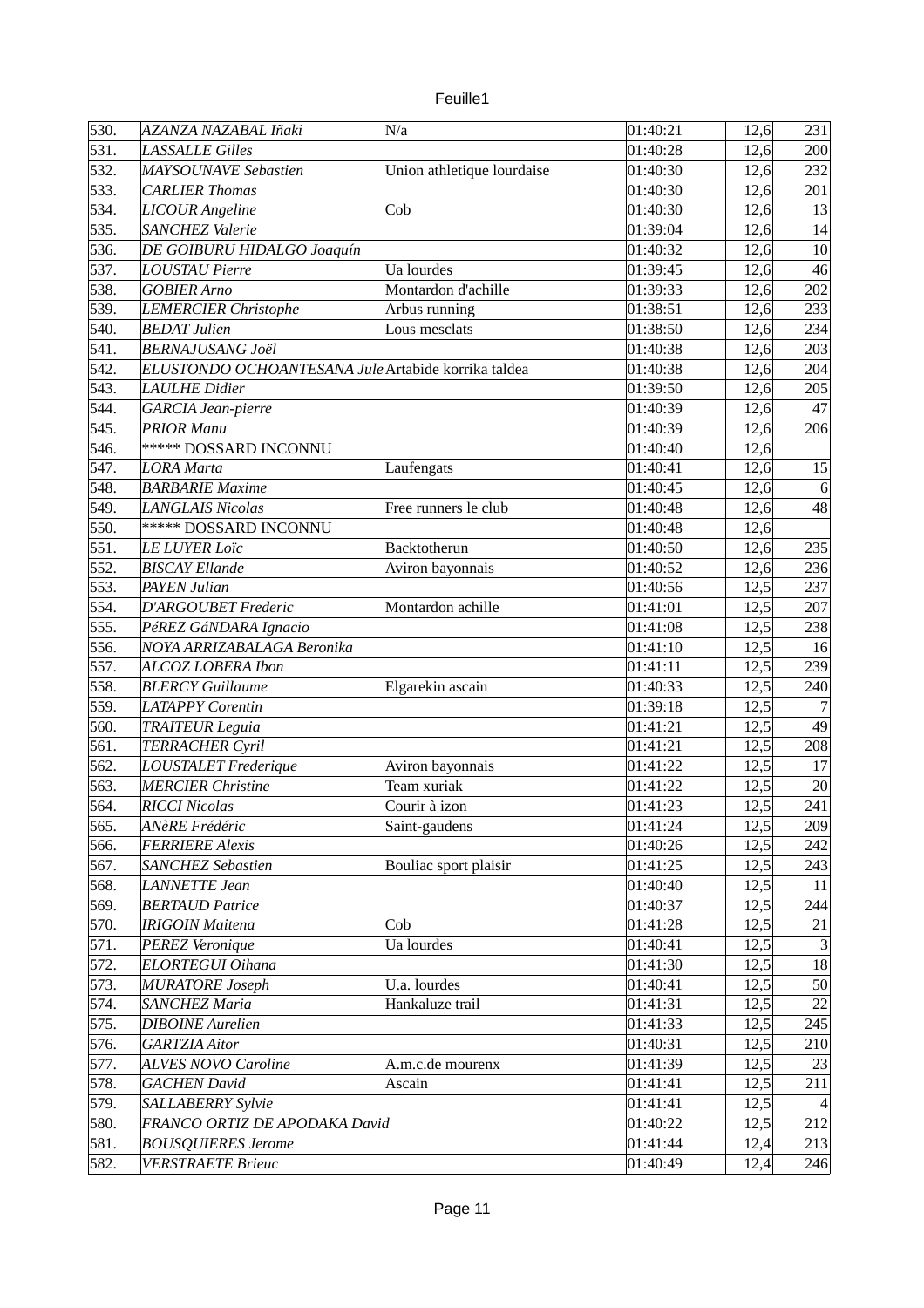| u rille |  |
|---------|--|
|         |  |

| 583.               | <b>OYHENART</b> David                                             |                                 | 01:41:44             | 12,4 | 247 |
|--------------------|-------------------------------------------------------------------|---------------------------------|----------------------|------|-----|
| 584.               | <b>AUBRY Cyril</b>                                                |                                 | 01:41:44             | 12,4 | 214 |
| 585.               | <b>NOUGAYREDE Sophie</b>                                          |                                 | 01:41:44             | 12,4 | 19  |
| 586.               | MARCOS RODRIGUEZ Luis angel                                       |                                 | 01:41:48             | 12,4 | 215 |
| 587.               | <b>TROUBAT Noemie</b>                                             |                                 | 01:39:43             | 12,4 | 24  |
| 588.               | PéRé-ESCAMPS Eric                                                 |                                 | 01:41:50             | 12,4 | 216 |
| 589.               | <b>USATEGUI FRIAS Unai</b>                                        | Dida                            | 01:40:55             | 12,4 | 248 |
| 590.               | <b>MASSAUX</b> Aurelien                                           |                                 | 01:40:59             | 12,4 | 249 |
| 591.               | <b>DUPUY Marine</b>                                               |                                 | 01:39:58             | 12,4 | 25  |
| 592.               | <b>ARZALLUS SUSPERREGUI Imanol</b>                                |                                 | 01:40:45             | 12,4 | 51  |
| 593.               | NIETO Stéphane                                                    | Aviron bayonnais                | 01:41:56             | 12,4 | 52  |
| 594.               | <b>HENRAS Stephanie</b>                                           | La ronde de villemur            | 01:41:56             | 12,4 | 20  |
| 595.               | FERNANDEZ MOYA Alberto                                            |                                 | 01:41:58             | 12,4 | 217 |
| 596.               | <b>ETCHEVERRY Sylvain</b>                                         |                                 | 01:42:00             | 12,4 | 250 |
| 597.               | <b>ERRECART Jon</b>                                               | Mendiko makhilak                | 01:42:00             | 12,4 | 218 |
| 598.               | <b>IGLESIAS Jerome</b>                                            |                                 | 01:42:02             | 12,4 | 251 |
| 599.               | DE CASTELLI Henri                                                 |                                 | 01:42:02             | 12,4 | 219 |
| 600.               | <b>GRILLET</b> Romain                                             |                                 | 01:42:04             | 12,4 | 252 |
| 601.               | <b>BOTELLA Mathieu</b>                                            |                                 | 01:42:05             | 12,4 | 253 |
| $\overline{602}$ . | <b>MORICHèRE Philippe</b>                                         |                                 | 01:40:57             | 12,4 | 254 |
| 603.               | <b>MATTHIEU Bidegaray</b>                                         |                                 | 01:41:25             | 12,4 | 255 |
| 604.               | ***** DOSSARD INCONNU                                             |                                 | 01:42:07             | 12,4 |     |
| 605.               | <b>GUILLAUME Bouilhac</b>                                         |                                 | 01:42:09             | 12,4 | 256 |
| 606.               | <b>KEHAL Arnaud</b>                                               |                                 | 01:42:11             | 12,4 | 257 |
| 607.               | <b>DEMART</b> Jean-marc                                           | Pom'sy                          | 01:42:11             | 12,4 | 12  |
| 608.               | PLANçON Franck                                                    | Jc epernay champagne            | 01:41:27             | 12,4 | 13  |
| 609.               | <b>COSTA Yannick</b>                                              |                                 | 01:41:29             | 12,4 | 220 |
| 610.               | <b>LASSERRE</b> Christian                                         | Bergerac athlétique club        | 01:41:29             | 12,4 | 14  |
| 611.               | <b>SANCHEZ Christian</b>                                          | Acl tarnos                      | 01:42:14             | 12,4 | 15  |
| 612.               | CENARRUZABEITIA Ion                                               |                                 | 01:42:17             | 12,4 | 221 |
| 613.               | <b>BALDAN Thierry</b>                                             |                                 | 01:42:17             | 12,4 | 53  |
| 614.               | <b>BRUYANT Xavier</b>                                             | Biarritz olympique athletisme   | 01:42:20             | 12,4 | 54  |
| 615.               | <b>BOUVET Nicolas</b>                                             | Urkirolak                       | 01:42:21             | 12,4 | 258 |
| 616.               | <b>PETIT Geraldine</b>                                            | Limoges triathlon               | 01:42:22             | 12,4 | 26  |
| 617.               | <b>KABUE</b> Inaki                                                |                                 | 01:41:10             | 12,4 | 55  |
| 618.               | <b>MAZZER Jean</b>                                                | Cob                             | 01:42:23             | 12,4 | 222 |
| 619.               | JACQUES Laurent                                                   | Bisacrrosse olympique triathlon | 01:42:23             | 12,4 | 56  |
| 620.               | <b>OLLIVIER Jean francois</b>                                     | Biscarrosse olympique triathlon | 01:42:24             | 12,4 | 223 |
| 621.               | FORMAL Jérôme                                                     | Ca cauchois                     | 01:42:27             | 12,4 | 259 |
| 622.               | <b>GONZALEZ Javier</b>                                            |                                 | 01:41:17             | 12,4 | 224 |
| 623.               | RAMADA Sergio                                                     |                                 | 01:42:29             | 12,4 | 260 |
| 624.               | <b>BEREAU Bruno</b>                                               | Mendiko makhilak larresoro      | 01:42:30             |      | 261 |
| 625.               | <b>RIBOT</b> Alexis                                               |                                 |                      | 12,4 | 262 |
| 626.               | <b>COMMIN Sebastien</b>                                           | Les foulees celestines          | 01:41:32<br>01:42:31 | 12,4 |     |
|                    |                                                                   |                                 |                      | 12,4 | 225 |
| 627.               | <b>BRéHAMET Thomas</b>                                            |                                 | 01:41:48             | 12,4 | 263 |
| 628.               | <b>DURAND Hugo</b>                                                |                                 | 01:42:32             | 12,4 | 264 |
| 629.               | VALLEE Julien                                                     |                                 | 01:42:34             | 12,3 | 265 |
| 630.               | ETXEZARRAGA OTAOLA Aitor                                          |                                 | 01:41:21             | 12,3 | 226 |
| 631.               | FESTAL Olivier                                                    |                                 | 01:42:37             | 12,3 | 266 |
| 632.               | ECHEZARRETA SAGASTIBELZA Mir Sdad recreativa zumeatarra-atletismo |                                 | 01:41:44             | 12,3 | 21  |
| 633.               | <b>HOUEIX Kévin</b>                                               |                                 | 01:42:40             | 12,3 | 267 |
| 634.               | <b>BEDORA Lucie</b>                                               |                                 | 01:42:41             | 12,3 | 27  |
| 635.               | <b>COURALET Christophe</b>                                        |                                 | 01:42:44             | 12,3 | 268 |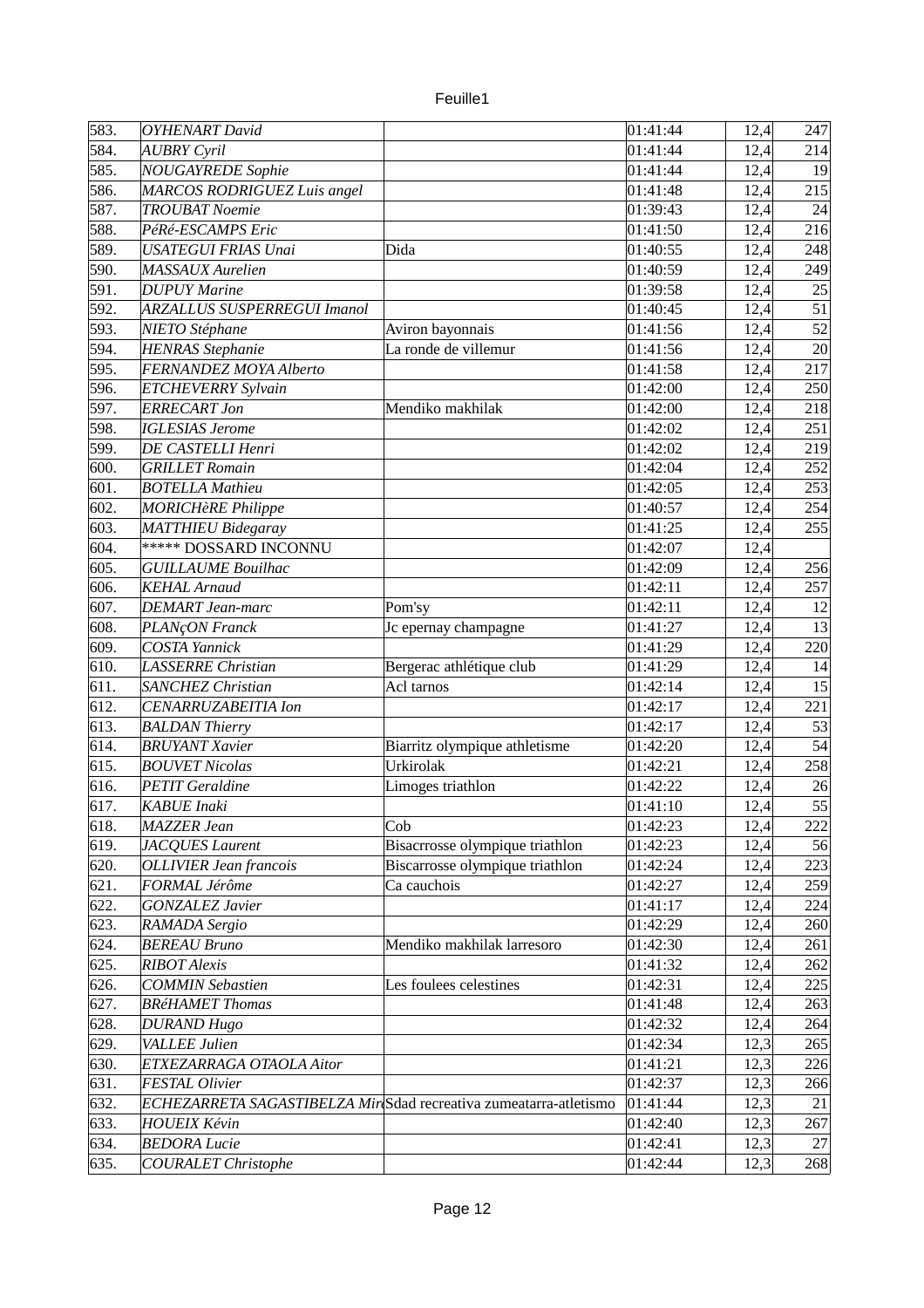| unlle |  |
|-------|--|
|       |  |

| 636.               | <b>LEFEBVRE Nicolas</b>                       |                        | 01:41:32 | 12,3 | 227 |
|--------------------|-----------------------------------------------|------------------------|----------|------|-----|
| 637.               | <b>PATRI Laurent</b>                          |                        | 01:42:47 | 12,3 | 228 |
| 638.               | <b>TREBOSC Marc christophe</b>                |                        | 01:41:13 | 12,3 | 229 |
| 639.               | NGET Att                                      | Arbus running          | 01:42:52 | 12,3 | 230 |
| 640.               | <b>BALSALOBRE PARRA Nacho</b>                 | Piri                   | 01:40:20 | 12,3 | 231 |
| 641.               | RIPOL HESSE Sandra                            | Piri                   | 01:40:23 | 12,3 | 22  |
| 642.               | <b>MARTINEZ Mikaël</b>                        |                        | 01:42:54 | 12,3 | 269 |
| 643.               | <b>MAUGERE Francois</b>                       |                        | 01:42:58 | 12,3 | 270 |
| 644.               | <b>COGNAUD ARIZTEGUI Antoine</b>              | Ascain                 | 01:42:58 | 12,3 | 271 |
| 645.               | <b>LOPETEGUI MARIN Iraitz</b>                 |                        | 01:41:45 | 12,3 | 272 |
| 646.               | <b>RISTAT Marianne</b>                        | Cob                    | 01:42:59 | 12,3 | 23  |
| 647.               | <b>SAGUES GARCIA Xabier</b>                   |                        | 01:42:15 | 12,3 | 273 |
| 648.               | <b>VOUILLAT Txomin</b>                        |                        | 01:41:22 | 12,3 | 57  |
| 649.               | LABACA LIZARAZU Andoni                        | Baxurde txiki usurbil  | 01:42:16 | 12,3 | 274 |
| 650.               | <b>GRACIA ALDAZ David</b>                     |                        | 01:42:16 | 12,3 | 232 |
| 651.               | <b>DE CONINCK Olivier</b>                     |                        | 01:41:48 | 12,3 | 275 |
| 652.               | <b>ETCHENIQUE Marc</b>                        | Arruntzar              | 01:42:21 | 12,3 | 276 |
| 653.               | LATASA Joxemi                                 |                        | 01:41:51 | 12,3 | 233 |
| 654.               | <b>SAUNIE Loic</b>                            |                        | 01:43:04 | 12,3 | 234 |
| 655.               | <b>ISTúRIZ LEGARRA Victor</b>                 |                        | 01:41:08 | 12,3 | 235 |
| 656.               | <b>CAPDEPUY Eric</b>                          | Couriraparentis        | 01:41:59 | 12,3 | 58  |
| 657.               | NICAUD Christophe                             |                        | 01:43:07 | 12,3 | 236 |
| 658.               | <b>IRIBARREN Jean francois</b>                |                        | 01:43:08 | 12,3 | 59  |
| 659.               | <b>COURTELARRE Jean louis</b>                 |                        | 01:41:47 | 12,3 | 237 |
| 660.               | FRANCOIS-HAUGRIN Laurent                      |                        | 01:43:11 | 12,3 | 238 |
| 661.               | <b>REUMOND David</b>                          |                        | 01:42:23 | 12,3 | 239 |
| 662.               | DE GASSART Stephan                            |                        | 01:43:13 | 12,3 | 240 |
| 663.               | <b>CHAMPAGNE Olivier</b>                      |                        | 01:43:13 | 12,3 | 60  |
| 664.               | <b>GOMBERT</b> Didier                         | Ronde de villemur      | 01:43:14 | 12,3 | 61  |
| 665.               | ***** DOSSARD INCONNU                         |                        | 01:43:14 |      |     |
| 666.               | FRANCO SALMERON Jon                           |                        |          | 12,3 | 277 |
|                    |                                               |                        | 01:43:15 | 12,3 |     |
| 667.               | <b>BESTI Pascale</b>                          | Morlaapieds course     | 01:42:33 | 12,3 | 24  |
| 668.               | <b>ELEXPURU ARREGI Juan martin</b>            | Antxintxika debagoiena | 01:43:16 | 12,3 | 16  |
| 669.               | ORTIZ DE MENDIVIL DIAZ DE CER Benetan gasteiz |                        | 01:42:18 | 12,3 | 241 |
| 670.               | MAESO ZELAYA Yon                              |                        | 01:42:19 | 12,3 | 278 |
| 671.               | <b>CAMPO</b> Vincent                          |                        | 01:42:29 | 12,3 | 279 |
| $\overline{6}$ 72. | <b>GARCIA Gérald</b>                          |                        | 01:43:23 | 12,3 | 280 |
| 673.               | <b>GAYOT Luc</b>                              |                        | 01:43:23 | 12,3 | 281 |
| 674.               | <b>TINTET Gilles</b>                          |                        | 01:43:24 | 12,2 | 242 |
| 675.               | <b>HEROU Florent</b>                          | Sauveterre de bearn    | 01:42:41 | 12,2 | 282 |
| 676.               | <b>TEXIER Jonathan</b>                        | Ascea cesta cross      | 01:43:26 | 12,2 | 283 |
| 677.               | <b>VERON Frédéric</b>                         |                        | 01:43:28 | 12,2 | 284 |
| 678.               | AMESPIL Jon                                   |                        | 01:42:19 | 12,2 | 285 |
| 679.               | AUBRY Jeremie                                 | Cob                    | 01:43:30 | 12,2 | 243 |
| 680.               | THEULé Jean                                   |                        | 01:41:54 | 12,2 | 244 |
| 681.               | IRASTORZA MUGIKA Amaia                        |                        | 01:42:25 | 12,2 | 25  |
| 682.               | <b>BARREAU Frédéric</b>                       |                        | 01:43:30 | 12,2 | 245 |
| 683.               | <b>DUFOURG Pascal</b>                         |                        | 01:43:30 | 12,2 | 246 |
| 684.               | NAVASCUES Igor                                | Triku club deportivo   | 01:42:36 | 12,2 | 247 |
| 685.               | ANCIN Aloña                                   | Triku club deportivo   | 01:42:37 | 12,2 | 26  |
| 686.               | <b>CABANAS</b> Esther                         | Dida! physiosport      | 01:42:39 | 12,2 | 28  |
| 687.               | DARRICAU Serge                                |                        | 01:43:35 | 12,2 | 62  |
| 688.               | <b>DURAND Luc</b>                             | Pessac triathlon       | 01:42:53 | 12,2 | 63  |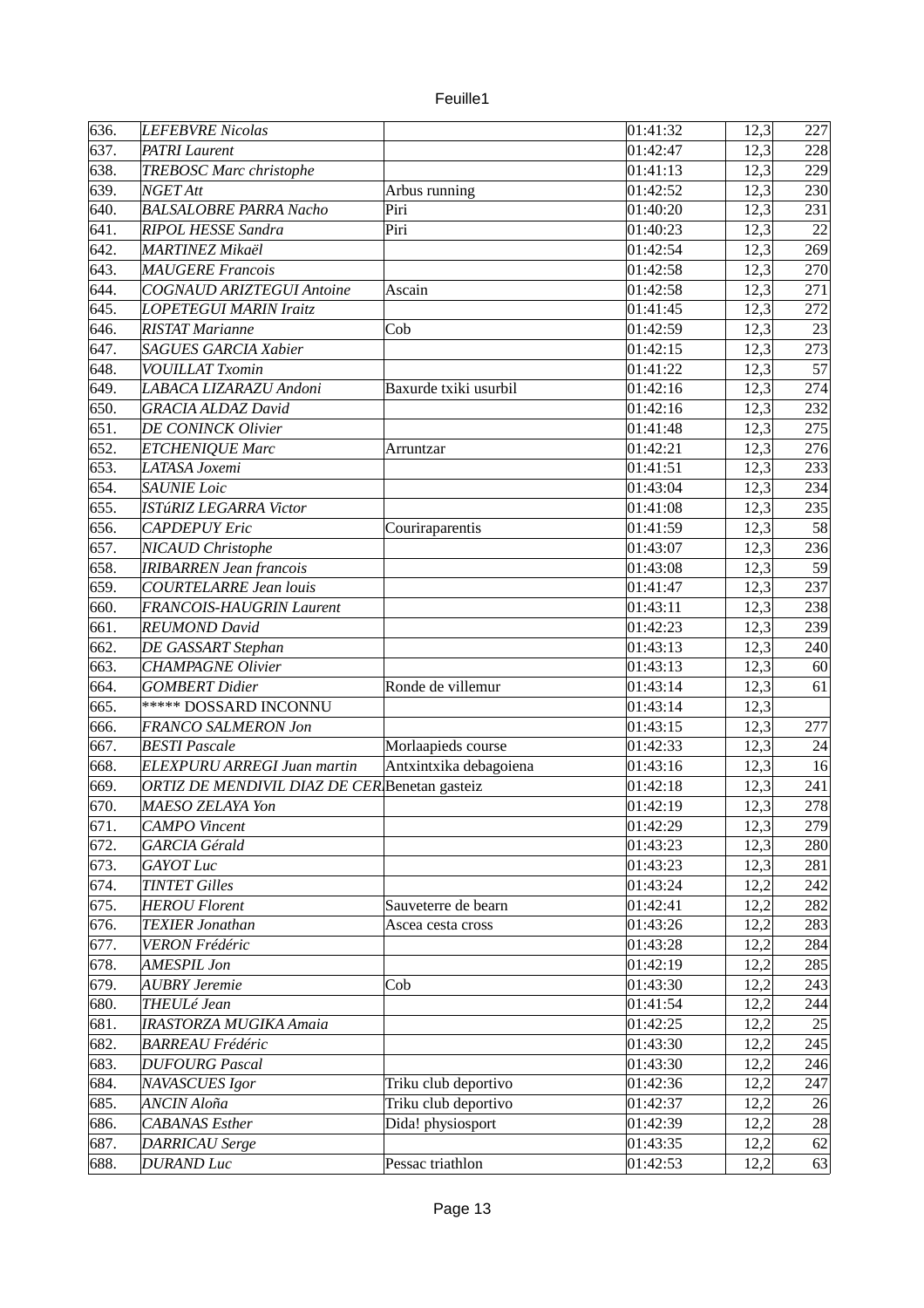| unlle |  |
|-------|--|
|       |  |

| 690.<br>01:42:59<br>LAFFITTE David<br>12,2<br>286<br>Arruntzar<br>691.<br><b>LAMARLERE Patrick</b><br>01:42:23<br>12,2<br>249<br>692.<br>LARRETXEA Lierni<br>01:42:19<br>12,2<br>29<br>Oarsotri happy triatloi taldea<br>693.<br>JOUANNIC Cyril<br>01:42:43<br>12,2<br>250<br>694.<br>30 <sup>°</sup><br><b>FAURIE Séverine</b><br>01:43:02<br>12,2<br>Les aigles de pau<br>695.<br>251<br>JAMET Laurent<br>01:43:47<br>12,2<br>696.<br><b>MANCIET Matthieu</b><br>287<br>01:43:47<br>12,2<br>697.<br>01:43:50<br>27<br><b>PAREDEROS Arantxa</b><br>12,2<br>252<br>698.<br><b>BERNAL</b> Jose<br>01:43:50<br>12,2<br>Aviron bayonnais<br>699.<br>NEMROD Mathieu<br>01:43:51<br>12,2<br>288<br>700.<br>289<br><b>URTIZBEREA Xabier</b><br>01:43:06<br>12,2<br>701.<br><b>RICARD Bruno</b><br>01:42:58<br>64<br>12,2<br>702.<br><b>THORPE Térence</b><br>253<br>01:43:54<br>12,2<br>St jean de luz-ciboure a<br>703.<br>12,2<br><b>BENITO Jean nicolas</b><br>01:42:56<br>290<br>704.<br><b>MONTORO</b> Christophe<br>01:43:02<br>12,2<br>254<br>705.<br>MIGNON Stéphane<br>12,2<br>65<br>01:43:56<br>706.<br>291<br><b>GUILLEMET Julien</b><br>Ao charenton<br>01:42:46<br>12,2<br>707.<br>5<br>DALéAS Brigitte<br>12,2<br>01:43:57<br>708.<br>292<br><b>DIAS SOEIRO Adriano</b><br>01:43:15<br>Tyrosse<br>12,2<br>709.<br><b>MOTTAIS Frederic</b><br>01:43:16<br>255<br>Asm<br>12,2<br>710.<br>28<br>Ca balma<br>12,2<br><b>DECAUDIN Nathalie</b><br>01:43:58<br>711.<br><b>DE SALINS Victor</b><br>293<br>01:43:59<br>12,2<br>712.<br><b>COULOMME</b> Remy<br>01:43:12<br>12,2<br>294<br>713.<br>01:43:12<br><b>DUSSAUSSOIS Clement</b><br>12,2<br>295<br>Aviron bayonnais<br><b>DUSSAUSSOIS Romain</b><br>256<br>714.<br>01:44:01<br>12,2<br>715.<br>12,2<br>IBAñEZ DIEZ Miguel angel<br>Zailu atletismo<br>01:44:05<br>66<br>716.<br><b>SORRON ITURRIOZ Andoni</b><br>296<br>01:43:01<br>12,2<br>717.<br><b>KHLEBNIKOFF Nicolas</b><br>01:43:00<br>12,2<br>257<br>718.<br>MERCIER Jean-rémi<br>12,2<br>01:43:03<br>297<br>719.<br><b>DALLE</b> Emeline<br>12,2<br>29<br>01:44:09<br>720.<br>KIFFEL Christophe<br>01:43:02<br>258<br>12,2<br><b>***** DOSSARD INCONNU</b><br>721.<br>01:44:09<br>12,2<br>722.<br>SARASOLA Pascal<br>01:41:57<br>12,2<br>259<br>723.<br>12,2<br>298<br><b>LAPEYRE Olivier</b><br>01:43:06<br>12,2<br>01:43:27<br>67<br>724.<br><b>ALBERRO ANTOLIN Josu</b><br>725.<br><b>URDAMPILLETA Diego</b><br>01:43:26<br>12,2<br>299<br>726.<br>Ua lourdes<br>01:44:12<br>17<br>DI TRAPANI Joseph<br>12,2<br>727.<br><b>DECAP</b> Benoit<br>01:42:51<br>12,2<br>260<br>728.<br><b>DURIEZ Julia</b><br>Cob<br>31<br>01:44:13<br>12,2<br>Cob<br>729.<br>PETRISSANS Frédéric<br>01:44:13<br>12,2<br>300<br>730.<br>01:44:15<br><b>AROCENA Jon</b><br>12,1<br>301<br>731.<br>Back to thé run<br><b>CHATARD</b> Thierry<br>01:42:56<br>12,1<br>68<br>732.<br><b>MIRAMONT</b> Frederick<br>69<br>01:43:12<br>12,1<br>733.<br>18<br><b>LAMAIGNERE Eric</b><br>Barritz olympique<br>01:43:04<br>12,1 | 689. | <b>LHIGONNEAU Fabrice</b> |             | 01:42:34 | 12,2 | 248 |
|---------------------------------------------------------------------------------------------------------------------------------------------------------------------------------------------------------------------------------------------------------------------------------------------------------------------------------------------------------------------------------------------------------------------------------------------------------------------------------------------------------------------------------------------------------------------------------------------------------------------------------------------------------------------------------------------------------------------------------------------------------------------------------------------------------------------------------------------------------------------------------------------------------------------------------------------------------------------------------------------------------------------------------------------------------------------------------------------------------------------------------------------------------------------------------------------------------------------------------------------------------------------------------------------------------------------------------------------------------------------------------------------------------------------------------------------------------------------------------------------------------------------------------------------------------------------------------------------------------------------------------------------------------------------------------------------------------------------------------------------------------------------------------------------------------------------------------------------------------------------------------------------------------------------------------------------------------------------------------------------------------------------------------------------------------------------------------------------------------------------------------------------------------------------------------------------------------------------------------------------------------------------------------------------------------------------------------------------------------------------------------------------------------------------------------------------------------------------------------------------------------------------------------------------------------------------------------------------------------------------------------------------------------------------------------------------------------------------------------------------------------------------------------------------------------------------------------------------------------------------------------------------------------------------------------------------------------------------------------------------------------------------|------|---------------------------|-------------|----------|------|-----|
|                                                                                                                                                                                                                                                                                                                                                                                                                                                                                                                                                                                                                                                                                                                                                                                                                                                                                                                                                                                                                                                                                                                                                                                                                                                                                                                                                                                                                                                                                                                                                                                                                                                                                                                                                                                                                                                                                                                                                                                                                                                                                                                                                                                                                                                                                                                                                                                                                                                                                                                                                                                                                                                                                                                                                                                                                                                                                                                                                                                                                     |      |                           |             |          |      |     |
|                                                                                                                                                                                                                                                                                                                                                                                                                                                                                                                                                                                                                                                                                                                                                                                                                                                                                                                                                                                                                                                                                                                                                                                                                                                                                                                                                                                                                                                                                                                                                                                                                                                                                                                                                                                                                                                                                                                                                                                                                                                                                                                                                                                                                                                                                                                                                                                                                                                                                                                                                                                                                                                                                                                                                                                                                                                                                                                                                                                                                     |      |                           |             |          |      |     |
|                                                                                                                                                                                                                                                                                                                                                                                                                                                                                                                                                                                                                                                                                                                                                                                                                                                                                                                                                                                                                                                                                                                                                                                                                                                                                                                                                                                                                                                                                                                                                                                                                                                                                                                                                                                                                                                                                                                                                                                                                                                                                                                                                                                                                                                                                                                                                                                                                                                                                                                                                                                                                                                                                                                                                                                                                                                                                                                                                                                                                     |      |                           |             |          |      |     |
|                                                                                                                                                                                                                                                                                                                                                                                                                                                                                                                                                                                                                                                                                                                                                                                                                                                                                                                                                                                                                                                                                                                                                                                                                                                                                                                                                                                                                                                                                                                                                                                                                                                                                                                                                                                                                                                                                                                                                                                                                                                                                                                                                                                                                                                                                                                                                                                                                                                                                                                                                                                                                                                                                                                                                                                                                                                                                                                                                                                                                     |      |                           |             |          |      |     |
|                                                                                                                                                                                                                                                                                                                                                                                                                                                                                                                                                                                                                                                                                                                                                                                                                                                                                                                                                                                                                                                                                                                                                                                                                                                                                                                                                                                                                                                                                                                                                                                                                                                                                                                                                                                                                                                                                                                                                                                                                                                                                                                                                                                                                                                                                                                                                                                                                                                                                                                                                                                                                                                                                                                                                                                                                                                                                                                                                                                                                     |      |                           |             |          |      |     |
|                                                                                                                                                                                                                                                                                                                                                                                                                                                                                                                                                                                                                                                                                                                                                                                                                                                                                                                                                                                                                                                                                                                                                                                                                                                                                                                                                                                                                                                                                                                                                                                                                                                                                                                                                                                                                                                                                                                                                                                                                                                                                                                                                                                                                                                                                                                                                                                                                                                                                                                                                                                                                                                                                                                                                                                                                                                                                                                                                                                                                     |      |                           |             |          |      |     |
|                                                                                                                                                                                                                                                                                                                                                                                                                                                                                                                                                                                                                                                                                                                                                                                                                                                                                                                                                                                                                                                                                                                                                                                                                                                                                                                                                                                                                                                                                                                                                                                                                                                                                                                                                                                                                                                                                                                                                                                                                                                                                                                                                                                                                                                                                                                                                                                                                                                                                                                                                                                                                                                                                                                                                                                                                                                                                                                                                                                                                     |      |                           |             |          |      |     |
|                                                                                                                                                                                                                                                                                                                                                                                                                                                                                                                                                                                                                                                                                                                                                                                                                                                                                                                                                                                                                                                                                                                                                                                                                                                                                                                                                                                                                                                                                                                                                                                                                                                                                                                                                                                                                                                                                                                                                                                                                                                                                                                                                                                                                                                                                                                                                                                                                                                                                                                                                                                                                                                                                                                                                                                                                                                                                                                                                                                                                     |      |                           |             |          |      |     |
|                                                                                                                                                                                                                                                                                                                                                                                                                                                                                                                                                                                                                                                                                                                                                                                                                                                                                                                                                                                                                                                                                                                                                                                                                                                                                                                                                                                                                                                                                                                                                                                                                                                                                                                                                                                                                                                                                                                                                                                                                                                                                                                                                                                                                                                                                                                                                                                                                                                                                                                                                                                                                                                                                                                                                                                                                                                                                                                                                                                                                     |      |                           |             |          |      |     |
|                                                                                                                                                                                                                                                                                                                                                                                                                                                                                                                                                                                                                                                                                                                                                                                                                                                                                                                                                                                                                                                                                                                                                                                                                                                                                                                                                                                                                                                                                                                                                                                                                                                                                                                                                                                                                                                                                                                                                                                                                                                                                                                                                                                                                                                                                                                                                                                                                                                                                                                                                                                                                                                                                                                                                                                                                                                                                                                                                                                                                     |      |                           |             |          |      |     |
|                                                                                                                                                                                                                                                                                                                                                                                                                                                                                                                                                                                                                                                                                                                                                                                                                                                                                                                                                                                                                                                                                                                                                                                                                                                                                                                                                                                                                                                                                                                                                                                                                                                                                                                                                                                                                                                                                                                                                                                                                                                                                                                                                                                                                                                                                                                                                                                                                                                                                                                                                                                                                                                                                                                                                                                                                                                                                                                                                                                                                     |      |                           |             |          |      |     |
|                                                                                                                                                                                                                                                                                                                                                                                                                                                                                                                                                                                                                                                                                                                                                                                                                                                                                                                                                                                                                                                                                                                                                                                                                                                                                                                                                                                                                                                                                                                                                                                                                                                                                                                                                                                                                                                                                                                                                                                                                                                                                                                                                                                                                                                                                                                                                                                                                                                                                                                                                                                                                                                                                                                                                                                                                                                                                                                                                                                                                     |      |                           |             |          |      |     |
|                                                                                                                                                                                                                                                                                                                                                                                                                                                                                                                                                                                                                                                                                                                                                                                                                                                                                                                                                                                                                                                                                                                                                                                                                                                                                                                                                                                                                                                                                                                                                                                                                                                                                                                                                                                                                                                                                                                                                                                                                                                                                                                                                                                                                                                                                                                                                                                                                                                                                                                                                                                                                                                                                                                                                                                                                                                                                                                                                                                                                     |      |                           |             |          |      |     |
|                                                                                                                                                                                                                                                                                                                                                                                                                                                                                                                                                                                                                                                                                                                                                                                                                                                                                                                                                                                                                                                                                                                                                                                                                                                                                                                                                                                                                                                                                                                                                                                                                                                                                                                                                                                                                                                                                                                                                                                                                                                                                                                                                                                                                                                                                                                                                                                                                                                                                                                                                                                                                                                                                                                                                                                                                                                                                                                                                                                                                     |      |                           |             |          |      |     |
|                                                                                                                                                                                                                                                                                                                                                                                                                                                                                                                                                                                                                                                                                                                                                                                                                                                                                                                                                                                                                                                                                                                                                                                                                                                                                                                                                                                                                                                                                                                                                                                                                                                                                                                                                                                                                                                                                                                                                                                                                                                                                                                                                                                                                                                                                                                                                                                                                                                                                                                                                                                                                                                                                                                                                                                                                                                                                                                                                                                                                     |      |                           |             |          |      |     |
|                                                                                                                                                                                                                                                                                                                                                                                                                                                                                                                                                                                                                                                                                                                                                                                                                                                                                                                                                                                                                                                                                                                                                                                                                                                                                                                                                                                                                                                                                                                                                                                                                                                                                                                                                                                                                                                                                                                                                                                                                                                                                                                                                                                                                                                                                                                                                                                                                                                                                                                                                                                                                                                                                                                                                                                                                                                                                                                                                                                                                     |      |                           |             |          |      |     |
|                                                                                                                                                                                                                                                                                                                                                                                                                                                                                                                                                                                                                                                                                                                                                                                                                                                                                                                                                                                                                                                                                                                                                                                                                                                                                                                                                                                                                                                                                                                                                                                                                                                                                                                                                                                                                                                                                                                                                                                                                                                                                                                                                                                                                                                                                                                                                                                                                                                                                                                                                                                                                                                                                                                                                                                                                                                                                                                                                                                                                     |      |                           |             |          |      |     |
|                                                                                                                                                                                                                                                                                                                                                                                                                                                                                                                                                                                                                                                                                                                                                                                                                                                                                                                                                                                                                                                                                                                                                                                                                                                                                                                                                                                                                                                                                                                                                                                                                                                                                                                                                                                                                                                                                                                                                                                                                                                                                                                                                                                                                                                                                                                                                                                                                                                                                                                                                                                                                                                                                                                                                                                                                                                                                                                                                                                                                     |      |                           |             |          |      |     |
|                                                                                                                                                                                                                                                                                                                                                                                                                                                                                                                                                                                                                                                                                                                                                                                                                                                                                                                                                                                                                                                                                                                                                                                                                                                                                                                                                                                                                                                                                                                                                                                                                                                                                                                                                                                                                                                                                                                                                                                                                                                                                                                                                                                                                                                                                                                                                                                                                                                                                                                                                                                                                                                                                                                                                                                                                                                                                                                                                                                                                     |      |                           |             |          |      |     |
|                                                                                                                                                                                                                                                                                                                                                                                                                                                                                                                                                                                                                                                                                                                                                                                                                                                                                                                                                                                                                                                                                                                                                                                                                                                                                                                                                                                                                                                                                                                                                                                                                                                                                                                                                                                                                                                                                                                                                                                                                                                                                                                                                                                                                                                                                                                                                                                                                                                                                                                                                                                                                                                                                                                                                                                                                                                                                                                                                                                                                     |      |                           |             |          |      |     |
|                                                                                                                                                                                                                                                                                                                                                                                                                                                                                                                                                                                                                                                                                                                                                                                                                                                                                                                                                                                                                                                                                                                                                                                                                                                                                                                                                                                                                                                                                                                                                                                                                                                                                                                                                                                                                                                                                                                                                                                                                                                                                                                                                                                                                                                                                                                                                                                                                                                                                                                                                                                                                                                                                                                                                                                                                                                                                                                                                                                                                     |      |                           |             |          |      |     |
|                                                                                                                                                                                                                                                                                                                                                                                                                                                                                                                                                                                                                                                                                                                                                                                                                                                                                                                                                                                                                                                                                                                                                                                                                                                                                                                                                                                                                                                                                                                                                                                                                                                                                                                                                                                                                                                                                                                                                                                                                                                                                                                                                                                                                                                                                                                                                                                                                                                                                                                                                                                                                                                                                                                                                                                                                                                                                                                                                                                                                     |      |                           |             |          |      |     |
|                                                                                                                                                                                                                                                                                                                                                                                                                                                                                                                                                                                                                                                                                                                                                                                                                                                                                                                                                                                                                                                                                                                                                                                                                                                                                                                                                                                                                                                                                                                                                                                                                                                                                                                                                                                                                                                                                                                                                                                                                                                                                                                                                                                                                                                                                                                                                                                                                                                                                                                                                                                                                                                                                                                                                                                                                                                                                                                                                                                                                     |      |                           |             |          |      |     |
|                                                                                                                                                                                                                                                                                                                                                                                                                                                                                                                                                                                                                                                                                                                                                                                                                                                                                                                                                                                                                                                                                                                                                                                                                                                                                                                                                                                                                                                                                                                                                                                                                                                                                                                                                                                                                                                                                                                                                                                                                                                                                                                                                                                                                                                                                                                                                                                                                                                                                                                                                                                                                                                                                                                                                                                                                                                                                                                                                                                                                     |      |                           |             |          |      |     |
|                                                                                                                                                                                                                                                                                                                                                                                                                                                                                                                                                                                                                                                                                                                                                                                                                                                                                                                                                                                                                                                                                                                                                                                                                                                                                                                                                                                                                                                                                                                                                                                                                                                                                                                                                                                                                                                                                                                                                                                                                                                                                                                                                                                                                                                                                                                                                                                                                                                                                                                                                                                                                                                                                                                                                                                                                                                                                                                                                                                                                     |      |                           |             |          |      |     |
|                                                                                                                                                                                                                                                                                                                                                                                                                                                                                                                                                                                                                                                                                                                                                                                                                                                                                                                                                                                                                                                                                                                                                                                                                                                                                                                                                                                                                                                                                                                                                                                                                                                                                                                                                                                                                                                                                                                                                                                                                                                                                                                                                                                                                                                                                                                                                                                                                                                                                                                                                                                                                                                                                                                                                                                                                                                                                                                                                                                                                     |      |                           |             |          |      |     |
|                                                                                                                                                                                                                                                                                                                                                                                                                                                                                                                                                                                                                                                                                                                                                                                                                                                                                                                                                                                                                                                                                                                                                                                                                                                                                                                                                                                                                                                                                                                                                                                                                                                                                                                                                                                                                                                                                                                                                                                                                                                                                                                                                                                                                                                                                                                                                                                                                                                                                                                                                                                                                                                                                                                                                                                                                                                                                                                                                                                                                     |      |                           |             |          |      |     |
|                                                                                                                                                                                                                                                                                                                                                                                                                                                                                                                                                                                                                                                                                                                                                                                                                                                                                                                                                                                                                                                                                                                                                                                                                                                                                                                                                                                                                                                                                                                                                                                                                                                                                                                                                                                                                                                                                                                                                                                                                                                                                                                                                                                                                                                                                                                                                                                                                                                                                                                                                                                                                                                                                                                                                                                                                                                                                                                                                                                                                     |      |                           |             |          |      |     |
|                                                                                                                                                                                                                                                                                                                                                                                                                                                                                                                                                                                                                                                                                                                                                                                                                                                                                                                                                                                                                                                                                                                                                                                                                                                                                                                                                                                                                                                                                                                                                                                                                                                                                                                                                                                                                                                                                                                                                                                                                                                                                                                                                                                                                                                                                                                                                                                                                                                                                                                                                                                                                                                                                                                                                                                                                                                                                                                                                                                                                     |      |                           |             |          |      |     |
|                                                                                                                                                                                                                                                                                                                                                                                                                                                                                                                                                                                                                                                                                                                                                                                                                                                                                                                                                                                                                                                                                                                                                                                                                                                                                                                                                                                                                                                                                                                                                                                                                                                                                                                                                                                                                                                                                                                                                                                                                                                                                                                                                                                                                                                                                                                                                                                                                                                                                                                                                                                                                                                                                                                                                                                                                                                                                                                                                                                                                     |      |                           |             |          |      |     |
|                                                                                                                                                                                                                                                                                                                                                                                                                                                                                                                                                                                                                                                                                                                                                                                                                                                                                                                                                                                                                                                                                                                                                                                                                                                                                                                                                                                                                                                                                                                                                                                                                                                                                                                                                                                                                                                                                                                                                                                                                                                                                                                                                                                                                                                                                                                                                                                                                                                                                                                                                                                                                                                                                                                                                                                                                                                                                                                                                                                                                     |      |                           |             |          |      |     |
|                                                                                                                                                                                                                                                                                                                                                                                                                                                                                                                                                                                                                                                                                                                                                                                                                                                                                                                                                                                                                                                                                                                                                                                                                                                                                                                                                                                                                                                                                                                                                                                                                                                                                                                                                                                                                                                                                                                                                                                                                                                                                                                                                                                                                                                                                                                                                                                                                                                                                                                                                                                                                                                                                                                                                                                                                                                                                                                                                                                                                     |      |                           |             |          |      |     |
|                                                                                                                                                                                                                                                                                                                                                                                                                                                                                                                                                                                                                                                                                                                                                                                                                                                                                                                                                                                                                                                                                                                                                                                                                                                                                                                                                                                                                                                                                                                                                                                                                                                                                                                                                                                                                                                                                                                                                                                                                                                                                                                                                                                                                                                                                                                                                                                                                                                                                                                                                                                                                                                                                                                                                                                                                                                                                                                                                                                                                     |      |                           |             |          |      |     |
|                                                                                                                                                                                                                                                                                                                                                                                                                                                                                                                                                                                                                                                                                                                                                                                                                                                                                                                                                                                                                                                                                                                                                                                                                                                                                                                                                                                                                                                                                                                                                                                                                                                                                                                                                                                                                                                                                                                                                                                                                                                                                                                                                                                                                                                                                                                                                                                                                                                                                                                                                                                                                                                                                                                                                                                                                                                                                                                                                                                                                     |      |                           |             |          |      |     |
|                                                                                                                                                                                                                                                                                                                                                                                                                                                                                                                                                                                                                                                                                                                                                                                                                                                                                                                                                                                                                                                                                                                                                                                                                                                                                                                                                                                                                                                                                                                                                                                                                                                                                                                                                                                                                                                                                                                                                                                                                                                                                                                                                                                                                                                                                                                                                                                                                                                                                                                                                                                                                                                                                                                                                                                                                                                                                                                                                                                                                     |      |                           |             |          |      |     |
|                                                                                                                                                                                                                                                                                                                                                                                                                                                                                                                                                                                                                                                                                                                                                                                                                                                                                                                                                                                                                                                                                                                                                                                                                                                                                                                                                                                                                                                                                                                                                                                                                                                                                                                                                                                                                                                                                                                                                                                                                                                                                                                                                                                                                                                                                                                                                                                                                                                                                                                                                                                                                                                                                                                                                                                                                                                                                                                                                                                                                     |      |                           |             |          |      |     |
|                                                                                                                                                                                                                                                                                                                                                                                                                                                                                                                                                                                                                                                                                                                                                                                                                                                                                                                                                                                                                                                                                                                                                                                                                                                                                                                                                                                                                                                                                                                                                                                                                                                                                                                                                                                                                                                                                                                                                                                                                                                                                                                                                                                                                                                                                                                                                                                                                                                                                                                                                                                                                                                                                                                                                                                                                                                                                                                                                                                                                     |      |                           |             |          |      |     |
|                                                                                                                                                                                                                                                                                                                                                                                                                                                                                                                                                                                                                                                                                                                                                                                                                                                                                                                                                                                                                                                                                                                                                                                                                                                                                                                                                                                                                                                                                                                                                                                                                                                                                                                                                                                                                                                                                                                                                                                                                                                                                                                                                                                                                                                                                                                                                                                                                                                                                                                                                                                                                                                                                                                                                                                                                                                                                                                                                                                                                     |      |                           |             |          |      |     |
|                                                                                                                                                                                                                                                                                                                                                                                                                                                                                                                                                                                                                                                                                                                                                                                                                                                                                                                                                                                                                                                                                                                                                                                                                                                                                                                                                                                                                                                                                                                                                                                                                                                                                                                                                                                                                                                                                                                                                                                                                                                                                                                                                                                                                                                                                                                                                                                                                                                                                                                                                                                                                                                                                                                                                                                                                                                                                                                                                                                                                     |      |                           |             |          |      |     |
|                                                                                                                                                                                                                                                                                                                                                                                                                                                                                                                                                                                                                                                                                                                                                                                                                                                                                                                                                                                                                                                                                                                                                                                                                                                                                                                                                                                                                                                                                                                                                                                                                                                                                                                                                                                                                                                                                                                                                                                                                                                                                                                                                                                                                                                                                                                                                                                                                                                                                                                                                                                                                                                                                                                                                                                                                                                                                                                                                                                                                     |      |                           |             |          |      |     |
|                                                                                                                                                                                                                                                                                                                                                                                                                                                                                                                                                                                                                                                                                                                                                                                                                                                                                                                                                                                                                                                                                                                                                                                                                                                                                                                                                                                                                                                                                                                                                                                                                                                                                                                                                                                                                                                                                                                                                                                                                                                                                                                                                                                                                                                                                                                                                                                                                                                                                                                                                                                                                                                                                                                                                                                                                                                                                                                                                                                                                     |      |                           |             |          |      |     |
|                                                                                                                                                                                                                                                                                                                                                                                                                                                                                                                                                                                                                                                                                                                                                                                                                                                                                                                                                                                                                                                                                                                                                                                                                                                                                                                                                                                                                                                                                                                                                                                                                                                                                                                                                                                                                                                                                                                                                                                                                                                                                                                                                                                                                                                                                                                                                                                                                                                                                                                                                                                                                                                                                                                                                                                                                                                                                                                                                                                                                     |      |                           |             |          |      |     |
|                                                                                                                                                                                                                                                                                                                                                                                                                                                                                                                                                                                                                                                                                                                                                                                                                                                                                                                                                                                                                                                                                                                                                                                                                                                                                                                                                                                                                                                                                                                                                                                                                                                                                                                                                                                                                                                                                                                                                                                                                                                                                                                                                                                                                                                                                                                                                                                                                                                                                                                                                                                                                                                                                                                                                                                                                                                                                                                                                                                                                     |      |                           |             |          |      |     |
|                                                                                                                                                                                                                                                                                                                                                                                                                                                                                                                                                                                                                                                                                                                                                                                                                                                                                                                                                                                                                                                                                                                                                                                                                                                                                                                                                                                                                                                                                                                                                                                                                                                                                                                                                                                                                                                                                                                                                                                                                                                                                                                                                                                                                                                                                                                                                                                                                                                                                                                                                                                                                                                                                                                                                                                                                                                                                                                                                                                                                     |      |                           |             |          |      |     |
|                                                                                                                                                                                                                                                                                                                                                                                                                                                                                                                                                                                                                                                                                                                                                                                                                                                                                                                                                                                                                                                                                                                                                                                                                                                                                                                                                                                                                                                                                                                                                                                                                                                                                                                                                                                                                                                                                                                                                                                                                                                                                                                                                                                                                                                                                                                                                                                                                                                                                                                                                                                                                                                                                                                                                                                                                                                                                                                                                                                                                     |      |                           |             |          |      |     |
|                                                                                                                                                                                                                                                                                                                                                                                                                                                                                                                                                                                                                                                                                                                                                                                                                                                                                                                                                                                                                                                                                                                                                                                                                                                                                                                                                                                                                                                                                                                                                                                                                                                                                                                                                                                                                                                                                                                                                                                                                                                                                                                                                                                                                                                                                                                                                                                                                                                                                                                                                                                                                                                                                                                                                                                                                                                                                                                                                                                                                     | 734. | SAGARZAZU CALDELAS Carlos | Dumboa 8:30 | 01:43:19 | 12,1 | 261 |
| Dumboa 8:30<br>735.<br>IZAGUIRRE ALUSTIZA Jose ramon<br>01:43:21<br>12,1<br>19                                                                                                                                                                                                                                                                                                                                                                                                                                                                                                                                                                                                                                                                                                                                                                                                                                                                                                                                                                                                                                                                                                                                                                                                                                                                                                                                                                                                                                                                                                                                                                                                                                                                                                                                                                                                                                                                                                                                                                                                                                                                                                                                                                                                                                                                                                                                                                                                                                                                                                                                                                                                                                                                                                                                                                                                                                                                                                                                      |      |                           |             |          |      |     |
| 20<br>736.<br><b>EGUIGUREN JIMENEZ Jose luis</b><br>Dumboa 8:30<br>01:44:20<br>12,1                                                                                                                                                                                                                                                                                                                                                                                                                                                                                                                                                                                                                                                                                                                                                                                                                                                                                                                                                                                                                                                                                                                                                                                                                                                                                                                                                                                                                                                                                                                                                                                                                                                                                                                                                                                                                                                                                                                                                                                                                                                                                                                                                                                                                                                                                                                                                                                                                                                                                                                                                                                                                                                                                                                                                                                                                                                                                                                                 |      |                           |             |          |      |     |
| 30 <sup>2</sup><br>737.<br><b>DAURES</b> Veronique<br>01:44:20<br>12,1                                                                                                                                                                                                                                                                                                                                                                                                                                                                                                                                                                                                                                                                                                                                                                                                                                                                                                                                                                                                                                                                                                                                                                                                                                                                                                                                                                                                                                                                                                                                                                                                                                                                                                                                                                                                                                                                                                                                                                                                                                                                                                                                                                                                                                                                                                                                                                                                                                                                                                                                                                                                                                                                                                                                                                                                                                                                                                                                              |      |                           |             |          |      |     |
| <b>GARMENDIA OLAIZOLA Mertxe</b><br>738.<br>Dumboa 8:30<br>01:44:20<br>12,1<br>$\vert 6 \vert$                                                                                                                                                                                                                                                                                                                                                                                                                                                                                                                                                                                                                                                                                                                                                                                                                                                                                                                                                                                                                                                                                                                                                                                                                                                                                                                                                                                                                                                                                                                                                                                                                                                                                                                                                                                                                                                                                                                                                                                                                                                                                                                                                                                                                                                                                                                                                                                                                                                                                                                                                                                                                                                                                                                                                                                                                                                                                                                      |      |                           |             |          |      |     |
| 262<br>739.<br>Piri<br>MAKATZAGA ODRIOZOLA Kosme<br>01:44:24<br>12,1                                                                                                                                                                                                                                                                                                                                                                                                                                                                                                                                                                                                                                                                                                                                                                                                                                                                                                                                                                                                                                                                                                                                                                                                                                                                                                                                                                                                                                                                                                                                                                                                                                                                                                                                                                                                                                                                                                                                                                                                                                                                                                                                                                                                                                                                                                                                                                                                                                                                                                                                                                                                                                                                                                                                                                                                                                                                                                                                                |      |                           |             |          |      |     |
| 740.<br>01:44:30<br><b>BURGHOFFER Stéphane</b><br>12,1<br>302<br>Arruntzar                                                                                                                                                                                                                                                                                                                                                                                                                                                                                                                                                                                                                                                                                                                                                                                                                                                                                                                                                                                                                                                                                                                                                                                                                                                                                                                                                                                                                                                                                                                                                                                                                                                                                                                                                                                                                                                                                                                                                                                                                                                                                                                                                                                                                                                                                                                                                                                                                                                                                                                                                                                                                                                                                                                                                                                                                                                                                                                                          |      |                           |             |          |      |     |
| <b>LAPEZE Maylis</b><br>01:44:30<br>741.<br>31<br>12,1                                                                                                                                                                                                                                                                                                                                                                                                                                                                                                                                                                                                                                                                                                                                                                                                                                                                                                                                                                                                                                                                                                                                                                                                                                                                                                                                                                                                                                                                                                                                                                                                                                                                                                                                                                                                                                                                                                                                                                                                                                                                                                                                                                                                                                                                                                                                                                                                                                                                                                                                                                                                                                                                                                                                                                                                                                                                                                                                                              |      |                           |             |          |      |     |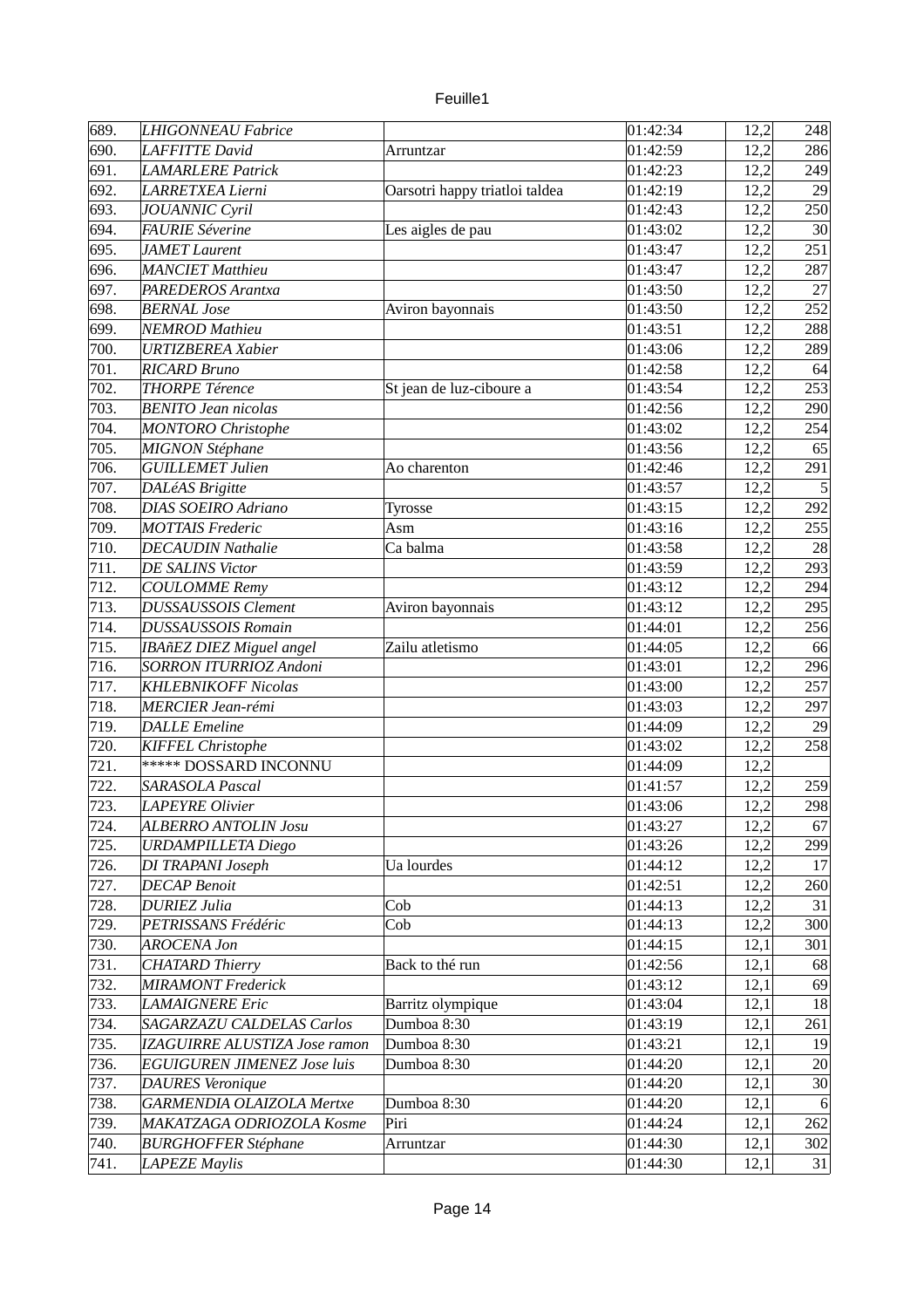| 742. | LAFFONT Jean-christophe         |                                     | 01:44:30 | 12,1 | 263          |
|------|---------------------------------|-------------------------------------|----------|------|--------------|
| 743. | <b>VIEILLEVILLE Laurent</b>     | Si t'as pas mal, c'est pas normal ! | 01:44:30 | 12,1 | 303          |
| 744. | <b>COLCOMBET Laurent</b>        |                                     | 01:44:30 | 12,1 | 70           |
| 745. | <b>MINVIELLE Alain</b>          |                                     | 01:43:37 | 12,1 | 71           |
| 746. | SALMAGNE Julien                 |                                     | 01:44:30 | 12,1 | 264          |
| 747. | <b>CHANTRE Borja</b>            |                                     | 01:43:36 | 12,1 | 304          |
| 748. | <b>VICTOR Valdajos</b>          | Dumboa 8:30                         | 01:44:30 | 12,1 | 265          |
| 749. | GIBAJA MARTÍNS Juan josé        | Cd triku ke                         | 01:42:44 | 12,1 | 266          |
| 750. | <b>OLEA MASMANO Amaia</b>       | Dumboa 8:30                         | 01:44:30 | 12,1 | 32           |
| 751. | <b>MIMBIELLE Christophe</b>     |                                     | 01:44:31 | 12,1 | 72           |
| 752. | <b>DA EIRA Mario</b>            |                                     | 01:44:32 | 12,1 | 73           |
| 753. | PASQUINE Michel                 |                                     | 01:44:32 | 12,1 | 74           |
| 754. | <b>CLAVERIE CAZASSUS Pascal</b> |                                     | 01:44:32 | 12,1 | 267          |
| 755. | <b>ARAMENDI Laetitia</b>        |                                     | 01:43:49 | 12,1 | 32           |
| 756. | <b>COLLAS Anais</b>             | Tyrosse                             | 01:43:39 | 12,1 | 33           |
| 757. | <b>MEDIAVILLA Pablo</b>         |                                     | 01:42:54 | 12,1 | 305          |
| 758. | <b>FREMONT Thierry</b>          |                                     | 01:44:35 | 12,1 | 268          |
| 759. | MICHEL Jeff                     |                                     | 01:44:37 | 12,1 | 75           |
| 760. | <b>LACHE Olivier</b>            |                                     | 01:44:37 | 12,1 | 306          |
| 761. | <b>GOMEZ</b> Jose               |                                     | 01:44:41 | 12,1 | 307          |
| 762. | <b>CLAVERIE Denis</b>           | Run club 65                         | 01:44:41 | 12,1 | 308          |
| 763. |                                 |                                     |          |      |              |
|      | <b>BEKAERT</b> Emmanuel         |                                     | 01:43:15 | 12,1 | 269          |
| 764. | <b>PRAU Jean-louis</b>          |                                     | 01:44:45 | 12,1 | 270          |
| 765. | <b>GARRIDO</b> Cecilia          | Acm mourenx                         | 01:44:45 | 12,1 | 34           |
| 766. | <b>RIEU Emmanuel</b>            |                                     | 01:43:13 | 12,1 | 271          |
| 767. | <b>MARCHE Justin</b>            |                                     | 01:43:13 | 12,1 | 309          |
| 768. | <b>HABé Sébastien</b>           |                                     | 01:43:48 | 12,1 | 310          |
| 769. | <b>DUFOURG</b> Emmanuel         |                                     | 01:44:50 | 12,1 | 272          |
| 770. | <b>ETCHEMENDY Xavier</b>        |                                     | 01:44:50 | 12,1 | 273          |
| 771. | <b>IZAGUIRRE Jérôme</b>         |                                     | 01:44:50 | 12,1 | 311          |
| 772. | HADJADJ David                   |                                     | 01:44:06 | 12,1 | 274          |
| 773. | <b>SAGARZAZU MALLES Iosu</b>    |                                     | 01:44:10 | 12,1 | 275          |
| 774. | LE TOURNEUR Julie               |                                     | 01:44:59 | 12,1 | $\mathbf{1}$ |
| 775. | <b>OTAMENDI Joaquin</b>         |                                     | 01:43:32 | 12,1 | 276          |
| 776. | <b>CASTETBON Lionel</b>         |                                     | 01:44:07 | 12,1 | 277          |
| 777. | <b>LAMOTHE Serge</b>            |                                     | 01:44:14 | 12,1 | 76           |
| 778. | <b>PETRIZ Marion</b>            | Cob                                 | 01:45:07 | 12   | 33           |
| 779. | LEVASSEUR Jean-felix            |                                     | 01:45:07 | 12   | 312          |
| 780. | <b>DARRIGRAND Patrice</b>       |                                     | 01:44:13 | 12   | 278          |
| 781. | <b>LEGRU Olivier</b>            |                                     | 01:44:20 | 12   | 77           |
| 782. | <b>PEDARRIEU Sylvie</b>         |                                     | 01:44:10 | 12   | 34           |
| 783. | <b>SOU Christelle</b>           |                                     | 01:45:14 | 12   | 35           |
| 784. | <b>COINCE Thierry</b>           | Tyrosse                             | 01:44:32 | 12   | 78           |
| 785. | <b>SALLES Philippe</b>          | Euskal sherpak                      | 01:44:30 | 12   | 279          |
| 786. | <b>MONTAGUT Jason</b>           | Sam                                 | 01:43:16 | 12   | 313          |
| 787. | <b>CLASS Romain</b>             |                                     | 01:45:18 | 12   | 280          |
| 788. | <b>POMES Pierre</b>             | Ua lourdes                          | 01:44:34 | 12   | 21           |
| 789. | <b>JUAN Laurent</b>             |                                     | 01:44:11 | 12   | 314          |
| 790. | <b>ROART Bastien</b>            |                                     | 01:43:21 | 12   | 315          |
| 791. | <b>BOHOTEGUY Marc</b>           |                                     | 01:45:22 | 12   | 281          |
| 792. | <b>TUFNELL Benjamin</b>         |                                     | 01:44:11 | 12   | 316          |
| 793. | ALCARAZ Inigo                   | Alcaraz                             | 01:44:17 | 12   | 317          |
| 794. | DARRICAU Sébastien              | Cob                                 | 01:45:25 | 12   | 318          |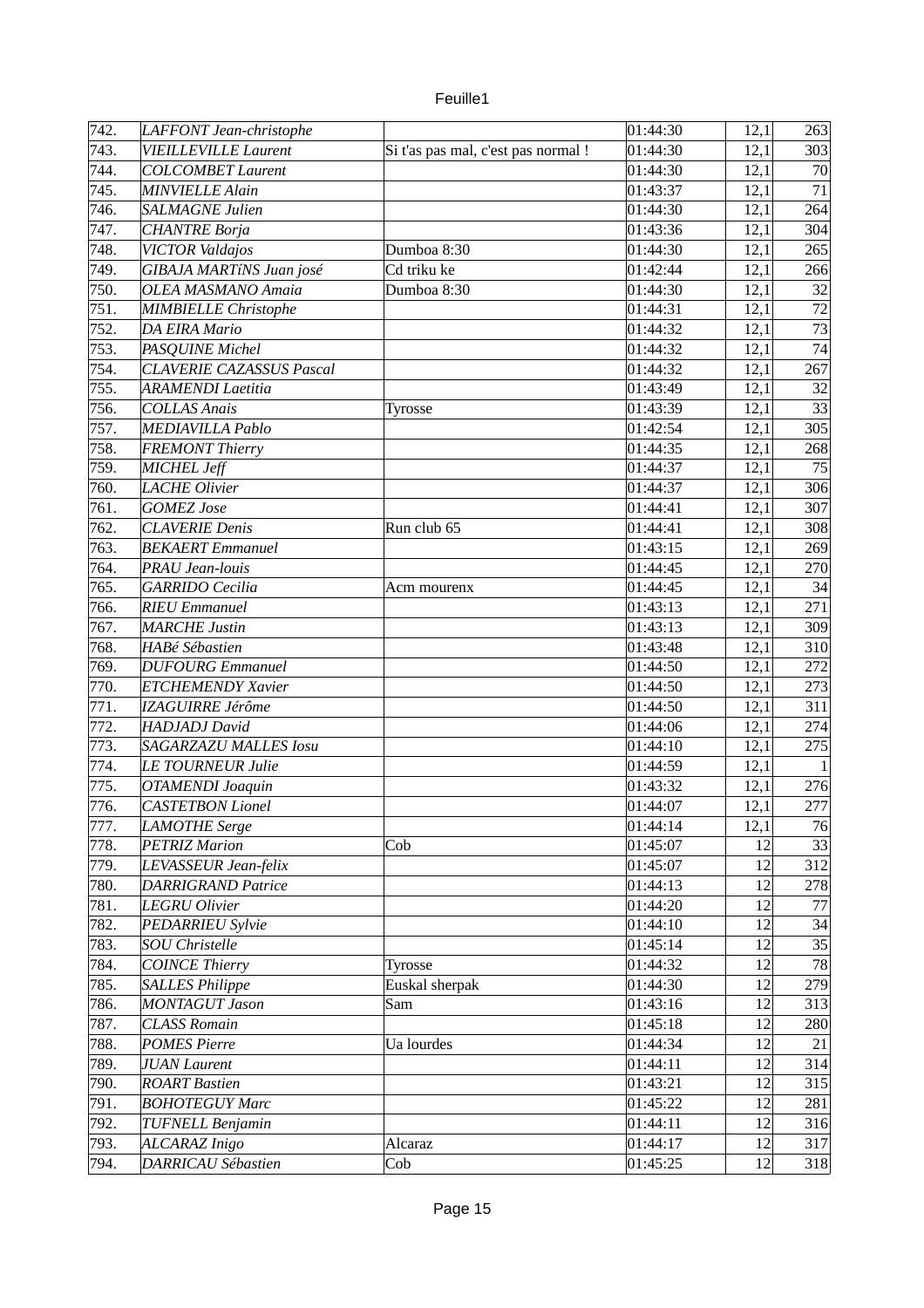| u rille |  |
|---------|--|
|         |  |

| 795.              | VIDAL Benjamin                |                               | 01:45:25 | 12   | 319 |
|-------------------|-------------------------------|-------------------------------|----------|------|-----|
| 796.              | <b>DUBOIS</b> Emilie          | Cob                           | 01:45:26 | 12   | 35  |
| 797.              | <b>BONNINGUE Benjamin</b>     |                               | 01:45:26 | 12   | 320 |
| 798.              | <b>BERNEDE Alain</b>          |                               | 01:44:21 | 12   | 79  |
| 799.              | MURUA AZKUENAGA Ibon          |                               | 01:44:18 | 12   | 321 |
| 800.              | <b>DAYRIES Christophe</b>     |                               | 01:44:48 | 12   | 282 |
| 801.              | <b>JUGUET Laurent</b>         |                               | 01:45:32 | 12   | 283 |
| 802.              | <b>BLACHèRE</b> Diane         |                               | 01:45:34 | 12   | 36  |
| 803.              | <b>DOS SANTOS Gabriel</b>     |                               | 01:44:31 | 12   | 322 |
| 804.              | <b>DAMPNON Ronan</b>          | Azzurro pyrenees 64           | 01:44:30 | 12   | 323 |
| 805.              | RABIER Jean-philippe          |                               | 01:44:13 | 12   | 324 |
| 806.              | LAFONT Marie-zélia            |                               | 01:45:34 | 12   | 37  |
| 807.              | POEY Jean michel              |                               | 01:45:35 | 12   | 284 |
| 808.              | ANDRé François                |                               | 01:45:35 | 12   | 285 |
| 809.              | <b>BENTOLILA Jean-maurice</b> | As le haillan                 | 01:45:35 | 12   | 80  |
| 810.              | <b>DEZES Gérard</b>           | Biarritz olympique            | 01:45:37 | 12   | 81  |
| 811.              | <b>DUPIN</b> Loic             |                               | 01:44:52 | 12   | 286 |
| $\overline{8}12.$ | <b>BUSSON Francois</b>        |                               | 01:44:37 | 12   | 287 |
| 813.              | <b>DAUBA</b> Baptiste         |                               | 01:44:38 | 12   | 325 |
| 814.              | <b>MARTÍN MUñOZ Abraham</b>   |                               | 01:44:58 | 12   | 288 |
| 815.              | <b>CLAVELL Louis andres</b>   |                               | 01:45:41 | 12   | 326 |
| 816.              | CLAVELL Jean-paul             |                               | 01:45:41 | 12   | 327 |
| 817.              | <b>VIVENT</b> Muriel          |                               | 01:45:42 | 12   | 38  |
| 818.              | <b>DUMONT Julien</b>          |                               | 01:44:33 | 12   | 328 |
| 819.              | DI MARCO Claudio              | Fer                           | 01:44:58 | 12   | 289 |
| 820.              | <b>LERMINIAUX Hubert</b>      |                               | 01:44:56 | 12   | 290 |
| 821.              | <b>VINET Sylvain</b>          |                               | 01:44:13 | 12   | 329 |
| 822.              | <b>LOPEZ DARRIBAT Pierre</b>  |                               | 01:45:01 | 12   | 82  |
| 823.              | <b>MOZE Patrick</b>           | Foulées vertes en libournais  | 01:45:46 | 12   | 291 |
| 824.              | <b>FAURE</b> Fabrice          |                               | 01:45:47 | 12   | 292 |
| 825.              | <b>NAVARRO MARZO Manel</b>    | Running lanton<br>Red runners | 01:44:33 | 12   | 293 |
|                   |                               |                               |          |      |     |
| 826.              | <b>LESCLAUX Claire</b>        | Triathlon d'hossegor          | 01:45:49 | 12   | 39  |
| 827.              | <b>PUYOU Christophe</b>       |                               | 01:45:50 | 12   | 294 |
| 828.              | <b>RAYON</b> Bertrand         |                               | 01:44:57 | 12   | 330 |
| 829.              | <b>COLLIC Xavier</b>          |                               | 01:44:57 | 12   | 83  |
| 830.              | SANDúA MAñú Richard           |                               | 01:45:05 | 12   | 295 |
| 831.              | <b>LETAILLIEUR Laurence</b>   |                               | 01:45:53 | 12   | 36  |
| 832.              | SISTIAGA Yoann                |                               | 01:45:12 | 12   | 296 |
| 833.              | <b>MICHAUD Sandrine</b>       | 1000 pattes vicquois          | 01:45:55 | 12   | 7   |
| 834.              | <b>SALVAGNIN Adrien</b>       |                               | 01:44:38 | 12   | 331 |
| 835.              | <b>DUFAU</b> Caroline         | Les aigles de pau             | 01:44:51 | 12   | 40  |
| 836.              | <b>CHOMBART</b> Emmanuel      |                               | 01:44:24 | 12   | 84  |
| 837.              | <b>BIANCO</b> Sebastien       |                               | 01:45:58 | 12   | 332 |
| 838.              | <b>EL GUASMI Mahjoub</b>      |                               | 01:44:37 | 12   | 22  |
| 839.              | <b>BURRA Eric</b>             |                               | 01:46:00 | 11,9 | 297 |
| 840.              | ***** DOSSARD INCONNU         |                               | 01:46:01 | 11,9 |     |
| 841.              | MéGRET François               |                               | 01:46:01 | 11,9 | 333 |
| 842.              | VILLENEUVE Sylvain            |                               | 01:45:17 | 11,9 | 334 |
| 843.              | <b>CHAUMONT Patrice</b>       |                               | 01:46:03 | 11,9 | 85  |
| 844.              | ALCARAZ FREIJO Begoña         |                               | 01:44:52 | 11,9 | 41  |
| 845.              | <b>DARRIGADE</b> Emilie       |                               | 01:46:05 | 11,9 | 42  |
| 846.              | <b>PLANCHE Thierry</b>        |                               | 01:46:06 | 11,9 | 86  |
| 847.              | <b>MONGAY Donald</b>          |                               | 01:46:06 | 11,9 | 298 |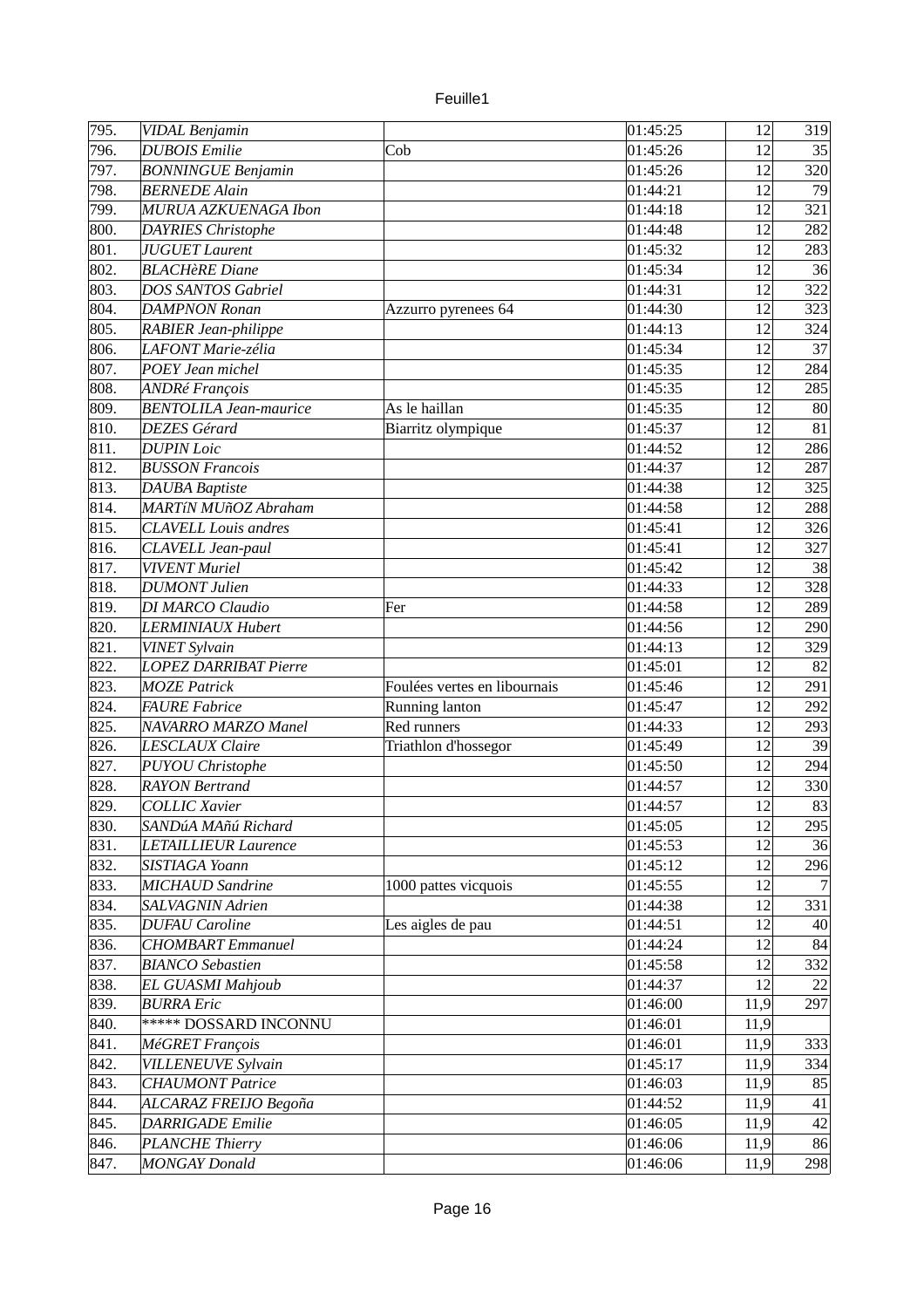| 848. | <b>TRIEUX Guillaume</b>              |                                                    | 01:46:06 | 11,9         | 335               |
|------|--------------------------------------|----------------------------------------------------|----------|--------------|-------------------|
| 849. | <b>GRECIET</b> Romuald               |                                                    | 01:46:06 | 11,9         | 87                |
| 850. | <b>MOLERES Andre</b>                 |                                                    | 01:46:08 | 11,9         | 88                |
| 851. | <b>LIZARRITURRI Asier</b>            |                                                    | 01:45:24 | 11,9         | 299               |
| 852. | <b>SIMONE Mathieu</b>                | Les aigles de pau                                  | 01:45:32 | 11,9         | 300               |
| 853. | ROCCA Dominique                      |                                                    | 01:46:18 | 11,9         | 89                |
| 854. | <b>CHARMASSON Laurent</b>            |                                                    | 01:46:18 | 11,9         | 90                |
| 855. | JORDANA Isabelle                     | Asm pau                                            | 01:45:15 | 11,9         | $\lvert 8 \rvert$ |
| 856. | <b>ETCHART</b> Elisabeth             | Xiberotarrak                                       | 01:46:21 | 11,9         | 37                |
| 857. | LE BRUNO Sébastien                   |                                                    | 01:45:24 | 11,9         | 336               |
| 858. | <b>BOUTTIER Isabelle</b>             | Lma72                                              | 01:44:33 | 11,9         | 38                |
| 859. | PASCAUD Alexandre                    |                                                    | 01:46:25 |              | 337               |
|      |                                      |                                                    |          | 11,9         |                   |
| 860. | <b>LALANNE</b> Frederic              |                                                    | 01:44:49 | 11,9         | 301               |
| 861. | <b>GARCÍA SANCHEZ Ivan</b>           |                                                    | 01:45:30 | 11,9         | 302               |
| 862. | <b>CASTAING Alain</b>                |                                                    | 01:46:29 | 11,9         | 23                |
| 863. | <b>DUFFOURG Laurent</b>              | <b>Tyrosse</b>                                     | 01:45:48 | 11,9         | 303               |
| 864. | ALGALARRONDO Chantal                 | Bordeaux athle                                     | 01:46:37 | 11,9         | 9                 |
| 865. | <b>CASABONNE</b> Pierre              |                                                    | 01:45:42 | 11,9         | 338               |
| 866. | <b>LUBET</b> Clementine              | Tyrosse                                            | 01:45:59 | 11,9         | 39                |
| 867. | <b>JOURDAN Alexandre</b>             | As ascain elgarrekin                               | 01:45:42 | 11,9         | 339               |
| 868. | <b>BAUX Xavier</b>                   |                                                    | 01:46:43 | 11,9         | 304               |
| 869. | <b>MELON Frédéric</b>                | Asm pau                                            | 01:45:56 | 11,9         | 305               |
| 870. | <b>ARANBURU VAZQUEZ Jose gabriel</b> |                                                    | 01:45:07 | 11,9         | 24                |
| 871. | <b>NAZABAL Alexis</b>                |                                                    | 01:46:44 | 11,9         | 306               |
| 872. | <b>LEBLANC</b> Serge                 |                                                    | 01:45:38 | 11,9         | 307               |
| 873. | <b>AYMES Benoit</b>                  |                                                    | 01:45:34 | 11,9         | 340               |
| 874. | <b>ZUBIMENDI Arantxa</b>             | Triku kirol elkartea                               | 01:45:10 | 11,8         | 40                |
| 875. | LE TOLLEC Odile                      | Ca balma                                           | 01:46:57 | 11,8         | 10                |
| 876. | FILANDRO Olivier                     |                                                    | 01:46:57 | 11,8         | 308               |
| 877. | <b>OLIVE</b> Alexis                  |                                                    | 01:45:13 | 11,8         | 341               |
| 878. | <b>NADIRAS Alain</b>                 |                                                    | 01:45:58 | 11,8         | 91                |
| 879. | ANTóN MARTíNEZ Iñigo                 |                                                    | 01:46:58 | 11,8         | 309               |
| 880. | <b>CAULET</b> Alexandre              |                                                    | 01:46:07 | 11,8         | 310               |
| 881. | <b>CHELINI</b> Antoine               |                                                    | 01:45:14 | 11,8         | 342               |
| 882. | ***** DOSSARD INCONNU                |                                                    | 01:46:01 | 11,8         |                   |
| 883. | <b>DUTOYA Vincent</b>                |                                                    | 01:47:01 | 11,8         | 343               |
| 884. | <b>DURENGUE Laurent</b>              |                                                    | 01:45:52 | 11,8         | 311               |
| 885. | <b>NOLAN Patrick</b>                 | Billere athletic triathlon/trilogy irland(01:45:37 |          | 11,8         | 312               |
| 886. | <b>FERLA Thierry</b>                 | Sjlca                                              | 01:45:49 | 11,8         | 92                |
| 887. | <b>CEBERIO Peio</b>                  |                                                    | 01:45:51 | 11,8         | 313               |
| 888. | <b>BIGAUD Laurence</b>               | Asptt marmande triathlon                           | 01:45:35 |              | 41                |
| 889. | <b>MINEIRO Philippe</b>              |                                                    | 01:45:49 | 11,8<br>11,8 | 314               |
| 890. |                                      |                                                    |          |              |                   |
|      | SARASUA Asier                        |                                                    | 01:46:18 | 11,8         | 344               |
| 891. | <b>GARCIA</b> Vicente                |                                                    | 01:45:26 | 11,8         | 345               |
| 892. | <b>LOPEZ Fabrice</b>                 |                                                    | 01:46:29 | 11,8         | 93                |
| 893. | <b>FOURCADE Laurent</b>              |                                                    | 01:45:41 | 11,8         | 346               |
| 894. | <b>BURON Raphael</b>                 |                                                    | 01:46:28 | 11,8         | 347               |
| 895. | <b>SAINT PE Bernard</b>              |                                                    | 01:46:00 | 11,8         | 94                |
| 896. | <b>MARQUES Daniel</b>                |                                                    | 01:47:15 | 11,8         | 95                |
| 897. | <b>RONCAL David</b>                  |                                                    | 01:45:20 | 11,8         | 348               |
| 898. | DARMé Patrick                        | Bouliac sport plaisir                              | 01:46:19 | 11,8         | 96                |
| 899. | <b>MORISSET Antoine</b>              |                                                    | 01:47:20 | 11,8         | 349               |
| 900. | <b>MARCHYLLIE Noémie</b>             |                                                    | 01:47:20 | 11,8         | 43                |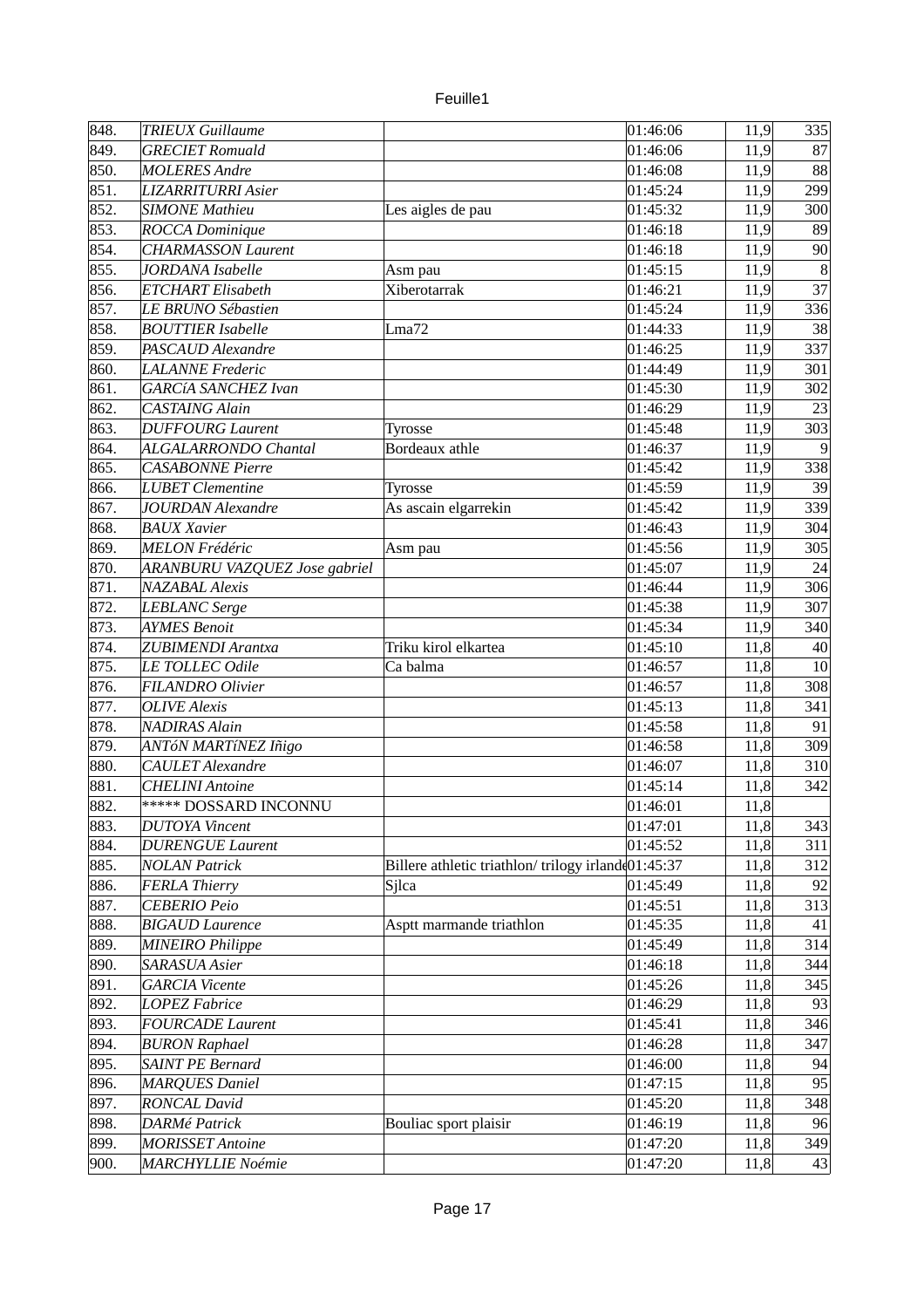| 901.<br>ROLAND-GOSSELIN Périne<br>01:46:24<br>11,8<br>11<br>902.<br>01:46:00<br>42<br><b>GAYOT</b> Leatitia<br>11,8<br>Les aigles de pau<br>903.<br>315<br><b>PETCHOT Philippe</b><br>01:45:01<br>11,8<br>904.<br><b>JAURETCHE Patrick</b><br>01:47:21<br>11,8<br>350<br>905.<br><b>LANDART</b> Stephane<br>Cob<br>01:47:22<br>11,8<br>351<br>906.<br><b>BOURDIN Didier</b><br>11,8<br>25<br>01:47:22<br>907.<br>97<br>11,8<br><b>VALENTIN Jerome</b><br>01:47:23<br>908.<br>11,8<br>316<br><b>GARTZIA Zigor</b><br>01:46:21<br>909.<br><b>ANDREU Stephanie</b><br>01:46:21<br>Les aigles de pau<br>11,8<br>44<br>910.<br>La tribu 64<br>317<br><b>LEFEUVRE Gael</b><br>01:46:30<br>11,8<br>911.<br>Aigles de pau<br><b>CONTRERAS Claude</b><br>01:47:28<br>11,8<br>98<br>912.<br>352<br><b>SYRYKH Quentin</b><br>01:46:19<br>11,8<br>913.<br><b>CHAUVEAU</b> Serge<br>99<br>Chauffour only<br>01:45:46<br>11,8<br>TOUZET Christophe<br>11,8<br>318<br>914.<br>01:47:32<br>915.<br>11,8<br>VOYEAU-LAINE Emilie<br>45<br>01:46:48<br>916.<br>ELCAURHANDIETA Joanna<br>01:47:34<br>11,8<br>46<br>917.<br>11,8<br>319<br><b>LAUGIER Stephane</b><br>01:46:44 |
|-----------------------------------------------------------------------------------------------------------------------------------------------------------------------------------------------------------------------------------------------------------------------------------------------------------------------------------------------------------------------------------------------------------------------------------------------------------------------------------------------------------------------------------------------------------------------------------------------------------------------------------------------------------------------------------------------------------------------------------------------------------------------------------------------------------------------------------------------------------------------------------------------------------------------------------------------------------------------------------------------------------------------------------------------------------------------------------------------------------------------------------------------------------|
|                                                                                                                                                                                                                                                                                                                                                                                                                                                                                                                                                                                                                                                                                                                                                                                                                                                                                                                                                                                                                                                                                                                                                           |
|                                                                                                                                                                                                                                                                                                                                                                                                                                                                                                                                                                                                                                                                                                                                                                                                                                                                                                                                                                                                                                                                                                                                                           |
|                                                                                                                                                                                                                                                                                                                                                                                                                                                                                                                                                                                                                                                                                                                                                                                                                                                                                                                                                                                                                                                                                                                                                           |
|                                                                                                                                                                                                                                                                                                                                                                                                                                                                                                                                                                                                                                                                                                                                                                                                                                                                                                                                                                                                                                                                                                                                                           |
|                                                                                                                                                                                                                                                                                                                                                                                                                                                                                                                                                                                                                                                                                                                                                                                                                                                                                                                                                                                                                                                                                                                                                           |
|                                                                                                                                                                                                                                                                                                                                                                                                                                                                                                                                                                                                                                                                                                                                                                                                                                                                                                                                                                                                                                                                                                                                                           |
|                                                                                                                                                                                                                                                                                                                                                                                                                                                                                                                                                                                                                                                                                                                                                                                                                                                                                                                                                                                                                                                                                                                                                           |
|                                                                                                                                                                                                                                                                                                                                                                                                                                                                                                                                                                                                                                                                                                                                                                                                                                                                                                                                                                                                                                                                                                                                                           |
|                                                                                                                                                                                                                                                                                                                                                                                                                                                                                                                                                                                                                                                                                                                                                                                                                                                                                                                                                                                                                                                                                                                                                           |
|                                                                                                                                                                                                                                                                                                                                                                                                                                                                                                                                                                                                                                                                                                                                                                                                                                                                                                                                                                                                                                                                                                                                                           |
|                                                                                                                                                                                                                                                                                                                                                                                                                                                                                                                                                                                                                                                                                                                                                                                                                                                                                                                                                                                                                                                                                                                                                           |
|                                                                                                                                                                                                                                                                                                                                                                                                                                                                                                                                                                                                                                                                                                                                                                                                                                                                                                                                                                                                                                                                                                                                                           |
|                                                                                                                                                                                                                                                                                                                                                                                                                                                                                                                                                                                                                                                                                                                                                                                                                                                                                                                                                                                                                                                                                                                                                           |
|                                                                                                                                                                                                                                                                                                                                                                                                                                                                                                                                                                                                                                                                                                                                                                                                                                                                                                                                                                                                                                                                                                                                                           |
|                                                                                                                                                                                                                                                                                                                                                                                                                                                                                                                                                                                                                                                                                                                                                                                                                                                                                                                                                                                                                                                                                                                                                           |
|                                                                                                                                                                                                                                                                                                                                                                                                                                                                                                                                                                                                                                                                                                                                                                                                                                                                                                                                                                                                                                                                                                                                                           |
|                                                                                                                                                                                                                                                                                                                                                                                                                                                                                                                                                                                                                                                                                                                                                                                                                                                                                                                                                                                                                                                                                                                                                           |
| 918.<br>ROCABERT Jean-michel<br>01:47:40<br>11,8<br>26                                                                                                                                                                                                                                                                                                                                                                                                                                                                                                                                                                                                                                                                                                                                                                                                                                                                                                                                                                                                                                                                                                    |
| 919.<br>11,8<br><b>BOURG Christophe</b><br>01:46:57<br>320                                                                                                                                                                                                                                                                                                                                                                                                                                                                                                                                                                                                                                                                                                                                                                                                                                                                                                                                                                                                                                                                                                |
| 920.<br><b>DEBAT Yves</b><br>01:47:42<br>11,8<br>321                                                                                                                                                                                                                                                                                                                                                                                                                                                                                                                                                                                                                                                                                                                                                                                                                                                                                                                                                                                                                                                                                                      |
| 921.<br><b>BARRUé Danielle</b><br>01:46:23<br>11,8<br>12                                                                                                                                                                                                                                                                                                                                                                                                                                                                                                                                                                                                                                                                                                                                                                                                                                                                                                                                                                                                                                                                                                  |
| 922.<br><b>SOUQUES Jean-pierre</b><br>01:47:42<br>11,8<br>100                                                                                                                                                                                                                                                                                                                                                                                                                                                                                                                                                                                                                                                                                                                                                                                                                                                                                                                                                                                                                                                                                             |
| 923.<br>PIERROU Christophe<br>11,8<br>322<br>01:47:43                                                                                                                                                                                                                                                                                                                                                                                                                                                                                                                                                                                                                                                                                                                                                                                                                                                                                                                                                                                                                                                                                                     |
| 924.<br>SAINT-MACARY Baptiste<br>01:47:00<br>11,8<br>353                                                                                                                                                                                                                                                                                                                                                                                                                                                                                                                                                                                                                                                                                                                                                                                                                                                                                                                                                                                                                                                                                                  |
| 925.<br><b>GUERIT Christian</b><br>Chauffour only<br>01:46:00<br>11,8<br>101                                                                                                                                                                                                                                                                                                                                                                                                                                                                                                                                                                                                                                                                                                                                                                                                                                                                                                                                                                                                                                                                              |
| 926.<br>SAGARDOYBURU Anne<br>Xiberotarrak<br>01:47:44<br>11,8<br>13                                                                                                                                                                                                                                                                                                                                                                                                                                                                                                                                                                                                                                                                                                                                                                                                                                                                                                                                                                                                                                                                                       |
| 927.<br><b>BOISSONNET Franck</b><br>01:47:45<br>11,8<br>323                                                                                                                                                                                                                                                                                                                                                                                                                                                                                                                                                                                                                                                                                                                                                                                                                                                                                                                                                                                                                                                                                               |
| 928.<br>11,8<br>354<br><b>ESPRABENS Romain</b><br>01:45:49                                                                                                                                                                                                                                                                                                                                                                                                                                                                                                                                                                                                                                                                                                                                                                                                                                                                                                                                                                                                                                                                                                |
| 929.<br><b>DUTOT</b> Jeremie<br>11,7<br>324<br>01:47:04                                                                                                                                                                                                                                                                                                                                                                                                                                                                                                                                                                                                                                                                                                                                                                                                                                                                                                                                                                                                                                                                                                   |
| 930.<br><b>GAY</b> Mickael<br>11,7<br>325<br>Cap thales bordeaux<br>01:47:50                                                                                                                                                                                                                                                                                                                                                                                                                                                                                                                                                                                                                                                                                                                                                                                                                                                                                                                                                                                                                                                                              |
| 931.<br>11,7<br>326<br><b>DEBAVELAERE Alexis</b><br>01:45:56                                                                                                                                                                                                                                                                                                                                                                                                                                                                                                                                                                                                                                                                                                                                                                                                                                                                                                                                                                                                                                                                                              |
| 932.<br><b>DELGAL Nicolas</b><br>Tuc triathlon<br>01:47:52<br>11,7<br>355                                                                                                                                                                                                                                                                                                                                                                                                                                                                                                                                                                                                                                                                                                                                                                                                                                                                                                                                                                                                                                                                                 |
| 933.<br><b>DOCHE David</b><br>01:47:00<br>11,7<br>327                                                                                                                                                                                                                                                                                                                                                                                                                                                                                                                                                                                                                                                                                                                                                                                                                                                                                                                                                                                                                                                                                                     |
| 934.<br>11,7<br><b>NOZALEDA Juan</b><br>01:45:18<br>356                                                                                                                                                                                                                                                                                                                                                                                                                                                                                                                                                                                                                                                                                                                                                                                                                                                                                                                                                                                                                                                                                                   |
| 935.<br>11,7<br><b>FLORIANT Thierry</b><br>102<br>01:46:54                                                                                                                                                                                                                                                                                                                                                                                                                                                                                                                                                                                                                                                                                                                                                                                                                                                                                                                                                                                                                                                                                                |
| 11,7<br>Les foulées vertes en libournais<br>936.<br><b>REBELLER Didier</b><br>103<br>01:47:57                                                                                                                                                                                                                                                                                                                                                                                                                                                                                                                                                                                                                                                                                                                                                                                                                                                                                                                                                                                                                                                             |
| 937.<br>01:47:59<br>11,7<br><b>BERTHEAU Olivier</b><br>104                                                                                                                                                                                                                                                                                                                                                                                                                                                                                                                                                                                                                                                                                                                                                                                                                                                                                                                                                                                                                                                                                                |
| 938.<br>11,7<br>357<br><b>BOYON Firmin</b><br>Fspn police<br>01:46:20                                                                                                                                                                                                                                                                                                                                                                                                                                                                                                                                                                                                                                                                                                                                                                                                                                                                                                                                                                                                                                                                                     |
| 11,7<br>939.<br><b>FORESTIER Jean-yves</b><br>01:46:59<br>105                                                                                                                                                                                                                                                                                                                                                                                                                                                                                                                                                                                                                                                                                                                                                                                                                                                                                                                                                                                                                                                                                             |
| 940.<br><b>BOIGNET Denis</b><br>01:47:23<br>11,7<br>106                                                                                                                                                                                                                                                                                                                                                                                                                                                                                                                                                                                                                                                                                                                                                                                                                                                                                                                                                                                                                                                                                                   |
| 941.<br><b>TOUYAROT Nancy</b><br>01:47:14<br>11,7<br>43                                                                                                                                                                                                                                                                                                                                                                                                                                                                                                                                                                                                                                                                                                                                                                                                                                                                                                                                                                                                                                                                                                   |
| 942.<br>01:48:05<br>11,7<br>AL BAYATY Amynn<br>328                                                                                                                                                                                                                                                                                                                                                                                                                                                                                                                                                                                                                                                                                                                                                                                                                                                                                                                                                                                                                                                                                                        |
| 943.<br>Grand narbonne triathlon<br>01:48:05<br>11,7<br><b>MARCUELLO Annick</b><br>14                                                                                                                                                                                                                                                                                                                                                                                                                                                                                                                                                                                                                                                                                                                                                                                                                                                                                                                                                                                                                                                                     |
| 47<br>944.<br>01:46:30<br><b>SOUVIRON Maina</b><br>11,7                                                                                                                                                                                                                                                                                                                                                                                                                                                                                                                                                                                                                                                                                                                                                                                                                                                                                                                                                                                                                                                                                                   |
| 945.<br><b>MORICET Bruno</b><br>Cob<br>01:48:09<br>11,7<br>107                                                                                                                                                                                                                                                                                                                                                                                                                                                                                                                                                                                                                                                                                                                                                                                                                                                                                                                                                                                                                                                                                            |
| 11,7<br>946.<br><b>ARHANCET Marc</b><br>01:46:37<br>358                                                                                                                                                                                                                                                                                                                                                                                                                                                                                                                                                                                                                                                                                                                                                                                                                                                                                                                                                                                                                                                                                                   |
| 947.<br>01:47:11<br>11,7<br><b>UBIRIA Antxon</b><br>108                                                                                                                                                                                                                                                                                                                                                                                                                                                                                                                                                                                                                                                                                                                                                                                                                                                                                                                                                                                                                                                                                                   |
| 948.<br><b>GUITARD Marine</b><br>01:46:40<br>11,7<br>48                                                                                                                                                                                                                                                                                                                                                                                                                                                                                                                                                                                                                                                                                                                                                                                                                                                                                                                                                                                                                                                                                                   |
| 949.<br>359<br><b>BACHMEYER Emmanuel</b><br>01:48:14<br>11,7                                                                                                                                                                                                                                                                                                                                                                                                                                                                                                                                                                                                                                                                                                                                                                                                                                                                                                                                                                                                                                                                                              |
| <b>***** DOSSARD INCONNU</b><br>11,7<br>950.<br>01:47:23                                                                                                                                                                                                                                                                                                                                                                                                                                                                                                                                                                                                                                                                                                                                                                                                                                                                                                                                                                                                                                                                                                  |
| 951.<br><b>ALLAIN Marc-antoine</b><br>01:47:23<br>11,7<br>360                                                                                                                                                                                                                                                                                                                                                                                                                                                                                                                                                                                                                                                                                                                                                                                                                                                                                                                                                                                                                                                                                             |
| 952.<br><b>BAROU Jacques</b><br>01:48:23<br>11,7<br>109                                                                                                                                                                                                                                                                                                                                                                                                                                                                                                                                                                                                                                                                                                                                                                                                                                                                                                                                                                                                                                                                                                   |
| 953.<br><b>ROUTIER Philippe</b><br>01:46:59<br>11,7<br>329                                                                                                                                                                                                                                                                                                                                                                                                                                                                                                                                                                                                                                                                                                                                                                                                                                                                                                                                                                                                                                                                                                |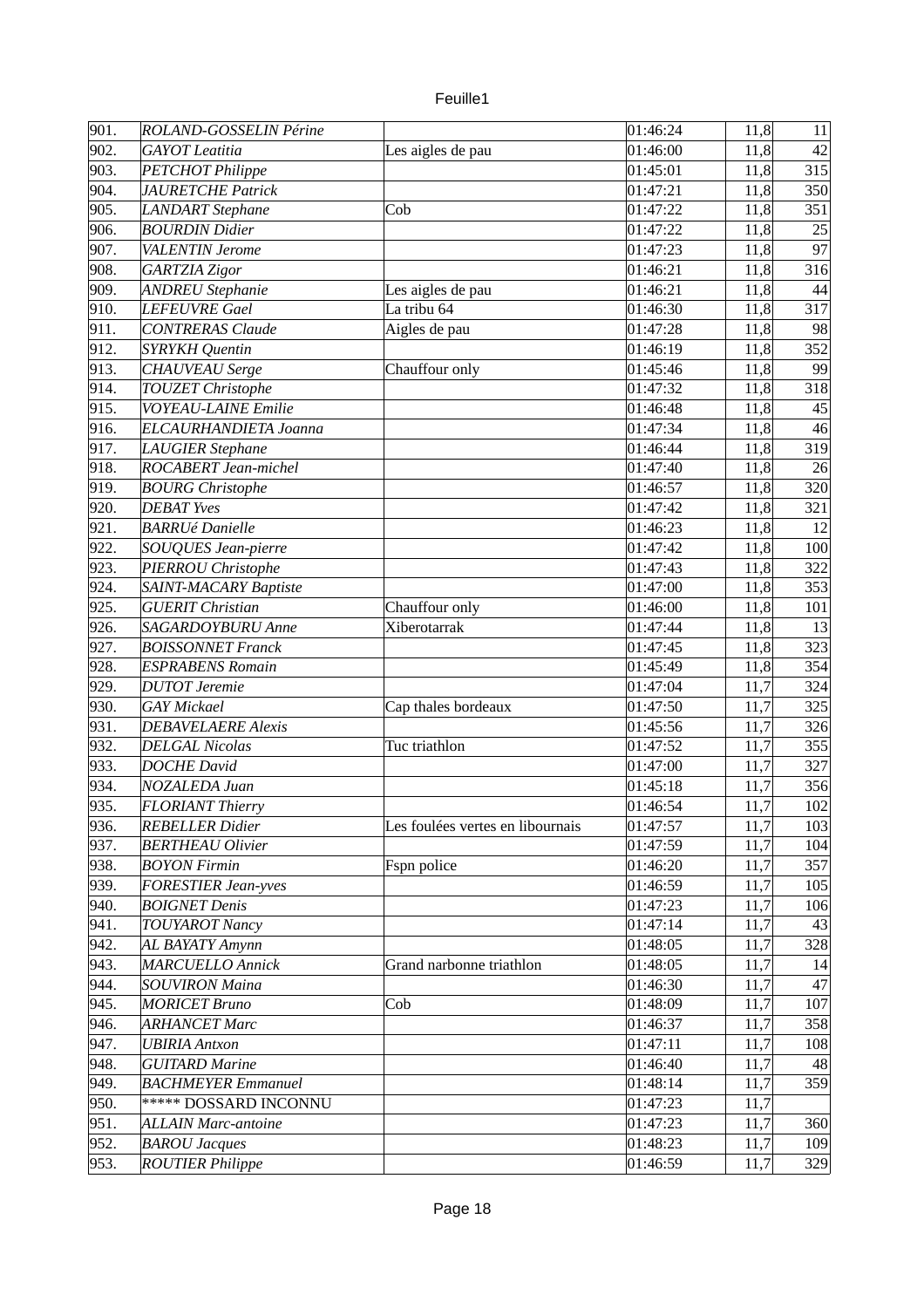| euille <sup>®</sup> |  |
|---------------------|--|
|                     |  |

| 954.  | <b>GREAU</b> Jeremy                    | Ca villenave d'ornon        | 01:46:40 | 11,7 | 330             |
|-------|----------------------------------------|-----------------------------|----------|------|-----------------|
| 955.  | LACAZEDIEU Pierre                      |                             | 01:47:22 | 11,7 | 361             |
| 956.  | <b>CODRON Ronan</b>                    |                             | 01:46:50 | 11,7 | 8               |
| 957.  | <b>SUZANNE Virginie</b>                |                             | 01:48:29 | 11,7 | 49              |
| 958.  | <b>JOINEAU Marc</b>                    |                             | 01:48:31 | 11,7 | 362             |
| 959.  | <b>DARGENT Denis</b>                   |                             | 01:47:45 | 11,7 | 331             |
| 960.  | <b>THOMAS Clément</b>                  |                             | 01:48:33 | 11,7 | 363             |
| 961.  | LACRAMPE Jean-michel                   | Les sans licences           | 01:48:34 | 11,7 | 332             |
| 962.  | <b>BESSONNET Clément</b>               | Merkik                      | 01:48:34 | 11,7 | 364             |
| 963.  | <b>GAGNIERE Marlene</b>                |                             | 01:48:36 | 11,7 | 44              |
| 964.  | PEDEUPOEY Alain                        | Pcc france                  | 01:48:36 | 11,7 | 27              |
| 965.  | MIGNOQUET Céline                       |                             | 01:48:40 | 11,7 | 45              |
| 966.  | <b>DEMEER Eric</b>                     |                             | 01:47:55 | 11,7 | 365             |
| 967.  | <b>HAZARD</b> Madeleine                | Aucun                       | 01:47:38 | 11,7 | 50              |
| 968.  | <b>SEINTURE Nicolas</b>                |                             | 01:48:44 | 11,6 | 333             |
| 969.  | <b>GAUTREAU Manuel</b>                 |                             | 01:47:37 | 11,6 | 334             |
| 970.  | PLANSON Clément                        |                             | 01:47:46 | 11,6 | 366             |
| 971.  | <b>BETBEDER Jean-michel</b>            | Montardon d achille         | 01:47:45 | 11,6 | 110             |
| 972.  | <b>GUIBRETEAU Nicolas</b>              |                             | 01:47:11 | 11,6 | 367             |
| 973.  | <b>PETIT Marcel</b>                    |                             | 01:48:47 | 11,6 | 335             |
| 974.  | ECHEVESTE GARCIA Nahikari              |                             | 01:47:48 | 11,6 | 46              |
| 975.  | <b>STOLZ Michael</b>                   |                             | 01:48:53 | 11,6 | 111             |
| 976.  | <b>VERHEYDEN Melanie</b>               | Biarritz olympique tiathlon | 01:48:53 | 11,6 | 47              |
| 977.  | <b>ROQUEFEUIL Frederic</b>             | Biarritz olympique trail    | 01:48:54 | 11,6 | 112             |
| 978.  | <b>MORAND</b> Sylvain                  |                             | 01:47:53 | 11,6 | 368             |
| 979.  | <b>SIBE Nicolas</b>                    |                             | 01:47:53 | 11,6 | 369             |
| 980.  | DAUGAS Joel                            |                             | 01:48:56 | 11,6 | 28              |
| 981.  | <b>BLANC Vincent</b>                   | Chauffour only              | 01:47:11 | 11,6 | 113             |
| 982.  | <b>GENDEK Jean-michel</b>              |                             | 01:48:57 | 11,6 | 114             |
| 983.  | <b>BAUDIN</b> Lionel                   |                             | 01:49:00 | 11,6 | 370             |
| 984.  | ASARTA Igor                            |                             | 01:49:02 | 11,6 | 371             |
| 985.  | <b>BORDANAVE Benjamin</b>              |                             | 01:47:51 | 11,6 | 372             |
| 986.  | <b>BURILLON Jean-philippe</b>          | Route 109                   | 01:49:03 | 11,6 | 115             |
| 987.  | <b>FAURE</b> Christophe                |                             | 01:49:03 | 11,6 | 336             |
| 988.  | <b>GOIKOETXEA José luis</b>            |                             | 01:46:59 | 11,6 | 337             |
| 989.  |                                        |                             |          |      | 338             |
|       | FRANCOIS Christophe                    |                             | 01:47:25 | 11,6 |                 |
| 990.  | <b>BOURGEOIS Régis</b>                 |                             | 01:47:25 | 11,6 | 339             |
| 991.  | <b>PENE Stephane</b>                   | Lous mesclats               | 01:49:06 | 11,6 | 116<br>-9       |
| 992.  | GARCIA Jorge<br><b>ESTIVAL Mathieu</b> |                             | 01:47:47 | 11,6 |                 |
| 993.  |                                        |                             | 01:47:55 | 11,6 | 373             |
| 994.  | <b>GENEVEE Ghislaine</b>               | Club de carquefou           | 01:49:09 | 11,6 | 48              |
| 995.  | MIKEL Vivanco gaztelurrutia            |                             | 01:46:40 | 11,6 | 340             |
| 996.  | <b>DAELS</b> Elodie                    | Tyrosse                     | 01:48:18 | 11,6 | 51              |
| 997.  | <b>COSTREJEAN Michel</b>               |                             | 01:47:25 | 11,6 | 29              |
| 998.  | URCHEGUI IñARGA Mari carmen            |                             | 01:48:25 | 11,6 | 15              |
| 999.  | <b>BENGOETXEA LATASA Maite</b>         |                             | 01:48:27 | 11,6 | 49              |
| 1000. | <b>HUARTE Anaïs</b>                    | Team xuriak                 | 01:49:13 | 11,6 | 52              |
| 1001. | <b>ORTEGA</b> Julen                    | Beer runners bilbao         | 01:47:37 | 11,6 | 374             |
| 1002. | <b>BOLAñOS ADRIAN Juan luis</b>        | Beer runners bilbao         | 01:47:38 | 11,6 | 341             |
| 1003. | GóMEZ DE LOS REYES Juan miguel         | Beer runners bilbao         | 01:47:38 | 11,6 | 342             |
| 1004. | <b>BEYER Pascale</b>                   |                             | 01:49:16 | 11,6 | 50              |
| 1005. | <b>DEURVEILHER Christian</b>           | Joggers de lannemezan       | 01:47:48 | 11,6 | 30 <sup>2</sup> |
| 1006. | <b>MOUSSIé Emilien</b>                 |                             | 01:47:43 | 11,6 | 375             |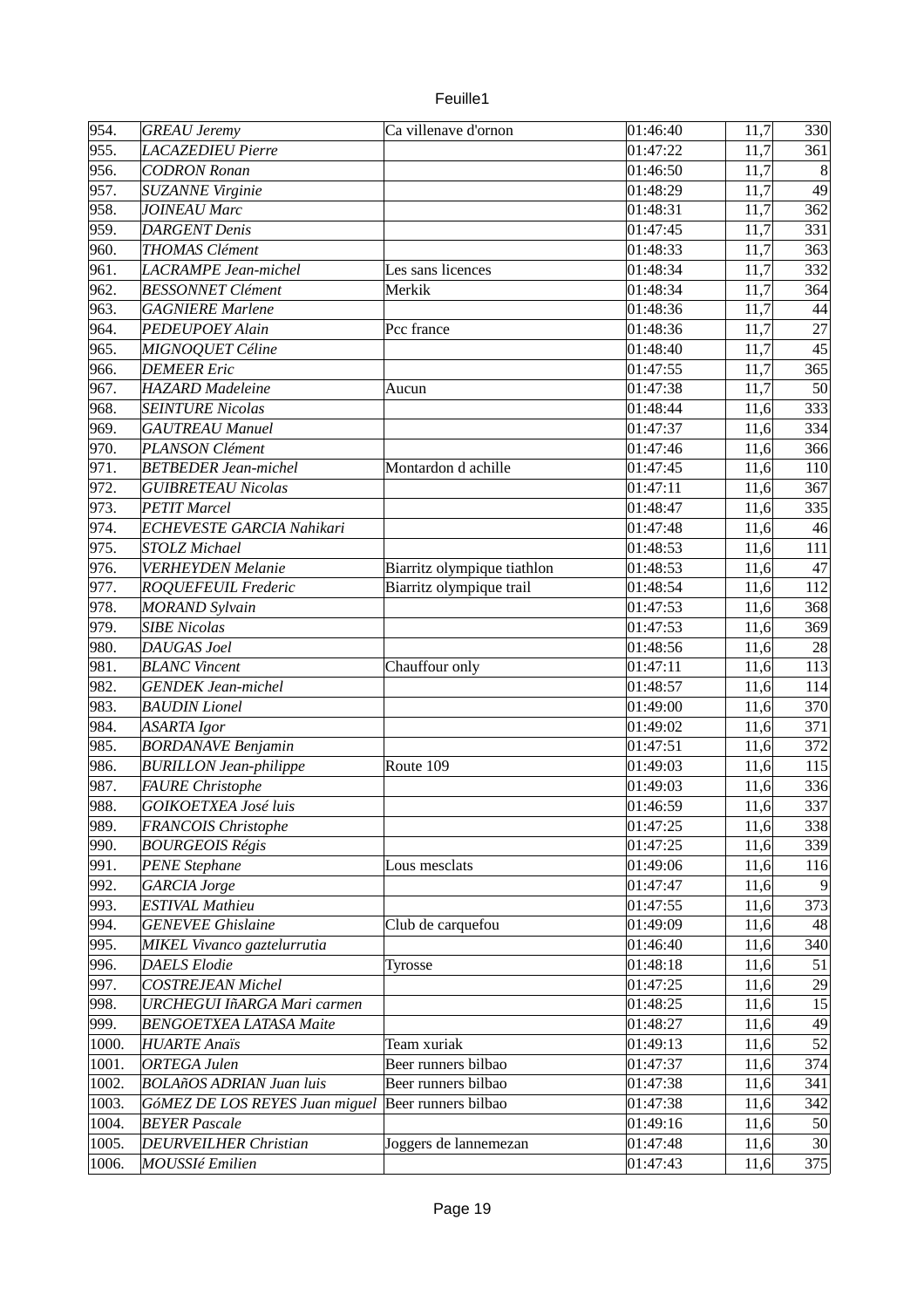| uille |  |
|-------|--|
|       |  |

| 1007. | <b>ANDRE Mathieu</b>           |                            | 01:49:19 | 11,6 | 376 |
|-------|--------------------------------|----------------------------|----------|------|-----|
| 1008. | LAFFARGUE Stephane             | Les aigles de pau          | 01:48:35 | 11,6 | 117 |
| 1009. | PETIT Cyrille                  |                            | 01:49:21 | 11,6 | 343 |
| 1010. | GONZáLEZ FERNáNDEZ José luis   |                            | 01:49:22 | 11,6 | 31  |
| 1011. | <b>SOLABERRIETA Marie</b>      |                            | 01:48:37 | 11,6 | 53  |
| 1012. | <b>GARIGORTA MIGUEL Iratxe</b> |                            | 01:48:41 | 11,6 | 51  |
| 1013. | <b>TRAIN Yannick</b>           |                            | 01:48:23 | 11,6 | 344 |
| 1014. | <b>COLLAS Gilles</b>           |                            | 01:48:29 | 11,6 | 32  |
| 1015. | <b>REUMOND Vanessa</b>         | Tyrosse                    | 01:49:26 | 11,6 | 52  |
|       |                                | Running lanton             |          |      |     |
| 1016. | ETXEPARE TXAPARTEGI José luis  |                            | 01:48:42 | 11,6 | 118 |
| 1017. | <b>SANGLA Laure</b>            | Cob                        | 01:49:27 | 11,6 | 53  |
| 1018. | <b>GAULT</b> Maxime            | Cob                        | 01:49:29 | 11,6 | 377 |
| 1019. | <b>LAPLACE Alma</b>            |                            | 01:48:06 | 11,6 | 54  |
| 1020. | <b>TOMASELLA Bernard</b>       | Arbus running              | 01:47:47 | 11,6 | 345 |
| 1021. | <b>BERGAMO Clément</b>         |                            | 01:47:22 | 11,6 | 378 |
| 1022. | <b>MARTINS Joel</b>            |                            | 01:47:22 | 11,6 | 379 |
| 1023. | <b>IRIZAR BALDEON Sandra</b>   |                            | 01:47:21 | 11,6 | 55  |
| 1024. | COJO Stephan                   | Tyrosse                    | 01:48:55 | 11,6 | 346 |
| 1025. | <b>GOMEZ BARASOAIN Patxi</b>   |                            | 01:48:48 | 11,5 | 119 |
| 1026. | <b>BELLOCQ Laurent</b>         | Arbus running              | 01:47:57 | 11,5 | 380 |
| 1027. | <b>GONZALEZ Cidjy</b>          |                            | 01:49:42 | 11,5 | 56  |
| 1028. | LASSALLE Pierre-françois       | <b>Sames</b>               | 01:49:43 | 11,5 | 347 |
| 1029. | <b>LE FLOCH Sebastien</b>      |                            | 01:48:24 | 11,5 | 348 |
| 1030. | <b>CHIPOY Frederic</b>         | Pau pyrenees aventure      | 01:49:46 | 11,5 | 120 |
| 1031. | <b>BARREAU Laurent</b>         |                            | 01:49:46 | 11,5 | 349 |
| 1032. | <b>BUTTIGNOL Claudine</b>      |                            | 01:49:47 | 11,5 | 16  |
| 1033. | SANTOLARIA Sophie              |                            | 01:49:47 | 11,5 | 17  |
| 1034. | <b>LOPEZ Richard</b>           |                            | 01:49:50 | 11,5 | 350 |
| 1035. | PINSOLLE Pascal                | Athlétic les 2 pins        | 01:49:51 | 11,5 | 381 |
| 1036. | AZTIRIA IRAZUSTA Iñigo         |                            | 01:49:07 | 11,5 | 382 |
| 1037. | KISSENBERGER Aurélien          |                            | 01:48:02 | 11,5 | 383 |
| 1038. | <b>MARTIN ZUBIMENDI Irene</b>  |                            | 01:49:07 | 11,5 | 54  |
| 1039. | <b>FUERTES CRESPO Cristina</b> | Triku                      | 01:48:06 | 11,5 | 55  |
| 1040. | <b>BRIEU</b> Antoine           | Montardon d achille        | 01:48:52 | 11,5 | 121 |
|       |                                |                            |          |      |     |
| 1041. | PEREZ PEREZ Jose antonio       |                            | 01:48:03 | 11,5 | 122 |
| 1042. | <b>***** DOSSARD INCONNU</b>   |                            | 01:49:54 | 11,5 |     |
| 1043. | <b>VASSEUR Maurice</b>         |                            | 01:48:56 | 11,5 | 123 |
| 1044. | LARIZ EGUIA Ibai               |                            | 01:48:52 | 11,5 | 384 |
| 1045. | ROBLES ARRASATE Maria          |                            | 01:48:52 | 11,5 | 57  |
| 1046. | LABBé Virginie                 | Arbus running              | 01:48:57 | 11,5 | 58  |
| 1047. | <b>FRAVAL Jacques</b>          | Chauffour only             | 01:48:09 | 11,5 | 124 |
| 1048. | SANZ Oihana                    | Zumeatarra triatloi taldea | 01:49:04 | 11,5 | 59  |
| 1049. | <b>ORLEAC Julien</b>           |                            | 01:48:07 | 11,5 | 385 |
| 1050. | <b>GOUIX Charlotte</b>         |                            | 01:50:05 | 11,5 | 60  |
| 1051. | VIAñA GONZALEZ Xabier          |                            | 01:48:57 | 11,5 | 386 |
| 1052. | DANé Christophe                | Les fous les sortoises     | 01:50:07 | 11,5 | 125 |
| 1053. | <b>GROSSIA Marion</b>          | As ascain elgarrekin       | 01:50:07 | 11,5 | 61  |
| 1054. | <b>DUCHENE</b> Frederic        | Les fous les sortoises     | 01:50:07 | 11,5 | 126 |
| 1055. | ETCHEÇAHAR Laurent             |                            | 01:48:53 | 11,5 | 351 |
| 1056. | <b>LAVIELLE Bertrand</b>       |                            | 01:48:58 | 11,5 | 387 |
| 1057. | <b>ROCHER Jean baptiste</b>    |                            | 01:50:08 | 11,5 | 388 |
| 1058. | VITALI Corinne                 |                            | 01:50:08 | 11,5 | 18  |
| 1059. | <b>DUBROCA Pierre</b>          |                            | 01:50:08 | 11,5 | 389 |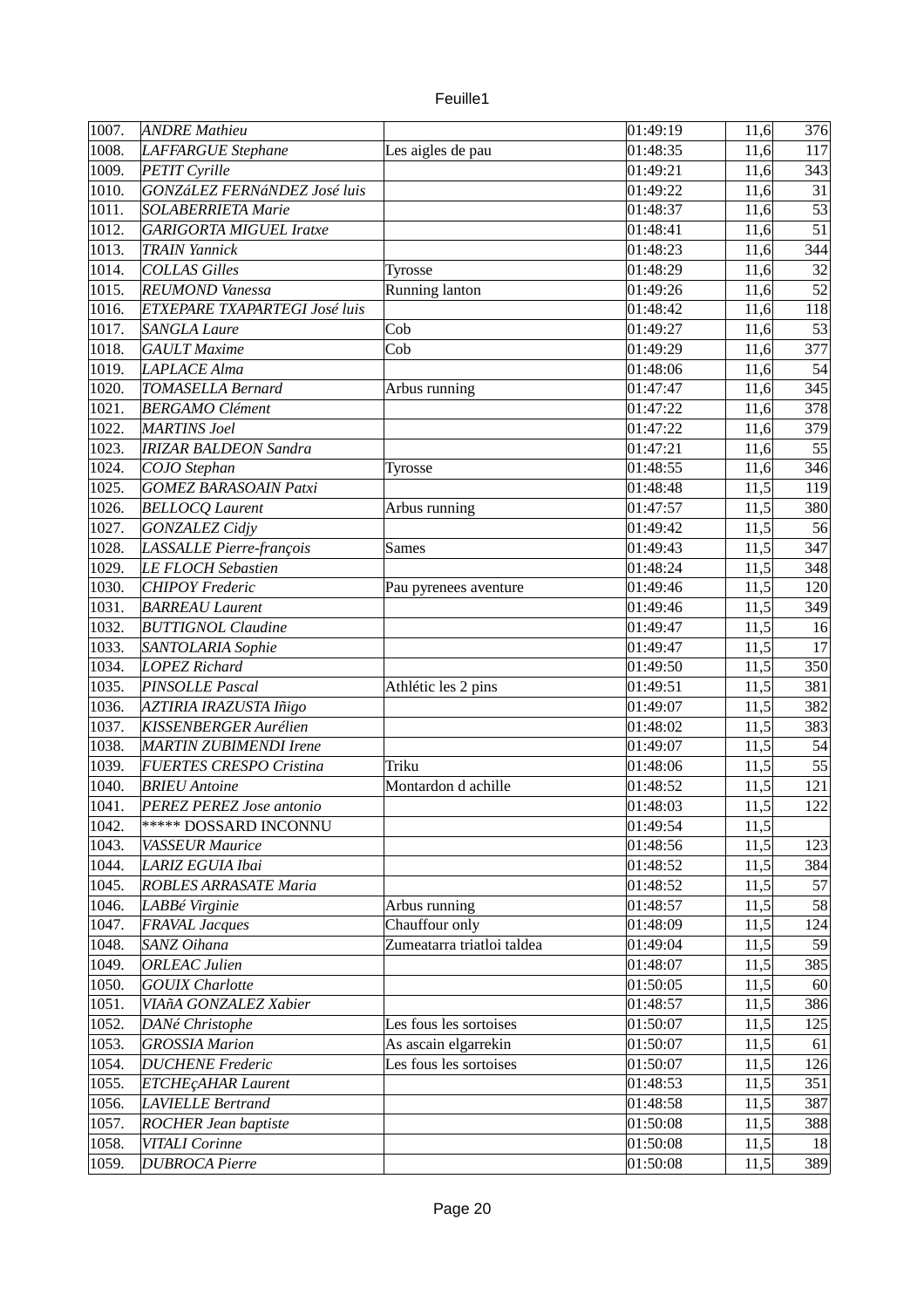| 1060. | MARIEZKURRENA Ander                                  |                                                        | 01:49:23             | 11,5 | 390 |
|-------|------------------------------------------------------|--------------------------------------------------------|----------------------|------|-----|
| 1061. | <b>DEL PRADO Pascal</b>                              | Cob                                                    | 01:50:10             | 11,5 | 352 |
| 1062. | <b>SEGUIN Nathalie</b>                               | Cob                                                    | 01:50:11             | 11,5 | 62  |
| 1063. | SAENZ Jose javier                                    |                                                        | 01:48:19             | 11,5 | 127 |
| 1064. | <b>CLEUET Nadine</b>                                 |                                                        | 01:48:52             | 11,5 | 19  |
| 1065. | PICQ Pierre                                          |                                                        | 01:48:56             | 11,5 |     |
| 1066. | PICQ Jean-sébastien                                  |                                                        | 01:50:14             | 11,5 | 128 |
| 1067. | <b>LABRIT Sébastien</b>                              |                                                        | 01:49:26             | 11,5 | 353 |
| 1068. | STEEL Katie                                          |                                                        | 01:49:24             | 11,5 | 63  |
| 1069. | <b>POGET Mickael</b>                                 |                                                        | 01:50:15             | 11,5 | 391 |
| 1070. | NAPIAS Guillaume                                     |                                                        | 01:50:15             | 11,5 | 392 |
| 1071. | <b>BERETVAS Raphael</b>                              |                                                        | 01:47:53             | 11,5 | 354 |
| 1072. | <b>SOULE-PERE Dany</b>                               | Arbus running                                          | 01:48:36             | 11,5 | 20  |
| 1073. | <b>BRUNEAU Valérie</b>                               | <b>Trankilos</b>                                       | 01:48:42             | 11,5 | 56  |
| 1074. | <b>ALQUEZAR Naiara</b>                               |                                                        | 01:49:16             | 11,5 | 64  |
| 1075. | MATHIS Ximun                                         |                                                        | 01:47:55             | 11,5 | 393 |
| 1076. | LAPEYRE Christophe                                   |                                                        | 01:48:03             | 11,5 | 355 |
| 1077. | MELIS Julien                                         |                                                        | 01:49:30             | 11,5 | 394 |
| 1078. | TONINI Cédric                                        |                                                        | 01:48:52             | 11,5 | 356 |
|       |                                                      |                                                        |                      |      | 57  |
| 1079. | <b>BORDENAVE Maylis</b><br><b>THUILLIER Frederic</b> |                                                        | 01:48:56<br>01:49:15 | 11,5 |     |
| 1080. |                                                      |                                                        |                      | 11,5 | 129 |
| 1081. | VIGNOLO Frederic                                     |                                                        | 01:48:41             | 11,5 | 357 |
| 1082. | <b>PECARRERE Jerome</b>                              |                                                        | 01:48:42             | 11,5 | 358 |
| 1083. | <b>HIRIGOYEN Julien</b>                              |                                                        | 01:50:27             | 11,5 | 395 |
| 1084. | NAULEAU Remi                                         |                                                        | 01:49:38             | 11,5 | 396 |
| 1085. | <b>MARTINEZ OSORIO Pedro</b>                         |                                                        | 01:47:53             | 11,5 | 397 |
| 1086. | COSCARAT Amaiur                                      |                                                        | 01:49:45             | 11,5 | 398 |
| 1087. | ALCARAZ Freijo                                       | Yibalois                                               | 01:49:21             | 11,5 | 399 |
| 1088. | <b>DURANTON Philippe</b>                             |                                                        | 01:48:59             | 11,5 | 359 |
| 1089. | <b>PERRON Thomas</b>                                 |                                                        | 01:49:44             | 11,5 | 400 |
| 1090. | <b>CHARPENTIER Jimmy</b>                             |                                                        | 01:49:34             | 11,5 | 401 |
| 1091. | NAIN Jonathan                                        |                                                        | 01:49:32             | 11,5 | 402 |
| 1092. | <b>MORLOT</b> Sebastien                              |                                                        | 01:49:43             | 11,5 | 403 |
| 1093. | <b>BIDEGAIN Marc</b>                                 |                                                        | 01:50:35             | 11,5 | 404 |
| 1094. | <b>ELISSALDE Bruno</b>                               |                                                        | 01:48:41             | 11,5 | 405 |
| 1095. | PAPAXANTHOS Nicolas                                  |                                                        | 01:49:29             | 11,5 | 406 |
| 1096. | <b>BERNABEU Manuel</b>                               |                                                        | 01:48:00             | 11,5 | 407 |
| 1097. | <b>MARQUE Nicolas</b>                                |                                                        | 01:49:25             | 11,4 | 360 |
| 1098. | DEL POZO Gaëtan_cruz_cassia                          |                                                        | 01:49:06             | 11,4 | 408 |
| 1099. | <b>AGRAZ</b> Lucien                                  | As ascain elgarrekin                                   | 01:50:38             | 11,4 | 130 |
| 1100. | <b>COUDERC Philippe</b>                              |                                                        | 01:49:26             | 11,4 | 361 |
| 1101. | <b>CLAVELAUD</b> Sebastien                           |                                                        | 01:49:10             | 11,4 | 131 |
| 1102. | <b>BONINGUE Christophe</b>                           |                                                        | 01:50:39             | 11,4 | 409 |
| 1103. | POCQ-TALRICH Céline                                  |                                                        | 01:50:39             | 11,4 | 58  |
| 1104. | RECAS Alejandro                                      |                                                        | 01:49:54             | 11,4 | 410 |
| 1105. | <b>FERNANDEZ Daniel</b>                              | Association sportive pays d'orthe com $\beta$ 01:48:43 |                      | 11,4 | 362 |
| 1106. | <b>DUPRé Philippe</b>                                |                                                        | 01:49:15             | 11,4 | 363 |
| 1107. | <b>CHAPALAIN Sebastien</b>                           |                                                        | 01:49:36             | 11,4 | 411 |
| 1108. | LANJARD Stéphane                                     |                                                        | 01:50:43             | 11,4 | 412 |
| 1109. | <b>GARCIA Itsaso</b>                                 |                                                        | 01:48:28             | 11,4 | 65  |
| 1110. | <b>GUERIN Jean francois</b>                          |                                                        | 01:48:52             | 11,4 | 33  |
| 1111. | <b>IRIDOY Peru</b>                                   |                                                        | 01:48:28             | 11,4 | 413 |
| 1112. | <b>D'ARCO Eric</b>                                   |                                                        | 01:49:42             | 11,4 | 414 |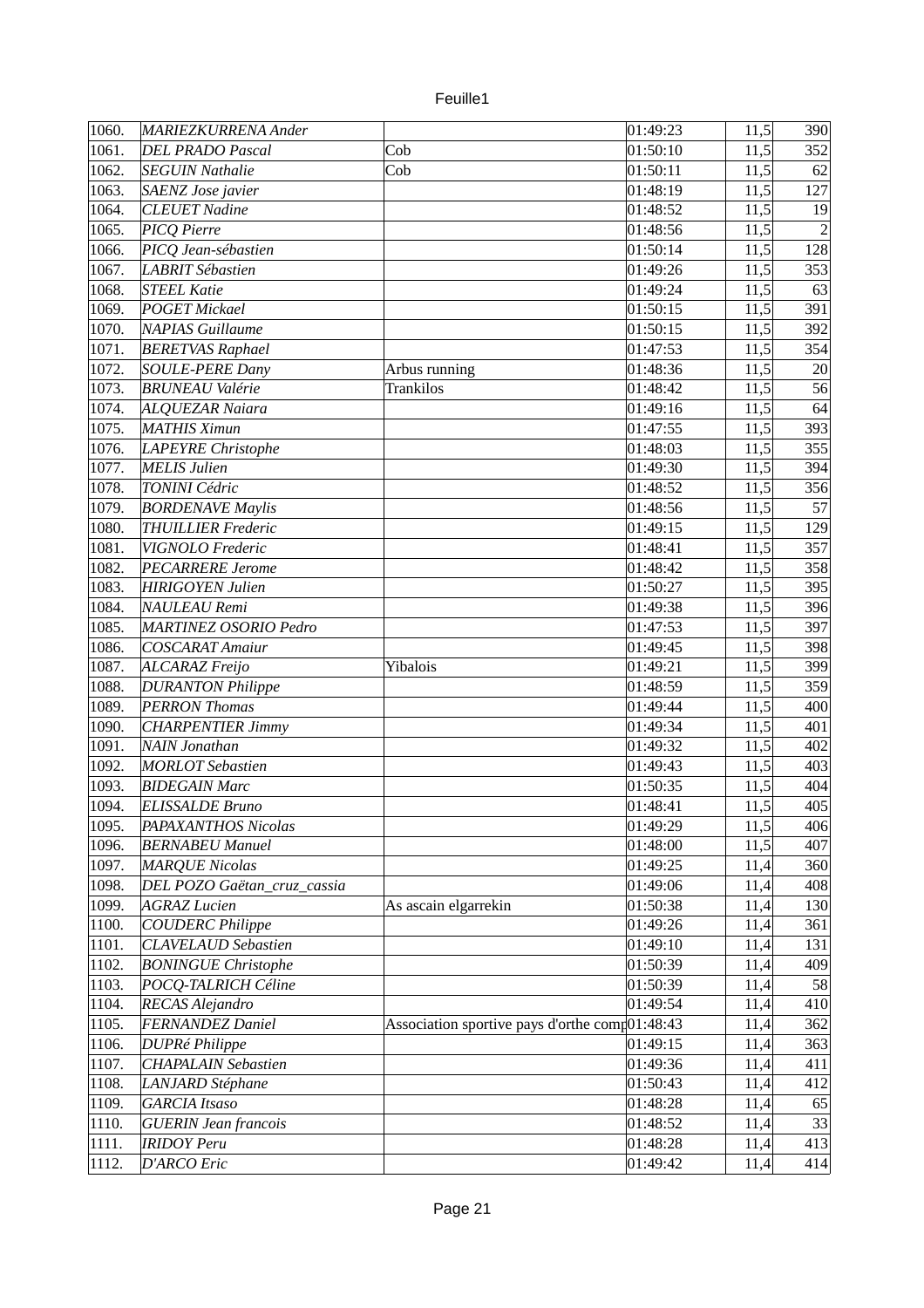| 1113. | <b>DUPRAT Xavier</b>           |                               | 01:49:11 | 11,4 | 364          |
|-------|--------------------------------|-------------------------------|----------|------|--------------|
| 1114. | LECOURT Vincent                |                               | 01:49:17 | 11,4 | 365          |
| 1115. | LARIBI Mahdi                   |                               | 01:48:19 | 11,4 | 415          |
| 1116. | <b>MATHIEU</b> Antoine         |                               | 01:50:52 | 11,4 | 34           |
| 1117. | POZZO DI BORGO Marie           |                               | 01:50:52 | 11,4 | 21           |
| 1118. | <b>BELTRAMI</b> Marie-ange     | Les zinzins des coteaux 31    | 01:50:52 | 11,4 | 59           |
| 1119. | <b>PEYRON Laurent</b>          | Chauffour only                | 01:49:09 | 11,4 | 366          |
| 1120. | <b>RUBIO Manon</b>             | Stade bagnérais athlétisme    | 01:50:08 | 11,4 | 66           |
| 1121. | <b>MEDUS Romain</b>            | Triathlon stade bagnérais     | 01:50:07 | 11,4 | 416          |
| 1122. | <b>MARTINEZ</b> Gerard         | La foulee des jalles          | 01:48:33 | 11,4 | 35           |
| 1123. | <b>NENCIOLI Laurent</b>        |                               | 01:50:12 | 11,4 | 132          |
| 1124. | GARCíA HERNANDEZ Pedro         | Ffdr                          | 01:49:28 | 11,4 | 367          |
| 1125. | <b>CAZAUX Thierry</b>          | Montardon d achille           | 01:49:53 | 11,4 | 133          |
| 1126. | <b>BLANCO SESMA Arturo</b>     |                               | 01:48:47 | 11,4 | 368          |
| 1127. | <b>LOBATO Marta</b>            |                               | 01:48:48 | 11,4 | 60           |
| 1128. | <b>BUFFETEAU Cédric</b>        |                               | 01:50:16 | 11,4 | 369          |
| 1129. | <b>NAVEILHAN Michel</b>        | Biarritz olympique athlétisme | 01:51:03 | 11,4 | 134          |
| 1130. | <b>VERGUIZAS NIETO Antonio</b> |                               | 01:50:05 | 11,4 | 135          |
| 1131. | <b>MARTINEZ Frédéric</b>       |                               | 01:51:03 | 11,4 | 136          |
| 1132. | <b>ROZAN Patrick</b>           | Akrobitum                     | 01:49:54 | 11,4 | 370          |
| 1133. | <b>MASSON Francoise</b>        |                               | 01:49:23 | 11,4 | 61           |
| 1134. | <b>HASCOET Julie</b>           |                               | 01:51:04 | 11,4 | 67           |
| 1135. | FARDOUX Rudy                   |                               | 01:50:13 | 11,4 | 417          |
| 1136. | <b>DOUAT Armel</b>             | S/l bidache sa                | 01:49:06 | 11,4 | 371          |
| 1137. | <b>BARILLEAU Mathieu</b>       |                               | 01:50:23 | 11,4 | 418          |
| 1138. | <b>AMIELL Patrick</b>          |                               | 01:49:10 | 11,4 | 137          |
| 1139. | <b>DIAZ DIAZ Maria angeles</b> |                               | 01:48:39 | 11,4 | 62           |
| 1140. | <b>PUJAU Sebastien</b>         |                               | 01:49:13 | 11,4 | 372          |
| 1141. | <b>THEBE Marc</b>              |                               | 01:51:12 | 11,4 | 419          |
| 1142. | <b>CHOURY Julien</b>           |                               | 01:50:08 | 11,4 | 420          |
| 1143. | <b>VASSALIERE Michel</b>       |                               | 01:50:14 | 11,4 | $\mathbf{1}$ |
| 1144. | <b>BARRAU Jérôme</b>           |                               | 01:49:29 | 11,4 | 373          |
| 1145. | PELUCHON Jean-marc             |                               | 01:49:36 | 11,4 | 138          |
| 1146. | LAFOURCADE Christophe          |                               | 01:50:25 | 11,4 | 374          |
| 1147. | FERNÁNDEZ DE LA PRADILLA Angel |                               | 01:51:14 | 11,4 | 139          |
| 1148. | <b>ROUTUROU Pascal</b>         |                               | 01:51:16 | 11,4 | 375          |
| 1149. | <b>ELISSALDE Daniel</b>        |                               | 01:50:00 | 11,4 | 421          |
| 1150. | <b>RAYMOND Philippe</b>        | Foullees vertes en libournais | 01:51:16 | 11,4 | 376          |
| 1151. | <b>LANTARON Maylis</b>         | Fspn police                   | 01:49:38 | 11,4 | 68           |
| 1152. | <b>RUELLE Régis</b>            | Sagc triathlon                | 01:49:57 |      | 140          |
|       | <b>MORITTU Patricia</b>        |                               | 01:51:17 | 11,4 |              |
| 1153. |                                | Ginestas xtrail               |          | 11,4 | 63<br>422    |
| 1154. | <b>MOREAU Pierre</b>           |                               | 01:51:18 | 11,4 |              |
| 1155. | <b>LACROIX Caroline</b>        | Tyrosse                       | 01:51:18 | 11,4 | 69           |
| 1156. | RUNCHMAN-PETIT Laurence        |                               | 01:50:04 | 11,4 | 22<br>70     |
| 1157. | PEYROU POUQUET Marion          |                               | 01:50:28 | 11,4 |              |
| 1158. | <b>JULLY Jean-paul</b>         | J3 sports amilly              | 01:50:15 | 11,4 | 141          |
| 1159. | <b>JULLY Mike</b>              |                               | 01:50:15 | 11,4 | 423          |
| 1160. | <b>BOS Frantz</b>              |                               | 01:51:21 | 11,4 | 424          |
| 1161. | <b>MERLIN</b> Sandrine         |                               | 01:49:04 | 11,4 | 64           |
| 1162. | <b>CADENAS Xabier</b>          |                               | 01:51:21 | 11,4 | 425          |
| 1163. | <b>DELANGUE Frederic</b>       |                               | 01:51:22 | 11,4 | 142          |
| 1164. | <b>RIBAULT Jerome</b>          |                               | 01:49:43 | 11,4 | 377          |
| 1165. | <b>TROST Marc</b>              |                               | 01:51:23 | 11,4 | 426          |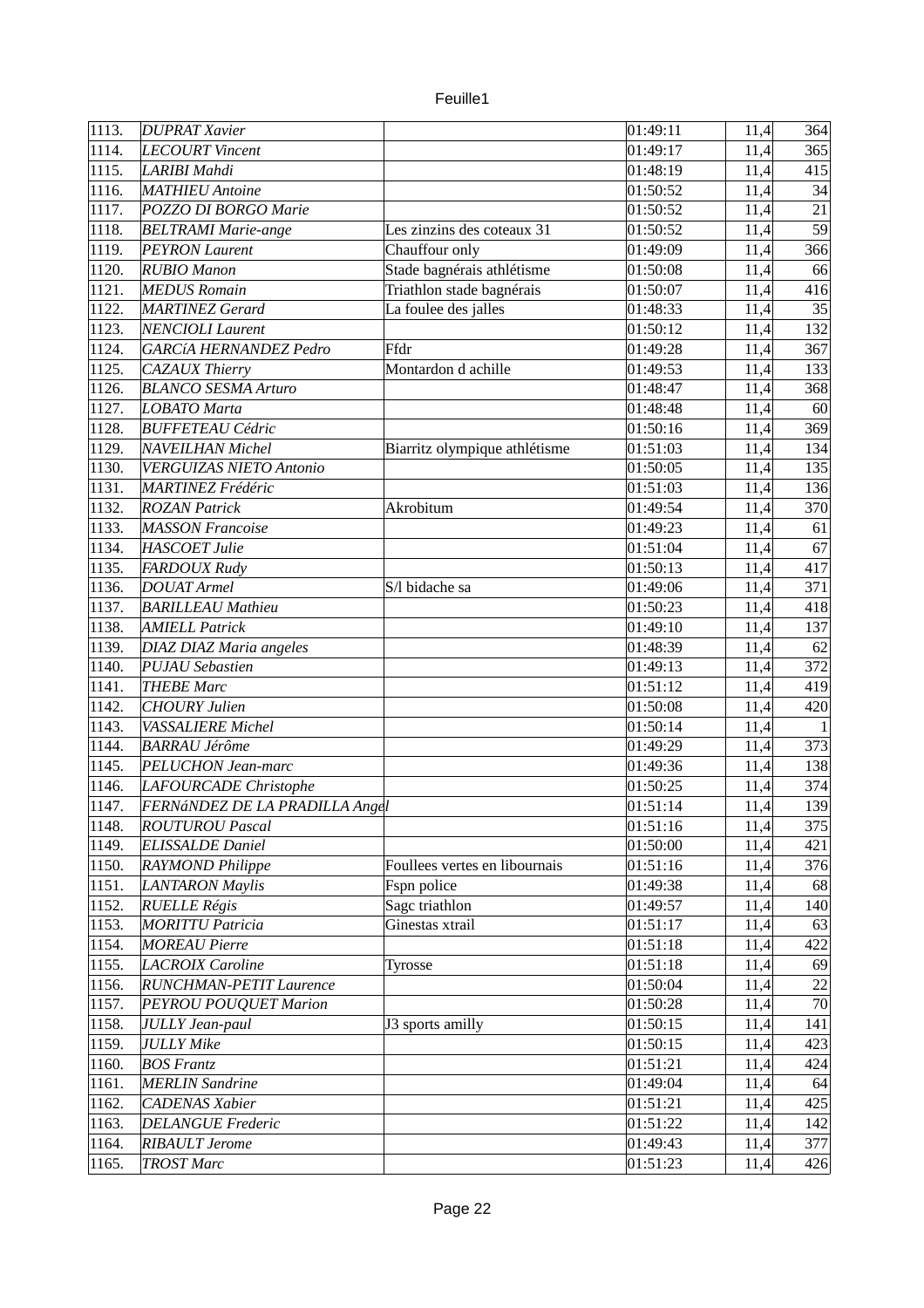| 1166. | <b>GOYENAGA Catherine</b>    | As ascain elgarrekin          | 01:50:10             | 11,4 | 71             |
|-------|------------------------------|-------------------------------|----------------------|------|----------------|
| 1167. | <b>ANSELME Xavier</b>        | Couriraprentis                | 01:50:22             | 11,4 | 378            |
| 1168. | <b>CHAUVIèRE</b> Laurent     |                               | 01:49:08             | 11,4 | 379            |
| 1169. | <b>ERRO AIZPURUA Erramun</b> | Baxurde txiki triatloi taldea | 01:51:30             | 11,4 | 427            |
| 1170. | <b>ARESO GARRUES Ion</b>     | Platerotarrak mendi taldea    | 01:51:31             | 11,4 | 428            |
| 1171. | <b>POURTEAU Neiddy</b>       |                               | 01:50:29             | 11,4 | 380            |
| 1172. | <b>ROUGERIE Michel</b>       |                               | 01:50:50             | 11,4 | 143            |
| 1173. |                              | Vtt op limoges                |                      |      |                |
|       | <b>GUILLOUT Clément</b>      |                               | 01:50:51<br>01:51:34 | 11,4 | 429            |
| 1174. | <b>BELLOTA Yannick</b>       |                               |                      | 11,4 | 430            |
| 1175. | <b>PAUZIE Florent</b>        |                               | 01:50:42             | 11,4 | 431            |
| 1176. | <b>SERRES</b> Guilhem        |                               | 01:49:35             | 11,4 | 432            |
| 1177. | <b>GROBOST Marie</b>         |                               | 01:50:26             | 11,3 | 72             |
| 1178. | SANTAMARIA Jon               |                               | 01:50:28             | 11,3 | 381            |
| 1179. | <b>DURAND</b> Alexandre      |                               | 01:50:46             | 11,3 | 433            |
| 1180. | ATXOTEGI ALEGRIA Uhaina      |                               | 01:50:00             | 11,3 | 65             |
| 1181. | NUñEZ GOMEZ Alfonso          |                               | 01:49:59             | 11,3 | 382            |
| 1182. | <b>DESSERTINE François</b>   |                               | 01:50:40             | 11,3 | 383            |
| 1183. | <b>ESTEBANEZ Iker</b>        |                               | 01:51:40             | 11,3 | 434            |
| 1184. | <b>MARTINEZ MAZA Raúl</b>    |                               | 01:49:45             | 11,3 | 384            |
| 1185. | <b>ST MARTIN Pantxo</b>      | Sara korrika                  | 01:51:43             | 11,3 | 435            |
| 1186. | <b>SAINT-MARTIN Edurne</b>   |                               | 01:51:44             | 11,3 | 73             |
| 1187. | <b>MONTILLA Diana</b>        |                               | 01:50:47             | 11,3 | 66             |
| 1188. | <b>ROBERT</b> Guillaume      |                               | 01:50:09             | 11,3 | 385            |
| 1189. | <b>PORTERIE Arnaud</b>       |                               | 01:51:49             | 11,3 | 386            |
| 1190. | <b>TRAISSAC Yves</b>         | Arianegroup                   | 01:51:49             | 11,3 | 144            |
| 1191. | PUJOS Laurent                |                               | 01:51:50             | 11,3 | 387            |
| 1192. | <b>POUGHEON André</b>        |                               | 01:51:51             | 11,3 | 145            |
| 1193. | <b>BILLAUD Patrick</b>       |                               | 01:50:22             | 11,3 | 146            |
| 1194. | <b>ROBERT Benoît</b>         | Back to the run               | 01:50:34             | 11,3 | 147            |
| 1195. | <b>DA ROS Robert</b>         | Asptt marmande triathlon      | 01:51:54             | 11,3 | 148            |
| 1196. | <b>AMIANO</b> Maider         |                               | 01:51:12             | 11,3 | 67             |
| 1197. | <b>CLEMENT</b> Nathalie      |                               | 01:50:19             | 11,3 | 68             |
| 1198. |                              |                               |                      |      | 388            |
|       | DE MADAILLAN Jean arnaud     |                               | 01:51:55             | 11,3 |                |
| 1199. | JOURDA Cyril                 |                               | 01:51:55             | 11,3 | 436            |
| 1200. | <b>LALANNE Patrick</b>       |                               | 01:50:20             | 11,3 | 36             |
| 1201. | <b>PAOLI</b> Vincent         | Saint paul les dax triathlon  | 01:50:19             | 11,3 | 149            |
| 1202. | <b>DUCLOS Jean-baptiste</b>  |                               | 01:50:48             | 11,3 | 437            |
| 1203. | LE TOQUIN Christophe         |                               | 01:51:59             | 11,3 | 389            |
| 1204. | <b>MERCIER Nicolas</b>       |                               | 01:52:01             | 11,3 | 438            |
| 1205. | <b>DEVIDTS Gilles</b>        | Gally ac                      | 01:49:58             | 11,3 | 150            |
| 1206. | <b>PUYOBRAU Clemence</b>     |                               | 01:52:04             | 11,3 | 74             |
| 1207. | <b>CANTONNET Jacqueline</b>  | Arbus running                 | 01:50:21             | 11,3 | 23             |
| 1208. | <b>MESNARD Marc</b>          |                               | 33016 01:51:03       | 11,3 | 439            |
| 1209. | <b>ROLLAND Maud</b>          |                               | 01:51:00             | 11,3 | 75             |
| 1210. | <b>LAGARONNE</b> Serge       | Biarritz olympique            | 01:51:03             | 11,3 | 151            |
| 1211. | <b>CEBERIO</b> Josu          |                               | 01:51:11             | 11,3 | 390            |
| 1212. | <b>MODESTINE Mathias</b>     |                               | 01:50:34             | 11,3 | 440            |
| 1213. | <b>QUENEHERVE Sylvain</b>    |                               | 01:51:07             | 11,3 | 152            |
| 1214. | <b>LAGARDE</b> Delphine      |                               | 01:52:14             | 11,3 | 76             |
| 1215. | LAPEYRE Stéphane             |                               | 01:50:59             | 11,3 | 391            |
| 1216. | FERNANDEZ Pablo              |                               | 01:50:11             | 11,3 | $\overline{3}$ |
| 1217. | <b>KAHN Philippe</b>         |                               | 01:52:17             | 11,3 | 153            |
| 1218. | <b>RECART</b> Didier         | Biarritz olympique triathlon  | 01:50:10             | 11,3 | 154            |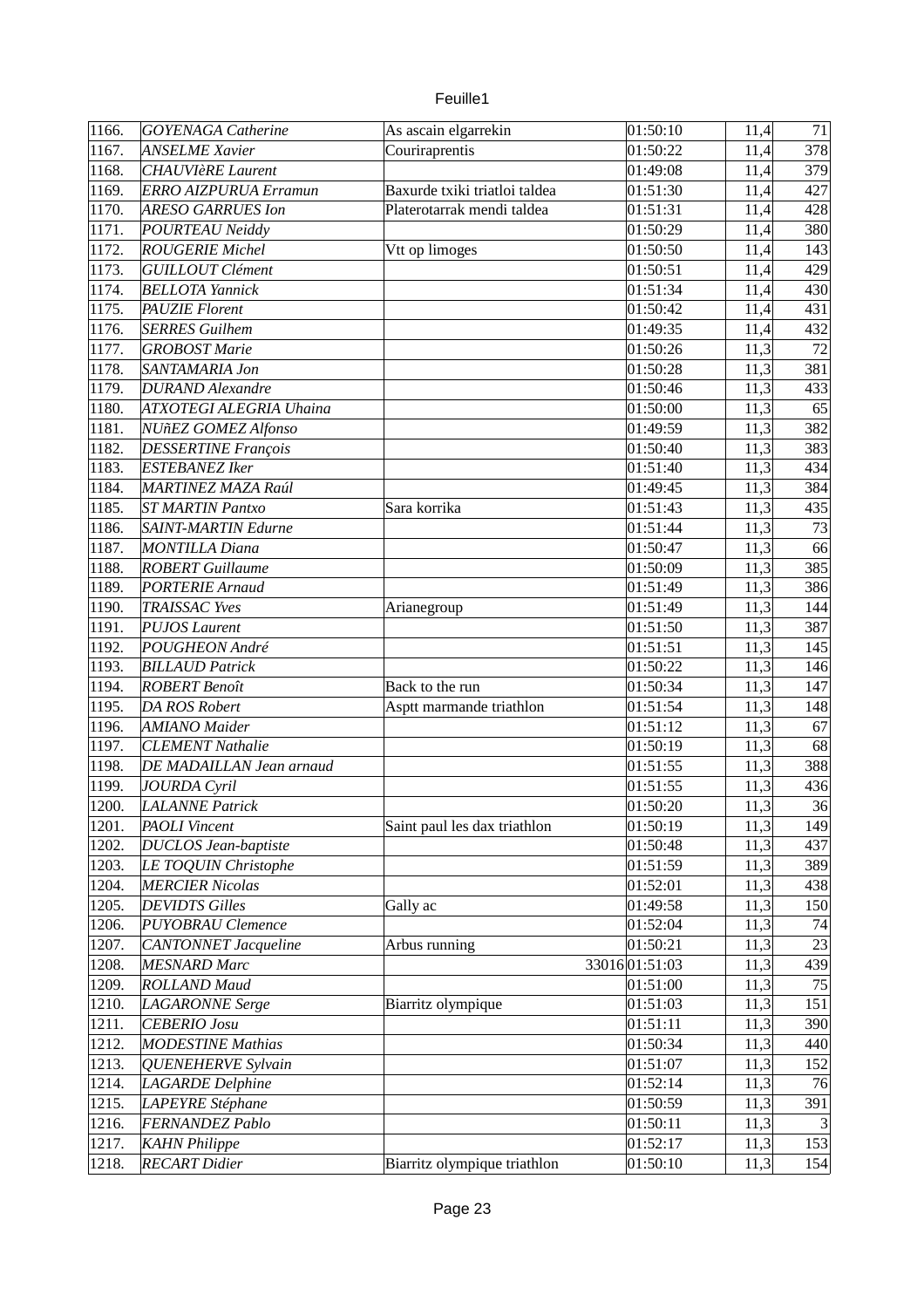| enille |  |
|--------|--|
|        |  |

| 1219. | <b>GOUACHE Marina</b>            | Les aigles de pau              | 01:51:33              | 11,3 | 69     |
|-------|----------------------------------|--------------------------------|-----------------------|------|--------|
| 1220. | <b>MAUDOUS Romain</b>            |                                | 01:52:20              | 11,3 | 441    |
| 1221. | SCHMITT Jean-frédéric            |                                | 01:52:20              | 11,3 | 155    |
| 1222. | SARABANDO Fernando               |                                | 01:50:17              | 11,3 | 156    |
| 1223. | <b>MATHIS Jean luc</b>           |                                | 01:52:21              | 11,3 | 392    |
| 1224. | <b>SYRYKH Julie</b>              | Pau triathlon                  | 01:51:15              | 11,3 | 77     |
| 1225. | <b>PUJOS Alexis</b>              |                                | 01:52:25              | 11,3 | 442    |
| 1226. | MICHELENEA GONZáLEZ Antxon       | Biosnar <sub>tk</sub>          | 01:52:26              | 11,3 | 4      |
| 1227. | PATIN Christophe                 |                                | 01:50:55              | 11,3 | 157    |
| 1228. | LEFEVRE Gilles                   |                                | 01:51:01              | 11,3 | 158    |
| 1229. | <b>ARBELAITZ YEREGUI Vanessa</b> |                                | $\overline{01:}51:46$ | 11,3 | 78     |
| 1230. | SILVETI ALCORTA Sebastian        |                                | 01:51:46              | 11,3 | 393    |
| 1231. | <b>***** DOSSARD INCONNU</b>     |                                | 01:52:33              | 11,3 |        |
| 1232. | <b>FEBRER Amaury</b>             |                                | 01:52:35              | 11,3 | 443    |
| 1233. | SANTOLARIA Bernard               |                                | 01:52:36              | 11,2 | 159    |
| 1234. | CASENAVE David                   |                                | 01:51:07              | 11,2 | 394    |
| 1235. | <b>VILLARET Elsa</b>             |                                | 01:51:07              | 11,2 | 79     |
| 1236. | <b>VAURET</b> Laurent            |                                | 01:52:39              | 11,2 | 160    |
| 1237. | <b>SAINT PASTEUR Olivier</b>     |                                | 01:50:29              | 11,2 | 395    |
| 1238. | DELCOUSTAL Stéphane              |                                | 01:50:16              | 11,2 | 396    |
| 1239. | <b>FURBEYRE Patrice</b>          |                                | 01:50:39              | 11,2 | 397    |
| 1240. | <b>GRACIA ALDAZ Rafael</b>       |                                | 01:51:01              | 11,2 | 161    |
| 1241. | PAGA Anne sophie                 |                                | 01:52:43              | 11,2 | 80     |
| 1242. | <b>CANGRAND Florian</b>          |                                | 01:51:43              |      | 444    |
|       |                                  |                                | 01:52:46              | 11,2 |        |
| 1243. | <b>DUMONT</b> Alexis             |                                |                       | 11,2 | 445    |
| 1244. | TOUYA Jean-marc                  |                                | 01:50:30              | 11,2 | 37     |
| 1245. | ALBA Alba                        |                                | 01:51:04              | 11,2 | 446    |
| 1246. | <b>CHAUVEAU Laurent</b>          |                                | 01:50:30              | 11,2 | 447    |
| 1247. | <b>***** DOSSARD INCONNU</b>     |                                | 01:52:47              | 11,2 |        |
| 1248. | LOTTIN Christophe                | 1000 pattes vicquois           | 01:52:48              | 11,2 | 398    |
| 1249. | LUCBERNET Christophe             | 1000 pattes vicquois           | 01:50:23              | 11,2 | 399    |
| 1250. | FILHO Philippe                   |                                | 01:51:05              | 11,2 | 400    |
| 1251. | <b>GRECHEZ</b> Christelle        |                                | 01:52:51              | 11,2 | 70     |
| 1252. | <b>BIE Pascal</b>                |                                | 01:51:47              | 11,2 | 162    |
| 1253. | <b>URBIETA Cecilia</b>           |                                | 01:51:41              | 11,2 | 24     |
| 1254. | <b>GARATE Gilles</b>             |                                | 01:52:54              | 11,2 | 448    |
| 1255. | <b>THIBAULT Eric</b>             |                                | 01:51:15              | 11,2 | 401    |
| 1256. | ZULAICA Adrian                   | Club vasco de camping elkartea | 01:51:47              | 11,2 | 402    |
| 1257. | LECUMBERRI Daniel                | Lafitole                       | 01:50:29              | 11,2 | 163    |
| 1258. | <b>CORDELIER Philippe</b>        | Sjlca                          | 01:51:42              | 11,2 | 164    |
| 1259. | <b>BERROTARAN Florence</b>       | Sjlca                          | 01:51:42              | 11,2 | $71\,$ |
| 1260. | <b>BEUSTE Sylvie</b>             |                                | 01:53:01              | 11,2 | 25     |
| 1261. | <b>CARRERE</b> Michel            |                                | 01:53:01              | 11,2 | 165    |
| 1262. | <b>SYRYKH Charlotte</b>          |                                | 01:51:52              | 11,2 | 81     |
| 1263. | <b>GAYTE Pierre</b>              |                                | 01:51:15              | 11,2 | 449    |
| 1264. | LEGUELLEC Cedric                 |                                | 01:52:20              | 11,2 | 403    |
| 1265. | <b>ROUQUET Claire</b>            | Biarritz olympique             | 01:52:11              | 11,2 | 72     |
| 1266. | <b>FAURIO</b> Thierry            |                                | 01:53:12              | 11,2 | 166    |
| 1267. | LABOURDETTE Alexandra            |                                | 01:53:14              | 11,2 | 82     |
| 1268. | <b>VESCHAMBRE Philippe</b>       |                                | 01:51:58              | 11,2 | 38     |
| 1269. | <b>FOULQUIER Pascal</b>          |                                | 01:52:11              | 11,2 | 450    |
| 1270. | <b>IRAURGI Amaia</b>             |                                | 01:52:04              | 11,2 | 73     |
| 1271. | <b>ETXABE Goiatz</b>             |                                | 01:51:43              | 11,2 | 74     |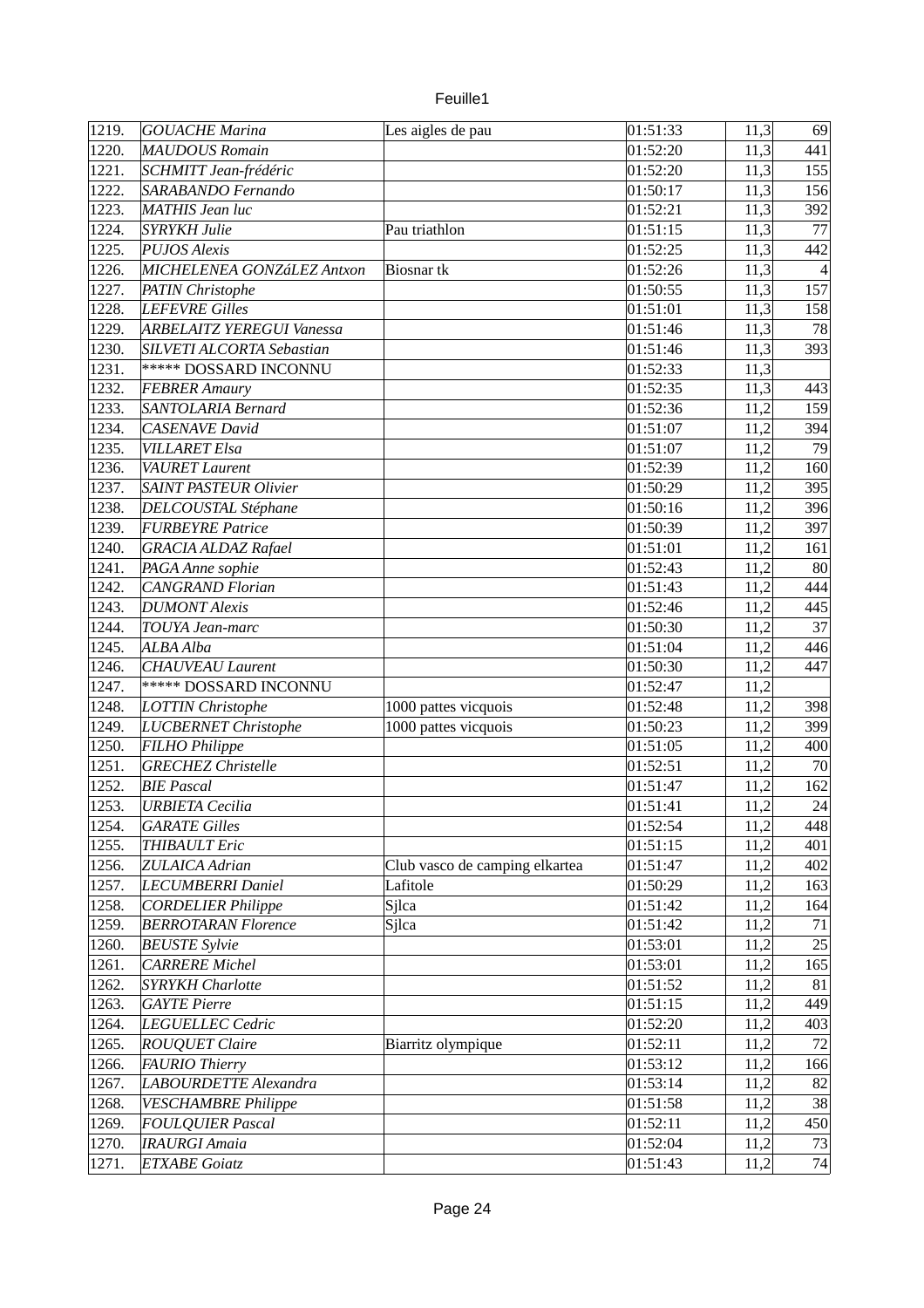| 1272. | <b>SALAZAR MERINO Javier</b>     |                              | 01:52:03               | 11,2 | 404 |
|-------|----------------------------------|------------------------------|------------------------|------|-----|
| 1273. | MASSE Hugo                       |                              | 01:52:20               | 11,2 | 451 |
| 1274. | EGUIBAR VILLIMAR Itziar          |                              | 01:51:44               | 11,2 | 83  |
| 1275. | ALVAREZ ALVAREZ Isidro           |                              | 01:52:30               | 11,2 | 405 |
| 1276. | <b>TOURNEUR Jean-francois</b>    | A3p                          | 01:51:31               | 11,2 | 406 |
| 1277. | MASSé Benoit                     |                              | 01:53:22               | 11,2 | 167 |
| 1278. | <b>GARNIER Patrick</b>           |                              | 01:53:23               | 11,2 | 168 |
| 1279. | <b>MASSOU Helene</b>             |                              | 01:53:24               | 11,2 | 75  |
| 1280. | <b>ESPITALIER Jean-michel</b>    | Cyclos billere 64            | 01:51:27               | 11,2 | 169 |
| 1281. | <b>TINSEAU Fabienne</b>          |                              | 01:52:17               | 11,2 | 26  |
| 1282. | <b>ETCHEVERRY Daniel</b>         |                              |                        |      | 39  |
|       | MONTALVILLO Roberto              |                              | 01:52:31               | 11,2 | 170 |
| 1283. |                                  |                              | 01:51:32               | 11,2 |     |
| 1284. | PACHóN Pedro                     |                              | 01:52:12               | 11,2 | 407 |
| 1285. | <b>DELPECH Jean-marc</b>         |                              | 01:52:31               | 11,2 | 171 |
| 1286. | <b>MERIGUET</b> Emmanuel         | Saint paul les dax triathlon | 01:53:27               | 11,2 | 408 |
| 1287. | <b>BERBIZIER Audrey</b>          |                              | 01:51:30               | 11,2 | 84  |
| 1288. | NAVARRO DOLS Jorge               | Running miramón              | 01:53:29               | 11,2 | 409 |
| 1289. | TARDAGUILA Beñat                 |                              | 01:52:46               | 11,2 | 452 |
| 1290. | <b>MANZI</b> Vincent             |                              | 01:51:28               | 11,2 | 410 |
| 1291. | <b>BURGUET Didier</b>            |                              | 01:52:44               | 11,2 | 411 |
| 1292. | VITRIAN Javier jesús             |                              | 01:53:30               | 11,2 | 412 |
| 1293. | <b>HUGUET Cyril</b>              |                              | 01:52:08               | 11,2 | 453 |
| 1294. | <b>BRENAC Karine</b>             |                              | 01:53:33               | 11,2 | 76  |
| 1295. | <b>GUILHAUME</b> Emilie          |                              | $\overline{0}$ 1:52:50 | 11,2 | 85  |
| 1296. | <b>MONTUELLE Marie helene</b>    | Endurance65                  | 01:52:50               | 11,2 | 77  |
| 1297. | <b>MEYNIEL Franck</b>            | Cob                          | 01:53:34               | 11,2 | 413 |
| 1298. | <b>BORGHETTI Marie</b>           | Endurance 65                 | 01:52:51               | 11,2 | 27  |
| 1299. | <b>MONNOT Pierre</b>             | Running lanton               | 01:53:34               | 11,2 | 172 |
| 1300. | <b>MESSINA Antonela</b>          |                              | 01:53:38               | 11,1 | 86  |
| 1301. | <b>DENIS Philippe</b>            |                              | 01:51:34               | 11,1 | 173 |
| 1302. | <b>BUISSON Yann</b>              |                              | 01:52:38               | 11,1 | 414 |
| 1303. | <b>DAELS</b> Etienne             | Tyrosse                      | 01:52:19               | 11,1 | 454 |
| 1304. | <b>MESLIN Marc</b>               |                              | 01:51:40               | 11,1 | 40  |
| 1305. | <b>ARTOLA Peyo</b>               |                              | 01:52:52               | 11,1 | 415 |
| 1306. | <b>HUGON DE VILLERS Philippe</b> |                              | 01:53:45               | 11,1 | 416 |
| 1307. | <b>FERRAS</b> Cathie             |                              | 01:52:54               | 11,1 | 78  |
| 1308. | GóMEZ BENITO Marta               |                              | 01:53:48               | 11,1 | 79  |
| 1309. | GóMEZ BENITO Germán              |                              | 01:53:48               | 11,1 | 417 |
| 1310. | ASARTA MARTIN Eneko              |                              | 01:53:51               | 11,1 | 455 |
| 1311. | NUñEZ Jon                        |                              | 01:51:28               | 11,1 | 418 |
| 1312. | <b>DARTHIAIL Laurent</b>         | Running lanton               | 01:53:56               | 11,1 | 174 |
| 1313. | CADO Daniel                      | Back to the run              | 01:52:46               | 11,1 | 175 |
| 1314. | LEROUX Jean-noel                 | Arbus running                | 01:52:14               | 11,1 | 176 |
| 1315. | <b>BILLARD</b> Arnaud            |                              | 01:53:58               | 11,1 | 419 |
| 1316. | <b>JOURDE Philippe</b>           | <b>Uscs</b>                  | 01:52:22               | 11,1 | 177 |
| 1317. | SáNCHEZ SANTA MARIA Carlos       |                              | 01:53:58               | 11,1 | 178 |
| 1318. | <b>MORA Christian</b>            | Lousmesclatsbsv              | 01:52:12               | 11,1 | 41  |
| 1319. | <b>PUYDEBOIS Thomas</b>          |                              | 01:51:34               | 11,1 | 456 |
| 1320. | <b>SILLARD Mary</b>              | Tee                          | 01:52:38               | 11,1 | 87  |
| 1321. | SILLARD Joel                     |                              | 01:52:37               | 11,1 | 42  |
| 1322. | <b>BUTET Gilles</b>              |                              |                        |      | 457 |
|       |                                  |                              | 01:52:53               | 11,1 |     |
| 1323. | <b>BOSSON Jerome</b>             |                              | 01:52:29               | 11,1 | 458 |
| 1324. | DE LA TAILLE Marc                |                              | 01:51:50               | 11,1 | 179 |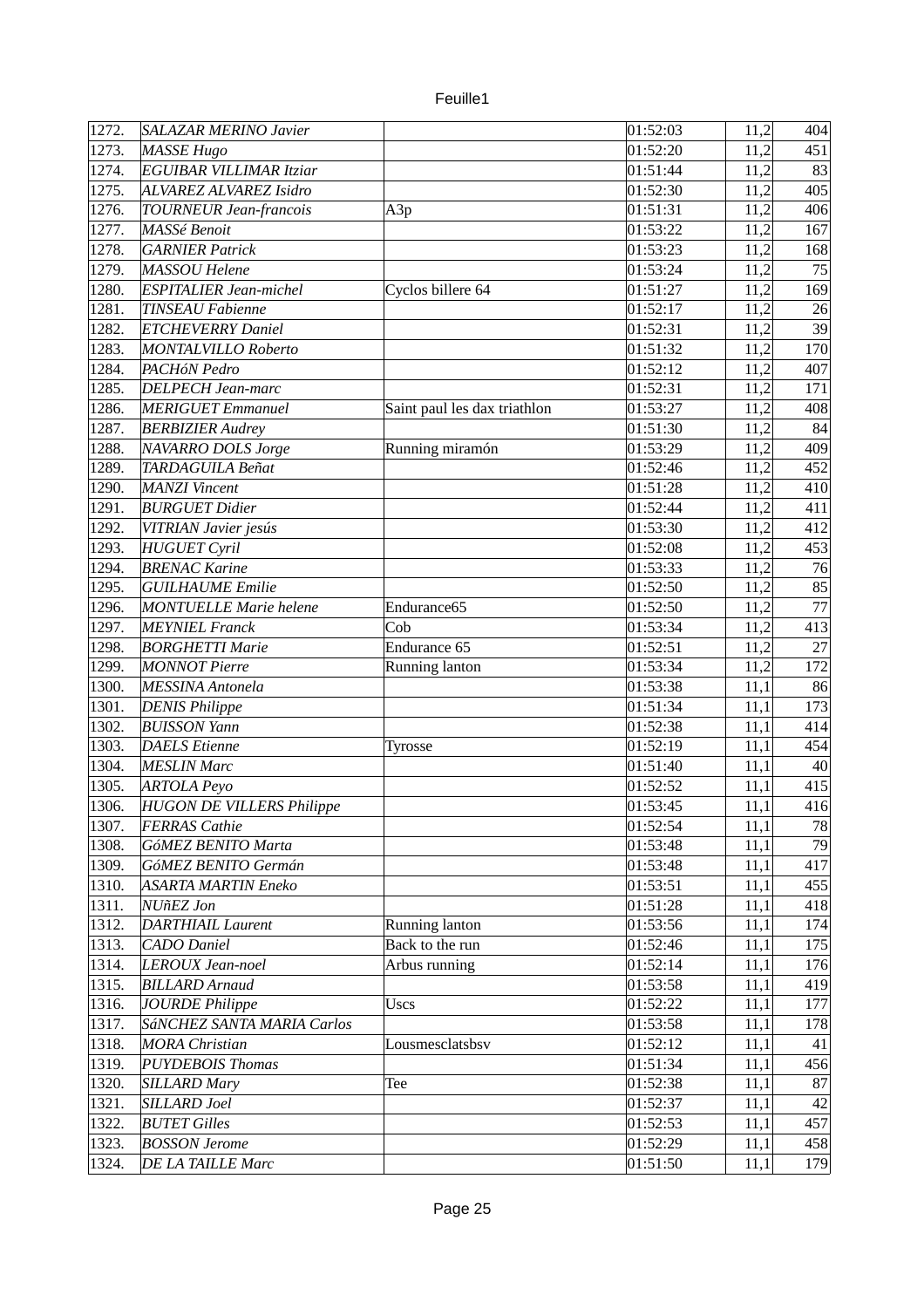| euille |  |
|--------|--|
|        |  |

| 1325. | <b>BERROCOSO MICHELENA Fernando</b> |                       | 01:52:24             | 11,1   | 420            |
|-------|-------------------------------------|-----------------------|----------------------|--------|----------------|
| 1326. | <b>DELINTHE Laurent</b>             |                       | 01:53:14             | 11,1   | 180            |
| 1327. | LEVASSEUR Patrick                   | Running lanton        | 01:54:06             | 11,1   | 43             |
| 1328. | <b>ROSSETTO Laurent</b>             |                       | 01:52:42             | 11,1   | 459            |
| 1329. | <b>ALBIZU Emaitz</b>                | Zumeatarra            | 01:53:00             | 11,1   | 460            |
| 1330. | VAQUERO Maider                      |                       | 01:53:00             | 11,1   | 88             |
| 1331. | <b>GARBISO Pantxo</b>               |                       | 01:52:48             | 11,1   | 181            |
| 1332. | <b>FEVRIER Mike</b>                 |                       | 01:52:11             | 11,1   | 461            |
| 1333. | <b>SEIN Michel</b>                  | Spuc lasterka         | 01:53:21             | 11,1   | 182            |
| 1334. | <b>BEDAT</b> Sophie                 |                       | 01:52:39             | 11,1   | 89             |
| 1335. | <b>BERROYER Valerie</b>             |                       | 01:52:54             | 11,1   | 80             |
| 1336. | LANDREAU Antoine                    |                       | 01:54:13             | 11,1   | 421            |
| 1337. | <b>ABERNE Stéphane</b>              |                       | 01:54:15             | 11,1   | 422            |
| 1338. | <b>ANIOTZBEHERE Sophie</b>          | As ascain elgarrekin  | 01:52:53             | 11,1   | 28             |
| 1339. | <b>SUBERBIELLE Francois</b>         |                       | 01:53:33             | 11,1   | 423            |
| 1340. | GAUZERE Joséphine                   |                       | 01:52:55             | 11,1   | 90             |
| 1341. | LEFEBVRE Olivier                    |                       | 01:53:03             | 11,1   | 424            |
| 1342. | <b>PEDARRIEU Bruno</b>              | Montardon d'achille   | 01:53:17             | 11,1   | 183            |
| 1343. | <b>GAURAN</b> Damien                |                       | 01:54:21             | 11,1   | 462            |
| 1344. | <b>GAURAN Mathieu</b>               |                       | 01:54:21             | 11,1   | 463            |
| 1345. | <b>GONZALEZ Marc</b>                |                       | 01:53:07             | 11,1   | 184            |
| 1346. | CAZZANIGA Adelio                    |                       | 01:54:24             | 11,1   | 464            |
| 1347. | <b>HOSPITAL Pierrick</b>            | <b>Billère</b>        | 01:51:56             | 11,1   | 425            |
| 1348. | LACOSTE Fabrice                     | Arbus running         | 01:52:44             | 11,1   | 426            |
| 1349. | <b>COINCE Christine</b>             | Tyrosse               | 01:53:34             | 11,1   | 29             |
| 1350. | <b>FISCHER Laure</b>                | Ca balma              | 01:52:57             | 11,1   | 91             |
| 1351. | <b>BRUNEL Philippe</b>              | Individuel            | 01:52:04             | 11,1   | 185            |
| 1352. | <b>BACHOC</b> Jean-baptiste         | Pau triathlon         | 01:52:05             | 11,1   | 427            |
| 1353. | <b>NZE EDZOGHE Sylvain</b>          | Back to the run       | 01:53:20             | 11     | 428            |
| 1354. | <b>JARRY Patrice</b>                |                       | 01:54:39             | 11     | 429            |
| 1355. | <b>BARTETE Patrick</b>              |                       | 01:54:40             | 11     | 44             |
| 1356. | SAINTE CROIX Claude                 | Sjlca                 | 01:53:26             | 11     | 45             |
| 1357. | COSTES Guy                          |                       | 01:54:42             | 11     | 46             |
| 1358. | <b>BAUX Cédric</b>                  |                       | 01:54:43             | 11     | 430            |
| 1359. | <b>VERMESSE Fx</b>                  |                       | 01:54:43             | 11     | 465            |
| 1360. | <b>BAKEL Malik</b>                  |                       | 01:53:41             | $11\,$ | 431            |
| 1361. | <b>RUIZ Eñaut</b>                   |                       | 01:53:41             | $11\,$ | 432            |
| 1362. | <b>DELBOS Justine</b>               | Cob                   | 01:53:42             | 11     | 92             |
| 1363. | <b>CROS</b> Jean-jacques            | Asat kangourou        | 01:53:38             | 11     | 186            |
| 1364. | <b>FONDA Stephanie</b>              |                       | 01:53:37             | 11     | 81             |
| 1365. | <b>TEXIER Christophe</b>            |                       | 01:53:42             | 11     | 433            |
|       | <b>HIDALGO MOS Elena</b>            |                       | 01:52:32             | 11     | 30             |
| 1366. |                                     | Club vasco de camping |                      |        |                |
| 1367. | LASSERRE Rémi                       |                       | 01:52:47<br>01:54:49 | $11\,$ | 466            |
| 1368. | <b>SILVESTRE Sabine</b>             |                       |                      | 11     | 82             |
| 1369. | <b>AURIEL Pascal</b>                |                       | 01:52:40             | 11     | 434            |
| 1370. | <b>GIRAUD</b> Alexandre             |                       | 01:54:52             | 11     | 435            |
| 1371. | <b>GARMENDIA Montse</b>             |                       | 01:54:54             | 11     | 31             |
| 1372. | FRESEL Luc                          |                       | 01:52:44             | 11     | 436            |
| 1373. | <b>MARINELLI David</b>              | Asm pau               | 01:53:24             | 11     | 187            |
| 1374. | <b>DOMEC Chantal</b>                | <b>Ualourdes</b>      | 01:53:32             | $11\,$ | 32             |
| 1375. | <b>SAGNE Maël</b>                   |                       | 01:52:34             | 11     | 5 <sup>1</sup> |
| 1376. | <b>CARDENAS Alexandre</b>           |                       | 01:54:08             | $11\,$ | 467            |
| 1377. | <b>ROUXEL Romain</b>                |                       | 01:53:26             | $11\,$ | 468            |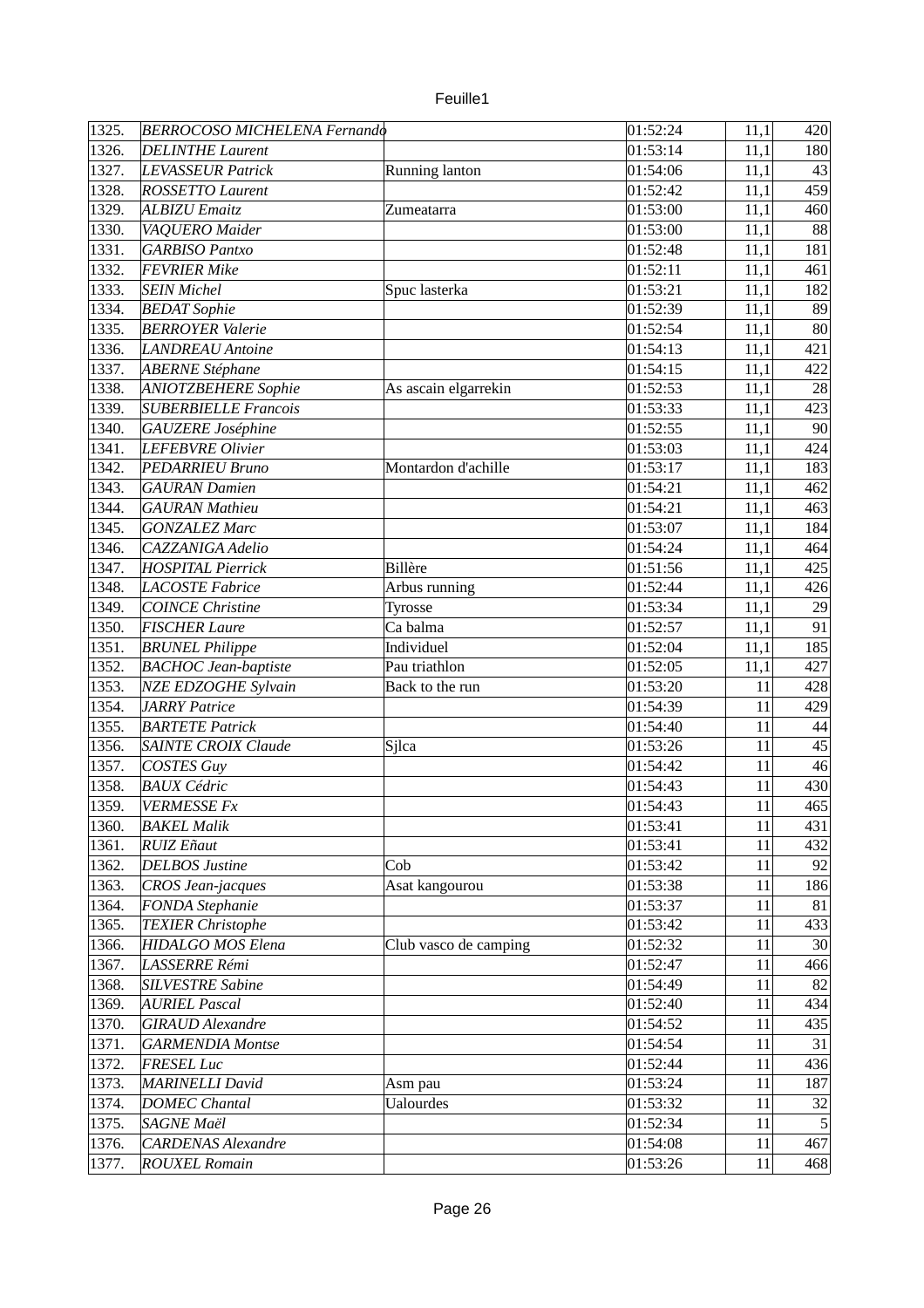| unlle |  |
|-------|--|
|       |  |

| 1378. | <b>SOIGNON Sandrine</b>               |                        | 01:53:36               | 11     | 83  |
|-------|---------------------------------------|------------------------|------------------------|--------|-----|
| 1379. | FéVRIER Julien                        | <b>Biarritz</b>        | 01:55:05               | 11     | 469 |
| 1380. | <b>SEIXAS Ricardo</b>                 |                        | 01:54:07               | 11     | 188 |
| 1381. | LANDES Guy                            |                        | 01:53:11               | 11     | 437 |
| 1382. | MARTINEZ Mikel                        |                        | 01:53:18               | 11     | 189 |
| 1383. | HERNANDEZ AGUIRRESAROBE RotAñorga kke |                        | 01:53:18               | 11     | 470 |
| 1384. | <b>RUEDA Rueda</b>                    | Cob trail bayonne      | 01:53:53               | 11     | 84  |
| 1385. | <b>MENDIBURU Serge</b>                | Cob trail bayonne      | 01:53:54               | 11     | 438 |
| 1386. | LACROIX Dominique                     |                        | 01:53:53               | 11     | 439 |
| 1387. | <b>DARHAN</b> Didier                  |                        | 01:54:19               | 11     | 190 |
| 1388. | <b>BENOIST Stéphane</b>               |                        | 01:55:15               | 11     | 440 |
| 1389. | LAUDOUAR Sylvain                      | Les fous'les sortoises | $\overline{0}$ 1:55:18 | 11     | 471 |
| 1390. | <b>CAULE Regis</b>                    |                        | 01:53:19               | 11     | 441 |
| 1391. | <b>TRICHARD Sarah</b>                 |                        | 01:54:00               | 11     | 85  |
| 1392. | <b>ARROSPIDE RENGEL Javier</b>        |                        | 01:54:36               | 11     | 472 |
| 1393. | ARISTIZABAL Beñat                     |                        | 01:55:21               | 11     | 473 |
| 1394. | <b>TOULET Martine</b>                 |                        | 01:55:21               |        | 86  |
|       |                                       |                        |                        | 11     |     |
| 1395. | MAISONNAVE Renaud                     |                        | 01:53:06               | 11     | 474 |
| 1396. | <b>PATRICE Delbarre</b>               |                        | 01:54:34               | 11     | 191 |
| 1397. | POMMIERS Anna                         |                        | 01:55:26               | 11     | 87  |
| 1398. | <b>ROUGET Fanny</b>                   |                        | 01:55:27               | 11     | 93  |
| 1399. | <b>BOUCOU Pauline</b>                 | Morlaapieds            | 01:54:27               | 11     | 94  |
| 1400. | <b>IRIGOYEN Javier</b>                |                        | 01:52:59               | 11     | 442 |
| 1401. | <b>HOURREGUE Laurent</b>              | Morlaapieds            | 01:54:27               | 11     | 443 |
| 1402. | <b>SALESSE Martine</b>                | Montandon d achille    | 01:54:26               | 11     | 33  |
| 1403. | <b>KERMOAL Thierry</b>                |                        | 01:54:13               | 11     | 444 |
| 1404. | <b>ROUSSEAUX</b> Isabelle             | Aigles de pau          | 01:55:30               | 11     | 88  |
| 1405. | <b>DUBERTRAND Eric</b>                | Hossegor tri aventures | 01:55:30               | 11     | 445 |
| 1406. | <b>GARAT</b> Maider                   |                        | 01:53:33               | 11     | 95  |
| 1407. | <b>MAGGIONI</b> Stéphane              |                        | 01:55:31               | 11     | 446 |
| 1408. | <b>MONé Francois</b>                  |                        | 01:53:42               | 11     | 47  |
| 1409. | <b>GINEL Mario</b>                    |                        | 01:52:57               | 11     | 475 |
| 1410. | <b>LE BORGNE Nicolas</b>              |                        | 01:55:33               | 11     | 447 |
| 1411. | <b>ORONOS Jean philippe</b>           |                        | 01:54:51               | 11     | 48  |
| 1412. | <b>GORY</b> Dominique                 |                        | 01:55:34               | 11     | 192 |
| 1413. | <b>HUART Laurence</b>                 |                        | 01:55:34               | 11     | 89  |
| 1414. | <b>SANFOURCHE Yannick</b>             |                        | 01:55:34               | $11\,$ | 193 |
| 1415. | <b>HAURET-CLOS Patrick</b>            |                        | 01:53:28               | 11     | 194 |
| 1416. | <b>MARIN Luxito</b>                   |                        | 01:54:27               | 11     | 49  |
| 1417. | PEYROU POUQUET Dominique              |                        | 01:55:35               | 11     | 34  |
| 1418. | <b>BIDALUN</b> Anne                   |                        | 01:54:23               | 11     | 96  |
| 1419. | <b>ARBERET</b> Dominique              | Cigognes ski tarbes    | 01:55:36               | 11     | 195 |
| 1420. | <b>AMANS</b> Sophie                   |                        | 01:53:52               | $11\,$ | 90  |
| 1421. | REIXACH CASALS Joan                   | Roma victrix           | 01:54:47               | $11\,$ | 196 |
| 1422. | <b>BOSQUET Serge</b>                  |                        | 01:54:34               | $11\,$ |     |
| 1423. | <b>TEXIER Isabelle</b>                |                        | 01:55:40               | 11     | 91  |
| 1424. | <b>PEANT</b> Lucien                   |                        | 01:55:40               | 11     | 197 |
| 1425. | <b>OLIVEIRA</b> Gerard                | Hendaye                | 01:53:39               | 11     | 476 |
| 1426. | <b>AOBDIA Stephane</b>                | Bordeaux athlé         | 01:54:27               | 10,9   | 198 |
| 1427. | <b>SANQUER Sandrine</b>               | Sc orvault             | 01:54:48               | 10,9   | 92  |
| 1428. | <b>SANQUER Stephane</b>               | Sc orvault             | 01:54:50               | 10,9   | 448 |
| 1429. | <b>ANGIBAUD Fanny</b>                 | Cognac ac              | 01:54:15               | 10,9   | 93  |
| 1430. | <b>HARANG Maïlys</b>                  |                        | 01:54:28               | 10,9   | 97  |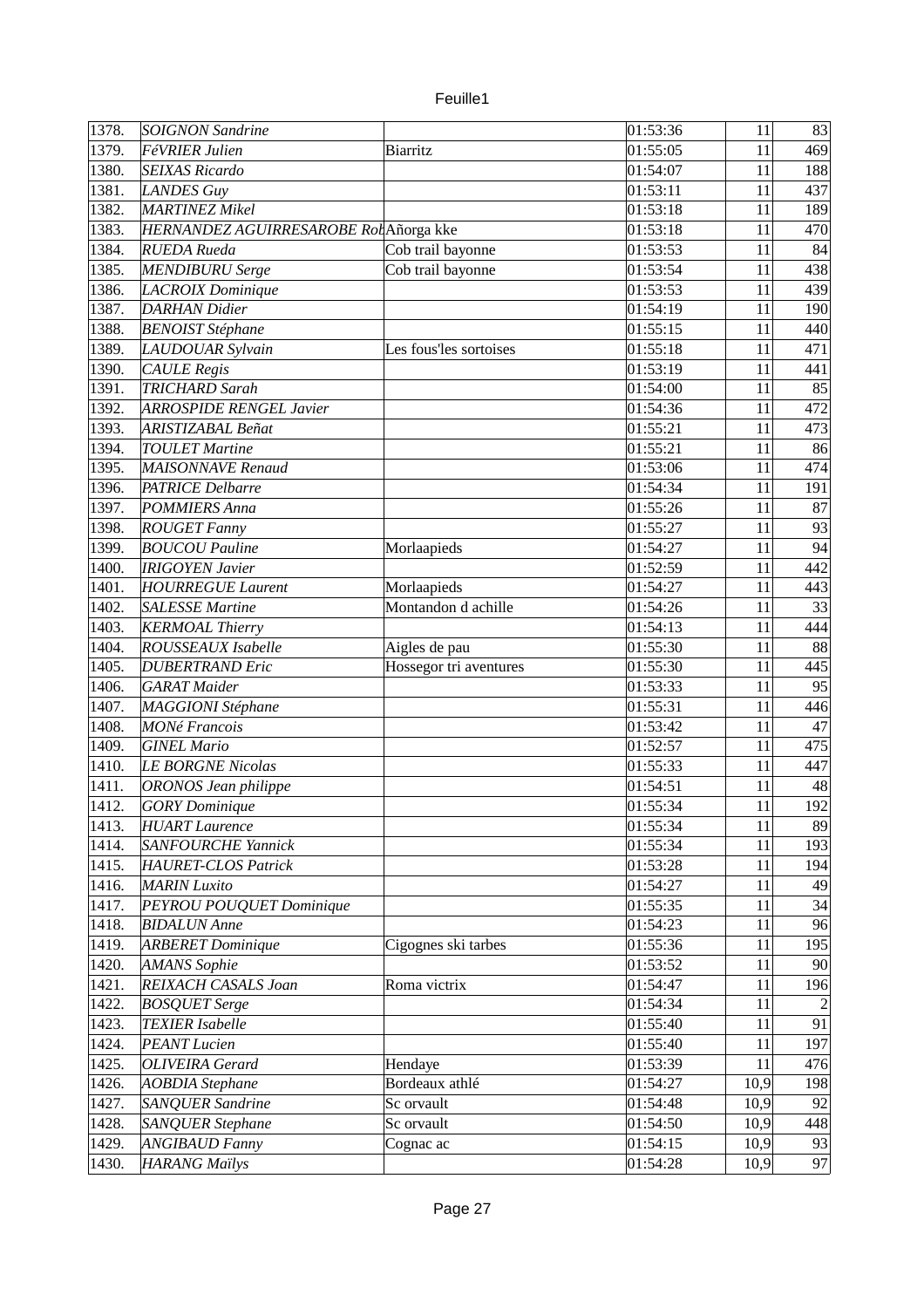| 1431. | <b>CESCOSSE Yvon</b>             |                               | 01:53:37 | 10,9 | 50             |
|-------|----------------------------------|-------------------------------|----------|------|----------------|
| 1432. | FAURE Jerome                     | Les zinzins des coteaux 31    | 01:55:46 | 10,9 | 449            |
| 1433. | <b>SENART Rémi</b>               | Asvel                         | 01:54:50 | 10,9 | 477            |
| 1434. | <b>ERRECARRET Annick</b>         |                               | 01:54:36 | 10,9 | 98             |
| 1435. | <b>VOIRIN Rodolphe</b>           |                               | 01:53:42 | 10,9 | 450            |
| 1436. | <b>MURILLO</b> Aines             | C.d. triku                    | 01:53:59 | 10,9 | 94             |
| 1437. | DE CONTI Sébastien               |                               | 01:53:41 | 10,9 | 451            |
| 1438. | <b>LARREGUY Laetitia</b>         |                               | 01:53:41 | 10,9 | 95             |
| 1439. | <b>DAUGY Nicolas</b>             |                               | 01:54:42 | 10,9 | 452            |
| 1440. | LE ROUGE DE GUERDAVID Tanguy     |                               | 01:55:53 | 10,9 | 478            |
| 1441. | <b>PRATCUMIAU Nadine</b>         | Joggerslannemezan             | 01:54:26 | 10,9 | 35             |
| 1442. | <b>TRANIER Maxime</b>            |                               | 01:55:54 | 10,9 | 479            |
| 1443. | <b>GESALAGA Xabier</b>           |                               | 01:53:36 | 10,9 | 453            |
| 1444. | <b>GALARDI</b> Andoni            |                               | 01:53:23 | 10,9 | 454            |
| 1445. | <b>JOSSE Christelle</b>          | Joggeur de lannemezan         | 01:54:31 | 10,9 | 480            |
| 1446. | GOñI Iñigo                       |                               | 01:53:23 | 10,9 | 455            |
| 1447. | <b>ROLLAND</b> Anne              |                               | 01:54:54 | 10,9 | 99             |
| 1448. | <b>LATOUR Pierre</b>             | Joggers du plateau lannemezan | 01:54:31 | 10,9 | 199            |
| 1449. | SANCHEZ PASCUALA VALENCIA Daniel |                               | 01:54:36 | 10,9 | 481            |
| 1450. | <b>BIGOT</b> Frederic            | Backtotherun                  | 01:54:42 | 10,9 | 200            |
| 1451. | <b>PAGAUD Nathalie</b>           |                               | 01:56:01 | 10,9 | 36             |
| 1452. | <b>GENEBES Nathalie</b>          | Aigles de pau                 | 01:54:57 | 10,9 | 100            |
| 1453. | <b>FABRIER Loic</b>              |                               | 01:54:25 | 10,9 | 482            |
| 1454. | <b>CAPSEC France</b>             | Bordeaux athlé                | 01:54:45 | 10,9 | 1              |
| 1455. | <b>FABRIER Morgane</b>           |                               | 01:54:24 | 10,9 | 101            |
| 1456. | <b>DARRIGADE Pascal</b>          |                               | 01:55:09 | 10,9 | 456            |
| 1457. | <b>BRETGE Cécile</b>             |                               | 01:55:10 | 10,9 | 96             |
| 1458. | <b>BOUYER Frédéric</b>           |                               | 01:56:05 | 10,9 | 457            |
| 1459. | <b>HOURDEBAIGTS Sylvie</b>       | Galopins chalossais           | 01:56:05 | 10,9 | 37             |
| 1460. | <b>NAVARRET Pauline</b>          |                               | 01:54:57 | 10,9 | 102            |
| 1461. | <b>QUEHEILLE Audrey</b>          |                               | 01:54:57 | 10,9 | 103            |
| 1462. | MILAN Bruno                      | Jogging labenne               | 01:55:11 | 10,9 | 201            |
| 1463. | VELASQUEZ Sebastien              | Aigles de pau                 | 01:55:11 | 10,9 | 458            |
| 1464. | <b>HERNANDEZ CARO M jose</b>     |                               | 01:56:10 | 10,9 | $\overline{2}$ |
| 1465. | <b>HECTOR Michel</b>             | Jogging labenne               | 01:54:40 | 10,9 | 202            |
| 1466. | <b>BONNEAU</b> Regine            | Arbus running                 | 01:55:12 | 10,9 | 97             |
| 1467. | <b>CASTELLON Viviane</b>         |                               | 01:55:18 | 10,9 | 38             |
| 1468. | <b>KIEBBE</b> Theo               |                               | 01:55:07 | 10,9 | 483            |
| 1469. | <b>DUPUIS Philippe</b>           |                               | 01:55:06 | 10,9 | 203            |
| 1470. | <b>DUPUIS Marine</b>             |                               | 01:55:08 | 10,9 | 104            |
| 1471. | <b>QUAGLIERINI Anouk</b>         |                               | 01:55:02 | 10,9 | 105            |
|       | <b>CHASCO Nicolas</b>            |                               | 01:55:04 |      | 484            |
| 1472. | <b>***** DOSSARD INCONNU</b>     |                               |          | 10,9 |                |
| 1473. |                                  |                               | 01:54:54 | 10,9 |                |
| 1474. | <b>ANDUEZA Chloé</b>             | Born aventures multisports    | 01:55:08 | 10,9 | 106            |
| 1475. | <b>LABASTE Vincent</b>           |                               | 01:56:21 | 10,9 | 204            |
| 1476. | <b>BOVE Henri</b>                |                               | 01:56:21 | 10,9 | 205            |
| 1477. | PAYO MENDIZABAL Ketxus           |                               | 01:55:32 | 10,9 | 206            |
| 1478. | <b>BOURRICAUD Jacques</b>        |                               | 01:56:21 | 10,9 | 207            |
| 1479. | <b>PICHON Jennyfer</b>           |                               | 01:55:06 | 10,9 | 107            |
| 1480. | GASTESI Xabi                     |                               | 01:55:33 | 10,9 | 485            |
| 1481. | CéSA Frederique                  |                               | 01:56:22 | 10,9 | 108            |
| 1482. | <b>BOURDENX Emilie</b>           | Courir en nouvelle aquitaine  | 01:56:23 | 10,9 | 109            |
| 1483. | <b>BOURDENX Brice</b>            | Courir en nouvelle aquitaine  | 01:56:23 | 10,9 | 486            |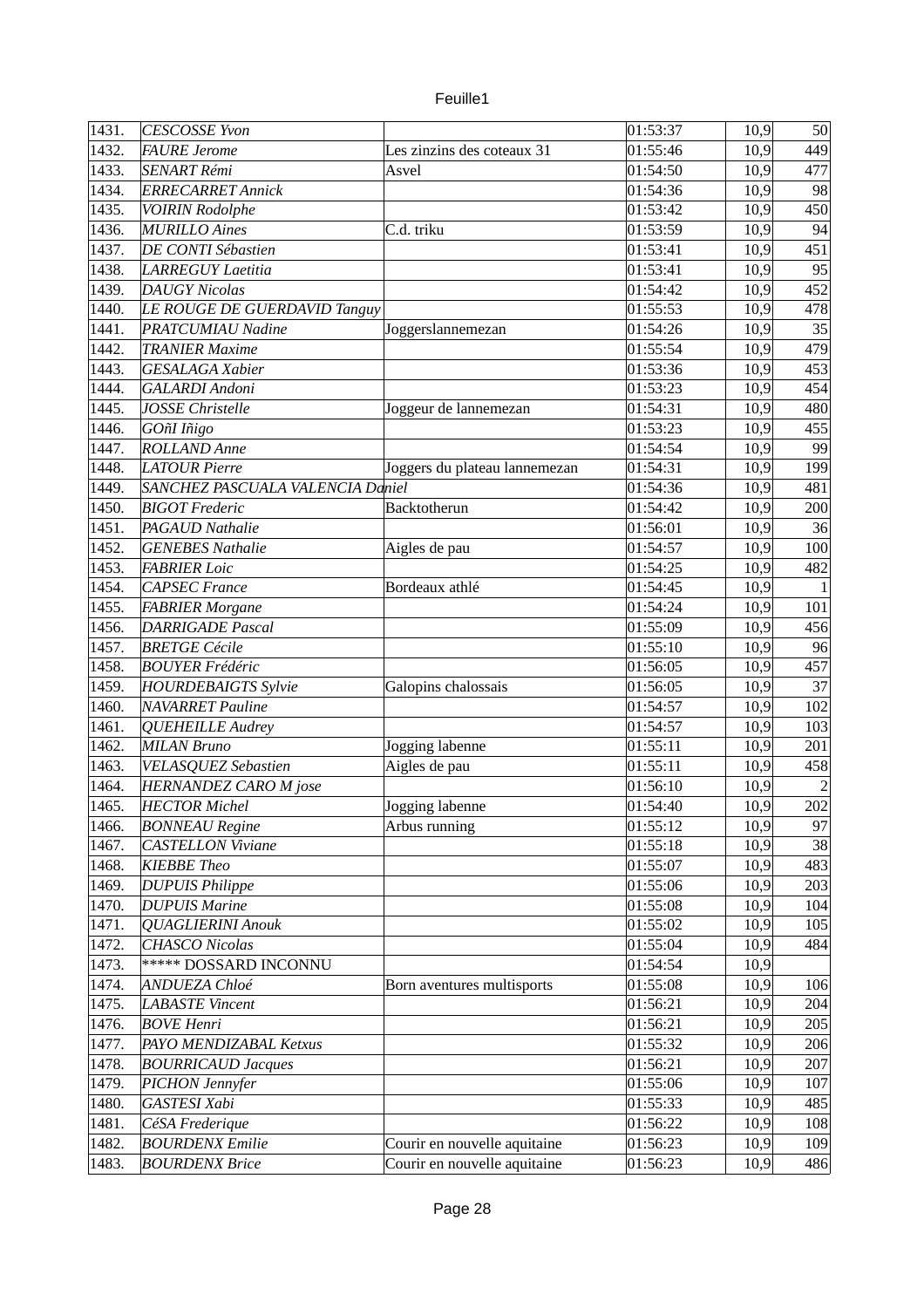| 1485.<br>01:56:23<br><b>MUR Ludovic</b><br>10,9<br>1486.<br>NAVARRO SANCHEZ Albert<br>01:55:04<br>10,9<br>Red runners<br>1487.<br>PASCAL Denis<br>Pau triathlon<br>10,9<br>01:56:26<br>1488.<br>10,9<br><b>AUDUBERT Jean</b><br>01:56:27<br>1489.<br>DARRIBAT Julien<br>10,9<br>01:55:42<br>1490.<br>10,9<br><b>IRIARTE OTONDO Jose ramon</b><br>01:55:34<br>1491.<br>MAIDER Oyhenard<br>01:55:36<br>10,9<br>1492.<br>MAXIME Blay<br>01:55:20<br>10,9<br>1493.<br>FARRàS Jordi<br>10,9<br>$\overline{0}$ 1:55:11<br>Redrunners<br>1494.<br>10,9<br><b>SYRYKH Marine</b><br>01:55:24<br>1495.<br><b>PERE Loïc</b><br>10,9<br>01:54:54<br>1496.<br>10,9<br><b>MOLITOR Vincent</b><br>01:55:33<br>10,9<br>1497.<br><b>HERVé Gaël</b><br>01:55:33<br>Spuc lasterka | 487 |
|----------------------------------------------------------------------------------------------------------------------------------------------------------------------------------------------------------------------------------------------------------------------------------------------------------------------------------------------------------------------------------------------------------------------------------------------------------------------------------------------------------------------------------------------------------------------------------------------------------------------------------------------------------------------------------------------------------------------------------------------------------------|-----|
|                                                                                                                                                                                                                                                                                                                                                                                                                                                                                                                                                                                                                                                                                                                                                                |     |
|                                                                                                                                                                                                                                                                                                                                                                                                                                                                                                                                                                                                                                                                                                                                                                | 488 |
|                                                                                                                                                                                                                                                                                                                                                                                                                                                                                                                                                                                                                                                                                                                                                                | 459 |
|                                                                                                                                                                                                                                                                                                                                                                                                                                                                                                                                                                                                                                                                                                                                                                | 208 |
|                                                                                                                                                                                                                                                                                                                                                                                                                                                                                                                                                                                                                                                                                                                                                                | 489 |
|                                                                                                                                                                                                                                                                                                                                                                                                                                                                                                                                                                                                                                                                                                                                                                | 51  |
|                                                                                                                                                                                                                                                                                                                                                                                                                                                                                                                                                                                                                                                                                                                                                                | 111 |
|                                                                                                                                                                                                                                                                                                                                                                                                                                                                                                                                                                                                                                                                                                                                                                | 490 |
|                                                                                                                                                                                                                                                                                                                                                                                                                                                                                                                                                                                                                                                                                                                                                                | 460 |
|                                                                                                                                                                                                                                                                                                                                                                                                                                                                                                                                                                                                                                                                                                                                                                | 112 |
|                                                                                                                                                                                                                                                                                                                                                                                                                                                                                                                                                                                                                                                                                                                                                                | 491 |
|                                                                                                                                                                                                                                                                                                                                                                                                                                                                                                                                                                                                                                                                                                                                                                | 461 |
|                                                                                                                                                                                                                                                                                                                                                                                                                                                                                                                                                                                                                                                                                                                                                                | 492 |
| 1498.<br>10,9<br><b>MARCHETTO Rossano</b><br>01:56:33                                                                                                                                                                                                                                                                                                                                                                                                                                                                                                                                                                                                                                                                                                          | 209 |
| 1499.<br>10,9<br><b>HIRIBARREN</b> Vincent<br>01:56:33                                                                                                                                                                                                                                                                                                                                                                                                                                                                                                                                                                                                                                                                                                         | 493 |
| 1500.<br>10,9<br>LESTAGE Bruno<br>Saint paul les dax<br>01:54:58                                                                                                                                                                                                                                                                                                                                                                                                                                                                                                                                                                                                                                                                                               | 210 |
| <b>COLMET-DAAGE Coline</b><br>10,9<br>1501.<br>01:54:14                                                                                                                                                                                                                                                                                                                                                                                                                                                                                                                                                                                                                                                                                                        | 113 |
| 1502.<br>LAY Christian<br>10,9<br>01:55:20                                                                                                                                                                                                                                                                                                                                                                                                                                                                                                                                                                                                                                                                                                                     | 462 |
| 1503.<br><b>ROLLAND Alain</b><br>10,9<br>01:55:33                                                                                                                                                                                                                                                                                                                                                                                                                                                                                                                                                                                                                                                                                                              | 211 |
| 1504.<br>10,9<br><b>GARCIA NUñEZ Ansel</b><br>01:54:48                                                                                                                                                                                                                                                                                                                                                                                                                                                                                                                                                                                                                                                                                                         | 463 |
| 1505.<br>10,9<br><b>MOCHON Laurence</b><br>01:55:55                                                                                                                                                                                                                                                                                                                                                                                                                                                                                                                                                                                                                                                                                                            | 39  |
| 1506.<br>SAGARDOY Gérard<br>01:54:38<br>10,9                                                                                                                                                                                                                                                                                                                                                                                                                                                                                                                                                                                                                                                                                                                   | 464 |
| 1507.<br><b>FRAILE</b> Txema<br>01:54:47<br>10,9                                                                                                                                                                                                                                                                                                                                                                                                                                                                                                                                                                                                                                                                                                               | 465 |
| 1508.<br>10,9<br><b>MOUSSU Romain</b><br>01:55:41                                                                                                                                                                                                                                                                                                                                                                                                                                                                                                                                                                                                                                                                                                              | 10  |
| 1509.<br>10,9<br><b>BEAUME</b> Annick<br>Olympique cabriès calas<br>01:55:11                                                                                                                                                                                                                                                                                                                                                                                                                                                                                                                                                                                                                                                                                   | 98  |
| 10,9<br> 1510.<br>01:56:42<br><b>ANTUNANO</b> Timotheo                                                                                                                                                                                                                                                                                                                                                                                                                                                                                                                                                                                                                                                                                                         | 212 |
| 1511.<br><b>PAYS Fabrice</b><br>10,9<br>01:55:26                                                                                                                                                                                                                                                                                                                                                                                                                                                                                                                                                                                                                                                                                                               | 466 |
| 10,9<br>1512.<br>SAVINEAU Christophe<br>Braud ac<br>01:55:26                                                                                                                                                                                                                                                                                                                                                                                                                                                                                                                                                                                                                                                                                                   | 467 |
| 1513.<br>Marathon des vins de blaye<br>LABARBE Jean pierre<br>10,8<br>01:55:27                                                                                                                                                                                                                                                                                                                                                                                                                                                                                                                                                                                                                                                                                 | 52  |
| 1514.<br><b>CAHN Xavier</b><br>Aigles de pau<br>01:55:12<br>10,8                                                                                                                                                                                                                                                                                                                                                                                                                                                                                                                                                                                                                                                                                               | 468 |
| 1515.<br>Triku kirol elkartes<br><b>GAINBERRI TXINTXURRETA Idoia</b><br>01:55:02<br>10,8                                                                                                                                                                                                                                                                                                                                                                                                                                                                                                                                                                                                                                                                       | 40  |
| 1516.<br>10,8<br><b>HUET Loïc</b><br>01:54:18                                                                                                                                                                                                                                                                                                                                                                                                                                                                                                                                                                                                                                                                                                                  | 469 |
| <b>GONZáLEZ Angel</b><br>10,8<br>1517.<br>01:56:49                                                                                                                                                                                                                                                                                                                                                                                                                                                                                                                                                                                                                                                                                                             | 213 |
| 10,8<br>1518.<br>RODRIGUEZ GARCIA Estibaliz<br>01:56:49                                                                                                                                                                                                                                                                                                                                                                                                                                                                                                                                                                                                                                                                                                        | 114 |
| HIALLé Virginie<br>10,8<br>1519.<br>01:55:27                                                                                                                                                                                                                                                                                                                                                                                                                                                                                                                                                                                                                                                                                                                   | 115 |
| 1520.<br><b>ESKUDERO LAGOS Josu</b><br>10,8<br>01:56:50                                                                                                                                                                                                                                                                                                                                                                                                                                                                                                                                                                                                                                                                                                        | 494 |
| 1521.<br><b>***** DOSSARD INCONNU</b><br>10,8<br>01:56:50                                                                                                                                                                                                                                                                                                                                                                                                                                                                                                                                                                                                                                                                                                      |     |
| 1522.<br>10,8<br><b>LABARRERE Sébastien</b><br>01:54:34                                                                                                                                                                                                                                                                                                                                                                                                                                                                                                                                                                                                                                                                                                        | 470 |
| 1523.<br><b>VIGNON Sophie</b><br>10,8<br>01:56:52                                                                                                                                                                                                                                                                                                                                                                                                                                                                                                                                                                                                                                                                                                              | 116 |
| 1524.<br><b>URANGA FRAIZ Arantxa</b><br>01:55:26<br>10,8                                                                                                                                                                                                                                                                                                                                                                                                                                                                                                                                                                                                                                                                                                       | 99  |
| 1525.<br><b>VINCHES Jerome</b><br>10,8<br>01:56:52                                                                                                                                                                                                                                                                                                                                                                                                                                                                                                                                                                                                                                                                                                             | 471 |
| 1526.<br>ALDACO Arantza<br>01:55:27<br>10,8                                                                                                                                                                                                                                                                                                                                                                                                                                                                                                                                                                                                                                                                                                                    | 41  |
| 1527.<br>KOUNDRIOUKOFF Philippe<br>10,8<br>01:54:45                                                                                                                                                                                                                                                                                                                                                                                                                                                                                                                                                                                                                                                                                                            | 214 |
| 10,8<br>1528.<br><b>MANSUY Christian</b><br>01:55:24                                                                                                                                                                                                                                                                                                                                                                                                                                                                                                                                                                                                                                                                                                           | 495 |
| 1529.<br><b>PAUNOM Franck</b><br>01:56:58<br>10,8                                                                                                                                                                                                                                                                                                                                                                                                                                                                                                                                                                                                                                                                                                              | 472 |
| 1530.<br>PEREIRA Frédéric<br>01:55:01<br>10,8                                                                                                                                                                                                                                                                                                                                                                                                                                                                                                                                                                                                                                                                                                                  | 473 |
| 1531.<br>GILLETTA DE SAINT JOSEPH Alban<br>01:55:33<br>10,8                                                                                                                                                                                                                                                                                                                                                                                                                                                                                                                                                                                                                                                                                                    | 496 |
| 1532.<br>ALVAREZ ASTABURUAGA Luis<br>01:54:54<br>10,8                                                                                                                                                                                                                                                                                                                                                                                                                                                                                                                                                                                                                                                                                                          | 215 |
| 1533.<br>10,8<br>ETXANIZ GESALAGA Jose ramon<br>01:54:55                                                                                                                                                                                                                                                                                                                                                                                                                                                                                                                                                                                                                                                                                                       | 216 |
| 1534.<br><b>SUZAN Richard</b><br>Lous mesclats bsv<br>01:55:14<br>10,8                                                                                                                                                                                                                                                                                                                                                                                                                                                                                                                                                                                                                                                                                         | 217 |
| 1535.<br>10,8<br><b>BENCE Gaelle</b><br>Aviron bayonnais<br>01:56:15                                                                                                                                                                                                                                                                                                                                                                                                                                                                                                                                                                                                                                                                                           | 100 |
| 1536.<br>10,8<br><b>AZQUETA ENCIO Luis</b><br>01:55:50                                                                                                                                                                                                                                                                                                                                                                                                                                                                                                                                                                                                                                                                                                         | 218 |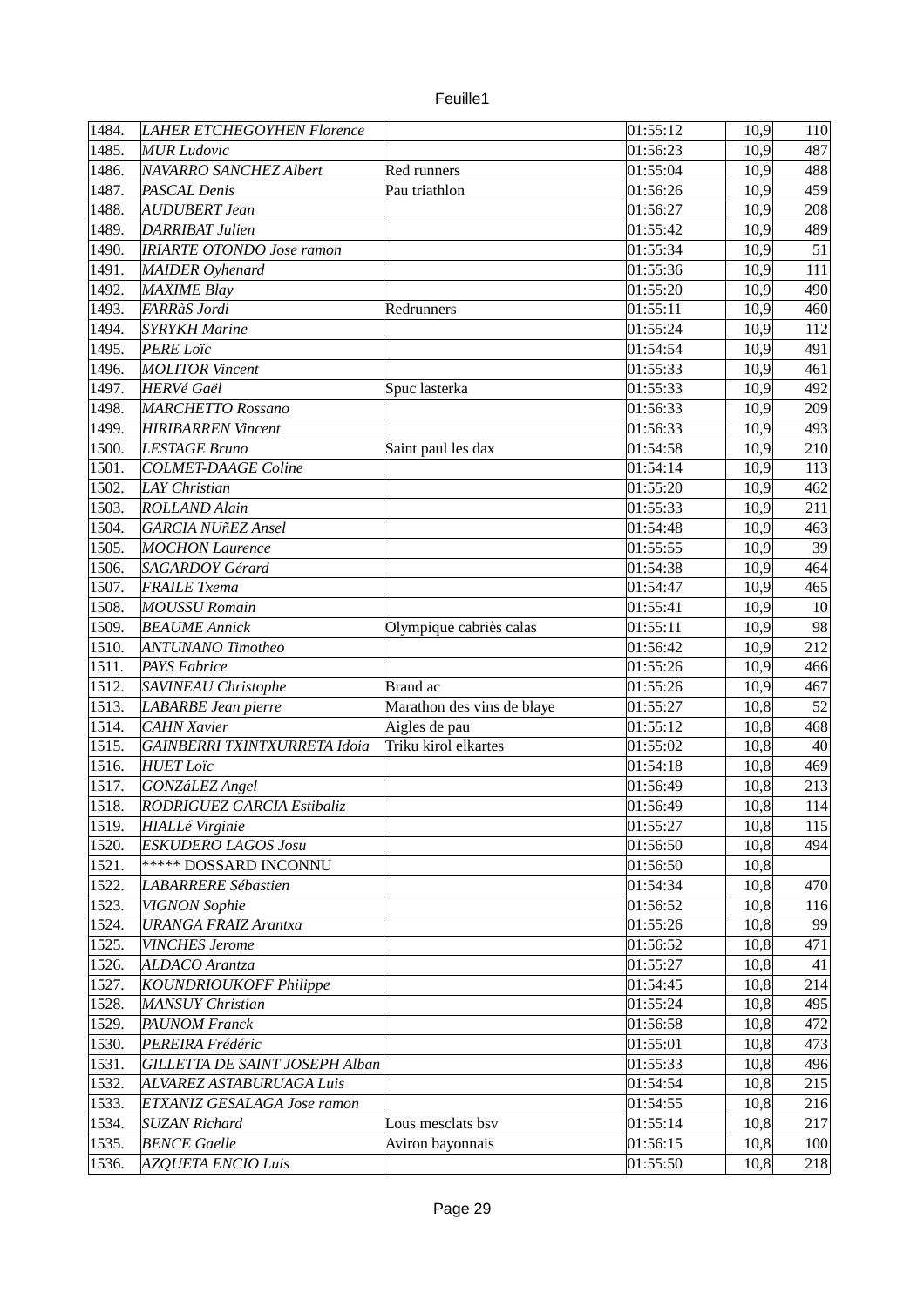| euille |  |
|--------|--|
|        |  |

| $\sqrt{1537}$ . | CORDELIER Hélène                             | Sjlca                 | 01:55:48 | 10,8 | 42                       |
|-----------------|----------------------------------------------|-----------------------|----------|------|--------------------------|
| 1538.           | <b>HERNáNDEZ</b> Esther                      |                       | 01:55:49 | 10,8 | 101                      |
| 1539.           | ARREGI Nerea                                 |                       | 01:55:55 | 10,8 | 117                      |
| 1540.           | GOIKOETXEA EMPARAN Alejandra                 |                       | 01:55:56 | 10,8 | 102                      |
| 1541.           | <b>GUIBERT Benoit</b>                        |                       | 01:55:11 | 10,8 | 497                      |
| 1542.           | <b>JACMAIRE Olivier</b>                      |                       | 01:55:40 | 10,8 | 219                      |
| 1543.           | <b>POISBLAUD Vincent</b>                     |                       | 01:57:06 | 10,8 | 220                      |
| 1544.           | <b>DEROY</b> Marc                            | Pau pyrénées aventure | 01:57:06 | 10,8 | 221                      |
| 1545.           | <b>FERNANDES Julien</b>                      |                       | 01:55:59 | 10,8 | 498                      |
| 1546.           | LAMAZOU-BETBEDER Florent                     |                       | 01:56:16 | 10,8 | 499                      |
| 1547.           | <b>THEN Philippe</b>                         | Morlaapieds           | 01:55:06 | 10,8 | 53                       |
| 1548.           | <b>GASTON GARICOITZ Nicole</b>               |                       | 01:57:11 | 10,8 | 43                       |
| 1549.           | <b>BRUNE Nathalie</b>                        |                       | 01:56:06 | 10,8 | 103                      |
| 1550.           | <b>GRACIA ALDAZ Juan bosco</b>               |                       | 01:55:30 | 10,8 | 222                      |
| 1551.           | <b>LABATUT</b> Nadia                         |                       | 01:55:23 | 10,8 | $\mathbf{3}$             |
| 1552.           | ZAMBENEDETTI Tiffany                         |                       | 01:55:31 | 10,8 | 118                      |
| 1553.           | <b>DE LOS ANGELES Jerome</b>                 |                       | 01:55:52 | 10,8 | 474                      |
| 1554.           | <b>AUGUSTYNIAK Catherine</b>                 |                       | 01:57:13 | 10,8 | $\overline{\mathcal{A}}$ |
| 1555.           | <b>DARDILLAC</b> Isabelle                    | Rapetou               | 01:55:53 | 10,8 | 104                      |
| 1556.           | SASSIER Julie anne                           | Rapetou               | 01:55:53 | 10,8 | 105                      |
| 1557.           | <b>BROCAS Christine</b>                      | A3p                   | 01:56:03 | 10,8 | 119                      |
| 1558.           | <b>SOLIVERES Nathalie</b>                    |                       | 01:55:09 | 10,8 | 120                      |
| 1559.           | DELLA RICA Jean michel                       | La ronde de villemur  | 01:55:03 | 10,8 | 223                      |
| 1560.           | <b>BIELLE Sophie</b>                         |                       | 01:55:20 | 10,8 | 106                      |
| 1561.           | <b>DUMAS Thomas</b>                          |                       | 01:56:30 | 10,8 | 6                        |
| 1562.           | <b>BRUILTET Pascal</b>                       |                       | 01:57:19 | 10,8 | 224                      |
| 1563.           | <b>PREVOST Philippe</b>                      |                       | 01:55:52 | 10,8 | 475                      |
| 1564.           | CIENFUEGOS AGUINAGA Aguinaga Super amara bat |                       | 01:56:32 | 10,8 | 121                      |
| 1565.           | LACAZE D'ARCO Julia                          |                       | 01:56:21 | 10,8 | 122                      |
| 1566.           | <b>COULBAUX Daniel</b>                       |                       | 01:55:41 | 10,8 | 54                       |
| 1567.           | <b>BALESTRAT Mathieu</b>                     |                       | 01:55:53 | 10,8 | 476                      |
| 1568.           | LACAZEDIEU Johanne                           |                       | 01:57:24 | 10,8 | 123                      |
| 1569.           | <b>MAURIAT Thomas</b>                        |                       |          |      | 477                      |
|                 |                                              |                       | 01:55:22 | 10,8 |                          |
| 1570.<br>1571.  | <b>ROCHET Bertille</b>                       |                       | 01:55:26 | 10,8 | 124                      |
|                 | <b>MURCUILLAT Fanny</b>                      |                       | 01:56:16 | 10,8 | 125                      |
| 1572.           | <b>ALTUNA Sandrine</b>                       |                       | 01:56:01 | 10,8 | 107                      |
| 1573.           | SY Marc                                      |                       | 01:57:30 | 10,8 | 225                      |
| 1574.           | <b>DECARNE Sylvain</b>                       |                       | 01:56:38 | 10,8 | 500                      |
| 1575.           | SENAMAUD Damien                              |                       | 01:57:33 | 10,8 | 478                      |
| 1576.           | <b>AROTCARENA Philippe</b>                   |                       | 01:56:45 | 10,8 | 226                      |
| 1577.           | <b>RANQUINE Sebastien</b>                    |                       | 01:57:34 | 10,8 | 479                      |
| 1578.           | <b>CASENAVE Thomas</b>                       |                       | 01:56:53 | 10,8 | 480                      |
| 1579.           | <b>REILHE Nathalie</b>                       |                       | 01:55:43 | 10,8 | 44                       |
| 1580.           | LABAU Camille                                |                       | 01:55:40 | 10,8 | 126                      |
| 1581.           | <b>CARDY</b> Christine                       | Asm pau               | 01:55:42 | 10,8 | 45                       |
| 1582.           | <b>RICO</b> Sandrine                         |                       | 01:56:22 | 10,8 | 46                       |
| 1583.           | <b>VINCENT Claire</b>                        | Kostaberde            | 01:57:41 | 10,8 | 108                      |
| 1584.           | <b>MARTIARENA Laurence</b>                   |                       | 01:57:41 | 10,8 | 127                      |
| 1585.           | <b>BETACHET Charlotte</b>                    |                       | 01:56:31 | 10,8 | 128                      |
| 1586.           | <b>MAIZI Salem</b>                           |                       | 01:56:00 | 10,8 | 481                      |
| 1587.           | VAILLANT Frederic                            |                       | 01:57:43 | 10,8 | 227                      |
| 1588.           | LETERRIER Jérôme                             | <b>Trankilos</b>      | 01:56:02 | 10,8 | 482                      |
| 1589.           | <b>ARRIAU Clément</b>                        |                       | 01:55:30 | 10,8 | 483                      |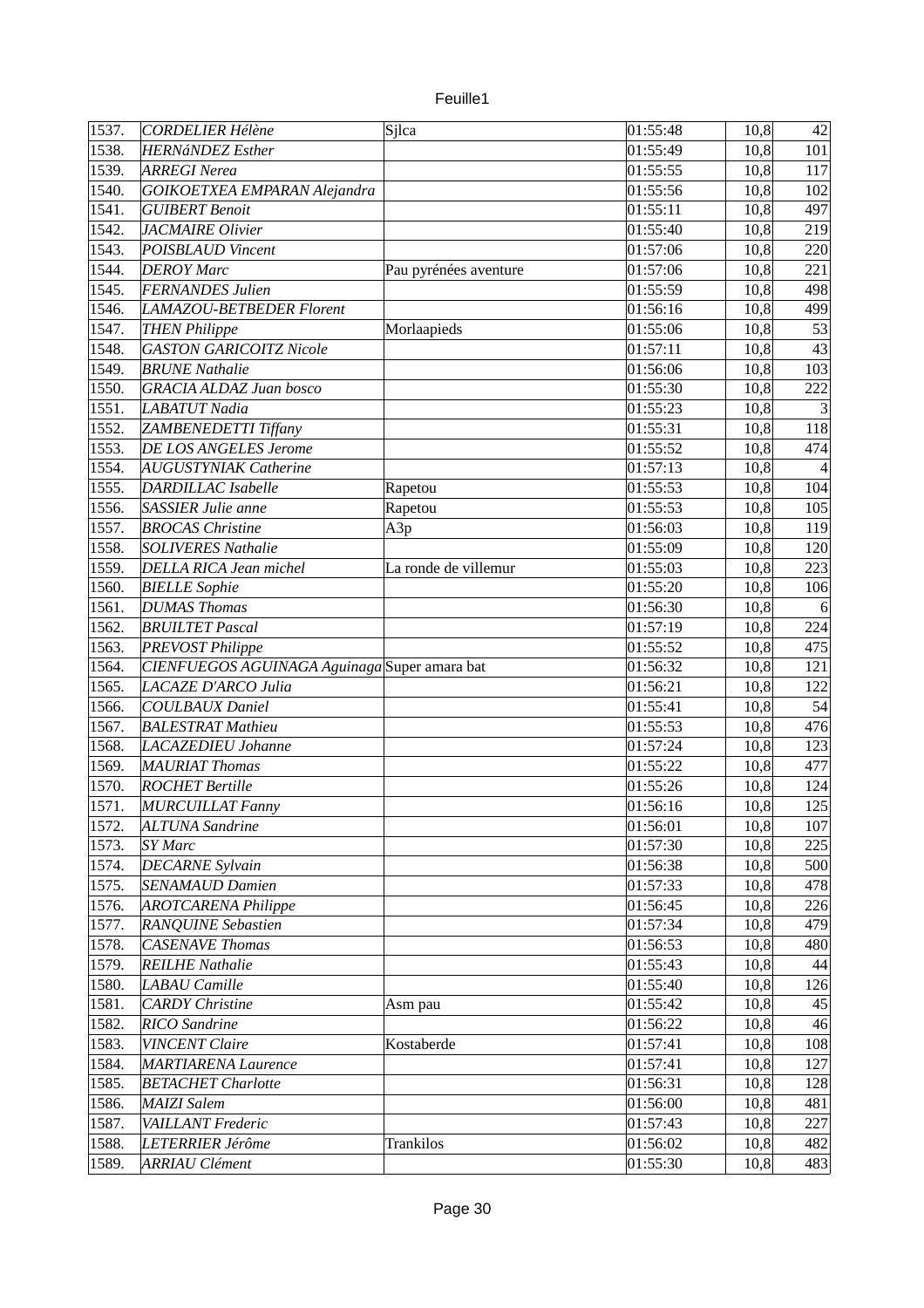| ROSSIGNOL Joffrey<br>1591.<br><b>ETXEBURU EGIA Mertxe</b><br>01:57:04<br>10,8<br>109<br>1592.<br>10,8<br>ERAUSKIN ITURRIA Monika<br>01:57:04<br>110<br>1593.<br><b>URANGA Unai</b><br>01:55:19<br>10,8<br>484<br>485<br>1594.<br><b>DHERMY</b> Frederic<br>01:55:59<br>10,8<br>1595.<br>10,8<br>486<br><b>DUMAS Olivier</b><br>01:56:56<br>1596.<br><b>GEY</b> Michel<br>487<br>01:55:36<br>10,8<br>1597.<br>LABBé Frédéric<br>10,7<br>502<br>01:57:51<br>1598.<br>01:57:52<br>10,7<br><b>MOREAU LADAN Celine</b><br>111<br>1599.<br><b>SURCIN Benoit</b><br>01:56:41<br>10,7<br>228<br>1600.<br>RIVIECCIO Jean philippe<br>01:55:47<br>10,7<br>229<br>503<br> 1601.<br>DARTHENUCQ Thomas<br>01:56:03<br>10,7<br>1602.<br>01:55:38<br>10,7<br><b>ARRIAU Jean-françois</b><br>230<br>10,7<br>1603.<br><b>NIANG Alicia</b><br>01:56:06<br>129<br>1604.<br>10,7<br>FERNANDEZ CALAHORRA Francisco javier<br>01:55:49<br>231 |
|-------------------------------------------------------------------------------------------------------------------------------------------------------------------------------------------------------------------------------------------------------------------------------------------------------------------------------------------------------------------------------------------------------------------------------------------------------------------------------------------------------------------------------------------------------------------------------------------------------------------------------------------------------------------------------------------------------------------------------------------------------------------------------------------------------------------------------------------------------------------------------------------------------------------------|
|                                                                                                                                                                                                                                                                                                                                                                                                                                                                                                                                                                                                                                                                                                                                                                                                                                                                                                                         |
|                                                                                                                                                                                                                                                                                                                                                                                                                                                                                                                                                                                                                                                                                                                                                                                                                                                                                                                         |
|                                                                                                                                                                                                                                                                                                                                                                                                                                                                                                                                                                                                                                                                                                                                                                                                                                                                                                                         |
|                                                                                                                                                                                                                                                                                                                                                                                                                                                                                                                                                                                                                                                                                                                                                                                                                                                                                                                         |
|                                                                                                                                                                                                                                                                                                                                                                                                                                                                                                                                                                                                                                                                                                                                                                                                                                                                                                                         |
|                                                                                                                                                                                                                                                                                                                                                                                                                                                                                                                                                                                                                                                                                                                                                                                                                                                                                                                         |
|                                                                                                                                                                                                                                                                                                                                                                                                                                                                                                                                                                                                                                                                                                                                                                                                                                                                                                                         |
|                                                                                                                                                                                                                                                                                                                                                                                                                                                                                                                                                                                                                                                                                                                                                                                                                                                                                                                         |
|                                                                                                                                                                                                                                                                                                                                                                                                                                                                                                                                                                                                                                                                                                                                                                                                                                                                                                                         |
|                                                                                                                                                                                                                                                                                                                                                                                                                                                                                                                                                                                                                                                                                                                                                                                                                                                                                                                         |
|                                                                                                                                                                                                                                                                                                                                                                                                                                                                                                                                                                                                                                                                                                                                                                                                                                                                                                                         |
|                                                                                                                                                                                                                                                                                                                                                                                                                                                                                                                                                                                                                                                                                                                                                                                                                                                                                                                         |
|                                                                                                                                                                                                                                                                                                                                                                                                                                                                                                                                                                                                                                                                                                                                                                                                                                                                                                                         |
|                                                                                                                                                                                                                                                                                                                                                                                                                                                                                                                                                                                                                                                                                                                                                                                                                                                                                                                         |
| 10,7<br>1605.<br><b>DAURE</b> Franck<br>01:57:56<br>488                                                                                                                                                                                                                                                                                                                                                                                                                                                                                                                                                                                                                                                                                                                                                                                                                                                                 |
| 1606.<br>10,7<br><b>GAUTHIER Pauline</b><br>01:56:08<br>130                                                                                                                                                                                                                                                                                                                                                                                                                                                                                                                                                                                                                                                                                                                                                                                                                                                             |
| 1607.<br>NIANG Thomas<br>10,7<br>01:56:02<br>504                                                                                                                                                                                                                                                                                                                                                                                                                                                                                                                                                                                                                                                                                                                                                                                                                                                                        |
| 1608.<br>01:57:01                                                                                                                                                                                                                                                                                                                                                                                                                                                                                                                                                                                                                                                                                                                                                                                                                                                                                                       |
| <b>ANIEL Françoise</b><br>10,7<br>232                                                                                                                                                                                                                                                                                                                                                                                                                                                                                                                                                                                                                                                                                                                                                                                                                                                                                   |
| 1609.<br><b>URRUTY Sandrine</b><br>10,7<br>01:56:45<br>131                                                                                                                                                                                                                                                                                                                                                                                                                                                                                                                                                                                                                                                                                                                                                                                                                                                              |
| 1610.<br><b>DARIF Abdellah</b><br>01:57:13<br>10,7<br>233<br>Aviron bayonnais                                                                                                                                                                                                                                                                                                                                                                                                                                                                                                                                                                                                                                                                                                                                                                                                                                           |
| 1611.<br><b>IRIZAR Elixabete</b><br>01:56:54<br>10,7<br>112                                                                                                                                                                                                                                                                                                                                                                                                                                                                                                                                                                                                                                                                                                                                                                                                                                                             |
| 1612.<br><b>BERGER Pauline</b><br>01:57:14<br>10,7<br>132                                                                                                                                                                                                                                                                                                                                                                                                                                                                                                                                                                                                                                                                                                                                                                                                                                                               |
| 1613.<br>OLANO Iñaki<br>01:58:02<br>10,7<br>489                                                                                                                                                                                                                                                                                                                                                                                                                                                                                                                                                                                                                                                                                                                                                                                                                                                                         |
| 1614.<br><b>AGUIRRE YURRITA Lierni</b><br><b>Bealak</b><br>01:58:02<br>10,7<br>113                                                                                                                                                                                                                                                                                                                                                                                                                                                                                                                                                                                                                                                                                                                                                                                                                                      |
| 1615.<br><b>BLIN</b> Sarah<br>01:56:58<br>10,7<br>114                                                                                                                                                                                                                                                                                                                                                                                                                                                                                                                                                                                                                                                                                                                                                                                                                                                                   |
| 1616.<br>PIQUARD Thierry<br>01:55:53<br>10,7<br>234                                                                                                                                                                                                                                                                                                                                                                                                                                                                                                                                                                                                                                                                                                                                                                                                                                                                     |
| 1617.<br>PEDRICO Jessie<br>01:57:12<br>10,7<br>133                                                                                                                                                                                                                                                                                                                                                                                                                                                                                                                                                                                                                                                                                                                                                                                                                                                                      |
| 1618.<br>10,7<br>505<br><b>BEBON Mark</b><br>Arbus running<br>01:56:17                                                                                                                                                                                                                                                                                                                                                                                                                                                                                                                                                                                                                                                                                                                                                                                                                                                  |
| 1619.<br>10,7<br><b>VILLENEUVE Camille</b><br>01:56:40<br>134                                                                                                                                                                                                                                                                                                                                                                                                                                                                                                                                                                                                                                                                                                                                                                                                                                                           |
| 10,7<br>1620.<br><b>ITCAINA Xalbat</b><br>01:58:04<br>490                                                                                                                                                                                                                                                                                                                                                                                                                                                                                                                                                                                                                                                                                                                                                                                                                                                               |
| 10,7<br>1621.<br><b>JEROME</b> Gaillard<br>01:55:59<br>491                                                                                                                                                                                                                                                                                                                                                                                                                                                                                                                                                                                                                                                                                                                                                                                                                                                              |
| 1622.<br><b>PORZUCEK Aline</b><br>10,7<br>Xve athletic club<br>01:58:06<br>135                                                                                                                                                                                                                                                                                                                                                                                                                                                                                                                                                                                                                                                                                                                                                                                                                                          |
| 1623.<br><b>STOCLET Nicolas</b><br>01:56:27<br>10,7<br>492                                                                                                                                                                                                                                                                                                                                                                                                                                                                                                                                                                                                                                                                                                                                                                                                                                                              |
| 55<br>1624.<br>10,7<br><b>GIRALDEZ Fernando</b><br>Upf<br>01:55:54                                                                                                                                                                                                                                                                                                                                                                                                                                                                                                                                                                                                                                                                                                                                                                                                                                                      |
| 10,7<br>1625.<br>LEKUONA ANCISAR Pilar<br>01:56:46<br>47                                                                                                                                                                                                                                                                                                                                                                                                                                                                                                                                                                                                                                                                                                                                                                                                                                                                |
| 10,7<br>1626.<br>01:56:00<br>506<br><b>BEDOUT Bastien</b>                                                                                                                                                                                                                                                                                                                                                                                                                                                                                                                                                                                                                                                                                                                                                                                                                                                               |
| 56<br>1627.<br>01:58:15<br>10,7<br><b>KELLER Thierry</b>                                                                                                                                                                                                                                                                                                                                                                                                                                                                                                                                                                                                                                                                                                                                                                                                                                                                |
| 10,7<br>1628.<br>MASSONNAT Solene<br>136<br>01:57:29<br>Givrés de nay                                                                                                                                                                                                                                                                                                                                                                                                                                                                                                                                                                                                                                                                                                                                                                                                                                                   |
| 1629.<br>10,7<br><b>VERGNOLLES Laurence</b><br>01:56:15<br>137                                                                                                                                                                                                                                                                                                                                                                                                                                                                                                                                                                                                                                                                                                                                                                                                                                                          |
| 1630.<br>01:58:18<br>10,7<br><b>DOMERCQ Celine</b><br>Lous mesclats bsv<br>115                                                                                                                                                                                                                                                                                                                                                                                                                                                                                                                                                                                                                                                                                                                                                                                                                                          |
| 1631.<br>LE PROUX Béatrice<br>01:57:37<br>10,7<br>48                                                                                                                                                                                                                                                                                                                                                                                                                                                                                                                                                                                                                                                                                                                                                                                                                                                                    |
| 1632.<br><b>SALIES Chantal</b><br>01:57:08<br>10,7<br>138                                                                                                                                                                                                                                                                                                                                                                                                                                                                                                                                                                                                                                                                                                                                                                                                                                                               |
| 1633.<br>10,7<br><b>DUMONT Marilou</b><br>01:56:59<br>139                                                                                                                                                                                                                                                                                                                                                                                                                                                                                                                                                                                                                                                                                                                                                                                                                                                               |
| 1634.<br>10,7<br><b>CENDRES Bruno</b><br>01:57:28<br>493                                                                                                                                                                                                                                                                                                                                                                                                                                                                                                                                                                                                                                                                                                                                                                                                                                                                |
| 1635.<br><b>ARTECHE PIñAR Javier</b><br>01:56:49<br>Beer runners bilbao<br>10,7<br>494                                                                                                                                                                                                                                                                                                                                                                                                                                                                                                                                                                                                                                                                                                                                                                                                                                  |
| 10,7<br>1636.<br>01:56:49<br>495<br><b>ORTEGA MARTINEZ Enrique</b><br>Beer runners bilbao                                                                                                                                                                                                                                                                                                                                                                                                                                                                                                                                                                                                                                                                                                                                                                                                                               |
| 1637.<br><b>FORTé Félix</b><br>01:56:36<br>10,7<br>507                                                                                                                                                                                                                                                                                                                                                                                                                                                                                                                                                                                                                                                                                                                                                                                                                                                                  |
| 1638.<br><b>MENDIBOURE Joana</b><br>01:56:01<br>10,7<br>116                                                                                                                                                                                                                                                                                                                                                                                                                                                                                                                                                                                                                                                                                                                                                                                                                                                             |
| 1639.<br><b>TOUYA</b> Didier<br>01:56:51<br>235<br>10,7                                                                                                                                                                                                                                                                                                                                                                                                                                                                                                                                                                                                                                                                                                                                                                                                                                                                 |
| 1640.<br><b>GARAY UNSAIN Harriet</b><br>01:56:01<br>10,7<br>496                                                                                                                                                                                                                                                                                                                                                                                                                                                                                                                                                                                                                                                                                                                                                                                                                                                         |
| 10,7<br>1641.<br><b>LOUVET</b> Vanessa<br>01:57:31<br>140                                                                                                                                                                                                                                                                                                                                                                                                                                                                                                                                                                                                                                                                                                                                                                                                                                                               |
| 1642.<br><b>MORANCY Olivier</b><br>01:56:40<br>10,7<br>497                                                                                                                                                                                                                                                                                                                                                                                                                                                                                                                                                                                                                                                                                                                                                                                                                                                              |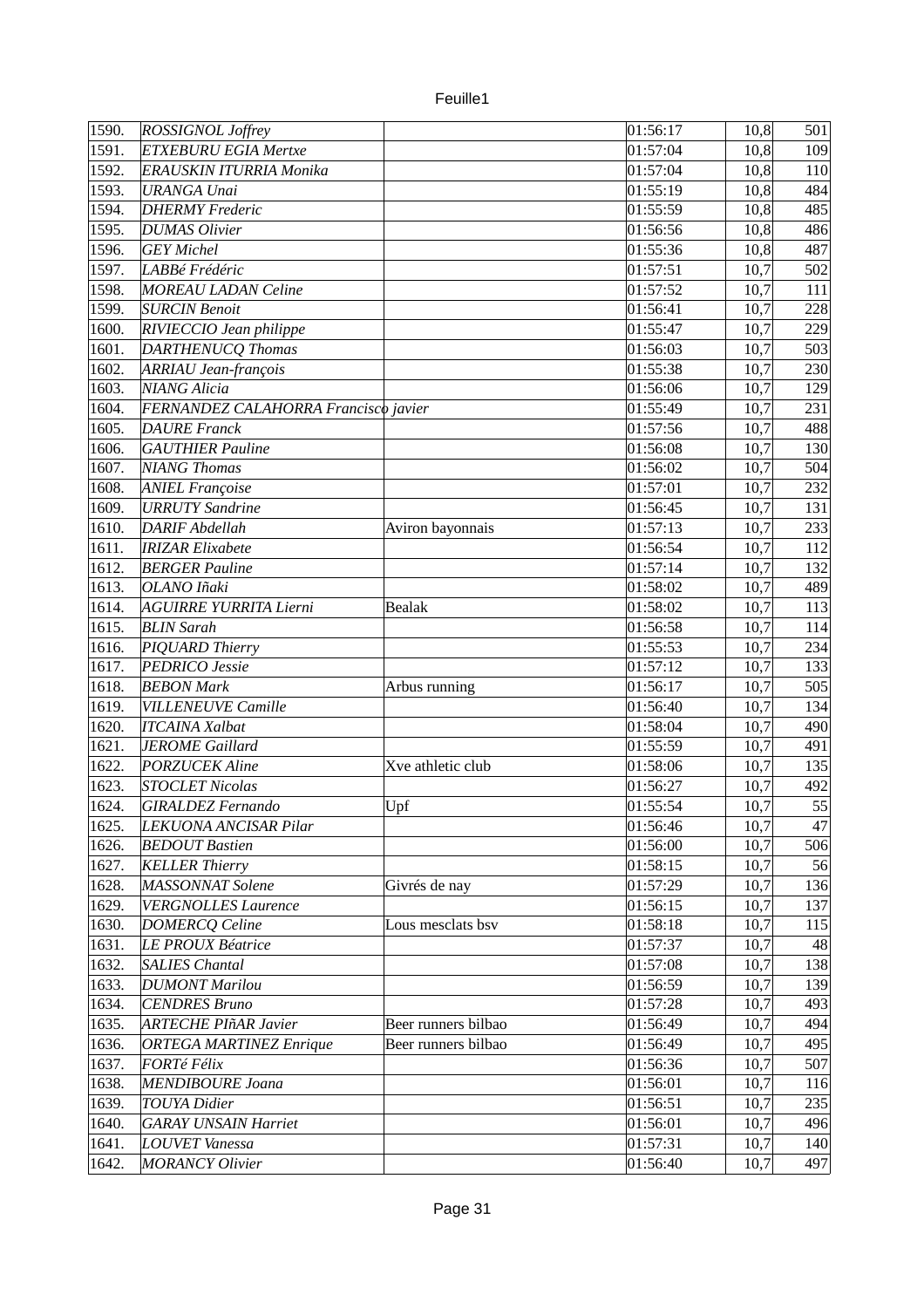| uulle |  |
|-------|--|
|       |  |

| $\sqrt{1643}$ . | <b>RIVES Michel</b>                             |                            | 01:58:31 | 10,7 | 57             |
|-----------------|-------------------------------------------------|----------------------------|----------|------|----------------|
| 1644.           | CANO Domingo                                    |                            | 01:57:28 | 10,7 | 236            |
| 1645.           | <b>RACHOU Romain</b>                            |                            | 01:57:16 | 10,7 | 508            |
| 1646.           | <b>PUYDEBOIS Etienne</b>                        |                            | 01:56:08 | 10,7 | 509            |
| 1647.           | <b>MOREAU Laetitia</b>                          | A3p                        | 01:57:24 | 10,7 | 141            |
| 1648.           | POLTEAU David                                   |                            | 01:57:38 | 10,7 | 498            |
| 1649.           | <b>CARCEDO Patxi</b>                            |                            | 01:56:38 | 10,7 | 49             |
| 1650.           | <b>MORERE Aurelie</b>                           | A3p                        | 01:57:25 | 10,7 | 142            |
| 1651.           | <b>BOUYRA Denis</b>                             |                            | 01:56:38 | 10,7 | 499            |
| 1652.           | MARTIN-SUPERBIELLE Stéphanie                    | <b>Baztandarrak</b>        | 01:57:19 | 10,7 | 143            |
| 1653.           | <b>BERLING ARROSSAGARAY Alex</b>                |                            | 01:57:06 | 10,7 | 510            |
| 1654.           | <b>DELBERT Raphaël</b>                          |                            | 01:57:54 | 10,7 | 500            |
| 1655.           | <b>UHALDE</b> Anne-marie                        |                            | 01:58:39 | 10,7 | $\overline{5}$ |
| 1656.           | <b>BERLING Michel</b>                           |                            | 01:57:08 | 10,7 | 58             |
| 1657.           | <b>SAN MARTIN Ixa</b>                           |                            | 01:57:47 | 10,7 | 117            |
| 1658.           |                                                 |                            | 01:56:53 | 10,7 | 118            |
| 1659.           | <b>ROYER Kathy</b><br><b>AMOUROUX Guillaume</b> | Arbus running              | 01:57:18 | 10,7 |                |
|                 |                                                 |                            |          |      | 511            |
| 1660.           | <b>EUGUI ALBERRO Iosu</b>                       |                            | 01:57:47 | 10,7 | 512            |
| 1661.           | <b>FERREIRA Tony</b>                            | Arbus running              | 01:56:54 | 10,7 | 237            |
| 1662.           | <b>UGARTEMENDIA Caroline</b>                    | As ascain elgarrekin       | 01:58:43 | 10,7 | 50             |
| 1663.           | <b>VILLARD Thierry</b>                          |                            | 01:56:48 | 10,7 | 238            |
| 1664.           | <b>HOUERT Christine</b>                         |                            | 01:57:23 | 10,7 | 119            |
| 1665.           | <b>CAZENAVE David</b>                           |                            | 01:57:21 | 10,7 | 501            |
| 1666.           | PLACIDE Frédérique                              | Esca st médard de mussidan | 01:56:51 | 10,7 | 51             |
| 1667.           | CORRAL OSACAR Francisco javier                  |                            | 01:57:22 | 10,7 | 239            |
| 1668.           | <b>BETHENCOURT Laurent</b>                      |                            | 01:57:35 | 10,7 | 502            |
| 1669.           | <b>POTTIER Alexandre</b>                        |                            | 01:56:21 | 10,7 | 513            |
| 1670.           | <b>BENSACQ Lydia</b>                            |                            | 01:58:49 | 10,7 | 144            |
| 1671.           | <b>GOUVERT Marc</b>                             |                            | 01:57:28 | 10,7 | 514            |
| 1672.           | <b>BOURSY Laurence</b>                          | Xve athletic club          | 01:57:11 | 10,7 | 6              |
| 1673.           | <b>ESTRADE Daniel</b>                           | Biarritz olympique         | 01:58:53 | 10,7 | 240            |
| 1674.           | ***** DOSSARD INCONNU                           |                            | 01:57:34 | 10,7 |                |
| 1675.           | <b>CHAMINADE</b> Gérard                         |                            | 01:57:40 | 10,6 | 59             |
| 1676.           | <b>NAVEILHAN Patricia</b>                       | Biarritz olympique         | 01:58:19 | 10,6 | 52             |
| 1677.           | <b>HIRIBARREN Sébastien</b>                     |                            | 01:56:53 | 10,6 | 515            |
| 1678.           | <b>DUBOIS Jérôme</b>                            |                            | 01:56:55 | 10,6 | 241            |
| 1679.           | <b>CHARRON</b> Emilie                           |                            | 01:56:54 | 10,6 | 145            |
| 1680.           | CROUSILLAC Jean                                 |                            | 01:59:05 | 10,6 | 503            |
| 1681.           | <b>VERGNOLE Laurent</b>                         |                            | 01:57:55 | 10,6 | 242            |
| 1682.           | <b>RIVES Natacha</b>                            |                            | 01:59:06 | 10,6 | 146            |
| 1683.           | <b>IBANEZ Gilles</b>                            |                            | 01:57:02 | 10,6 | 504            |
| 1684.           | LARTIGUE Patrick                                | Cob                        | 01:59:09 | 10,6 | 243            |
| 1685.           | PLASSIN Celine                                  | Tyrosse                    | 01:58:14 | 10,6 | 147            |
| 1686.           | <b>ECHANIZ ARRUTI Jon</b>                       |                            | 01:56:32 | 10,6 | 516            |
| 1687.           | CARRERA Idoia                                   |                            | 01:56:32 | 10,6 | 148            |
| 1688.           | <b>BOUTTIER Michel</b>                          | Ac pouillon                | 01:57:08 | 10,6 | 244            |
| 1689.           | FéRAL Jean-bernard                              |                            | 01:56:49 | 10,6 | 517            |
| 1690.           | <b>ELISSAGARAY</b> Emilie                       | Elgarekin                  | 01:59:15 | 10,6 | 149            |
| 1691.           | <b>PRIETO Jean-michel</b>                       |                            | 01:56:38 | 10,6 | 245            |
| 1692.           | <b>VILLETTE Gregory</b>                         |                            | 01:57:38 | 10,6 | 518            |
| 1693.           | <b>HEGUIAPHAL Hélène</b>                        |                            | 01:57:46 | 10,6 | 150            |
| 1694.           | <b>THERMY Francois</b>                          |                            | 01:59:19 | 10,6 | 505            |
| 1695.           | <b>GUARY Mélanie</b>                            |                            | 01:57:46 | 10,6 | 151            |
|                 |                                                 |                            |          |      |                |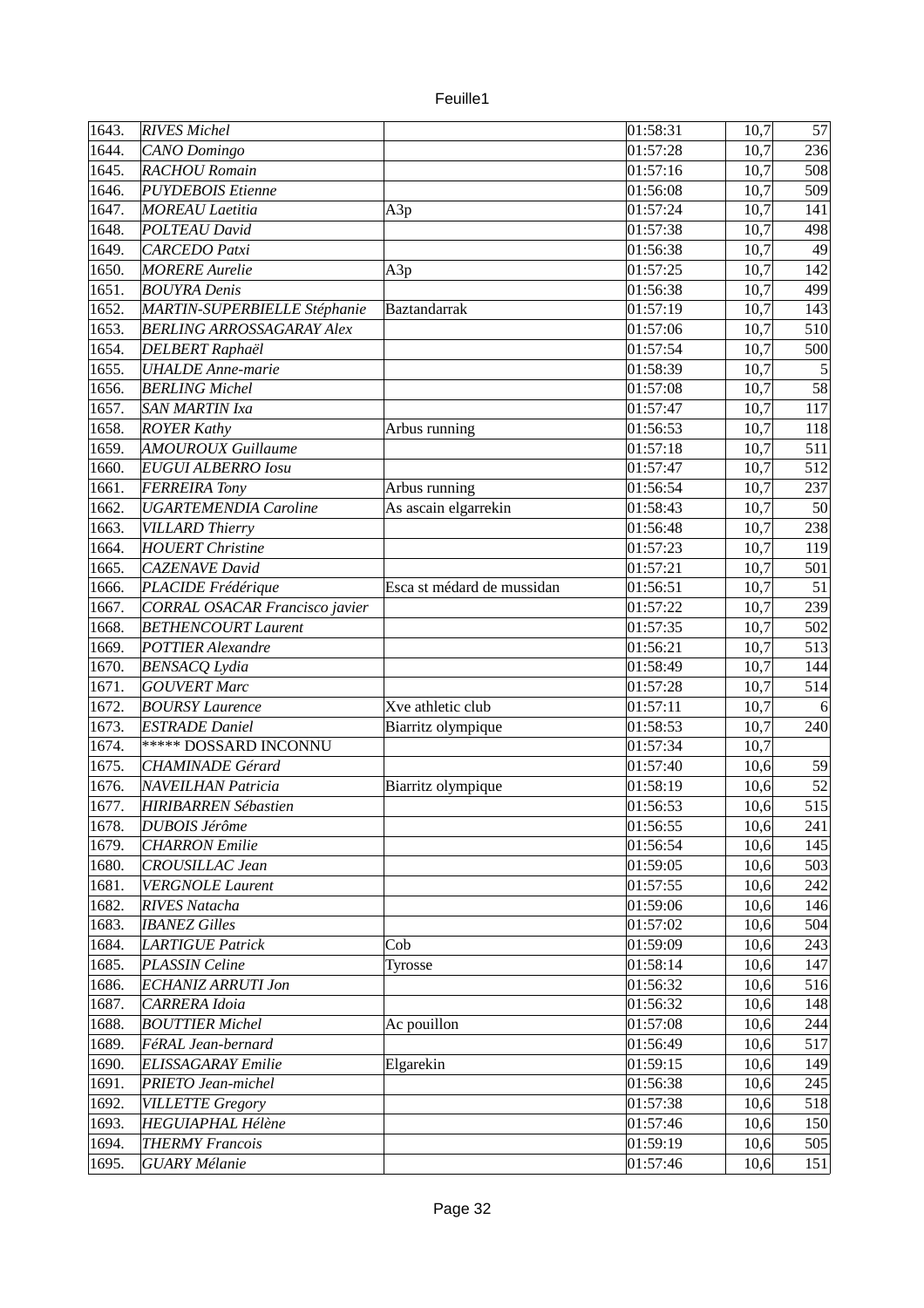| euille <sup>®</sup> |  |
|---------------------|--|
|                     |  |

| $\sqrt{1696}$ . | <b>LACLEDE Pauline</b>     | Les fous'les sortoises        | 01:59:23 | 10,6 | 152            |
|-----------------|----------------------------|-------------------------------|----------|------|----------------|
| 1697.           | <b>REMY Maryline</b>       |                               | 01:57:58 | 10,6 | 120            |
| 1698.           | <b>CROS Bernard</b>        | Vienne biathlon               | 01:59:25 | 10,6 | 246            |
| 1699.           | <b>BARBARIE Denis</b>      |                               | 01:59:26 | 10,6 | 247            |
| 1700.           | <b>VERGER Frédéric</b>     |                               | 01:59:27 | 10,6 | 519            |
| 1701.           | <b>DESPAGNET Julien</b>    |                               | 01:58:28 | 10,6 | 520            |
| 1702.           | <b>BALDUCCHI Dominique</b> | Esca saint medard de mussidan | 01:57:34 | 10,6 | 60             |
| 1703.           | <b>ISTURIZ Guillermo</b>   |                               | 01:57:35 | 10,6 | 506            |
| 1704.           | DIEZ DE ARIZALETA Lucía    |                               | 01:59:32 | 10,6 | 153            |
| 1705.           | <b>SEIN Caroline</b>       | Ytrac club nature             | 01:59:33 | 10,6 | 154            |
| 1706.           | LARDEUX Alain              | Juillan running club          | 01:57:29 | 10,6 | 507            |
| 1707.           | <b>CASSAGNE Charlotte</b>  |                               | 01:57:18 | 10,6 | 155            |
| 1708.           | <b>ANDRES Fabienne</b>     | Asm pau                       | 01:58:06 | 10,6 | 53             |
| 1709.           | <b>HAY Yannick</b>         | Cob                           | 01:57:46 | 10,6 | 521            |
| 1710.           | <b>BOUINOT</b> Michel      | Bouliac sports plaisirs       | 01:58:37 | 10,6 | 61             |
| 1711.           | DOMECQ Jean-marc           |                               | 01:58:19 | 10,6 | 248            |
| 1712.           | <b>SOUBELET Samuel</b>     | Urkirolak triathlon           | 01:58:22 | 10,6 | 522            |
| 1713.           | <b>EGEMOIN Nathalie</b>    |                               | 01:58:03 | 10,6 | 54             |
| 1714.           | <b>SERRES Jean romain</b>  | Juillan running               | 01:57:34 | 10,6 | 508            |
|                 | <b>CABRILLAT Nicolas</b>   |                               |          |      | 523            |
| 1715.           |                            |                               | 01:57:26 | 10,6 |                |
| 1716.           | <b>BENAT Garbiso</b>       |                               | 01:58:18 | 10,6 | 249            |
| 1717.           | CéSA Vincent               |                               | 01:59:41 | 10,6 | 509            |
| 1718.           | SIMONNEAU Demosthene       |                               | 01:58:58 | 10,6 | 524            |
| 1719.           | <b>DUBART Joan</b>         | Arrauntz                      | 01:57:33 | 10,6 | 525            |
| 1720.           | <b>GIPOULOU</b> Clement    |                               | 01:57:33 | 10,6 | 526            |
| 1721.           | LAY Stephane               |                               | 01:58:30 | 10,6 | 527            |
| 1722.           | <b>BESNARD Arthur</b>      |                               | 01:57:41 | 10,6 | 528            |
| 1723.           | <b>THEN Charlène</b>       |                               | 01:57:42 | 10,6 | 156            |
| 1724.           | <b>GARMENDIA Aitor</b>     |                               | 01:57:35 | 10,6 | 510            |
| 1725.           | <b>HONTON Hervé</b>        | Pas de club                   | 01:58:26 | 10,6 | 62             |
| 1726.           | <b>RENAUD</b> Severine     |                               | 01:58:27 | 10,6 | 121            |
| 1727.           | <b>BRIE</b> Séverine       |                               | 01:59:53 | 10,6 | 157            |
| 1728.           | <b>DELLAS Fabrice</b>      |                               | 01:57:49 | 10,6 | 511            |
| 1729.           | <b>THEULé Anne marie</b>   |                               | 01:58:20 | 10,6 | 122            |
| 1730.           | PONTARRASSE Pascal         |                               | 01:58:15 | 10,6 | 529            |
| 1731.           | FERNáNDEZ Alejandro        |                               | 01:58:16 | 10,6 | 530            |
| 1732.           | MICHEL Vincent             | Ac pouillon                   | 01:57:46 | 10,6 | 531            |
| 1733.           | <b>ATHIEL Helene</b>       |                               | 01:57:29 | 10,6 | 123            |
| 1734.           | MAILLé Jean-baptiste       |                               | 01:58:28 | 10,6 | 532            |
| 1735.           | <b>DESPAU Franck</b>       |                               | 01:58:17 | 10,6 | 512            |
| 1736.           | TACHOU Sylvie              |                               | 01:58:44 | 10,6 | 124            |
| 1737.           | <b>LAKUNZA Cristina</b>    |                               | 01:59:14 | 10,6 | 125            |
| 1738.           | <b>CAPERAN Clairine</b>    |                               | 02:00:02 | 10,6 | 126            |
| 1739.           | <b>REY</b> Claude          |                               | 02:00:03 | 10,6 | 63             |
| 1740.           | PELUAGA Mikel              |                               | 01:59:16 | 10,6 | 513            |
| 1741.           | <b>ANGIBAUD Vincent</b>    | Cognac ac                     | 01:58:35 | 10,5 | 514            |
| 1742.           | LE GALL Eric               |                               | 01:58:36 | 10,5 | 250            |
| 1743.           | <b>DAGY</b> Valerie        |                               | 01:58:02 | 10,5 | 127            |
| 1744.           | <b>BATS Stéphane</b>       |                               | 01:59:06 | 10,5 | 515            |
| 1745.           | <b>ALQUIER Naema</b>       |                               | 01:58:44 | 10,5 | $\overline{3}$ |
| 1746.           | ALQUIER Stéphan            |                               | 01:58:44 | 10,5 | 516            |
| 1747.           | KLOTZ Remi                 |                               | 01:58:43 | 10,5 | 517            |
| 1748.           | <b>CHAMPAGNE Claude</b>    |                               | 01:58:27 | 10,5 | 251            |
|                 |                            |                               |          |      |                |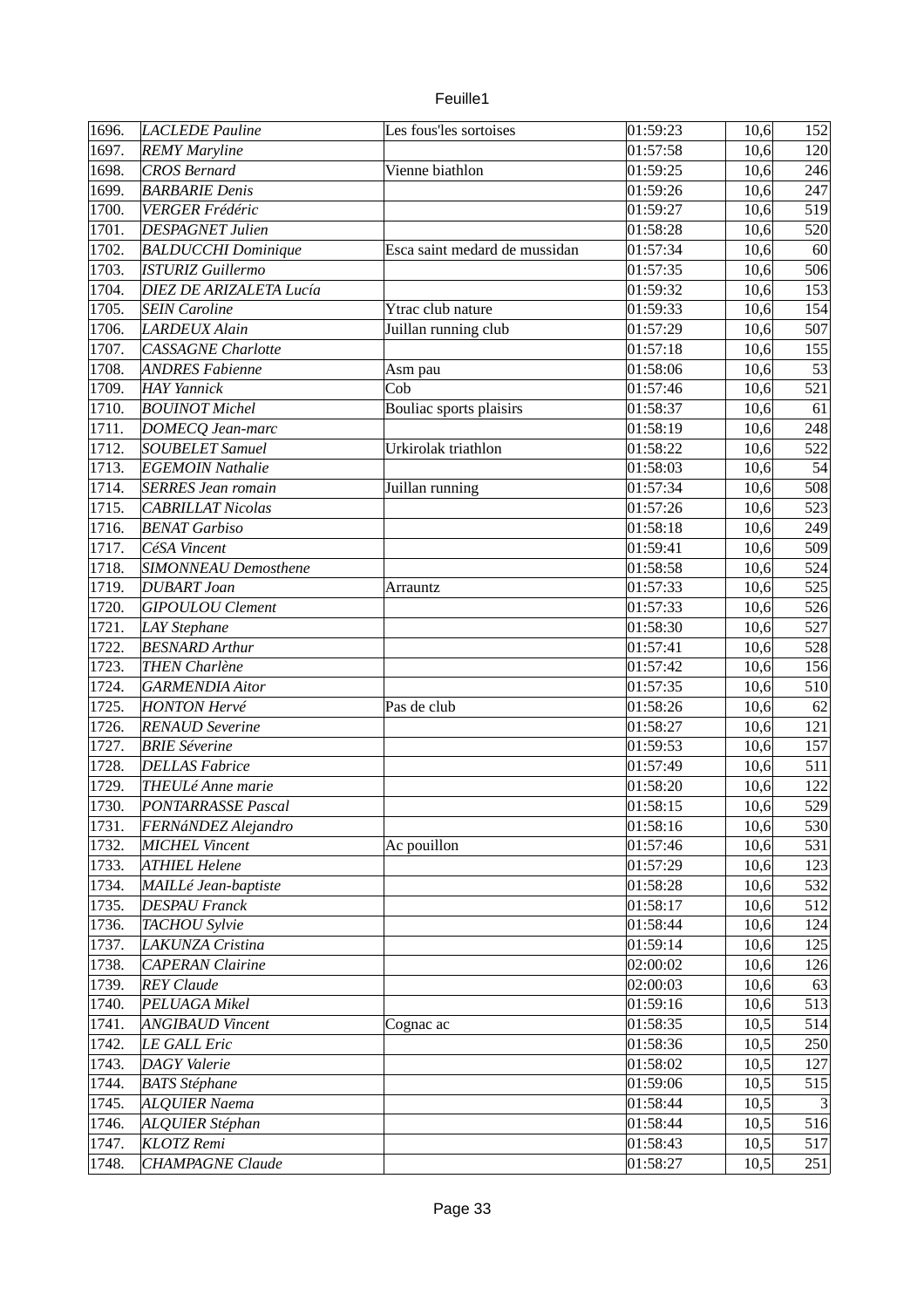| 1749. | LARQUIER Béatrice              |                                 | 01:58:34 | 10,5 | 55  |
|-------|--------------------------------|---------------------------------|----------|------|-----|
| 1750. | ALLIERES Olivier               |                                 | 01:58:42 | 10,5 | 518 |
| 1751. | <b>CANTALOUBE</b> Jerome       |                                 | 01:58:41 | 10,5 | 519 |
| 1752. | <b>DUFAURET Marie</b>          |                                 | 01:57:51 | 10,5 | 158 |
| 1753. | <b>CERLES Rémi</b>             |                                 | 01:58:41 | 10,5 | 533 |
| 1754. | <b>NINA Sebastien</b>          |                                 | 01:58:35 | 10,5 | 534 |
| 1755. | CARASSOU Jérémy                |                                 | 01:58:00 | 10,5 | 535 |
| 1756. | <b>LABASTE Jean</b>            |                                 | 02:00:11 | 10,5 | 520 |
| 1757. | LARROUSSET Madiha              |                                 | 01:58:01 | 10,5 | 159 |
| 1758. | <b>MOUNIER Cédric</b>          |                                 | 01:59:13 | 10,5 | 536 |
| 1759. | LAFFORGUE Delphine             |                                 | 01:58:58 | 10,5 | 160 |
| 1760. | <b>SABY Laure</b>              |                                 | 01:57:52 | 10,5 | 161 |
| 1761. | <b>NASSIET</b> Adeline         |                                 | 01:58:07 | 10,5 | 162 |
| 1762. | <b>SAGNE</b> Jerome            | Occitanie running               | 01:57:52 | 10,5 | 521 |
| 1763. | <b>LARRE Olivier</b>           |                                 | 02:00:18 | 10,5 | 252 |
| 1764. | <b>AGEST Philippe</b>          | Aigles de pau                   | 02:00:19 | 10,5 | 253 |
| 1765. | ZARRANZ VILLANUEVA Javier      |                                 | 01:58:00 | 10,5 | 254 |
| 1766. | LIZARRAGA VALENCIA Rafa        |                                 | 01:58:00 | 10,5 | 255 |
| 1767. | <b>SZWALKO Martine</b>         | Roquefort sarbazan sport nature | 01:58:13 | 10,5 | 128 |
| 1768. | LIZEAGA ARRETXE Xabier         |                                 | 01:58:01 | 10,5 | 256 |
| 1769. | L'HUILLIER Henri               |                                 | 01:58:44 | 10,5 | 522 |
| 1770. | <b>MAURIAC</b> Etienne         |                                 | 01:58:44 | 10,5 | 523 |
| 1771. | <b>DOURNES Nathalie</b>        |                                 | 01:58:25 | 10,5 | 163 |
| 1772. | <b>DUBREUIL Samy</b>           | Oxygène blanquefort             | 01:58:24 | 10,5 | 537 |
| 1773. | <b>GARACOTCHE Christophe</b>   |                                 | 02:00:25 | 10,5 | 524 |
| 1774. | <b>DEBORD</b> Sophie           | Back to the run                 | 01:58:34 | 10,5 | 129 |
| 1775. | <b>ETCHEVERRY Nicolas</b>      |                                 | 01:58:26 | 10,5 | 538 |
| 1776. | <b>VOLPI</b> Laurence          | B.0. tri                        | 01:58:38 | 10,5 | 130 |
| 1777. | <b>RIVAS Imanol</b>            | Xanju kirol kluba               | 01:58:55 | 10,5 | 539 |
| 1778. | SAINT-PE Christelle            |                                 | 01:59:19 | 10,5 | 131 |
| 1779. | VANDENPLAS-ETCHEPARE Géraldine |                                 | 02:00:33 | 10,5 | 132 |
| 1780. | <b>GONDOLO Denis</b>           |                                 | 01:59:08 | 10,5 | 64  |
| 1781. | <b>AUCHERE</b> Veronique       | Backtotherun                    | 01:59:34 | 10,5 | 133 |
| 1782. | <b>SAINT-MARTIN Francis</b>    |                                 | 01:59:44 | 10,5 | 65  |
| 1783. | <b>GOSSELIN Fernand</b>        |                                 | 01:58:23 | 10,5 | 257 |
| 1784. | <b>ARTOLA MONEO Juan</b>       |                                 | 01:58:45 | 10,5 | 258 |
| 1785. | LAFFORGUE Lilian               | Montardon d'achille             | 01:58:17 | 10,5 | 525 |
| 1786. | <b>VOLPI</b> Franck            | B.0. tri                        | 01:58:51 | 10,5 | 526 |
| 1787. | <b>MOREAU</b> Laurent          |                                 | 01:59:02 | 10,5 | 527 |
| 1788. | CAPBERN Isabelle               |                                 | 02:00:41 | 10,5 | 56  |
|       |                                |                                 |          |      |     |
| 1789. | <b>TRIFOL Pierre</b>           |                                 | 02:00:43 | 10,5 | 540 |
| 1790. | <b>LARRODE Elorri</b>          |                                 | 01:59:26 | 10,5 | 164 |
| 1791. | <b>BEHERAN Maitena</b>         |                                 | 02:00:00 | 10,5 | 165 |
| 1792. | <b>NIECKO Catherine</b>        |                                 | 01:58:44 | 10,5 | 166 |
| 1793. | <b>SCHOLLE Thierry</b>         |                                 | 01:58:18 | 10,5 | 528 |
| 1794. | <b>HONTEBEYRIIE Laurent</b>    |                                 | 01:59:27 | 10,5 | 259 |
| 1795. | <b>EL GUASMI Dounia</b>        |                                 | 01:59:27 | 10,5 | 167 |
| 1796. | <b>YILDIRIM Gunay</b>          |                                 | 01:59:08 | 10,5 | 529 |
| 1797. | <b>ALDAVE GARCIA Mikel</b>     | Ninguno                         | 01:58:42 | 10,5 | 530 |
| 1798. | <b>ANGELICO Frederic</b>       |                                 | 02:00:03 | 10,5 | 531 |
| 1799. | CHOMBEAU Yoann                 |                                 | 01:58:46 | 10,5 | 541 |
| 1800. | <b>DULUCQ Nicolas</b>          |                                 | 02:00:06 | 10,5 | 542 |
| 1801. | <b>ESPRABENS Francis</b>       |                                 | 01:58:56 | 10,5 | 260 |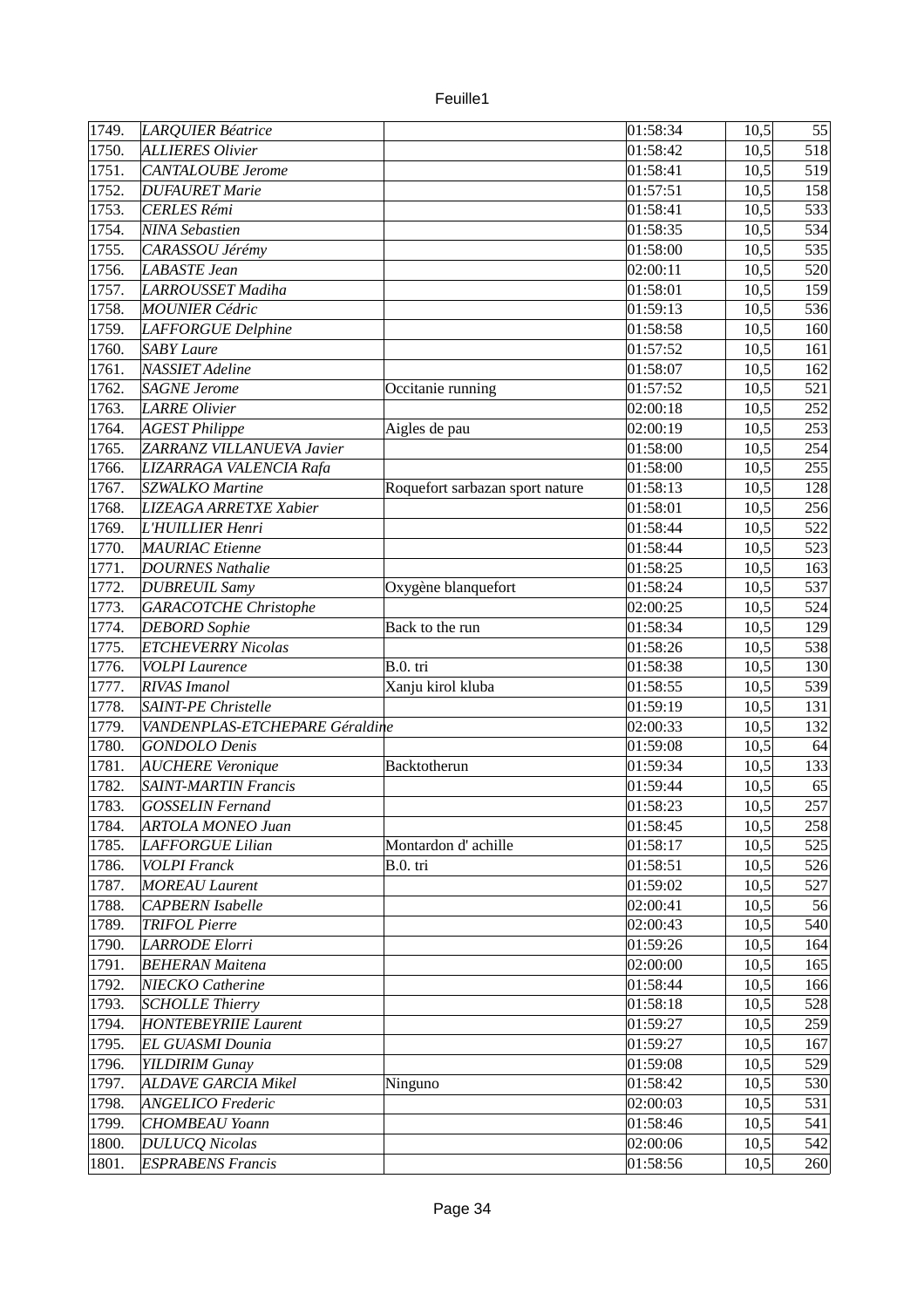| 1802. | KOUNDRIOUKOFF Stéphane           |                        | 01:58:47 | 10,5 | 532 |
|-------|----------------------------------|------------------------|----------|------|-----|
| 1803. | LABADIE Philippe                 |                        | 01:58:59 | 10,5 | 533 |
| 1804. | <b>COSTEDOAT Olivier</b>         |                        | 01:59:00 | 10,5 | 261 |
| 1805. | <b>GRACIA ALDAZ Ignacio</b>      |                        | 01:59:14 | 10,5 | 262 |
| 1806. | PEYROUS Sandra                   |                        | 02:00:58 | 10,5 | 134 |
| 1807. | <b>DARRIERE Agnes</b>            | Les fous les sortoises | 02:00:58 | 10,5 | 168 |
| 1808. | <b>LACOUTURE David</b>           |                        | 01:58:46 | 10,5 | 534 |
| 1809. | HERBAUX-LAFFARGUE Loetitia       |                        | 01:58:44 | 10,5 | 169 |
| 1810. | <b>ZUNZUNDEGUI Nicasio</b>       |                        | 01:58:36 |      | 263 |
|       | <b>BIGOT Pierre</b>              |                        | 01:58:56 | 10,5 |     |
| 1811. |                                  |                        |          | 10,5 | 535 |
| 1812. | <b>DUPRAT Martine</b>            | Les morlaapieds        | 02:01:01 | 10,5 | 7   |
| 1813. | <b>MAILLY Léonard</b>            |                        | 02:01:01 | 10,5 | 543 |
| 1814. | <b>MALGORN Alix</b>              |                        | 02:01:01 | 10,5 | 170 |
| 1815. | <b>CORNEC Béatrice</b>           |                        | 02:01:01 | 10,5 | 135 |
| 1816. | <b>PENE</b> Isabelle             | Lous mesclats          | 02:01:02 | 10,5 | 57  |
| 1817. | <b>JOUAVILLE Jerome</b>          |                        | 01:58:45 | 10,5 | 544 |
| 1818. | <b>MARC</b> Bertrand             |                        | 01:58:44 | 10,5 | 545 |
| 1819. | <b>GALLIOT CLAVERIE Dorothée</b> |                        | 01:58:46 | 10,5 | 58  |
| 1820. | <b>BERNADET</b> Michele          |                        | 01:58:59 | 10,5 | 59  |
| 1821. | <b>GOMEZ-ALMANSA Pablo</b>       |                        | 01:59:10 | 10,5 | 546 |
| 1822. | <b>GUILHEMOTONIA Jean</b>        |                        | 02:00:05 | 10,5 | 536 |
| 1823. | DALGALARRONDO Yoann              |                        | 01:59:28 | 10,5 | 547 |
| 1824. | <b>BETACHET Vincent</b>          |                        | 02:00:00 | 10,5 | 264 |
| 1825. | <b>AUTEFAGE Jerome</b>           | Cob                    | 01:59:22 | 10,5 | 537 |
| 1826. | <b>BOUGRIER Carole</b>           | Back to the run        | 01:59:22 | 10,4 | 136 |
| 1827. | SY Vikanya                       |                        | 01:58:45 | 10,4 | 171 |
| 1828. | <b>BOURREL Audrey</b>            | <b>Ualourdes</b>       | 01:59:50 | 10,4 | 172 |
| 1829. | <b>LAURENT Nadege</b>            |                        | 01:59:06 | 10,4 | 173 |
| 1830. | <b>SERIS Anais</b>               |                        | 01:59:27 | 10,4 | 174 |
| 1831. | <b>LE DILY Philippe</b>          | Capbreton triathlon    | 02:00:33 | 10,4 | 66  |
| 1832. | <b>SUHAS Karine</b>              |                        | 01:58:58 | 10,4 | 137 |
| 1833. | <b>CRUTCHET Gilles</b>           |                        | 02:00:19 | 10,4 | 548 |
| 1834. | <b>CRUTCHET Marie-laure</b>      |                        | 02:00:21 | 10,4 | 175 |
| 1835. | <b>BERGER Pascale</b>            |                        | 01:59:36 | 10,4 | 138 |
| 1836. | <b>MANAUT</b> Jean               |                        | 01:59:58 | 10,4 | 265 |
| 1837. | <b>SOUVIRON Jean</b>             |                        | 02:00:09 | 10,4 | 549 |
| 1838. | <b>SOULIE Jean francois</b>      |                        | 02:00:36 | 10,4 | 266 |
| 1839. | <b>MOLEDOUS Christian</b>        |                        | 01:59:58 | 10,4 | 550 |
| 1840. |                                  |                        | 01:59:17 |      | 176 |
|       | <b>CHAUMETON</b> Lydie           |                        |          | 10,4 |     |
| 1841. | MINCHINELA ZARRALUQUI Guillermo  |                        | 01:59:40 | 10,4 | 538 |
| 1842. | <b>AGUERRE Christine</b>         |                        | 01:59:09 | 10,4 | 139 |
| 1843. | <b>CASSASSOLES</b> Corinne       | Aurignacourt           | 02:00:02 | 10,4 | 140 |
| 1844. | <b>GIRAUD Denis</b>              | U.s.dax                | 01:59:31 | 10,4 | 267 |
| 1845. | <b>THEUX Sylvie</b>              |                        | 02:00:42 | 10,4 | 60  |
| 1846. | <b>DOMENGE Pascale</b>           | Tyrosse                | 02:00:48 | 10,4 | 61  |
| 1847. | SAEZ GONZALEZ Iban               |                        | 01:59:19 | 10,4 | 539 |
| 1848. | VICARIO ALBION Teresa            |                        | 01:59:20 | 10,4 | 141 |
| 1849. | ***** DOSSARD INCONNU            |                        | 02:01:44 | 10,4 |     |
| 1850. | AUZMENDI IRAZOQUI Mikel          |                        | 02:01:45 | 10,4 | 551 |
| 1851. | <b>GOMEZ Arnaud</b>              |                        | 02:00:23 | 10,4 | 540 |
| 1852. | <b>MARLIER Francois</b>          |                        | 02:00:07 | 10,4 | 541 |
| 1853. | AIERBE INDAKOETXEA Garbiñe       |                        | 02:01:53 | 10,4 | 177 |
| 1854. | <b>PEYRONNET Sandrine</b>        | Ar république          | 02:00:18 | 10,4 | 142 |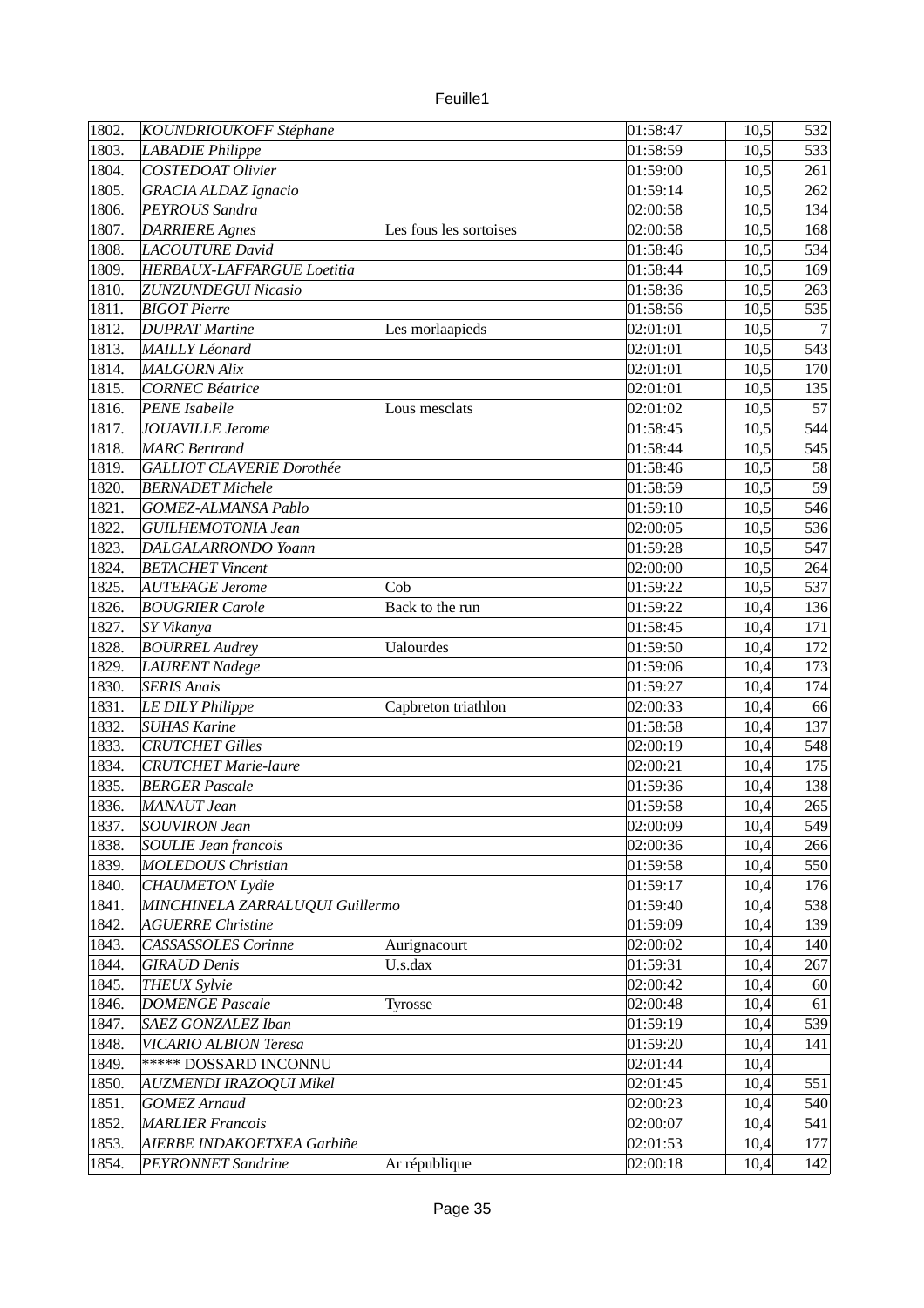| euille |  |
|--------|--|
|        |  |
|        |  |

| 1855. | SARRAZIN Nathalie             | Air 3 bordeaux             | 02:01:57      | 10,4 | 143            |
|-------|-------------------------------|----------------------------|---------------|------|----------------|
| 1856. | <b>BALLET Jérôme</b>          |                            | 02:00:23      | 10,4 | 542            |
| 1857. | <b>BAROUSSE</b> Sophie        | Aurignacourt               | 02:00:23      | 10,4 | 144            |
| 1858. | <b>RIVIERE Yann</b>           |                            | 02:00:20      | 10,4 | 543            |
| 1859. | <b>MONTERO</b> Nathalie       |                            | 02:01:59      | 10,4 | 145            |
| 1860. | <b>VILETIER Stéphane</b>      |                            | 02:00:43      | 10,4 | 268            |
| 1861. | <b>LECUNA Julien</b>          |                            | 02:00:42      | 10,4 | 552            |
| 1862. | <b>BONNAN Nicolas</b>         |                            | 02:00:42      | 10,4 | 553            |
| 1863. | <b>PREVOT</b> Yoann           |                            | 02:02:06      | 10,4 | 554            |
|       |                               |                            |               |      | 62             |
| 1864. | <b>COSTREJEAN Nathalie</b>    |                            | 02:00:20      | 10,4 |                |
| 1865. | <b>FLARY Olivier</b>          |                            | 02:00:28      | 10,4 | 269            |
| 1866. | <b>RIVES</b> Sophie           |                            | 02:02:12      | 10,4 | 178            |
| 1867. | VALBUENA QUESADA Karol        |                            | 02:01:22      | 10,4 | 146            |
| 1868. | <b>ROUQUETTE Michel</b>       | <b>Ualourdes</b>           | 02:00:49      | 10,4 | 67             |
| 1869. | <b>SUHAS CANTEGRIT Sylvie</b> | Union sportive cenon athlé | 02:01:20      | 10,4 | 63             |
| 1870. | <b>TRANIER Benjamin</b>       |                            | 01:59:57      | 10,4 | 555            |
| 1871. | OLALLA Mar                    |                            | 02:00:25      | 10,4 | 64             |
| 1872. | MALLA LAPLAZA Aitor           |                            | 02:01:26      | 10,4 | 544            |
| 1873. | LOUSTAU Christine             |                            | 6401602:01:04 | 10,4 | $\overline{8}$ |
| 1874. | LECEA Patxi                   |                            | 01:59:44      | 10,4 | 556            |
| 1875. | <b>BIREPINTE Frederic</b>     |                            | 02:00:21      | 10,4 | 557            |
| 1876. | <b>ERRAMOUSPé Pascal</b>      |                            | 02:02:23      | 10,3 | 545            |
| 1877. | <b>BENEDETTI Thierry</b>      |                            | 01:59:55      | 10,3 | 546            |
| 1878. | <b>GUARDADO Nathalie</b>      | Les fous les sortoises     | 02:02:24      | 10,3 | 147            |
| 1879. | <b>ETCHEBERRY Denis</b>       |                            | 02:02:24      | 10,3 | 547            |
| 1880. | <b>BARON</b> Laetitia         |                            | 02:01:00      | 10,3 | 179            |
| 1881. | <b>BARON</b> Olivier          |                            | 02:00:58      | 10,3 | 548            |
| 1882. | <b>GARCIA</b> Alexandre       |                            | 02:01:21      | 10,3 | 549            |
| 1883. | <b>VINET Sebastien</b>        |                            | 02:01:05      | 10,3 | 558            |
| 1884. | <b>HUBERDEAU Bruno</b>        | Joggers du plateau         | 02:01:09      | 10,3 | 270            |
| 1885. | <b>RENARD</b> Antoine         |                            | 02:00:40      | 10,3 | 559            |
| 1886. | <b>CAMLONG</b> Sophie         |                            | 02:00:31      | 10,3 | 180            |
| 1887. | <b>MEUNIER Marie-morgane</b>  |                            | 02:00:53      | 10,3 | 181            |
| 1888. | <b>SAUQUE Florian</b>         |                            | 02:00:15      | 10,3 | 560            |
| 1889. | <b>MOUSSET Laurent</b>        |                            | 02:00:18      | 10,3 | 271            |
|       |                               |                            |               |      |                |
| 1890. | ALBERTOS Elena                |                            | 02:02:44      | 10,3 | 148            |
| 1891. | <b>SALAS SOLIS Leire</b>      |                            | 02:01:58      | 10,3 | 182            |
| 1892. | <b>DOMI</b> Yann              |                            | 02:02:06      | 10,3 | 550            |
| 1893. | <b>ARIN Ugaitz</b>            | Urkirolak                  | 02:00:38      | 10,3 | 561            |
| 1894. | <b>CANEPA Laurent</b>         |                            | 02:02:51      | 10,3 | 551            |
| 1895. | <b>SANCHEZ François</b>       |                            | 02:01:20      | 10,3 | 272            |
| 1896. | <b>FOURESTEY Xavier</b>       |                            | 02:01:21      | 10,3 | 552            |
| 1897. | JACQUET Muriel                |                            | 02:01:46      | 10,3 | 65             |
| 1898. | <b>GHERSI Daniel</b>          |                            | 02:02:58      | 10,3 | 68             |
| 1899. | <b>DARTHENUCQ Philippe</b>    |                            | 02:01:08      | 10,3 | 69             |
| 1900. | <b>BALESPOUEY Mathieu</b>     |                            | 02:00:54      | 10,3 | 562            |
| 1901. | <b>BRAULT</b> Romain          |                            | 02:01:30      | 10,3 | 563            |
| 1902. | <b>HELARY Loïc</b>            |                            | 02:00:58      | 10,3 | 553            |
| 1903. | FRANCOIS Pierre-adrien        |                            | 02:01:10      | 10,3 | 554            |
| 1904. | <b>BRAULT</b> Damien          |                            | 02:01:30      | 10,3 | 564            |
| 1905. | LASSERRE Elodie               | Us dax                     | 02:00:59      | 10,3 | 183            |
| 1906. | <b>TRAVERSIE Eric</b>         |                            | 02:03:15      | 10,3 | 273            |
| 1907. | <b>BOISSINOT Corinne</b>      | Run in niort               | 02:01:15      | 10,3 | 66             |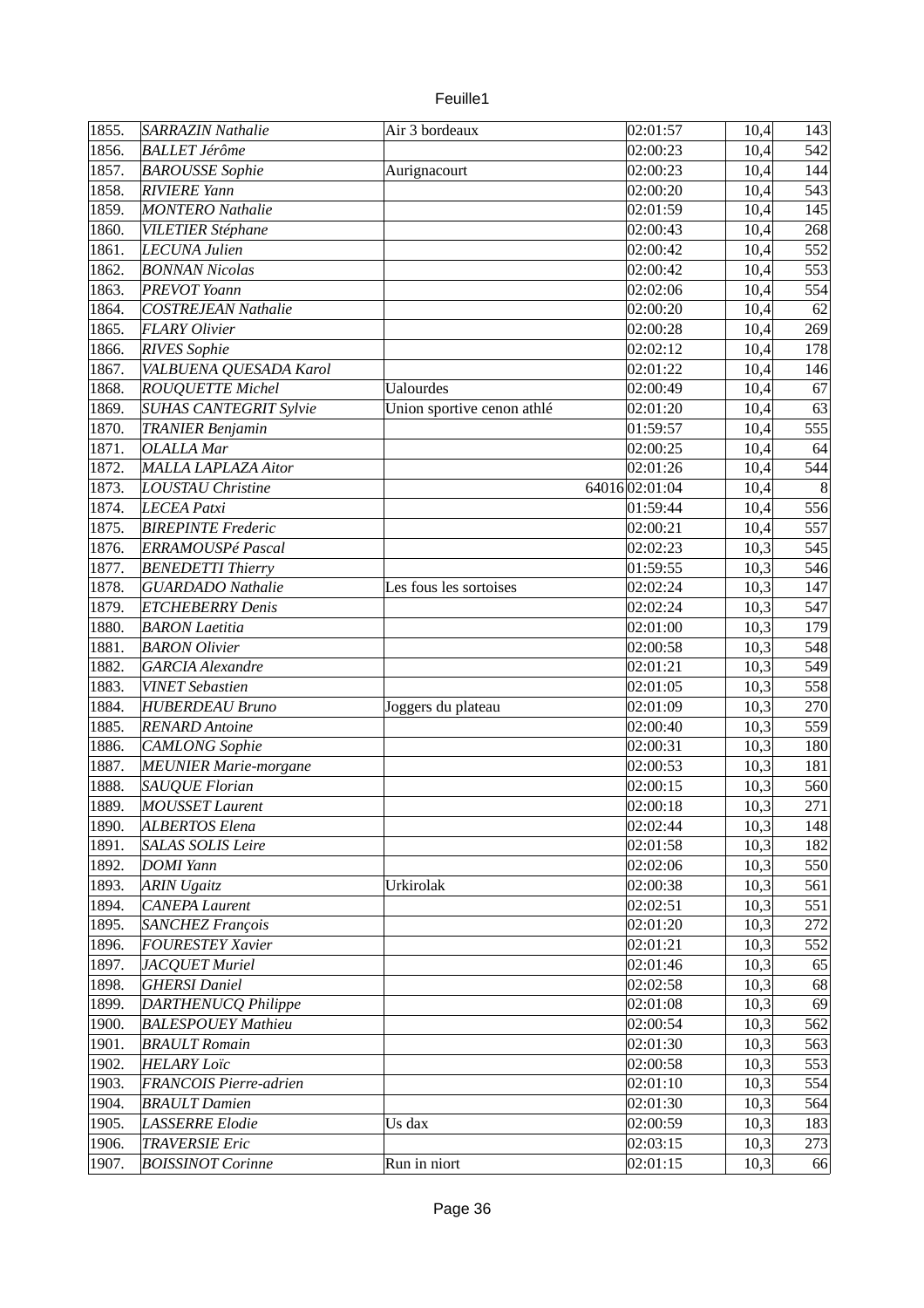| 1908. | <b>TRICHET Fanny</b>               | Montardon d'achille   | 02:02:11              | 10,3 | 184             |
|-------|------------------------------------|-----------------------|-----------------------|------|-----------------|
| 1909. | LEFEBVRE Christian                 |                       | 02:01:55              | 10,3 | $\overline{3}$  |
| 1910. | PAULIEN Valérie                    |                       | 02:01:06              | 10,3 | 185             |
| 1911. | <b>GUILLAUME Paulien</b>           |                       | 02:01:07              | 10,3 | 555             |
| 1912. | <b>TURLOY Sandra</b>               |                       | 02:01:09              | 10,3 | 149             |
| 1913. | <b>TURLOY Gianni</b>               |                       | 02:01:10              | 10,3 | 565             |
| 1914. | <b>DONNADIEU Candide</b>           |                       | 02:01:28              | 10,3 | $\vert 9 \vert$ |
| 1915. | <b>DUROU Patricia</b>              |                       | 02:03:24              | 10,3 | 67              |
| 1916. | ALDALUR Unai                       |                       | 02:02:30              | 10,3 | 566             |
| 1917. | <b>MICHAUD Nicolas</b>             |                       | 02:02:24              | 10,3 | 567             |
| 1918. | MICHAUD Fabien                     |                       | 02:02:24              | 10,3 | 568             |
| 1919. | <b>DUPOUY Celine</b>               |                       | 02:02:19              | 10,3 | 186             |
| 1920. | <b>COULON</b> Sophie               |                       | 02:01:46              | 10,2 | 68              |
| 1921. | <b>BRIEU Bruno</b>                 |                       | 02:02:37              | 10,2 | 556             |
| 1922. | NOVO Gaël                          |                       | 02:03:42              | 10,2 | $11\,$          |
| 1923. | <b>GOUIN Jean pierre</b>           |                       | 02:01:50              | 10,2 | 274             |
| 1924. | <b>DUCHMANN Isabelle</b>           |                       | 02:02:46              | 10,2 | 150             |
| 1925. | <b>TRANIER Michel</b>              |                       | 02:01:26              | 10,2 | 70              |
| 1926. | <b>RODRIGUES Jose</b>              |                       | 02:02:12              | 10,2 | 557             |
| 1927. | <b>ESTEVE Kathleen</b>             | Biscarrosse olympique | 02:01:57              | 10,2 | 151             |
| 1928. | <b>FERREIRA Sandra</b>             |                       | 02:02:29              | 10,2 | 187             |
| 1929. | <b>KLEANTHOUS Vanessa</b>          |                       | 02:01:55              | 10,2 | 152             |
| 1930. | <b>DUSSAU Cédric</b>               |                       | 02:01:56              | 10,2 | 558             |
| 1931. | MAUBARET Pascal                    |                       | 02:03:49              |      | 71              |
|       |                                    |                       |                       | 10,2 | 275             |
| 1932. | GONZáLEZ ZAPIRAIN Juan ignacio     |                       | 02:01:33              | 10,2 |                 |
| 1933. | <b>TRANIER Fabien</b>              |                       | 02:01:32              | 10,2 | 569             |
| 1934. | <b>VISSIERES Olivier</b>           |                       | 02:02:24              | 10,2 | 559             |
| 1935. | <b>DARTHENUCQ Nicolas</b>          |                       | 02:02:02              | 10,2 | 570             |
| 1936. | <b>GUYOT</b> Charlotte             |                       | 02:02:16              | 10,2 | 188             |
| 1937. | <b>CHEVALLIER Anthony</b>          |                       | 02:02:15              | 10,2 | 571             |
| 1938. | <b>TOUYAROU</b> Alexandre          |                       | 02:03:13              | 10,2 | 572             |
| 1939. | <b>BENDICHE-DESPLATS Stephanie</b> | Cabbe                 | 02:02:07              | 10,2 | 153             |
| 1940. | <b>CINTERO Saúl</b>                |                       | 02:04:09              | 10,2 | 573             |
| 1941. | <b>ACHE Alexandre</b>              | Fspn                  | 02:03:18              | 10,2 | 560             |
| 1942. | CHEVAUX Sonia                      |                       | $\overline{0}2:01:41$ | 10,2 | 154             |
| 1943. | <b>POUDENX Sabine</b>              |                       | 02:02:00              | 10,2 | 155             |
| 1944. | <b>SURMON Mathieu</b>              |                       | 02:04:13              | 10,2 | 574             |
| 1945. | <b>TOULOU</b> Gaelle               |                       | 02:02:54              | 10,2 | 156             |
| 1946. | <b>HILLAU</b> Amaya                |                       | 02:02:48              | 10,2 | 189             |
| 1947. | SANCHEZ Stéphane                   | Montardon d'achille   | 02:02:31              | 10,2 | 561             |
| 1948. | <b>DUPAU Jacques</b>               |                       | 02:02:16              | 10,2 | 72              |
| 1949. | <b>HUGON Nathalie</b>              | Montardon d'achille   | 02:02:31              | 10,2 | 157             |
| 1950. | <b>GALHA William</b>               | Arbus running         | 02:02:33              | 10,2 | 575             |
| 1951. | MIKELDI Zeberio loinaz             |                       | 02:03:07              | 10,2 | 576             |
| 1952. | <b>FRADET Christophe</b>           |                       | 02:01:59              | 10,2 | 276             |
| 1953. | <b>LATEYRIE Cecile</b>             | Back to the run       | 02:03:08              | 10,2 | 190             |
| 1954. | <b>VANNIER Carine</b>              | Courir a izon         | 02:02:30              | 10,2 | 158             |
| 1955. | RUSSO Ludmilla                     |                       | 02:02:29              | 10,2 | 159             |
| 1956. | <b>AMANS Dominique</b>             |                       | 02:02:41              | 10,2 | 277             |
| 1957. | <b>BOYOT</b> David                 |                       | 02:02:00              | 10,2 | 577             |
| 1958. | <b>FAVRETTO Emmanuelle</b>         | Endurance 65          | 02:03:46              | 10,2 | 160             |
| 1959. | <b>TELLERIA VIANA Carlos</b>       |                       | 02:01:55              | 10,2 | 278             |
| 1960. | <b>TRAVES Julien</b>               | Eths suze et moi      | 02:04:31              | 10,2 | 578             |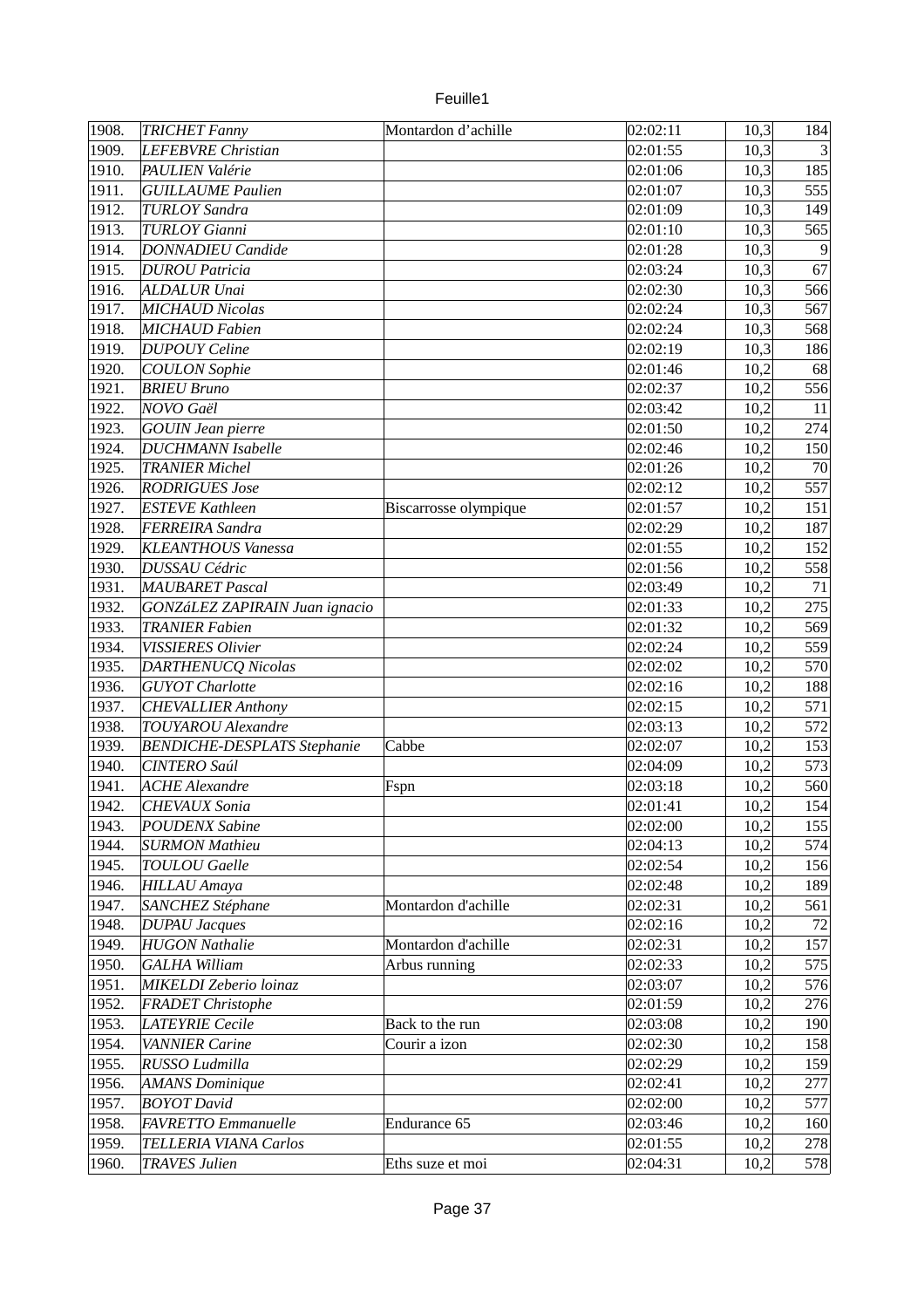| 1961.          | COURET Bastien                                |                            | 02:04:33             | 10,2         | 579        |
|----------------|-----------------------------------------------|----------------------------|----------------------|--------------|------------|
| 1962.          | FRAIGNIEAU Edouard                            |                            | 02:02:38             | 10,2         | 562        |
| 1963.          | <b>RODRíGUEZ Imanol</b>                       |                            | 02:03:51             | 10,2         | 580        |
| 1964.          | <b>MARCH ALCORTA Nacho</b>                    |                            | 02:02:05             | 10,2         | 563        |
| 1965.          | <b>GONZALEZ SENOSIAIN Iranzu</b>              |                            | 02:02:26             | 10,2         | 191        |
| 1966.          | APELLáNIZ Natalia                             |                            | 02:02:24             | 10,2         | 161        |
| 1967.          | REPARAZ Fede                                  |                            | 02:04:37             | 10,2         | 279        |
| 1968.          | <b>CARRERE Elisabeth</b>                      |                            | 02:03:33             | 10,2         | 162        |
| 1969.          | <b>COSTREJEAN Hugo</b>                        |                            | 02:02:51             | 10,2         | 12         |
| 1970.          | <b>REPARAZ Maria</b>                          |                            | 02:04:39             | 10,2         | 192        |
| 1971.          | <b>ARRONDO</b> Oscar                          |                            | 02:02:42             | 10,2         | 280        |
| 1972.          | <b>MENE</b> Laurent                           |                            | 02:02:40             | 10,2         | 281        |
| 1973.          | GOñI ECHEVERRIA Kike                          |                            | 02:02:28             | 10,2         | 581        |
| 1974.          | <b>LABALETTE Julie</b>                        |                            | 02:02:56             | 10,2         | 193        |
| 1975.          | <b>HOURDEBAIGT Pascal</b>                     |                            | 02:02:43             | 10,2         | 582        |
| 1976.          | <b>GUINEBERT Sylvain</b>                      |                            | 02:02:44             | 10,2         | 564        |
| 1977.          | <b>MURRET LABARTHE Audrey</b>                 |                            | 02:02:30             | 10,2         | 194        |
| 1978.          | VAZQUEZ SEVILLA Jose antonio                  |                            | 02:02:15             | 10,2         | 565        |
| 1979.          | <b>CELERIER Dominique</b>                     |                            | 02:03:03             | 10,2         | 73         |
| 1980.          | GOICOECHEA Lydia                              |                            | 02:04:48             | 10,1         | 195        |
| 1981.          | <b>UHALDE Elorri</b>                          |                            | 02:03:19             | 10,1         | 196        |
| 1982.          | <b>CASAS SANCHEZ Mertxe</b>                   |                            | 02:04:49             | 10,1         | 163        |
| 1983.          | <b>ZANON Thierry</b>                          | Biarritz olympique         | 02:04:53             | 10,1         | 282        |
| 1984.          | <b>PORCHER Valerie</b>                        | Esca st medard de mussidan | 02:03:00             | 10,1         | 164        |
| 1985.          | <b>BESSON</b> Dominique                       |                            | 02:02:46             | 10,1         | 283        |
| 1986.          | <b>MENDIETA Juan carlos</b>                   | Ninguno                    | 02:05:01             | 10,1         | 74         |
| 1987.          | <b>HADJADJ</b> Xavier                         |                            | 02:04:14             | 10,1         | 566        |
| 1988.          | <b>HUCHET</b> David                           |                            | 02:05:06             | 10,1         | 13         |
| 1989.          | <b>ZUERAS Laurent</b>                         |                            | 02:05:07             | 10,1         | 284        |
| 1990.          | <b>MASSON Jacques</b>                         |                            | 02:03:25             | 10,1         | 285        |
| 1991.          | <b>ASTIé Aurélie</b>                          |                            | 02:05:08             | 10,1         | 197        |
| 1992.          | <b>MENESES David</b>                          |                            | 02:05:08             | 10,1         | 583        |
| 1993.          | <b>BONHOMME</b> Jean-marc                     |                            | 02:03:21             | 10,1         | 286        |
| 1994.          | <b>AIREY Steve</b>                            |                            | 02:05:16             | 10,1         | 567        |
| 1995.          | <b>LAMOTHE Claire</b>                         |                            | 02:03:10             | 10,1         | 198        |
| 1996.          | <b>RODRIGUES Manu</b>                         |                            | 02:05:21             | 10,1         | 568        |
| 1997.          | ***** DOSSARD INCONNU                         |                            | 02:04:08             | 10,1         |            |
| 1998.          | <b>BACH Nicole</b>                            |                            | 02:03:37             | 10,1         | 69         |
| 1999.          | <b>MONTAGUT Marie</b>                         | Arbus running              | 02:04:24             | 10,1         | 199        |
| 2000.          | LASSERRE Gérard                               |                            | 02:03:26             | 10,1         | 75         |
| 2001.          | <b>SANS Philippe</b>                          |                            | 02:04:10             | 10,1         | 76         |
| 2002.          | <b>GACHASSIN Sabine</b>                       |                            | 02:05:34             | 10,1         | 165        |
| 2003.          | <b>DUMOULIN Sebastien</b>                     |                            | 02:03:36             |              |            |
| 2004.          | <b>SAN MARTIN Danielle</b>                    |                            | 02:04:23             | 10,1         | 584<br>70  |
|                | <b>LAHALLE Chantal</b>                        |                            |                      | 10,1         | 71         |
| 2005.          | <b>COUECOU Patrick</b>                        |                            | 02:04:08             | 10,1         | 287        |
| 2006.<br>2007. |                                               |                            | 02:03:28             | 10,1         | 72         |
|                | LABAT Sophie                                  |                            | 02:03:48             | 10,1         |            |
| 2008.<br>2009. | <b>DUNY François-xavier</b><br>PIERRèS Marion | Tennis club pompadour      | 02:05:44<br>02:03:22 | 10,1<br>10,1 | 288<br>200 |
| 2010.          | <b>CHERBONNEL Corinne</b>                     |                            | 02:03:25             | 10,1         | 73         |
| 2011.          | <b>DUFOUR Camille</b>                         |                            | 02:05:53             | 10,1         | 201        |
| 2012.          | <b>DUFOUR Aurélie</b>                         |                            | 02:04:08             | 10,1         | 202        |
| 2013.          | <b>CAULE Stephanie</b>                        |                            | 02:03:54             | 10,1         | 166        |
|                |                                               |                            |                      |              |            |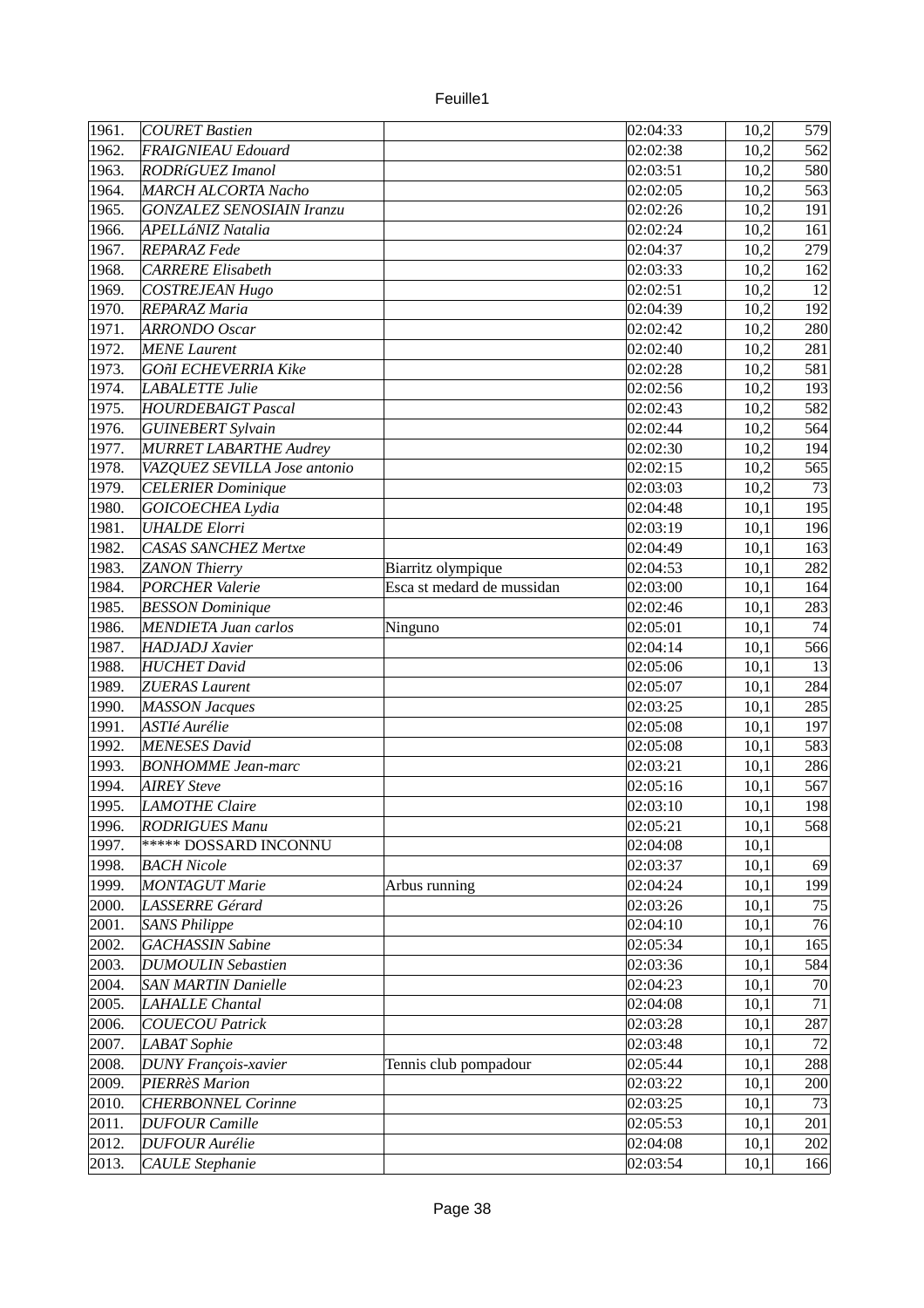| euile |  |
|-------|--|
|       |  |

| 2014. | GOBBI Olivier                    |                               | 02:04:04 | 10,1 | 569 |
|-------|----------------------------------|-------------------------------|----------|------|-----|
| 2015. | <b>MARTY Marion</b>              | Tyrosse                       | 02:04:38 | 10,1 | 203 |
| 2016. | <b>IRASTORTZA ARTOLA Nagore</b>  |                               | 02:04:27 | 10,1 | 167 |
| 2017. | <b>SUSCOSSE</b> Dominique        | Labenne                       | 02:04:30 | 10,1 | 74  |
| 2018. | <b>GIRARD</b> Eric               |                               | 02:04:42 | 10   | 570 |
| 2019. | <b>SUIRE Nathalie</b>            |                               | 02:04:40 | 10   | 168 |
| 2020. | <b>SUIRE Guillaume</b>           |                               | 02:04:39 | 10   | 571 |
| 2021. | <b>CAMLONG Marie</b>             |                               | 02:03:55 | 10   | 204 |
| 2022. | <b>CHEVALLIER Irena</b>          | Montardon d'achille           | 02:05:00 | 10   | 205 |
| 2023. | <b>CLAERBOUT Cyril</b>           |                               | 02:06:08 | 10   | 572 |
| 2024. | <b>DE AIZPURUA Peio</b>          |                               | 02:06:11 | 10   | 573 |
| 2025. | <b>GOMEZ</b> Cedric              |                               | 02:04:24 | 10   | 585 |
| 2026. | <b>BUREL Denis</b>               |                               | 02:05:15 | 10   | 574 |
| 2027. | COUTRIS-FOURNIOLS Stephanie      |                               | 02:04:53 | 10   | 169 |
| 2028. | ALONSO Stéphane                  |                               | 02:06:19 | 10   | 575 |
| 2029. | <b>TRAN Guillaume</b>            |                               | 02:04:54 | 10   | 576 |
| 2030. | <b>AUDUREAU Xavier</b>           |                               | 02:04:52 | 10   | 289 |
| 2031. | LACHARTRE Guy                    | Esca saint medard de mussidan | 02:04:26 | 10   | 77  |
| 2032. | PEYROLES Grégoire                |                               | 02:04:53 | 10   | 577 |
| 2033. | <b>MARGOTIN Annick</b>           |                               | 02:05:00 | 10   | 75  |
| 2034. | <b>KHABIZI</b> Souad             | Back to the run               | 02:05:26 | 10   | 170 |
|       |                                  |                               |          |      |     |
| 2035. | <b>RODIER Loïc</b>               | Portet athletic club          | 02:04:54 | 10   | 578 |
| 2036. | <b>MARC</b> Delphine             |                               | 02:04:09 | 10   | 206 |
| 2037. | <b>GILBERT</b> Antoine           |                               | 02:04:11 | 10   | 586 |
| 2038. | <b>DUPUY Elisabeth</b>           |                               | 02:04:15 | 10   | 171 |
| 2039. | <b>GUILHORRE Nathalie</b>        |                               | 02:05:01 | 10   | 172 |
| 2040. | KHERFALLAH Leila                 |                               | 02:04:48 | 10   | 173 |
| 2041. | <b>BOGNARD BELLOCQ Fanny</b>     | Arbus running                 | 02:04:46 | 10   | 174 |
| 2042. | <b>SAUBUSSE Martine</b>          |                               | 02:04:46 | 10   | 175 |
| 2043. | <b>LAVEAU</b> Sophie             |                               | 02:06:38 | 10   | 176 |
| 2044. | <b>BARBOSA DE MELO Teresa</b>    | Arbus running                 | 02:04:58 | 10   | 76  |
| 2045. | <b>DOLATABADI</b> Christian      | Arbus running                 | 02:04:58 | 10   | 290 |
| 2046. | <b>GONZALEZ Mario</b>            |                               | 02:05:21 | 10   | 587 |
| 2047. | <b>DESSAIGNES Nathalie</b>       | Esca saint medard de mussidan | 02:04:52 | 10   | 177 |
| 2048. | <b>DOMINGUES Sebastien</b>       |                               | 02:05:28 | 10   | 579 |
| 2049. | <b>REINA</b> Didier              | Tam                           | 02:05:52 | 10   | 78  |
| 2050. | PUERTA Mikel                     |                               | 02:05:39 | 10   | 580 |
| 2051. | <b>COULON Xavier</b>             |                               | 02:05:40 | 10   | 581 |
| 2052. | <b>ETXEBESTE Jon</b>             |                               | 02:05:41 | 10   | 582 |
| 2053. | ALEGRIA Aitor                    |                               | 02:05:41 | 10   | 583 |
| 2054. | MASSAUX Audrey                   | St yrieix triathlon           | 02:04:54 | 10   | 207 |
| 2055. | <b>COTTE Yannick</b>             |                               | 02:05:58 | 10   | 584 |
| 2056. | <b>PELLURE Bruno</b>             |                               | 02:06:06 | 10   | 291 |
| 2057. | OLZA Ignacio                     |                               | 02:05:44 | 10   | 585 |
| 2058. | <b>HONEYWOOD Gerald</b>          | Esca saint medard de mussidan | 02:05:01 | 10   | 79  |
| 2059. | OLZA Josune                      |                               | 02:05:45 | 10   | 178 |
| 2060. | <b>PELLURE Olivier</b>           |                               | 02:06:07 | 10   | 586 |
| 2061. | JANDARD Virginie                 | Backtotherun                  | 02:05:41 | 10   | 208 |
| 2062. | <b>GASTELLU Yves</b>             | Ibm                           | 02:04:56 | 10   | 292 |
| 2063. | <b>SURVILA Emmanuel</b>          |                               | 02:07:00 | 10   | 587 |
| 2064. | <b>SAN JOSE IZAGUIRRE Nagore</b> |                               | 02:05:34 | 10   | 179 |
| 2065. | <b>GAMARRA LAZO Giselle</b>      |                               | 02:06:03 | 10   | 180 |
| 2066. | FITOUSSI Olivier                 |                               | 02:05:39 | 10   | 293 |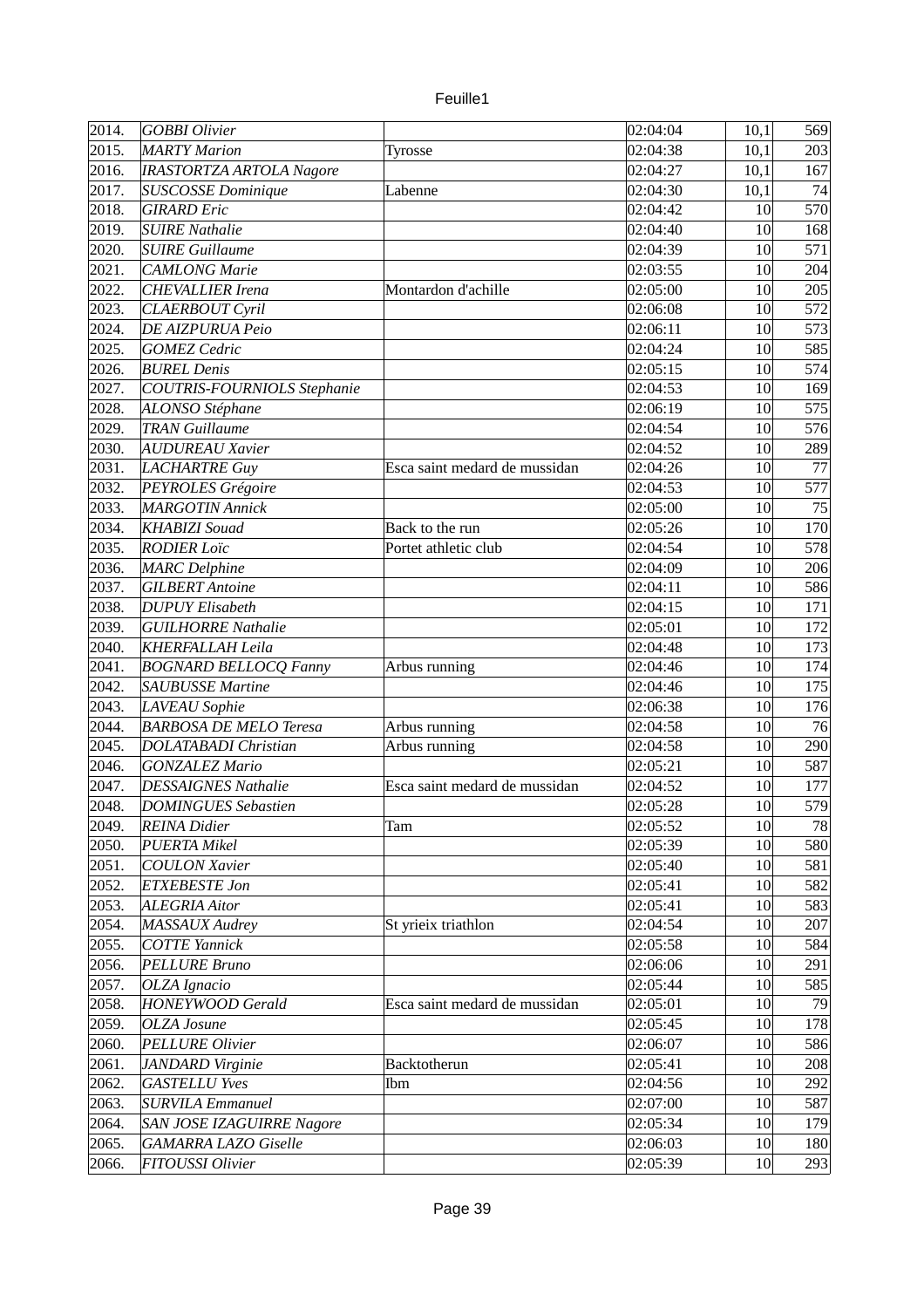| 2067. | <b>AZEVEDO Genevieve</b>      | Ecms                                           | 02:05:14 | 10 <sup>1</sup> | 181 |
|-------|-------------------------------|------------------------------------------------|----------|-----------------|-----|
| 2068. | FERNANDEZ Sara                |                                                | 02:07:04 | 10              | 209 |
| 2069. | MARTINEZ RODRIGUEZ Juan jose  |                                                | 02:05:42 | 10              | 80  |
| 2070. | <b>TOUYA Nathalie</b>         |                                                | 02:04:52 | 10              | 77  |
| 2071. | <b>DAELDYCK Elisabeth</b>     |                                                | 02:04:54 | 10              | 78  |
| 2072. | <b>AUGUSTYNIAK Philippe</b>   |                                                | 02:04:56 | 10              | 81  |
|       |                               |                                                |          | 10              | 588 |
| 2073. | <b>VEISSIER Jerome</b>        |                                                | 02:04:45 |                 |     |
| 2074. | RAMBAULT Virginie             |                                                | 02:05:34 | 10              | 182 |
| 2075. | <b>NOEL Sophie</b>            |                                                | 02:06:23 | 10              | 210 |
| 2076. | <b>NOURY Sarah</b>            |                                                | 02:06:23 | 10              | 211 |
| 2077. | LOTAUT Geoffroy               |                                                | 02:06:30 | 9,9             | 588 |
| 2078. | <b>WONE Patrice</b>           | Athlétisme nord bassin (033123)                | 02:05:18 | 9,9             | 82  |
| 2079. | <b>ARILLA Nathalie</b>        | Jogging club châteauneuf                       | 02:05:26 | 9,9             | 79  |
| 2080. | <b>BORD</b> Tatiana           | Aspoc                                          | 02:05:47 | 9,9             | 183 |
| 2081. | <b>GOMES Joaquim</b>          |                                                | 02:05:47 | 9,9             | 589 |
| 2082. | <b>CHABALIER Antoine</b>      |                                                | 02:05:22 | 9,9             | 590 |
| 2083. | <b>VIVIES Delphine</b>        | Club athletique boe bon encontre               | 02:05:36 | 9,9             | 184 |
| 2084. | <b>DELBREL Julien</b>         |                                                | 02:05:33 | 9,9             | 591 |
| 2085. | <b>BERGER Sandra</b>          | Les traineurs                                  | 02:05:48 | 9,9             | 212 |
| 2086. | <b>BABIN Meryl</b>            |                                                | 02:06:25 | 9,9             | 213 |
| 2087. | <b>WOIRIN Aline</b>           | Cupau                                          | 02:05:55 | 9,9             | 185 |
| 2088. | <b>LAILHEUGUE Yannick</b>     |                                                | 02:07:41 | 9,9             | 592 |
| 2089. | <b>AUZEMERY Herve</b>         |                                                | 02:07:42 | 9,9             | 593 |
| 2090. | <b>DA SILVA Sandrine</b>      | Cav stade trigan                               | 02:06:00 | 9,9             | 186 |
| 2091. | ANé NICOLAS Thierry           |                                                | 02:06:27 | 9,9             | 294 |
| 2092. | <b>ROCHE Harmony</b>          |                                                | 02:06:20 | 9,9             | 214 |
| 2093. | <b>DELCAILLAU Thierry</b>     |                                                | 02:06:31 | 9,9             | 295 |
| 2094. | <b>HABAULT Marion</b>         | Xve athletic club                              | 02:06:15 | 9,9             | 215 |
| 2095. | <b>PICAVET Sandrine</b>       |                                                | 02:06:33 | 9,9             | 187 |
| 2096. | <b>DOMENZI Maryse</b>         | Esca st medard de mussidan                     | 02:06:12 | 9,9             | 80  |
| 2097. | <b>ECHEVESTE Marie-hélène</b> | Couriraparentis                                | 02:07:04 | 9,9             | 188 |
| 2098. | <b>FAUBLADIER Lucie</b>       |                                                | 02:06:19 | 9,9             | 216 |
| 2099. | <b>BEAUVOIS Marthe</b>        |                                                | 02:06:43 | 9,9             | 217 |
| 2100. | <b>GRASSET Barbara</b>        | Back to the run                                | 02:06:54 | 9,9             | 189 |
| 2101. | PATRI Stephanie               |                                                | 02:06:25 | 9,9             | 190 |
| 2102. | VALDEVIT Bruno                | Arbus running                                  | 02:06:29 | 9,9             | 296 |
| 2103. | <b>BILLON</b> Dominique       |                                                | 02:06:51 | 9,9             | 83  |
| 2104. | <b>HIGUE Marie</b>            |                                                | 02:08:17 | 9,9             | 218 |
| 2105. | <b>PEYROUX Nicolas</b>        |                                                | 02:06:21 | 9,9             | 589 |
| 2106. | <b>COLIN Jean-louis</b>       |                                                | 02:07:25 | 9,9             | 297 |
|       |                               |                                                |          |                 |     |
| 2107. | <b>GODET</b> Daniel           | Esca                                           | 02:06:27 | 9,9             | 84  |
| 2108. | <b>AGOSTINI Tanguy</b>        |                                                | 02:07:13 | 9,9             | 590 |
| 2109. | <b>GUTIERREZ Pilar</b>        | Z.e.k. zarauzko emakume korrikalariał 02:07:20 |          | 9,9             | 191 |
| 2110. | <b>PLATERO Maite</b>          | Zek. zarauzko emakume korrikalariak 02:07:21   |          | 9,9             | 192 |
| 2111. | <b>KILHOFFER Daniele</b>      | Ua lourdes                                     | 02:06:33 | 9,9             | 81  |
| 2112. | YARZABAL Isabelle             | Sport nature castets                           | 02:06:08 | 9,9             | 193 |
| 2113. | <b>CAMPAN Stéphanie</b>       |                                                | 02:08:27 | 9,9             | 194 |
| 2114. | <b>STEEL Hannah</b>           |                                                | 02:08:31 | 9,9             | 219 |
| 2115. | KYRIACOU Ioanna               |                                                | 02:06:46 | 9,9             | 220 |
| 2116. | <b>DETCHERRY</b> Gaelle       |                                                | 02:08:32 | 9,9             | 221 |
| 2117. | <b>DUBROCA</b> Anne           |                                                | 02:07:41 | 9,8             | 222 |
| 2118. | <b>ANTOINE Cathy</b>          | Les fous les sortoises                         | 02:06:29 | 9,8             | 82  |
| 2119. | <b>CARRERE Elisa</b>          | Arbus running                                  | 02:06:59 | 9,8             | 195 |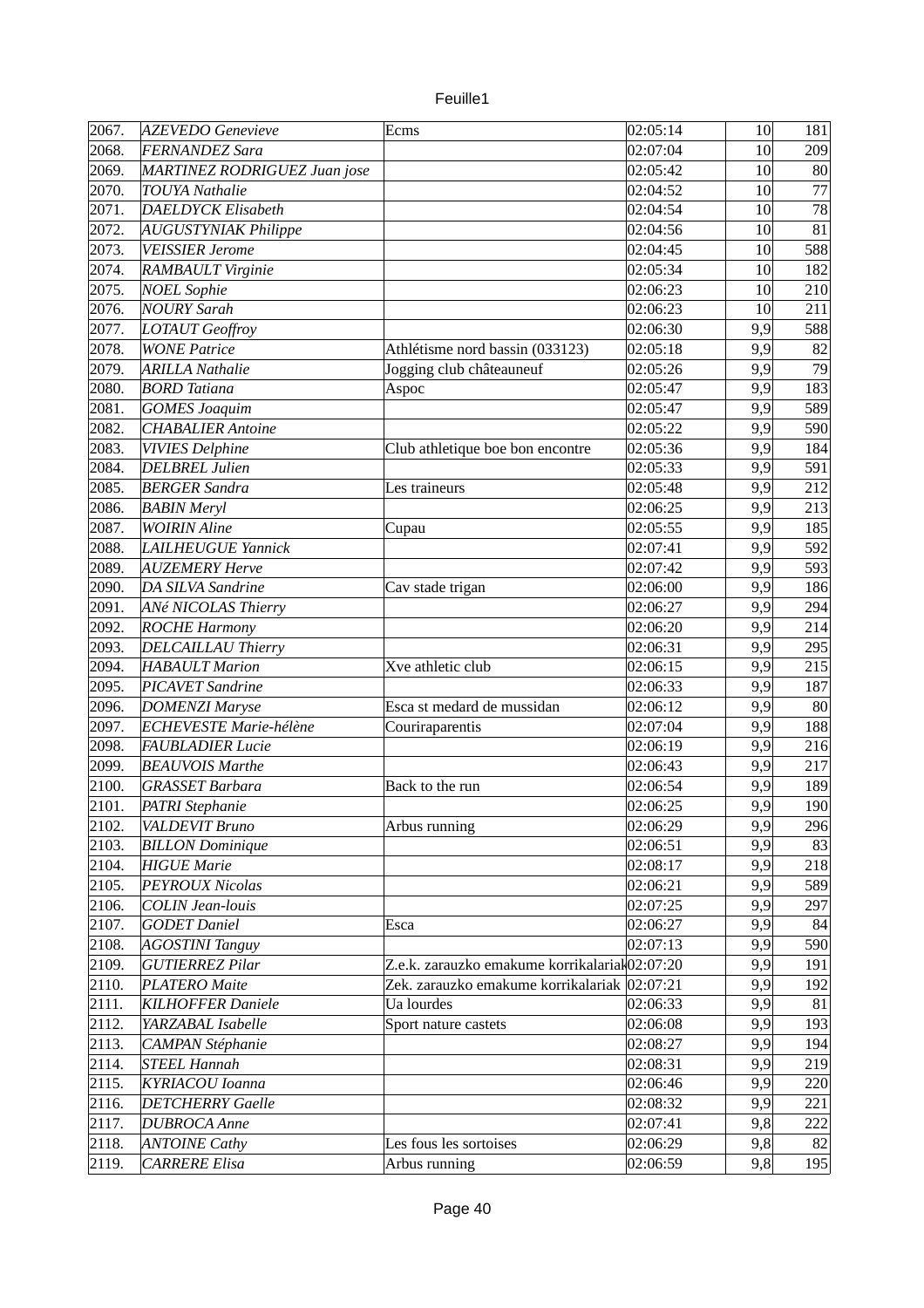| 2121.<br>FORSANS Bruno<br>9,8<br>02:08:48<br>298<br>Lous mesclats bsv<br>2122.<br><b>BEAUDOU</b> Joel<br>9,8<br>Individuel<br>02:06:46<br>85<br>2123.<br>9,8<br>299<br><b>PAIGNE Bruno</b><br>02:06:45<br>9,8<br>2124.<br><b>GAMBIER Paul</b><br>02:07:10<br>591<br>9,8<br>2125.<br>223<br><b>GUILLEMOT Julie</b><br>02:08:05<br>9,8<br>2126.<br><b>MERLIN Xavier</b><br>02:06:33<br>594<br>9,8<br>2127.<br><b>SORHOUET Stephanie</b><br>197<br>02:06:32<br>2128.<br>9,8<br>LUISETTI Odile<br>02:06:53<br>83<br>Ibm<br>2129.<br><b>MARTIN</b> Eneko<br>9,8<br>592<br>02:06:45<br>2130.<br>POUCHOULOU Alain<br>02:07:55<br>9,8<br>595<br>***** DOSSARD INCONNU<br>9,8<br>2131.<br>02:07:55<br>9,8<br>2132.<br>CALVO Lucía<br>02:07:18<br>224<br>2133.<br><b>GUILLET Bruno</b><br>02:06:58<br>9,8<br>300<br>Lma72<br>2134.<br>Pikuk<br>9,8<br><b>ROSTRO Karmen</b><br>02:07:27<br>84<br>2135.<br>9,8<br>198<br><b>OLLIVIER Corinne</b><br>Biscarrosse olympique triathlon<br>02:07:17<br>2136.<br>9,8<br>VIGNACQ Alexandre<br>St training<br>02:08:21<br>593<br>2137.<br>LAFOURCADE Laetitia<br>02:08:21<br>9,8<br>225<br>199<br>2138.<br><b>CHAUSSERIE Laurence</b><br>02:08:26<br>9,8<br>2139.<br><b>JOUIN Alexandre</b><br>9,8<br>594<br>Baztandarrak<br>02:07:53<br>2140.<br><b>BERÇAITS Hervé</b><br>9,8<br>595<br>02:06:53<br>9,8<br>2141.<br><b>CORREDERA</b> Sandrine<br>200<br>02:09:19<br>2142.<br>9,8<br><b>DUCROCQ Adrien</b><br>02:07:15<br>596<br>2143.<br><b>CLEUET</b> Arnaud<br>9,8<br>02:08:00<br>597<br>9,8<br> 2144.<br>LECUONA Stephanie<br>02:07:14<br>226<br>2145.<br>9,8<br>227<br><b>CLEUET Marie</b><br>02:09:23<br>2146.<br><b>DUMAS</b> Louis<br>9,8<br>7<br>02:07:51<br>9,8<br>86<br> 2147.<br><b>BESOLI</b> Michel<br>Esca saint medard de mussidan<br>02:07:32<br>2148.<br>9,8<br>228<br>PONTICO Mélanie<br>02:07:39<br>9,8<br>2149.<br><b>ESTRADE Kathy</b><br>85<br>02:08:29<br>9,8<br>87<br>2150.<br><b>DUMAS Pierre</b><br>02:08:03<br>2151.<br>9,8<br>PEIXOTO Céline<br>02:07:20<br>229<br>2152.<br>86<br><b>GRANGER Benedicte</b><br><b>Usdax</b><br>02:07:31<br>9,8<br>596<br>2153.<br><b>BAYLET Ludovic</b><br>02:07:21<br>9,8<br>9,8<br>2154.<br>597<br><b>BOURGNEUF Arnaud</b><br>02:07:33<br>02:09:44<br>9,8<br>2155.<br><b>ISSAADI Hanane</b><br>201<br>2156.<br><b>RAULT Philippine</b><br>02:08:00<br>9,8<br>230<br><b>HARTMANN Catherine</b><br>02:09:48<br>9,8<br>2157.<br>87<br>Ca brive<br>2158.<br>9,8<br><b>MONTAGNIER Grégory</b><br>02:08:09<br>598<br>2159.<br><b>GUERARD Marie andree</b><br>02:07:31<br>9,8<br>231<br>2160.<br><b>PELLETIER Christophe</b><br>02:08:03<br>9,8<br>598<br>2161.<br><b>PILLOT</b> Christine<br>Ronde de villemur<br>02:07:38<br>9,8<br>88<br>2162.<br>DE BORTOLI Sylvie<br>02:07:46<br>9,8<br>89<br>Ca balma<br>9,7<br>2163.<br>PARROU Michael<br>02:07:52<br>599<br>2164.<br><b>REY Gaelle</b><br>Montardon d'achille<br>9,7<br>202<br>02:07:53<br>2165.<br>9,7<br>SASTRE-OCANA Maria<br>Club athlétique boé bon encontre<br>02:07:56<br>203<br>2166.<br>02:07:48<br><b>LAPEYRERE Sylvie</b><br>9,7<br>204<br>2167.<br>02:07:26<br>232<br><b>MONCHAUX Stephanie</b><br>9,7<br>2168.<br>PROUHA Emilie<br>02:08:03<br>9,7<br>233<br>2169.<br><b>VEGAS</b> Socoro<br>Usd<br>02:07:58<br>9,7<br>90<br>Akrobitum<br>02:10:14<br>205<br>2170.<br><b>SENAMAUD Anne</b><br>9,7<br>2171.<br><b>IMBERT Guillaume</b><br>02:07:49<br>9,7<br>599<br>LAVERGNE Salomé<br>Ua lourdes<br>02:08:22<br>9,7<br>2172.<br>206 | 2120. | SYKORA Stephanie | 02:07:03 | 9,8 | 196 |
|----------------------------------------------------------------------------------------------------------------------------------------------------------------------------------------------------------------------------------------------------------------------------------------------------------------------------------------------------------------------------------------------------------------------------------------------------------------------------------------------------------------------------------------------------------------------------------------------------------------------------------------------------------------------------------------------------------------------------------------------------------------------------------------------------------------------------------------------------------------------------------------------------------------------------------------------------------------------------------------------------------------------------------------------------------------------------------------------------------------------------------------------------------------------------------------------------------------------------------------------------------------------------------------------------------------------------------------------------------------------------------------------------------------------------------------------------------------------------------------------------------------------------------------------------------------------------------------------------------------------------------------------------------------------------------------------------------------------------------------------------------------------------------------------------------------------------------------------------------------------------------------------------------------------------------------------------------------------------------------------------------------------------------------------------------------------------------------------------------------------------------------------------------------------------------------------------------------------------------------------------------------------------------------------------------------------------------------------------------------------------------------------------------------------------------------------------------------------------------------------------------------------------------------------------------------------------------------------------------------------------------------------------------------------------------------------------------------------------------------------------------------------------------------------------------------------------------------------------------------------------------------------------------------------------------------------------------------------------------------------------------------------------------------------------------------------------------------------------------------------------------------------------------------------------------------------------------------------------------------------------------------------------------------------------------------------------------------------------------------------------------------------------------------------------------------------------------------------------------------------|-------|------------------|----------|-----|-----|
|                                                                                                                                                                                                                                                                                                                                                                                                                                                                                                                                                                                                                                                                                                                                                                                                                                                                                                                                                                                                                                                                                                                                                                                                                                                                                                                                                                                                                                                                                                                                                                                                                                                                                                                                                                                                                                                                                                                                                                                                                                                                                                                                                                                                                                                                                                                                                                                                                                                                                                                                                                                                                                                                                                                                                                                                                                                                                                                                                                                                                                                                                                                                                                                                                                                                                                                                                                                                                                                                                              |       |                  |          |     |     |
|                                                                                                                                                                                                                                                                                                                                                                                                                                                                                                                                                                                                                                                                                                                                                                                                                                                                                                                                                                                                                                                                                                                                                                                                                                                                                                                                                                                                                                                                                                                                                                                                                                                                                                                                                                                                                                                                                                                                                                                                                                                                                                                                                                                                                                                                                                                                                                                                                                                                                                                                                                                                                                                                                                                                                                                                                                                                                                                                                                                                                                                                                                                                                                                                                                                                                                                                                                                                                                                                                              |       |                  |          |     |     |
|                                                                                                                                                                                                                                                                                                                                                                                                                                                                                                                                                                                                                                                                                                                                                                                                                                                                                                                                                                                                                                                                                                                                                                                                                                                                                                                                                                                                                                                                                                                                                                                                                                                                                                                                                                                                                                                                                                                                                                                                                                                                                                                                                                                                                                                                                                                                                                                                                                                                                                                                                                                                                                                                                                                                                                                                                                                                                                                                                                                                                                                                                                                                                                                                                                                                                                                                                                                                                                                                                              |       |                  |          |     |     |
|                                                                                                                                                                                                                                                                                                                                                                                                                                                                                                                                                                                                                                                                                                                                                                                                                                                                                                                                                                                                                                                                                                                                                                                                                                                                                                                                                                                                                                                                                                                                                                                                                                                                                                                                                                                                                                                                                                                                                                                                                                                                                                                                                                                                                                                                                                                                                                                                                                                                                                                                                                                                                                                                                                                                                                                                                                                                                                                                                                                                                                                                                                                                                                                                                                                                                                                                                                                                                                                                                              |       |                  |          |     |     |
|                                                                                                                                                                                                                                                                                                                                                                                                                                                                                                                                                                                                                                                                                                                                                                                                                                                                                                                                                                                                                                                                                                                                                                                                                                                                                                                                                                                                                                                                                                                                                                                                                                                                                                                                                                                                                                                                                                                                                                                                                                                                                                                                                                                                                                                                                                                                                                                                                                                                                                                                                                                                                                                                                                                                                                                                                                                                                                                                                                                                                                                                                                                                                                                                                                                                                                                                                                                                                                                                                              |       |                  |          |     |     |
|                                                                                                                                                                                                                                                                                                                                                                                                                                                                                                                                                                                                                                                                                                                                                                                                                                                                                                                                                                                                                                                                                                                                                                                                                                                                                                                                                                                                                                                                                                                                                                                                                                                                                                                                                                                                                                                                                                                                                                                                                                                                                                                                                                                                                                                                                                                                                                                                                                                                                                                                                                                                                                                                                                                                                                                                                                                                                                                                                                                                                                                                                                                                                                                                                                                                                                                                                                                                                                                                                              |       |                  |          |     |     |
|                                                                                                                                                                                                                                                                                                                                                                                                                                                                                                                                                                                                                                                                                                                                                                                                                                                                                                                                                                                                                                                                                                                                                                                                                                                                                                                                                                                                                                                                                                                                                                                                                                                                                                                                                                                                                                                                                                                                                                                                                                                                                                                                                                                                                                                                                                                                                                                                                                                                                                                                                                                                                                                                                                                                                                                                                                                                                                                                                                                                                                                                                                                                                                                                                                                                                                                                                                                                                                                                                              |       |                  |          |     |     |
|                                                                                                                                                                                                                                                                                                                                                                                                                                                                                                                                                                                                                                                                                                                                                                                                                                                                                                                                                                                                                                                                                                                                                                                                                                                                                                                                                                                                                                                                                                                                                                                                                                                                                                                                                                                                                                                                                                                                                                                                                                                                                                                                                                                                                                                                                                                                                                                                                                                                                                                                                                                                                                                                                                                                                                                                                                                                                                                                                                                                                                                                                                                                                                                                                                                                                                                                                                                                                                                                                              |       |                  |          |     |     |
|                                                                                                                                                                                                                                                                                                                                                                                                                                                                                                                                                                                                                                                                                                                                                                                                                                                                                                                                                                                                                                                                                                                                                                                                                                                                                                                                                                                                                                                                                                                                                                                                                                                                                                                                                                                                                                                                                                                                                                                                                                                                                                                                                                                                                                                                                                                                                                                                                                                                                                                                                                                                                                                                                                                                                                                                                                                                                                                                                                                                                                                                                                                                                                                                                                                                                                                                                                                                                                                                                              |       |                  |          |     |     |
|                                                                                                                                                                                                                                                                                                                                                                                                                                                                                                                                                                                                                                                                                                                                                                                                                                                                                                                                                                                                                                                                                                                                                                                                                                                                                                                                                                                                                                                                                                                                                                                                                                                                                                                                                                                                                                                                                                                                                                                                                                                                                                                                                                                                                                                                                                                                                                                                                                                                                                                                                                                                                                                                                                                                                                                                                                                                                                                                                                                                                                                                                                                                                                                                                                                                                                                                                                                                                                                                                              |       |                  |          |     |     |
|                                                                                                                                                                                                                                                                                                                                                                                                                                                                                                                                                                                                                                                                                                                                                                                                                                                                                                                                                                                                                                                                                                                                                                                                                                                                                                                                                                                                                                                                                                                                                                                                                                                                                                                                                                                                                                                                                                                                                                                                                                                                                                                                                                                                                                                                                                                                                                                                                                                                                                                                                                                                                                                                                                                                                                                                                                                                                                                                                                                                                                                                                                                                                                                                                                                                                                                                                                                                                                                                                              |       |                  |          |     |     |
|                                                                                                                                                                                                                                                                                                                                                                                                                                                                                                                                                                                                                                                                                                                                                                                                                                                                                                                                                                                                                                                                                                                                                                                                                                                                                                                                                                                                                                                                                                                                                                                                                                                                                                                                                                                                                                                                                                                                                                                                                                                                                                                                                                                                                                                                                                                                                                                                                                                                                                                                                                                                                                                                                                                                                                                                                                                                                                                                                                                                                                                                                                                                                                                                                                                                                                                                                                                                                                                                                              |       |                  |          |     |     |
|                                                                                                                                                                                                                                                                                                                                                                                                                                                                                                                                                                                                                                                                                                                                                                                                                                                                                                                                                                                                                                                                                                                                                                                                                                                                                                                                                                                                                                                                                                                                                                                                                                                                                                                                                                                                                                                                                                                                                                                                                                                                                                                                                                                                                                                                                                                                                                                                                                                                                                                                                                                                                                                                                                                                                                                                                                                                                                                                                                                                                                                                                                                                                                                                                                                                                                                                                                                                                                                                                              |       |                  |          |     |     |
|                                                                                                                                                                                                                                                                                                                                                                                                                                                                                                                                                                                                                                                                                                                                                                                                                                                                                                                                                                                                                                                                                                                                                                                                                                                                                                                                                                                                                                                                                                                                                                                                                                                                                                                                                                                                                                                                                                                                                                                                                                                                                                                                                                                                                                                                                                                                                                                                                                                                                                                                                                                                                                                                                                                                                                                                                                                                                                                                                                                                                                                                                                                                                                                                                                                                                                                                                                                                                                                                                              |       |                  |          |     |     |
|                                                                                                                                                                                                                                                                                                                                                                                                                                                                                                                                                                                                                                                                                                                                                                                                                                                                                                                                                                                                                                                                                                                                                                                                                                                                                                                                                                                                                                                                                                                                                                                                                                                                                                                                                                                                                                                                                                                                                                                                                                                                                                                                                                                                                                                                                                                                                                                                                                                                                                                                                                                                                                                                                                                                                                                                                                                                                                                                                                                                                                                                                                                                                                                                                                                                                                                                                                                                                                                                                              |       |                  |          |     |     |
|                                                                                                                                                                                                                                                                                                                                                                                                                                                                                                                                                                                                                                                                                                                                                                                                                                                                                                                                                                                                                                                                                                                                                                                                                                                                                                                                                                                                                                                                                                                                                                                                                                                                                                                                                                                                                                                                                                                                                                                                                                                                                                                                                                                                                                                                                                                                                                                                                                                                                                                                                                                                                                                                                                                                                                                                                                                                                                                                                                                                                                                                                                                                                                                                                                                                                                                                                                                                                                                                                              |       |                  |          |     |     |
|                                                                                                                                                                                                                                                                                                                                                                                                                                                                                                                                                                                                                                                                                                                                                                                                                                                                                                                                                                                                                                                                                                                                                                                                                                                                                                                                                                                                                                                                                                                                                                                                                                                                                                                                                                                                                                                                                                                                                                                                                                                                                                                                                                                                                                                                                                                                                                                                                                                                                                                                                                                                                                                                                                                                                                                                                                                                                                                                                                                                                                                                                                                                                                                                                                                                                                                                                                                                                                                                                              |       |                  |          |     |     |
|                                                                                                                                                                                                                                                                                                                                                                                                                                                                                                                                                                                                                                                                                                                                                                                                                                                                                                                                                                                                                                                                                                                                                                                                                                                                                                                                                                                                                                                                                                                                                                                                                                                                                                                                                                                                                                                                                                                                                                                                                                                                                                                                                                                                                                                                                                                                                                                                                                                                                                                                                                                                                                                                                                                                                                                                                                                                                                                                                                                                                                                                                                                                                                                                                                                                                                                                                                                                                                                                                              |       |                  |          |     |     |
|                                                                                                                                                                                                                                                                                                                                                                                                                                                                                                                                                                                                                                                                                                                                                                                                                                                                                                                                                                                                                                                                                                                                                                                                                                                                                                                                                                                                                                                                                                                                                                                                                                                                                                                                                                                                                                                                                                                                                                                                                                                                                                                                                                                                                                                                                                                                                                                                                                                                                                                                                                                                                                                                                                                                                                                                                                                                                                                                                                                                                                                                                                                                                                                                                                                                                                                                                                                                                                                                                              |       |                  |          |     |     |
|                                                                                                                                                                                                                                                                                                                                                                                                                                                                                                                                                                                                                                                                                                                                                                                                                                                                                                                                                                                                                                                                                                                                                                                                                                                                                                                                                                                                                                                                                                                                                                                                                                                                                                                                                                                                                                                                                                                                                                                                                                                                                                                                                                                                                                                                                                                                                                                                                                                                                                                                                                                                                                                                                                                                                                                                                                                                                                                                                                                                                                                                                                                                                                                                                                                                                                                                                                                                                                                                                              |       |                  |          |     |     |
|                                                                                                                                                                                                                                                                                                                                                                                                                                                                                                                                                                                                                                                                                                                                                                                                                                                                                                                                                                                                                                                                                                                                                                                                                                                                                                                                                                                                                                                                                                                                                                                                                                                                                                                                                                                                                                                                                                                                                                                                                                                                                                                                                                                                                                                                                                                                                                                                                                                                                                                                                                                                                                                                                                                                                                                                                                                                                                                                                                                                                                                                                                                                                                                                                                                                                                                                                                                                                                                                                              |       |                  |          |     |     |
|                                                                                                                                                                                                                                                                                                                                                                                                                                                                                                                                                                                                                                                                                                                                                                                                                                                                                                                                                                                                                                                                                                                                                                                                                                                                                                                                                                                                                                                                                                                                                                                                                                                                                                                                                                                                                                                                                                                                                                                                                                                                                                                                                                                                                                                                                                                                                                                                                                                                                                                                                                                                                                                                                                                                                                                                                                                                                                                                                                                                                                                                                                                                                                                                                                                                                                                                                                                                                                                                                              |       |                  |          |     |     |
|                                                                                                                                                                                                                                                                                                                                                                                                                                                                                                                                                                                                                                                                                                                                                                                                                                                                                                                                                                                                                                                                                                                                                                                                                                                                                                                                                                                                                                                                                                                                                                                                                                                                                                                                                                                                                                                                                                                                                                                                                                                                                                                                                                                                                                                                                                                                                                                                                                                                                                                                                                                                                                                                                                                                                                                                                                                                                                                                                                                                                                                                                                                                                                                                                                                                                                                                                                                                                                                                                              |       |                  |          |     |     |
|                                                                                                                                                                                                                                                                                                                                                                                                                                                                                                                                                                                                                                                                                                                                                                                                                                                                                                                                                                                                                                                                                                                                                                                                                                                                                                                                                                                                                                                                                                                                                                                                                                                                                                                                                                                                                                                                                                                                                                                                                                                                                                                                                                                                                                                                                                                                                                                                                                                                                                                                                                                                                                                                                                                                                                                                                                                                                                                                                                                                                                                                                                                                                                                                                                                                                                                                                                                                                                                                                              |       |                  |          |     |     |
|                                                                                                                                                                                                                                                                                                                                                                                                                                                                                                                                                                                                                                                                                                                                                                                                                                                                                                                                                                                                                                                                                                                                                                                                                                                                                                                                                                                                                                                                                                                                                                                                                                                                                                                                                                                                                                                                                                                                                                                                                                                                                                                                                                                                                                                                                                                                                                                                                                                                                                                                                                                                                                                                                                                                                                                                                                                                                                                                                                                                                                                                                                                                                                                                                                                                                                                                                                                                                                                                                              |       |                  |          |     |     |
|                                                                                                                                                                                                                                                                                                                                                                                                                                                                                                                                                                                                                                                                                                                                                                                                                                                                                                                                                                                                                                                                                                                                                                                                                                                                                                                                                                                                                                                                                                                                                                                                                                                                                                                                                                                                                                                                                                                                                                                                                                                                                                                                                                                                                                                                                                                                                                                                                                                                                                                                                                                                                                                                                                                                                                                                                                                                                                                                                                                                                                                                                                                                                                                                                                                                                                                                                                                                                                                                                              |       |                  |          |     |     |
|                                                                                                                                                                                                                                                                                                                                                                                                                                                                                                                                                                                                                                                                                                                                                                                                                                                                                                                                                                                                                                                                                                                                                                                                                                                                                                                                                                                                                                                                                                                                                                                                                                                                                                                                                                                                                                                                                                                                                                                                                                                                                                                                                                                                                                                                                                                                                                                                                                                                                                                                                                                                                                                                                                                                                                                                                                                                                                                                                                                                                                                                                                                                                                                                                                                                                                                                                                                                                                                                                              |       |                  |          |     |     |
|                                                                                                                                                                                                                                                                                                                                                                                                                                                                                                                                                                                                                                                                                                                                                                                                                                                                                                                                                                                                                                                                                                                                                                                                                                                                                                                                                                                                                                                                                                                                                                                                                                                                                                                                                                                                                                                                                                                                                                                                                                                                                                                                                                                                                                                                                                                                                                                                                                                                                                                                                                                                                                                                                                                                                                                                                                                                                                                                                                                                                                                                                                                                                                                                                                                                                                                                                                                                                                                                                              |       |                  |          |     |     |
|                                                                                                                                                                                                                                                                                                                                                                                                                                                                                                                                                                                                                                                                                                                                                                                                                                                                                                                                                                                                                                                                                                                                                                                                                                                                                                                                                                                                                                                                                                                                                                                                                                                                                                                                                                                                                                                                                                                                                                                                                                                                                                                                                                                                                                                                                                                                                                                                                                                                                                                                                                                                                                                                                                                                                                                                                                                                                                                                                                                                                                                                                                                                                                                                                                                                                                                                                                                                                                                                                              |       |                  |          |     |     |
|                                                                                                                                                                                                                                                                                                                                                                                                                                                                                                                                                                                                                                                                                                                                                                                                                                                                                                                                                                                                                                                                                                                                                                                                                                                                                                                                                                                                                                                                                                                                                                                                                                                                                                                                                                                                                                                                                                                                                                                                                                                                                                                                                                                                                                                                                                                                                                                                                                                                                                                                                                                                                                                                                                                                                                                                                                                                                                                                                                                                                                                                                                                                                                                                                                                                                                                                                                                                                                                                                              |       |                  |          |     |     |
|                                                                                                                                                                                                                                                                                                                                                                                                                                                                                                                                                                                                                                                                                                                                                                                                                                                                                                                                                                                                                                                                                                                                                                                                                                                                                                                                                                                                                                                                                                                                                                                                                                                                                                                                                                                                                                                                                                                                                                                                                                                                                                                                                                                                                                                                                                                                                                                                                                                                                                                                                                                                                                                                                                                                                                                                                                                                                                                                                                                                                                                                                                                                                                                                                                                                                                                                                                                                                                                                                              |       |                  |          |     |     |
|                                                                                                                                                                                                                                                                                                                                                                                                                                                                                                                                                                                                                                                                                                                                                                                                                                                                                                                                                                                                                                                                                                                                                                                                                                                                                                                                                                                                                                                                                                                                                                                                                                                                                                                                                                                                                                                                                                                                                                                                                                                                                                                                                                                                                                                                                                                                                                                                                                                                                                                                                                                                                                                                                                                                                                                                                                                                                                                                                                                                                                                                                                                                                                                                                                                                                                                                                                                                                                                                                              |       |                  |          |     |     |
|                                                                                                                                                                                                                                                                                                                                                                                                                                                                                                                                                                                                                                                                                                                                                                                                                                                                                                                                                                                                                                                                                                                                                                                                                                                                                                                                                                                                                                                                                                                                                                                                                                                                                                                                                                                                                                                                                                                                                                                                                                                                                                                                                                                                                                                                                                                                                                                                                                                                                                                                                                                                                                                                                                                                                                                                                                                                                                                                                                                                                                                                                                                                                                                                                                                                                                                                                                                                                                                                                              |       |                  |          |     |     |
|                                                                                                                                                                                                                                                                                                                                                                                                                                                                                                                                                                                                                                                                                                                                                                                                                                                                                                                                                                                                                                                                                                                                                                                                                                                                                                                                                                                                                                                                                                                                                                                                                                                                                                                                                                                                                                                                                                                                                                                                                                                                                                                                                                                                                                                                                                                                                                                                                                                                                                                                                                                                                                                                                                                                                                                                                                                                                                                                                                                                                                                                                                                                                                                                                                                                                                                                                                                                                                                                                              |       |                  |          |     |     |
|                                                                                                                                                                                                                                                                                                                                                                                                                                                                                                                                                                                                                                                                                                                                                                                                                                                                                                                                                                                                                                                                                                                                                                                                                                                                                                                                                                                                                                                                                                                                                                                                                                                                                                                                                                                                                                                                                                                                                                                                                                                                                                                                                                                                                                                                                                                                                                                                                                                                                                                                                                                                                                                                                                                                                                                                                                                                                                                                                                                                                                                                                                                                                                                                                                                                                                                                                                                                                                                                                              |       |                  |          |     |     |
|                                                                                                                                                                                                                                                                                                                                                                                                                                                                                                                                                                                                                                                                                                                                                                                                                                                                                                                                                                                                                                                                                                                                                                                                                                                                                                                                                                                                                                                                                                                                                                                                                                                                                                                                                                                                                                                                                                                                                                                                                                                                                                                                                                                                                                                                                                                                                                                                                                                                                                                                                                                                                                                                                                                                                                                                                                                                                                                                                                                                                                                                                                                                                                                                                                                                                                                                                                                                                                                                                              |       |                  |          |     |     |
|                                                                                                                                                                                                                                                                                                                                                                                                                                                                                                                                                                                                                                                                                                                                                                                                                                                                                                                                                                                                                                                                                                                                                                                                                                                                                                                                                                                                                                                                                                                                                                                                                                                                                                                                                                                                                                                                                                                                                                                                                                                                                                                                                                                                                                                                                                                                                                                                                                                                                                                                                                                                                                                                                                                                                                                                                                                                                                                                                                                                                                                                                                                                                                                                                                                                                                                                                                                                                                                                                              |       |                  |          |     |     |
|                                                                                                                                                                                                                                                                                                                                                                                                                                                                                                                                                                                                                                                                                                                                                                                                                                                                                                                                                                                                                                                                                                                                                                                                                                                                                                                                                                                                                                                                                                                                                                                                                                                                                                                                                                                                                                                                                                                                                                                                                                                                                                                                                                                                                                                                                                                                                                                                                                                                                                                                                                                                                                                                                                                                                                                                                                                                                                                                                                                                                                                                                                                                                                                                                                                                                                                                                                                                                                                                                              |       |                  |          |     |     |
|                                                                                                                                                                                                                                                                                                                                                                                                                                                                                                                                                                                                                                                                                                                                                                                                                                                                                                                                                                                                                                                                                                                                                                                                                                                                                                                                                                                                                                                                                                                                                                                                                                                                                                                                                                                                                                                                                                                                                                                                                                                                                                                                                                                                                                                                                                                                                                                                                                                                                                                                                                                                                                                                                                                                                                                                                                                                                                                                                                                                                                                                                                                                                                                                                                                                                                                                                                                                                                                                                              |       |                  |          |     |     |
|                                                                                                                                                                                                                                                                                                                                                                                                                                                                                                                                                                                                                                                                                                                                                                                                                                                                                                                                                                                                                                                                                                                                                                                                                                                                                                                                                                                                                                                                                                                                                                                                                                                                                                                                                                                                                                                                                                                                                                                                                                                                                                                                                                                                                                                                                                                                                                                                                                                                                                                                                                                                                                                                                                                                                                                                                                                                                                                                                                                                                                                                                                                                                                                                                                                                                                                                                                                                                                                                                              |       |                  |          |     |     |
|                                                                                                                                                                                                                                                                                                                                                                                                                                                                                                                                                                                                                                                                                                                                                                                                                                                                                                                                                                                                                                                                                                                                                                                                                                                                                                                                                                                                                                                                                                                                                                                                                                                                                                                                                                                                                                                                                                                                                                                                                                                                                                                                                                                                                                                                                                                                                                                                                                                                                                                                                                                                                                                                                                                                                                                                                                                                                                                                                                                                                                                                                                                                                                                                                                                                                                                                                                                                                                                                                              |       |                  |          |     |     |
|                                                                                                                                                                                                                                                                                                                                                                                                                                                                                                                                                                                                                                                                                                                                                                                                                                                                                                                                                                                                                                                                                                                                                                                                                                                                                                                                                                                                                                                                                                                                                                                                                                                                                                                                                                                                                                                                                                                                                                                                                                                                                                                                                                                                                                                                                                                                                                                                                                                                                                                                                                                                                                                                                                                                                                                                                                                                                                                                                                                                                                                                                                                                                                                                                                                                                                                                                                                                                                                                                              |       |                  |          |     |     |
|                                                                                                                                                                                                                                                                                                                                                                                                                                                                                                                                                                                                                                                                                                                                                                                                                                                                                                                                                                                                                                                                                                                                                                                                                                                                                                                                                                                                                                                                                                                                                                                                                                                                                                                                                                                                                                                                                                                                                                                                                                                                                                                                                                                                                                                                                                                                                                                                                                                                                                                                                                                                                                                                                                                                                                                                                                                                                                                                                                                                                                                                                                                                                                                                                                                                                                                                                                                                                                                                                              |       |                  |          |     |     |
|                                                                                                                                                                                                                                                                                                                                                                                                                                                                                                                                                                                                                                                                                                                                                                                                                                                                                                                                                                                                                                                                                                                                                                                                                                                                                                                                                                                                                                                                                                                                                                                                                                                                                                                                                                                                                                                                                                                                                                                                                                                                                                                                                                                                                                                                                                                                                                                                                                                                                                                                                                                                                                                                                                                                                                                                                                                                                                                                                                                                                                                                                                                                                                                                                                                                                                                                                                                                                                                                                              |       |                  |          |     |     |
|                                                                                                                                                                                                                                                                                                                                                                                                                                                                                                                                                                                                                                                                                                                                                                                                                                                                                                                                                                                                                                                                                                                                                                                                                                                                                                                                                                                                                                                                                                                                                                                                                                                                                                                                                                                                                                                                                                                                                                                                                                                                                                                                                                                                                                                                                                                                                                                                                                                                                                                                                                                                                                                                                                                                                                                                                                                                                                                                                                                                                                                                                                                                                                                                                                                                                                                                                                                                                                                                                              |       |                  |          |     |     |
|                                                                                                                                                                                                                                                                                                                                                                                                                                                                                                                                                                                                                                                                                                                                                                                                                                                                                                                                                                                                                                                                                                                                                                                                                                                                                                                                                                                                                                                                                                                                                                                                                                                                                                                                                                                                                                                                                                                                                                                                                                                                                                                                                                                                                                                                                                                                                                                                                                                                                                                                                                                                                                                                                                                                                                                                                                                                                                                                                                                                                                                                                                                                                                                                                                                                                                                                                                                                                                                                                              |       |                  |          |     |     |
|                                                                                                                                                                                                                                                                                                                                                                                                                                                                                                                                                                                                                                                                                                                                                                                                                                                                                                                                                                                                                                                                                                                                                                                                                                                                                                                                                                                                                                                                                                                                                                                                                                                                                                                                                                                                                                                                                                                                                                                                                                                                                                                                                                                                                                                                                                                                                                                                                                                                                                                                                                                                                                                                                                                                                                                                                                                                                                                                                                                                                                                                                                                                                                                                                                                                                                                                                                                                                                                                                              |       |                  |          |     |     |
|                                                                                                                                                                                                                                                                                                                                                                                                                                                                                                                                                                                                                                                                                                                                                                                                                                                                                                                                                                                                                                                                                                                                                                                                                                                                                                                                                                                                                                                                                                                                                                                                                                                                                                                                                                                                                                                                                                                                                                                                                                                                                                                                                                                                                                                                                                                                                                                                                                                                                                                                                                                                                                                                                                                                                                                                                                                                                                                                                                                                                                                                                                                                                                                                                                                                                                                                                                                                                                                                                              |       |                  |          |     |     |
|                                                                                                                                                                                                                                                                                                                                                                                                                                                                                                                                                                                                                                                                                                                                                                                                                                                                                                                                                                                                                                                                                                                                                                                                                                                                                                                                                                                                                                                                                                                                                                                                                                                                                                                                                                                                                                                                                                                                                                                                                                                                                                                                                                                                                                                                                                                                                                                                                                                                                                                                                                                                                                                                                                                                                                                                                                                                                                                                                                                                                                                                                                                                                                                                                                                                                                                                                                                                                                                                                              |       |                  |          |     |     |
|                                                                                                                                                                                                                                                                                                                                                                                                                                                                                                                                                                                                                                                                                                                                                                                                                                                                                                                                                                                                                                                                                                                                                                                                                                                                                                                                                                                                                                                                                                                                                                                                                                                                                                                                                                                                                                                                                                                                                                                                                                                                                                                                                                                                                                                                                                                                                                                                                                                                                                                                                                                                                                                                                                                                                                                                                                                                                                                                                                                                                                                                                                                                                                                                                                                                                                                                                                                                                                                                                              |       |                  |          |     |     |
|                                                                                                                                                                                                                                                                                                                                                                                                                                                                                                                                                                                                                                                                                                                                                                                                                                                                                                                                                                                                                                                                                                                                                                                                                                                                                                                                                                                                                                                                                                                                                                                                                                                                                                                                                                                                                                                                                                                                                                                                                                                                                                                                                                                                                                                                                                                                                                                                                                                                                                                                                                                                                                                                                                                                                                                                                                                                                                                                                                                                                                                                                                                                                                                                                                                                                                                                                                                                                                                                                              |       |                  |          |     |     |
|                                                                                                                                                                                                                                                                                                                                                                                                                                                                                                                                                                                                                                                                                                                                                                                                                                                                                                                                                                                                                                                                                                                                                                                                                                                                                                                                                                                                                                                                                                                                                                                                                                                                                                                                                                                                                                                                                                                                                                                                                                                                                                                                                                                                                                                                                                                                                                                                                                                                                                                                                                                                                                                                                                                                                                                                                                                                                                                                                                                                                                                                                                                                                                                                                                                                                                                                                                                                                                                                                              |       |                  |          |     |     |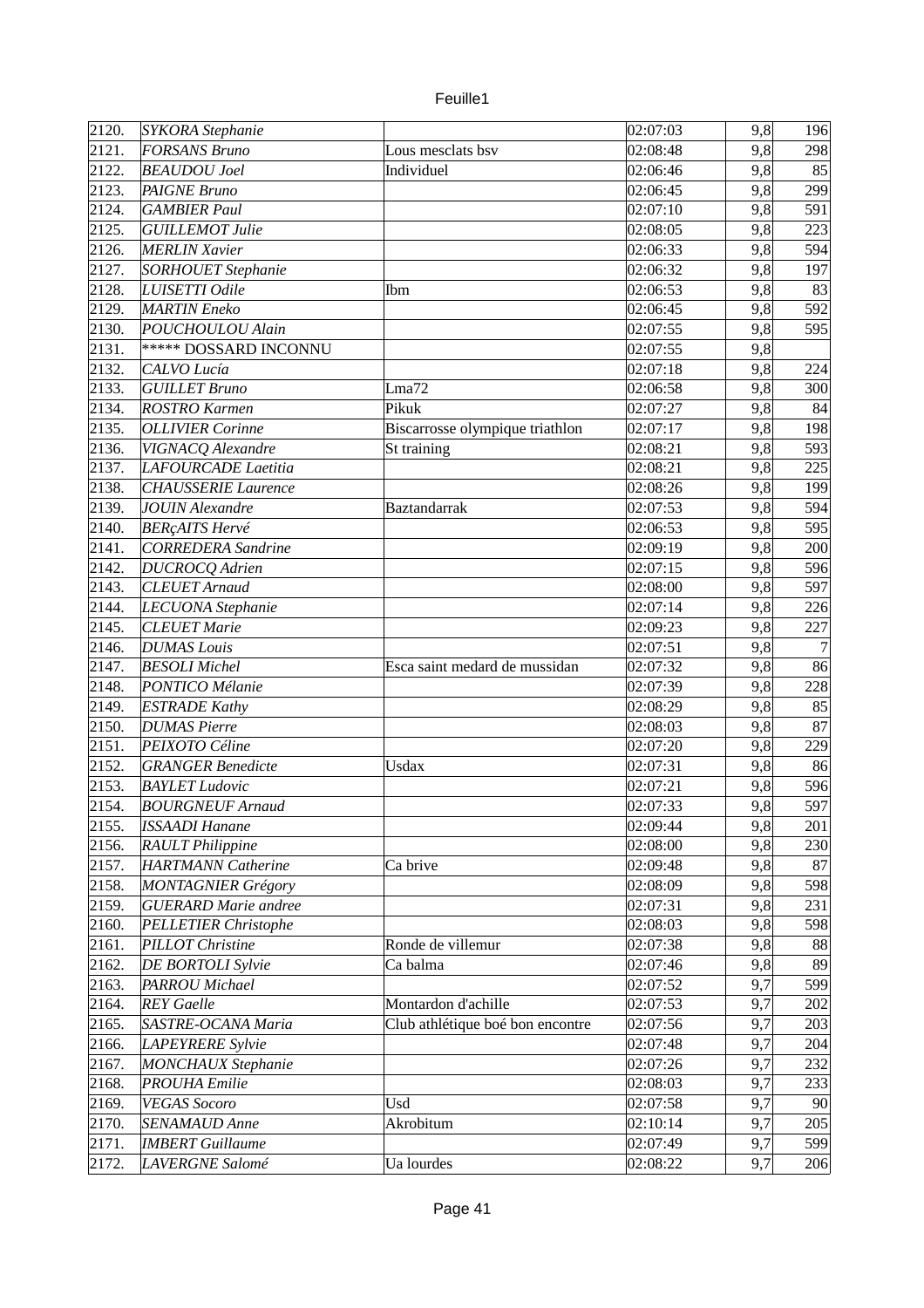| euile |  |
|-------|--|
|       |  |

| 2173. | <b>NOEL Patrice</b>              |                       | 02:10:20               | 9,7 | 600 |
|-------|----------------------------------|-----------------------|------------------------|-----|-----|
| 2174. | ALONSO ARANZABAL Iñaki           |                       | 02:08:33               | 9,7 | 601 |
| 2175. | <b>PERON Stephane</b>            |                       | 02:08:58               | 9,7 | 602 |
| 2176. | <b>DUPRé Pascaline</b>           |                       | 02:08:59               | 9,7 | 207 |
| 2177. | <b>YRIARTE</b> Jean michel       |                       | 02:10:25               | 9,7 | 301 |
| 2178. | YRIARTE Txomin/dominique         |                       | 02:10:26               | 9,7 | 302 |
| 2179. | DE PRADA Cristina                |                       | 02:08:08               | 9,7 | 208 |
| 2180. | YARZA Idoia                      | Certificado           | 02:08:09               | 9,7 | 209 |
| 2181. | <b>ARIBIT Nicolas</b>            | Cob                   | 02:08:22               | 9,7 | 600 |
| 2182. | LAULHE Carol                     |                       | 02:09:01               | 9,7 | 210 |
| 2183. | <b>MARTINEZ Damien</b>           |                       | 02:08:19               | 9,7 | 603 |
| 2184. | <b>RICARD Patrice</b>            |                       | 02:08:12               | 9,7 |     |
|       |                                  |                       |                        |     | 303 |
| 2185. | <b>URKIA Eli</b>                 |                       | 02:09:07               | 9,7 | 91  |
| 2186. | ZAMORANO Ane                     |                       | 02:09:06               | 9,7 | 234 |
| 2187. | <b>BRESSAN Ariane</b>            |                       | 02:08:24               | 9,7 | 235 |
| 2188. | <b>BENITO Laure</b>              |                       | 02:08:23               | 9,7 | 236 |
| 2189. | <b>DHONT</b> Hervé               |                       | 02:10:36               | 9,7 | 88  |
| 2190. | <b>BAGIEU</b> Joel               | Ac pouillon           | 02:08:36               | 9,7 | 304 |
| 2191. | <b>TOLOU</b> Christelle          | Ac pouillon           | 02:08:36               | 9,7 | 211 |
| 2192. | <b>GALLAIS Christophe</b>        |                       | 02:08:42               | 9,7 | 305 |
| 2193. | <b>BAGES</b> Lucile              | Arbus running         | 02:09:04               | 9,7 | 237 |
| 2194. | CRABOS Jérémy                    | Arbus running         | 02:09:03               | 9,7 | 604 |
| 2195. | <b>JULLIEN Frédéric</b>          |                       | 02:10:55               | 9,7 | 601 |
| 2196. | <b>PLACE Catherine</b>           | Biarritz olympique    | 02:10:59               | 9,7 | 92  |
| 2197. | <b>MURUA Mark</b>                |                       | 02:11:01               | 9,7 | 306 |
| 2198. | <b>COLOMES Audrey</b>            | Crossfit ak65         | 02:09:23               | 9,7 | 238 |
| 2199. | MOINARD Cindy                    | Crossfit bastill'ak65 | 02:09:23               | 9,7 | 239 |
| 2200. | <b>DEBARGE Jean-luc</b>          |                       | 02:09:03               | 9,7 | 89  |
| 2201. | RODRIGUEZ Jon ander              | Chantaco g.c.         | 02:09:48               | 9,7 | 307 |
| 2202. | HERNáNDEZ LóPEZ Eduardo          |                       | 02:08:54               | 9,7 | 605 |
| 2203. | HERNÁNDEZ LóPEZ Pilar            |                       | 02:08:54               | 9,7 | 93  |
| 2204. | HERNáNDEZ LóPEZ Jose antonio     |                       | 02:08:55               | 9,7 | 308 |
| 2205. | <b>SAUVAGE</b> Sebastien         |                       | $\sqrt{0}$ 2:09:02     | 9,7 | 602 |
| 2206. | <b>FONTAS David</b>              |                       | 02:09:30               | 9,7 | 606 |
| 2207. | FAYE Valérie                     |                       | 02:08:57               | 9,7 | 212 |
| 2208. | KABACHE Hamid                    |                       | 02:09:35               | 9,7 | 309 |
| 2209. | <b>FONTAINE</b> Delphine         |                       | 02:10:25               | 9,6 | 213 |
| 2210. | <b>CHAMPETIER Matthieu</b>       |                       | 02:08:47               | 9,6 | 607 |
| 2211. | <b>DUMOND Karins</b>             |                       | 02:08:47               | 9,6 | 214 |
| 2212. | <b>TECHER Karen</b>              | Akro bitum            | 02:11:24               | 9,6 | 215 |
| 2213. | LYS Sébastien                    |                       | 02:08:56               | 9,6 | 603 |
| 2214. | <b>SCANDOLA Laure</b>            |                       | 02:11:27               | 9,6 | 216 |
| 2215. | CAPLANNE Magali                  |                       | 02:11:27               | 9,6 | 217 |
| 2216. | <b>MARIE-MAGDELEINE Caroline</b> |                       | 02:10:04               | 9,6 | 218 |
| 2217. | SANZ CASTILLEJO Fernando         |                       | 02:09:03               | 9,6 | 310 |
| 2218. | JEAN-FRANÇOIS Guiral             |                       | 02:10:16               | 9,6 | 90  |
| 2219. | <b>AUDOUZE Margaux</b>           |                       | 02:09:16               | 9,6 | 240 |
| 2220. | MERIGEAU Eric max                |                       | 02:11:39               | 9,6 | 311 |
| 2221. | <b>DAMESTOY Denis</b>            |                       | 02:11:41               | 9,6 | 604 |
| 2222. | <b>FONTAS Nicolas</b>            |                       | 02:09:59               | 9,6 | 605 |
| 2223. | VICO VALLEJO Francisco           | Red runners           | $\overline{0}$ 2:09:21 | 9,6 | 606 |
| 2224. | <b>BARLARI Alexis</b>            | Red runners           | 02:10:21               | 9,6 | 608 |
| 2225. | <b>BETETA MIHí Lola</b>          | Red runners           | 02:09:21               | 9,6 | 219 |
|       |                                  |                       |                        |     |     |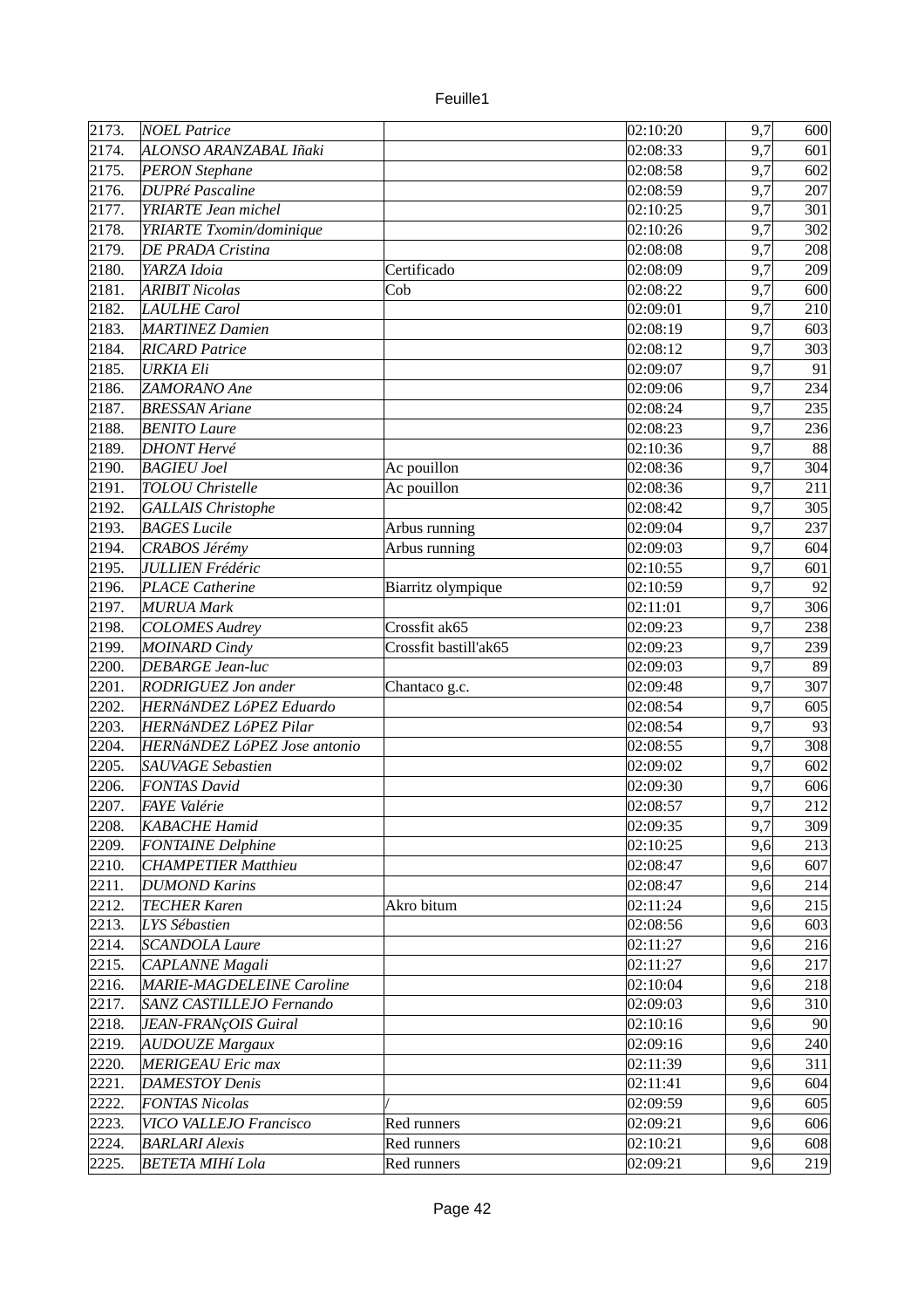| euille |  |
|--------|--|
|        |  |

| 2226. | COLOMBERO Jean michel              |                                    | 02:09:12              | 9,6 | 312            |
|-------|------------------------------------|------------------------------------|-----------------------|-----|----------------|
| 2227. | <b>DANGLADE Sylvie</b>             |                                    | 02:09:49              | 9,6 | 94             |
| 2228. | HILD Julie                         |                                    | 02:10:04              | 9,6 | 241            |
| 2229. | DANGLADE Xavier                    |                                    | 02:09:51              | 9,6 | 313            |
| 2230. | <b>DUPLEIX Brice</b>               |                                    | 02:09:28              | 9,6 | 607            |
| 2231. | LAGUE Julien                       |                                    | 02:09:29              | 9,6 | 608            |
| 2232. | <b>CLAVIER Nicolas</b>             |                                    | 02:10:54              | 9,6 | 609            |
| 2233. | <b>DUPONT</b> Sophie               | Xv athlétic club                   | 02:11:49              | 9,6 | 242            |
| 2234. | <b>RASSED Fabien</b>               |                                    | 02:09:38              | 9,6 | 314            |
| 2235. | <b>BOURROUILH-PAREGE Guillaume</b> | Bruges respire 33520 bruges france | 02:09:57              | 9,6 | 609            |
| 2236. | <b>DUMERCQ</b> Frederic            |                                    | 02:09:58              | 9,6 | 610            |
| 2237. | <b>BRENAC Charlotte</b>            |                                    | 02:11:55              | 9,6 | $\overline{2}$ |
| 2238. | NUñEZ Fernando                     |                                    | 02:10:37              | 9,6 | 4              |
| 2239. | LANGON Michel                      | Ascain                             | 02:11:58              | 9,6 | $\overline{5}$ |
| 2240. | ALVAREZ Helene                     |                                    | 02:09:52              | 9,6 | 95             |
| 2241. | <b>JURADO</b> Matthieu             |                                    | 02:11:10              | 9,6 | 610            |
| 2242. | <b>PEREZ Gaspar</b>                |                                    | 02:10:20              | 9,6 | 91             |
| 2243. | KOUNDRIOUKOFF Catherine            |                                    | 02:09:59              | 9,6 | 96             |
| 2244. | CARRERE Maryse                     |                                    | 02:10:07              | 9,6 | 97             |
| 2245. | <b>NAZARRE Marion</b>              |                                    | 02:10:30              | 9,6 | 243            |
| 2246. | <b>SAGASPE Laurence</b>            |                                    | 02:10:05              | 9,6 | 244            |
| 2247. | <b>DEJOIE</b> Stéphanie            |                                    | 02:09:58              | 9,6 | 245            |
| 2248. | <b>DUBEDOUT Mathieu</b>            |                                    | 02:10:44              | 9,6 | 611            |
| 2249. | PIERRES Jean-christophe            |                                    | 02:10:04              | 9,6 | 315            |
| 2250. | CHOLET Jean philippe               |                                    | 02:10:05              | 9,6 | 612            |
| 2251. | <b>BIREAU</b> Emmanuel             |                                    | 02:12:29              | 9,6 | 316            |
| 2252. | <b>BIREAU</b> Anne                 |                                    | 02:12:29              | 9,6 | 98             |
| 2253. | <b>DUPUY</b> Maud                  |                                    | 02:10:08              | 9,6 | 246            |
| 2254. | <b>BARBIER Xabina</b>              |                                    | 02:11:03              | 9,6 | 247            |
| 2255. | <b>CANTET Florence</b>             |                                    | 02:10:24              | 9,6 | 220            |
| 2256. | <b>GUSCIANI Marika</b>             |                                    | 02:10:23              | 9,6 | 221            |
| 2257. | <b>CLAEYS</b> Camille              | Xve athletic club                  | 02:11:00              | 9,5 | 248            |
| 2258. | <b>LEBOEUF Clement</b>             | Back to the run                    | 02:11:26              | 9,5 | 611            |
| 2259. | <b>ORABE</b> Elsa                  |                                    | 02:11:18              | 9,5 | 249            |
| 2260. | AZIZ Sami                          |                                    | 02:11:10              | 9,5 | 612            |
| 2261. | LANGLADE Jean-claude               |                                    | 02:10:59              | 9,5 | 92             |
| 2262. | SALCEDO Pepi                       |                                    | 02:11:08              | 9,5 | 99             |
| 2263. | GARCIA ESTEBARANZ Maria elena      |                                    | 02:10:24              | 9,5 | 100            |
| 2264. | <b>CONGE Alexandre</b>             |                                    | 02:10:42              | 9,5 | 613            |
| 2265. | <b>CONGE Nathalie</b>              |                                    | 02:10:39              | 9,5 | 222            |
| 2266. | <b>MARTIN Jean-charles</b>         |                                    | 02:11:28              | 9,5 | 317            |
| 2267. | <b>CHARTRAIN Walig</b>             |                                    | 02:10:27              | 9,5 | 614            |
| 2268. | <b>INDABURU Joanna</b>             |                                    | 02:10:52              | 9,5 | 250            |
| 2269. | <b>JULIEN Paul emile</b>           |                                    | 02:10:45              | 9,5 | 615            |
| 2270. | FRANCO Yann                        |                                    | 02:10:52              | 9,5 | 613            |
| 2271. | DEBARGE Jean-luc                   |                                    | 02:11:06              | 9,5 | 93             |
| 2272. | <b>BALPE Emmanuel</b>              |                                    | 02:10:57              | 9,5 | 614            |
| 2273. | <b>COLIN Marielle</b>              |                                    | 02:12:17              | 9,5 | 101            |
| 2274. | <b>SEIZE Myriam</b>                |                                    | 02:11:22              | 9,5 | 223            |
| 2275. | <b>OLDEWEME Marie-agnes</b>        |                                    | 02:12:09              | 9,5 | 224            |
| 2276. | <b>MINEUR Corinne</b>              | Back to the run                    | 02:13:17              | 9,5 | 225            |
| 2277. | <b>GRAND</b> Valerie               | Back to the run                    | $\overline{0}2:12:00$ | 9,5 | 102            |
| 2278. | <b>MIOT</b> Lucie                  |                                    | 02:11:21              | 9,5 | 251            |
|       |                                    |                                    |                       |     |                |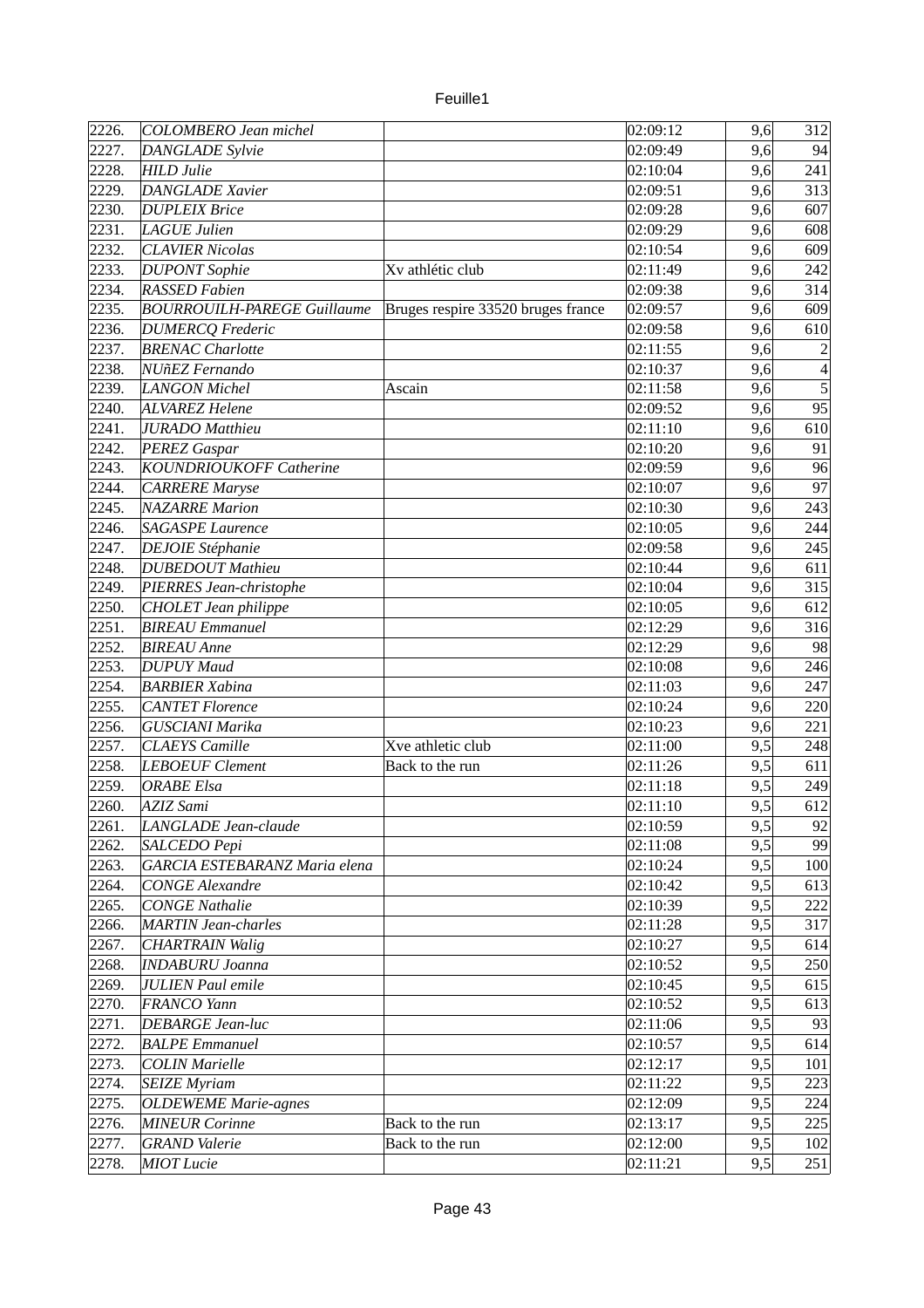| u rille |  |
|---------|--|
|         |  |

| 2279. | <b>GAROUSTE Brigitte</b>         | Les galopins de guyenne | 02:13:20          | 9,5 | 10  |
|-------|----------------------------------|-------------------------|-------------------|-----|-----|
| 2280. | <b>BRETON Julien</b>             |                         | 02:11:59          | 9,5 | 615 |
| 2281. | <b>BRETON Roxane</b>             |                         | 02:12:00          | 9,5 | 252 |
| 2282. | <b>IBAñEZ</b> Leïla              |                         | 02:11:15          | 9,5 | 253 |
| 2283. | <b>DESBLES</b> Chloe             |                         | 02:11:16          | 9,5 | 254 |
| 2284. | <b>ROPARS Sandra</b>             |                         | 02:13:37          | 9,5 | 226 |
| 2285. | <b>MOREAU Vianney</b>            |                         | 02:11:09          | 9,5 | 616 |
| 2286. | <b>TOST Fernand</b>              |                         | 02:11:30          | 9,5 | 318 |
| 2287. | <b>BACARISSE Patrice</b>         | Mille pattes vicquois   | 02:11:18          | 9,5 | 319 |
| 2288. | <b>TOST Maeva</b>                |                         | 02:11:32          | 9,5 | 255 |
| 2289. | OTERO Toñi                       |                         | 02:11:34          | 9,5 | 227 |
| 2290. | <b>RUIZ</b> Pedro                |                         | 02:11:34          | 9,5 | 320 |
| 2291. | <b>MOREAU Martin</b>             |                         | 02:13:54          | 9,5 | 617 |
| 2292. | <b>RUIZ FERNANDEZ Andres</b>     |                         | 02:11:34          | 9,5 | 616 |
| 2293. | MERCADO SORIANO Agustin david    |                         | 02:11:33          | 9,5 | 617 |
| 2294. | <b>URBIETA EGAñA Onintza</b>     | Triku                   | 02:12:06          | 9,5 | 103 |
| 2295. | RéALAN Sophie                    |                         | 02:13:56          | 9,5 | 228 |
| 2296. | DI BARI SURIANO Vito             |                         | 02:12:05          | 9,5 | 618 |
| 2297. | <b>GOMEZ SANTAMARIA Rufino</b>   |                         | 02:12:06          | 9,5 | 619 |
| 2298. | ARTIGUES Bruno                   |                         | 02:11:30          | 9,5 | 620 |
| 2299. | LAMARLERE Stéphanie              |                         | $\sqrt{02:12:42}$ | 9,5 | 229 |
|       |                                  |                         |                   |     |     |
| 2300. | <b>LALANNE Robert</b>            |                         | 02:14:04          | 9,4 | 321 |
| 2301. | <b>PLANCHE Clea</b>              | Les aigles de pau       | 02:12:42          | 9,4 | 256 |
| 2302. | <b>ROUSSEL Pascal</b>            |                         | 02:11:43          | 9,4 | 322 |
| 2303. | <b>BISTUé MUñOZ Blanca</b>       |                         | 02:12:10          | 9,4 |     |
| 2304. | <b>ABRATE Regis</b>              |                         | 02:12:02          | 9,4 | 621 |
| 2305. | <b>DEFFES Line</b>               |                         | 02:12:06          | 9,4 | 257 |
| 2306. | <b>DEFFES Ludovic</b>            |                         | 02:12:09          | 9,4 | 622 |
| 2307. | <b>CADIER Nelly</b>              |                         | 02:12:08          | 9,4 | 230 |
| 2308. | LARREGAIN Jean françois          |                         | 02:12:44          | 9,4 | 323 |
| 2309. | <b>ECHEVESTE Etienne</b>         |                         | 02:13:10          | 9,4 | 623 |
| 2310. | <b>MORET</b> Celine              |                         | 02:12:54          | 9,4 | 258 |
| 2311. | <b>ALQUIER Alexandre</b>         |                         | 02:12:57          | 9,4 | 624 |
| 2312. | LOPEZ Jean françois              |                         | 02:12:07          | 9,4 | 625 |
| 2313. | <b>BIDEGAIN Marie</b>            |                         | 02:12:25          | 9,4 | 104 |
| 2314. | <b>IPUY Jean pierre</b>          | Uatj                    | 02:12:23          | 9,4 | 324 |
| 2315. | <b>BIDEGAIN Kris</b>             |                         | 02:12:22          | 9,4 | 325 |
| 2316. | <b>CLAVERIE Sandra</b>           | Les aigles de pau       | 02:13:14          | 9,4 | 231 |
| 2317. | <b>VIVE LESPERANCE Christine</b> |                         | 02:13:06          | 9,4 | 232 |
| 2318. | <b>VIVE LESPERANCE David</b>     |                         | 02:13:06          | 9,4 | 626 |
| 2319. | <b>THOMAS Amaiur</b>             |                         | 02:12:21          | 9,4 | 259 |
| 2320. | LE GALL Claire                   | Cognac ac               | 02:13:05          | 9,4 | 105 |
| 2321. | CTORZA Yohan                     |                         | 02:12:09          | 9,4 | 627 |
| 2322. | <b>BECK-CECCALDI Julie</b>       |                         | 02:14:39          | 9,4 | 260 |
| 2323. | <b>OLLE Mathieu</b>              |                         | 02:12:16          | 9,4 | 628 |
| 2324. | DAUPHINOT Axel                   |                         | 02:14:42          | 9,4 | 8   |
| 2325. | <b>BUREL Francois</b>            |                         | 02:13:43          | 9,4 | 629 |
| 2326. | <b>HOUETTE Coralie</b>           |                         | 02:12:43          | 9,4 | 261 |
| 2327. | <b>BELLANGER Astrid</b>          |                         | 02:12:43          | 9,4 | 262 |
| 2328. | <b>BESSIERES Laure-marie</b>     | Aseat toulouse          | 02:13:49          | 9,4 | 263 |
| 2329. | <b>BESSIERES Michel</b>          | Aseat toulouse          | 02:13:49          | 9,4 | 94  |
| 2330. | LAVAGNINI Yannick                |                         | 02:13:25          | 9,4 | 630 |
| 2331. | <b>FOCONE Eric</b>               |                         | 02:13:20          | 9,4 | 326 |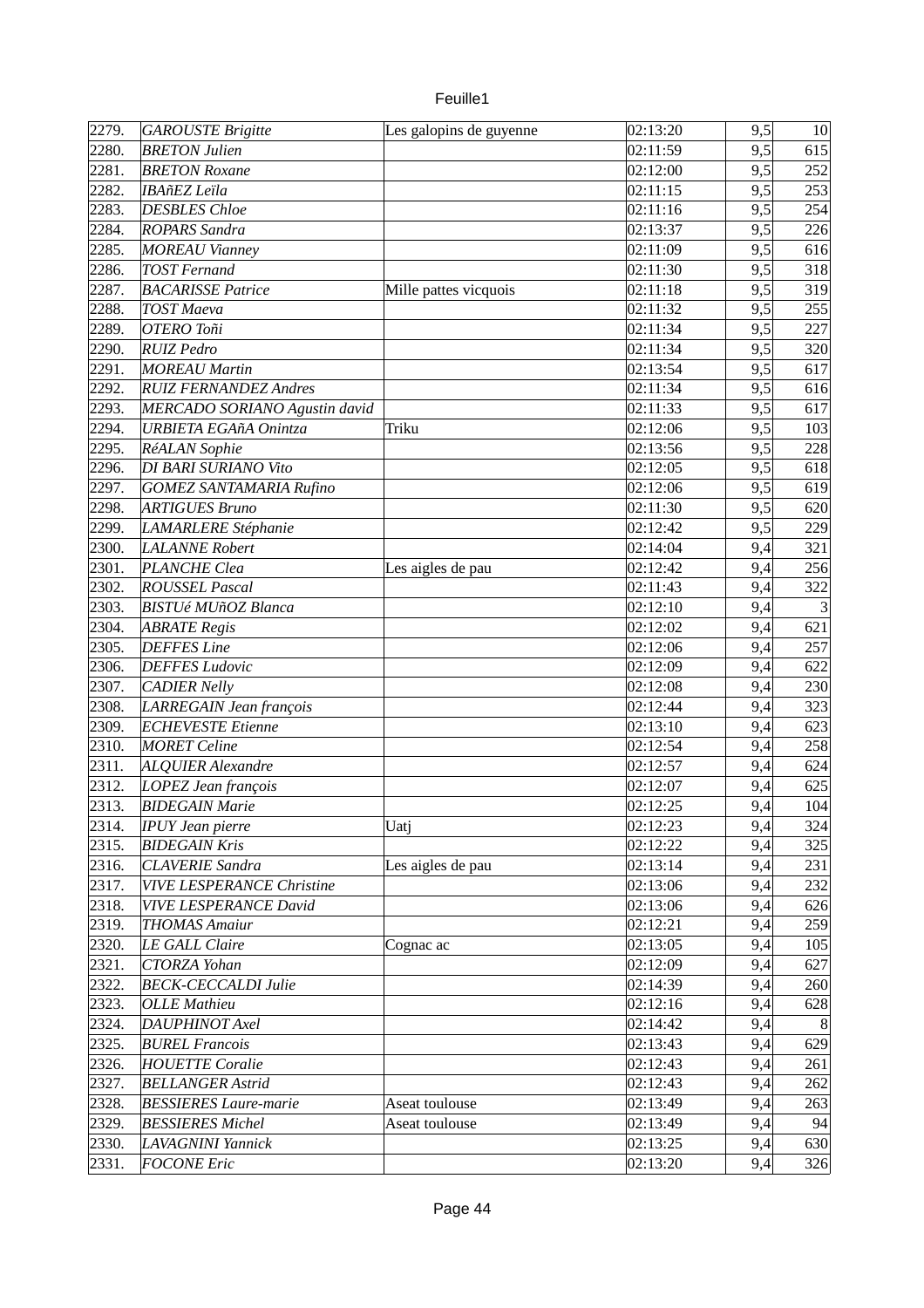| euille |  |
|--------|--|
|        |  |

| 2332. | <b>MARCO</b> Christine              | Grand narbonne triathlon         | 02:13:29 | 9,4 | 106 |
|-------|-------------------------------------|----------------------------------|----------|-----|-----|
| 2333. | MARCO Agathe                        |                                  | 02:13:30 | 9,4 |     |
| 2334. | <b>JOUQUAND Augustin</b>            |                                  | 02:12:45 | 9,4 | 618 |
| 2335. | <b>LEYGUE Anouk</b>                 |                                  | 02:12:45 | 9,4 | 264 |
| 2336. | <b>BRITAY Laurence</b>              | Les foulées vertes en libournais | 02:15:01 | 9,4 | 233 |
| 2337. | <b>MARTIN</b> Clothilde             |                                  | 02:12:37 | 9,4 | 265 |
| 2338. | <b>THIERRY Christophe</b>           |                                  | 02:14:10 | 9,4 | 631 |
| 2339. | <b>THIERRY Alain</b>                |                                  | 02:14:08 | 9,4 | 95  |
| 2340. | <b>BRIDIER</b> Genevieve            | Association route 109            | 02:15:28 | 9,4 | 11  |
| 2341. | <b>SARRAZY Philippe</b>             |                                  | 02:14:12 | 9,3 | 327 |
| 2342. | <b>TOUYA EPOUSE CHAUVEAU Marion</b> |                                  | 02:13:20 | 9,3 | 266 |
| 2343. | <b>BAPTISTE Nicolas</b>             | <b>Trankilos</b>                 | 02:13:59 | 9,3 | 632 |
| 2344. | <b>DUBREUIL Jennyfer</b>            |                                  | 02:14:52 | 9,3 | 267 |
| 2345. | <b>BRETON Stéphanie</b>             |                                  | 02:13:41 | 9,3 | 107 |
| 2346. | <b>SOUQUE Marie</b>                 | Tam                              | 02:15:03 | 9,3 | 12  |
| 2347. | ALVES Teresa                        |                                  | 02:14:09 | 9,3 | 234 |
| 2348. | KAMMAH Khalid                       |                                  | 02:14:01 | 9,3 | 96  |
| 2349. | <b>CALMELS</b> Guillaume            |                                  | 02:13:54 | 9,3 | 619 |
| 2350. | <b>MOINIER Sebastien</b>            |                                  | 02:14:04 | 9,3 | 620 |
| 2351. | <b>CADIER Sébastien</b>             | Aucun                            | 02:14:00 | 9,3 | 633 |
| 2352. | NEYRAT Magali                       |                                  | 02:15:06 | 9,3 | 235 |
| 2353. | <b>CABE</b> Stéphane                | Tyrosse                          | 02:15:17 | 9,3 | 634 |
| 2354. | <b>CABE</b> Gracianne               | Tyrosse                          | 02:15:15 | 9,3 | 236 |
| 2355. | <b>POMMIERS</b> Isabelle            | Tyrosse                          | 02:16:15 | 9,3 | 268 |
| 2356. | <b>BLANCO ORONO Peio</b>            |                                  | 02:15:28 | 9,3 | 635 |
| 2357. | <b>CAZAURANG Alexandra</b>          |                                  | 02:14:02 | 9,3 | 237 |
| 2358. | <b>JACQUEMIN Franck</b>             |                                  | 02:16:38 | 9,3 | 328 |
| 2359. | <b>CHOULET</b> Jerome               |                                  | 02:15:31 | 9,3 | 636 |
| 2360. | <b>OSTINS Patricia</b>              | Cma pauillac                     | 02:14:13 | 9,3 |     |
|       |                                     |                                  |          |     | 108 |
| 2361. | VASLIN Ludovic                      |                                  | 02:15:33 | 9,3 | 621 |
| 2362. | <b>SOIGNON Romuald</b>              |                                  | 02:15:15 | 9,3 | 637 |
| 2363. | PORTIMOJARVI Hannu                  |                                  | 02:15:08 | 9,3 | 329 |
| 2364. | PAVARD Gérard                       | Néant                            | 02:15:35 | 9,3 | 97  |
| 2365. | <b>HURET</b> Isabelle               | Infosport-loiret                 | 02:14:57 | 9,3 | 109 |
| 2366. | <b>ROS Jean michel</b>              |                                  | 02:16:48 | 9,3 | 330 |
| 2367. | <b>AUZELLE David</b>                |                                  | 02:15:04 | 9,3 | 638 |
| 2368. | <b>GARREAU Bruno</b>                |                                  | 02:14:53 | 9,3 | 331 |
| 2369. | DE SAINT QUENTIN Herve              |                                  | 02:14:38 | 9,3 | 332 |
| 2370. | <b>DUMONT Philippe</b>              |                                  | 02:15:26 | 9,2 | 333 |
| 2371. | CAMLONG Julie                       |                                  | 02:14:51 | 9,2 | 269 |
| 2372. | PARGADE Jean                        |                                  | 02:17:00 | 9,2 | 639 |
| 2373. | <b>BLASQUIZ Mylène</b>              |                                  | 02:14:44 | 9,2 | 238 |
| 2374. | <b>DUMONT Dany</b>                  |                                  | 02:15:32 | 9,2 | 110 |
| 2375. | MAURIAC Jean-christophe             |                                  | 02:15:16 | 9,2 | 98  |
| 2376. | <b>MAUHOURAT Marc</b>               |                                  | 02:15:08 | 9,2 | 334 |
| 2377. | MIRANDA François-noël               |                                  | 02:16:00 | 9,2 | 335 |
| 2378. | <b>BETEROUS Thierry</b>             |                                  | 02:17:22 | 9,2 | 336 |
| 2379. | LAMY Alexandre                      |                                  | 02:17:26 | 9,2 | 640 |
| 2380. | <b>BREQUE Sandrine</b>              |                                  | 02:17:27 | 9,2 | 239 |
| 2381. | MANCON Henri                        |                                  | 02:17:27 | 9,2 | 99  |
| 2382. | <b>DUPEYRON Xavier</b>              |                                  | 02:15:37 | 9,2 | 641 |
| 2383. | <b>DUPEYRON Sandrine</b>            |                                  | 02:15:35 | 9,2 | 240 |
| 2384. | <b>LARRARTE Larraitz</b>            | Ordizia triatloi taldea          | 02:15:22 | 9,2 | 270 |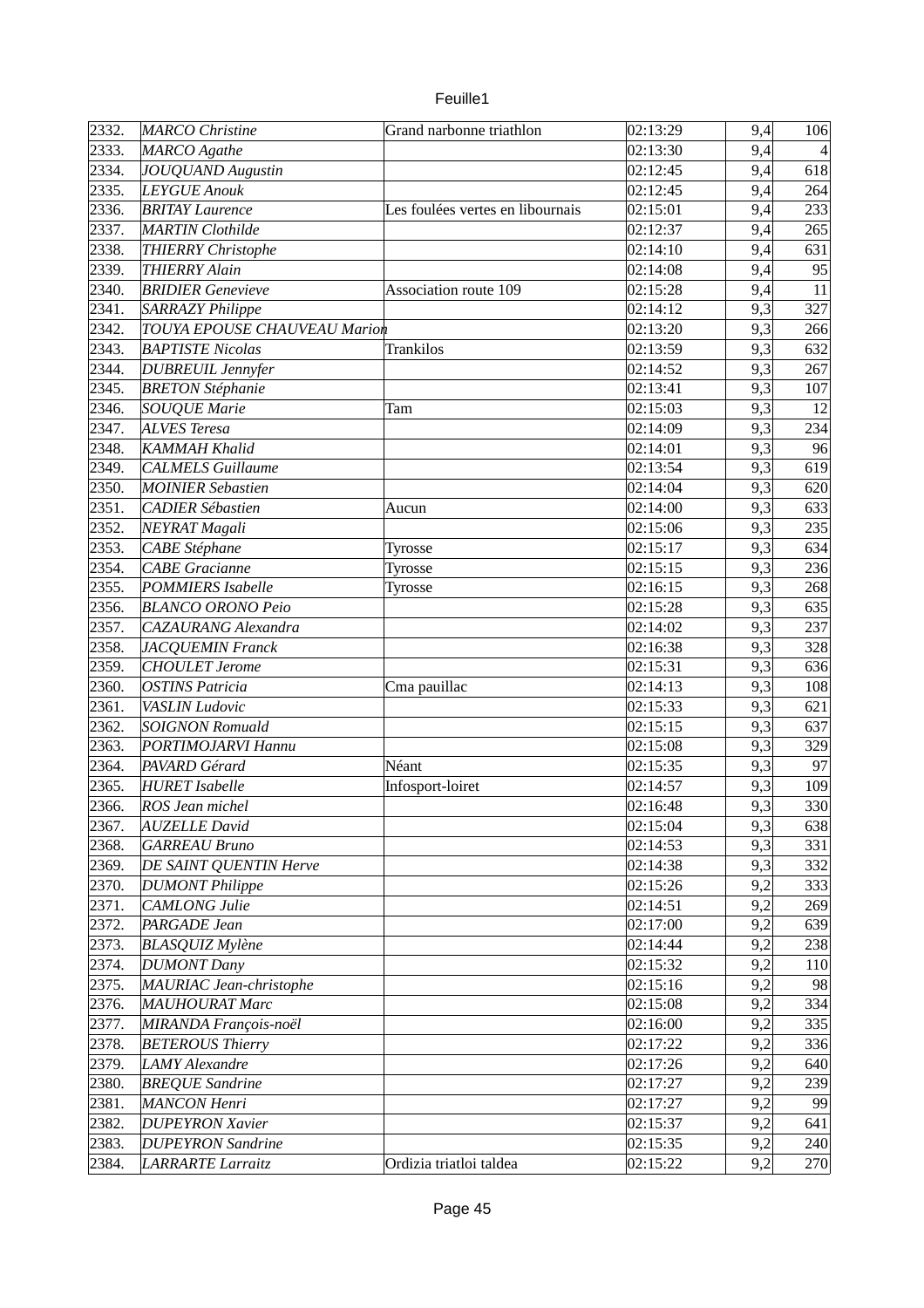| 2386.<br><b>BORDENAVE Gilles</b><br>02:16:37<br>9,2<br>100<br>2387.<br><b>BESANCON Anne</b><br>Ua lourdes<br>02:16:16<br>9,2<br>241<br>2388.<br>Back to the run<br>02:16:24<br>9,2<br>642<br><b>GINEAU Marc</b><br>2389.<br>9,2<br><b>CALBETE</b> Christiane<br>La foulee des jalles<br>02:15:22<br>111<br>$\overline{\text{La}}$ foulee des jalles<br>2390.<br>02:15:21<br>9,2<br>112<br>GUILBAUD-CASTAGNET Cathy<br>2391.<br>CASUSO Elena<br>02:16:04<br>9,2<br>242<br>2392.<br><b>BEREAU Nadine</b><br>02:15:42<br>9,2<br>271<br>2393.<br>9,2<br>272<br>GAZTAñAGA Maialen<br>02:16:04<br>2394.<br><b>VICTOR Brigitte</b><br>02:16:25<br>9,2<br>113<br>2395.<br><b>RIVES Jacques</b><br>337<br>02:17:44<br>9,2<br>2396.<br>FITZSIMONS Juan kent<br>$\overline{0}$ 2:15:23<br>9,2<br>643<br>2397.<br><b>LEMERCIER Céline</b><br>9,2<br>243<br>02:15:23<br>2398.<br>COUJOU Ludivine<br>02:16:17<br>9,2<br>273<br>2399.<br><b>ESTEVES DE OLIVEIRA Isabelle</b><br>Arbus running<br>02:16:10<br>9,2<br>244<br>2400.<br>9,2<br>274<br><b>PICHON Isabelle</b><br>Joggers du plateau<br>02:16:29<br>2401.<br><b>ZELY Stephanie</b><br>02:15:59<br>9,2<br>245<br>2402.<br><b>LOMPECH Monique</b><br>02:16:20<br>9,2<br>246<br><b>Tyrosse</b><br>2403.<br>PASQUIER Stéphane<br>02:16:30<br>9,2<br>644<br>COY Aurelia<br>2404.<br>02:15:54<br>9,2<br>247<br>2405.<br>COY Hervé<br>9,2<br>338<br>02:15:54<br>2406.<br><b>DEBUIGNE Gregory</b><br>02:16:53<br>9,1<br>645<br>2407.<br><b>THEN Christine</b><br>Morlaapieds<br>02:16:24<br>9,1<br>13<br>2408.<br><b>LASCARAY Francoise</b><br>1000 pattes vicquois<br>02:16:08<br>9,1<br>14<br>2409.<br>1000 pattes vicquois<br>9,1<br>248<br><b>ARTIGARREDE Cecile</b><br>02:18:34<br>2410.<br><b>BERECIBAR Marine</b><br>Cob<br>02:18:37<br>9,1<br>275<br>276<br>2411.<br><b>MOREAU</b> Laurie-anne<br>02:18:39<br>9,1<br>ROUSSET Aurélie<br>9,1<br>2412.<br>02:16:21<br>249<br>2413.<br>02:16:29<br>9,1<br>114<br><b>ROUSSEAU Catherine</b><br>2414.<br>9,1<br>250<br><b>MIZON</b> Frederique<br>Athletic club marcquois<br>02:17:16<br>2415.<br>LALOO Dominique<br>9,1<br>02:16:23<br>115<br>2416.<br><b>FOURRIER Corinne</b><br>Us dax<br>02:18:53<br>9,1<br>116<br>2417.<br><b>ANCELME Pauline</b><br>02:16:57<br>277<br>9,1<br>2418.<br>VALLéS CANO Miguel a.<br>02:18:58<br>339<br>9,1<br>5 <sup>1</sup><br>2419.<br>9,1<br><b>DURAND-DASTES Caroline</b><br>02:16:36<br>02:16:54<br>2420.<br><b>MATUZAC Maryline</b><br>9,1<br>117<br>2421.<br><b>BéATRICE Aguerre</b><br>02:16:46<br>9,1<br>251<br>2422.<br><b>SCHMITT Cecile</b><br>02:17:37<br>9,1<br>278<br>2423.<br><b>BETAOUAF Sarah</b><br>02:18:22<br>9,1<br>279<br>2424.<br><b>CAZETTES Mahe</b><br>02:17:22<br>280<br>9,1<br>2425.<br><b>BEUZIT</b> Alexandra<br>02:19:29<br>281<br>9,1<br>2426.<br>JOLY Mélanie<br>02:18:38<br>9,1<br>282<br><b>CARON</b> Magalie<br>02:17:03<br>252<br>2427.<br>9,1<br>JANU Jean-jacques<br>02:17:03<br>2428.<br>9,1<br>340<br>2429.<br><b>AUZEPY Marielle</b><br>02:18:18<br>9,1<br>118<br>2430.<br><b>MAURY Delphine</b><br>02:17:55<br>253<br>9,1<br>Tyrosse<br>2431.<br><b>LARRONDE</b> Maitane<br>02:17:35<br>283<br>9,1<br>2432.<br><b>DUHAU Nathalie</b><br>02:18:18<br>9,1<br>119<br>Xve athletic club<br>$\overline{9}$<br>2433.<br><b>MUR MEDJEBEUR Sarah</b><br>02:19:08<br>284<br>$\overline{9}$<br>2434.<br><b>PRIEUR Michel</b><br>02:20:03<br>341<br> 9 <br><b>LAGARDE Alain</b><br>2435.<br>02:17:55<br>646<br> 9 <br>2436.<br><b>BOICHOT Nicolas</b><br>02:19:15<br>623<br> 9 <br>02:17:48<br>2437.<br><b>ROBIN Damien</b><br>624 | 2385. | <b>SICHEL Alexander</b> | 02:16:25 | 9,2 | 622 |
|---------------------------------------------------------------------------------------------------------------------------------------------------------------------------------------------------------------------------------------------------------------------------------------------------------------------------------------------------------------------------------------------------------------------------------------------------------------------------------------------------------------------------------------------------------------------------------------------------------------------------------------------------------------------------------------------------------------------------------------------------------------------------------------------------------------------------------------------------------------------------------------------------------------------------------------------------------------------------------------------------------------------------------------------------------------------------------------------------------------------------------------------------------------------------------------------------------------------------------------------------------------------------------------------------------------------------------------------------------------------------------------------------------------------------------------------------------------------------------------------------------------------------------------------------------------------------------------------------------------------------------------------------------------------------------------------------------------------------------------------------------------------------------------------------------------------------------------------------------------------------------------------------------------------------------------------------------------------------------------------------------------------------------------------------------------------------------------------------------------------------------------------------------------------------------------------------------------------------------------------------------------------------------------------------------------------------------------------------------------------------------------------------------------------------------------------------------------------------------------------------------------------------------------------------------------------------------------------------------------------------------------------------------------------------------------------------------------------------------------------------------------------------------------------------------------------------------------------------------------------------------------------------------------------------------------------------------------------------------------------------------------------------------------------------------------------------------------------------------------------------------------------------------------------------------------------------------------------------------------------------------------------------------------------------------------------------------------------------------------------------------------------------------------------------------------------------------------------------------------------------------------------------------------------------------------------------------------------|-------|-------------------------|----------|-----|-----|
|                                                                                                                                                                                                                                                                                                                                                                                                                                                                                                                                                                                                                                                                                                                                                                                                                                                                                                                                                                                                                                                                                                                                                                                                                                                                                                                                                                                                                                                                                                                                                                                                                                                                                                                                                                                                                                                                                                                                                                                                                                                                                                                                                                                                                                                                                                                                                                                                                                                                                                                                                                                                                                                                                                                                                                                                                                                                                                                                                                                                                                                                                                                                                                                                                                                                                                                                                                                                                                                                                                                                                                                             |       |                         |          |     |     |
|                                                                                                                                                                                                                                                                                                                                                                                                                                                                                                                                                                                                                                                                                                                                                                                                                                                                                                                                                                                                                                                                                                                                                                                                                                                                                                                                                                                                                                                                                                                                                                                                                                                                                                                                                                                                                                                                                                                                                                                                                                                                                                                                                                                                                                                                                                                                                                                                                                                                                                                                                                                                                                                                                                                                                                                                                                                                                                                                                                                                                                                                                                                                                                                                                                                                                                                                                                                                                                                                                                                                                                                             |       |                         |          |     |     |
|                                                                                                                                                                                                                                                                                                                                                                                                                                                                                                                                                                                                                                                                                                                                                                                                                                                                                                                                                                                                                                                                                                                                                                                                                                                                                                                                                                                                                                                                                                                                                                                                                                                                                                                                                                                                                                                                                                                                                                                                                                                                                                                                                                                                                                                                                                                                                                                                                                                                                                                                                                                                                                                                                                                                                                                                                                                                                                                                                                                                                                                                                                                                                                                                                                                                                                                                                                                                                                                                                                                                                                                             |       |                         |          |     |     |
|                                                                                                                                                                                                                                                                                                                                                                                                                                                                                                                                                                                                                                                                                                                                                                                                                                                                                                                                                                                                                                                                                                                                                                                                                                                                                                                                                                                                                                                                                                                                                                                                                                                                                                                                                                                                                                                                                                                                                                                                                                                                                                                                                                                                                                                                                                                                                                                                                                                                                                                                                                                                                                                                                                                                                                                                                                                                                                                                                                                                                                                                                                                                                                                                                                                                                                                                                                                                                                                                                                                                                                                             |       |                         |          |     |     |
|                                                                                                                                                                                                                                                                                                                                                                                                                                                                                                                                                                                                                                                                                                                                                                                                                                                                                                                                                                                                                                                                                                                                                                                                                                                                                                                                                                                                                                                                                                                                                                                                                                                                                                                                                                                                                                                                                                                                                                                                                                                                                                                                                                                                                                                                                                                                                                                                                                                                                                                                                                                                                                                                                                                                                                                                                                                                                                                                                                                                                                                                                                                                                                                                                                                                                                                                                                                                                                                                                                                                                                                             |       |                         |          |     |     |
|                                                                                                                                                                                                                                                                                                                                                                                                                                                                                                                                                                                                                                                                                                                                                                                                                                                                                                                                                                                                                                                                                                                                                                                                                                                                                                                                                                                                                                                                                                                                                                                                                                                                                                                                                                                                                                                                                                                                                                                                                                                                                                                                                                                                                                                                                                                                                                                                                                                                                                                                                                                                                                                                                                                                                                                                                                                                                                                                                                                                                                                                                                                                                                                                                                                                                                                                                                                                                                                                                                                                                                                             |       |                         |          |     |     |
|                                                                                                                                                                                                                                                                                                                                                                                                                                                                                                                                                                                                                                                                                                                                                                                                                                                                                                                                                                                                                                                                                                                                                                                                                                                                                                                                                                                                                                                                                                                                                                                                                                                                                                                                                                                                                                                                                                                                                                                                                                                                                                                                                                                                                                                                                                                                                                                                                                                                                                                                                                                                                                                                                                                                                                                                                                                                                                                                                                                                                                                                                                                                                                                                                                                                                                                                                                                                                                                                                                                                                                                             |       |                         |          |     |     |
|                                                                                                                                                                                                                                                                                                                                                                                                                                                                                                                                                                                                                                                                                                                                                                                                                                                                                                                                                                                                                                                                                                                                                                                                                                                                                                                                                                                                                                                                                                                                                                                                                                                                                                                                                                                                                                                                                                                                                                                                                                                                                                                                                                                                                                                                                                                                                                                                                                                                                                                                                                                                                                                                                                                                                                                                                                                                                                                                                                                                                                                                                                                                                                                                                                                                                                                                                                                                                                                                                                                                                                                             |       |                         |          |     |     |
|                                                                                                                                                                                                                                                                                                                                                                                                                                                                                                                                                                                                                                                                                                                                                                                                                                                                                                                                                                                                                                                                                                                                                                                                                                                                                                                                                                                                                                                                                                                                                                                                                                                                                                                                                                                                                                                                                                                                                                                                                                                                                                                                                                                                                                                                                                                                                                                                                                                                                                                                                                                                                                                                                                                                                                                                                                                                                                                                                                                                                                                                                                                                                                                                                                                                                                                                                                                                                                                                                                                                                                                             |       |                         |          |     |     |
|                                                                                                                                                                                                                                                                                                                                                                                                                                                                                                                                                                                                                                                                                                                                                                                                                                                                                                                                                                                                                                                                                                                                                                                                                                                                                                                                                                                                                                                                                                                                                                                                                                                                                                                                                                                                                                                                                                                                                                                                                                                                                                                                                                                                                                                                                                                                                                                                                                                                                                                                                                                                                                                                                                                                                                                                                                                                                                                                                                                                                                                                                                                                                                                                                                                                                                                                                                                                                                                                                                                                                                                             |       |                         |          |     |     |
|                                                                                                                                                                                                                                                                                                                                                                                                                                                                                                                                                                                                                                                                                                                                                                                                                                                                                                                                                                                                                                                                                                                                                                                                                                                                                                                                                                                                                                                                                                                                                                                                                                                                                                                                                                                                                                                                                                                                                                                                                                                                                                                                                                                                                                                                                                                                                                                                                                                                                                                                                                                                                                                                                                                                                                                                                                                                                                                                                                                                                                                                                                                                                                                                                                                                                                                                                                                                                                                                                                                                                                                             |       |                         |          |     |     |
|                                                                                                                                                                                                                                                                                                                                                                                                                                                                                                                                                                                                                                                                                                                                                                                                                                                                                                                                                                                                                                                                                                                                                                                                                                                                                                                                                                                                                                                                                                                                                                                                                                                                                                                                                                                                                                                                                                                                                                                                                                                                                                                                                                                                                                                                                                                                                                                                                                                                                                                                                                                                                                                                                                                                                                                                                                                                                                                                                                                                                                                                                                                                                                                                                                                                                                                                                                                                                                                                                                                                                                                             |       |                         |          |     |     |
|                                                                                                                                                                                                                                                                                                                                                                                                                                                                                                                                                                                                                                                                                                                                                                                                                                                                                                                                                                                                                                                                                                                                                                                                                                                                                                                                                                                                                                                                                                                                                                                                                                                                                                                                                                                                                                                                                                                                                                                                                                                                                                                                                                                                                                                                                                                                                                                                                                                                                                                                                                                                                                                                                                                                                                                                                                                                                                                                                                                                                                                                                                                                                                                                                                                                                                                                                                                                                                                                                                                                                                                             |       |                         |          |     |     |
|                                                                                                                                                                                                                                                                                                                                                                                                                                                                                                                                                                                                                                                                                                                                                                                                                                                                                                                                                                                                                                                                                                                                                                                                                                                                                                                                                                                                                                                                                                                                                                                                                                                                                                                                                                                                                                                                                                                                                                                                                                                                                                                                                                                                                                                                                                                                                                                                                                                                                                                                                                                                                                                                                                                                                                                                                                                                                                                                                                                                                                                                                                                                                                                                                                                                                                                                                                                                                                                                                                                                                                                             |       |                         |          |     |     |
|                                                                                                                                                                                                                                                                                                                                                                                                                                                                                                                                                                                                                                                                                                                                                                                                                                                                                                                                                                                                                                                                                                                                                                                                                                                                                                                                                                                                                                                                                                                                                                                                                                                                                                                                                                                                                                                                                                                                                                                                                                                                                                                                                                                                                                                                                                                                                                                                                                                                                                                                                                                                                                                                                                                                                                                                                                                                                                                                                                                                                                                                                                                                                                                                                                                                                                                                                                                                                                                                                                                                                                                             |       |                         |          |     |     |
|                                                                                                                                                                                                                                                                                                                                                                                                                                                                                                                                                                                                                                                                                                                                                                                                                                                                                                                                                                                                                                                                                                                                                                                                                                                                                                                                                                                                                                                                                                                                                                                                                                                                                                                                                                                                                                                                                                                                                                                                                                                                                                                                                                                                                                                                                                                                                                                                                                                                                                                                                                                                                                                                                                                                                                                                                                                                                                                                                                                                                                                                                                                                                                                                                                                                                                                                                                                                                                                                                                                                                                                             |       |                         |          |     |     |
|                                                                                                                                                                                                                                                                                                                                                                                                                                                                                                                                                                                                                                                                                                                                                                                                                                                                                                                                                                                                                                                                                                                                                                                                                                                                                                                                                                                                                                                                                                                                                                                                                                                                                                                                                                                                                                                                                                                                                                                                                                                                                                                                                                                                                                                                                                                                                                                                                                                                                                                                                                                                                                                                                                                                                                                                                                                                                                                                                                                                                                                                                                                                                                                                                                                                                                                                                                                                                                                                                                                                                                                             |       |                         |          |     |     |
|                                                                                                                                                                                                                                                                                                                                                                                                                                                                                                                                                                                                                                                                                                                                                                                                                                                                                                                                                                                                                                                                                                                                                                                                                                                                                                                                                                                                                                                                                                                                                                                                                                                                                                                                                                                                                                                                                                                                                                                                                                                                                                                                                                                                                                                                                                                                                                                                                                                                                                                                                                                                                                                                                                                                                                                                                                                                                                                                                                                                                                                                                                                                                                                                                                                                                                                                                                                                                                                                                                                                                                                             |       |                         |          |     |     |
|                                                                                                                                                                                                                                                                                                                                                                                                                                                                                                                                                                                                                                                                                                                                                                                                                                                                                                                                                                                                                                                                                                                                                                                                                                                                                                                                                                                                                                                                                                                                                                                                                                                                                                                                                                                                                                                                                                                                                                                                                                                                                                                                                                                                                                                                                                                                                                                                                                                                                                                                                                                                                                                                                                                                                                                                                                                                                                                                                                                                                                                                                                                                                                                                                                                                                                                                                                                                                                                                                                                                                                                             |       |                         |          |     |     |
|                                                                                                                                                                                                                                                                                                                                                                                                                                                                                                                                                                                                                                                                                                                                                                                                                                                                                                                                                                                                                                                                                                                                                                                                                                                                                                                                                                                                                                                                                                                                                                                                                                                                                                                                                                                                                                                                                                                                                                                                                                                                                                                                                                                                                                                                                                                                                                                                                                                                                                                                                                                                                                                                                                                                                                                                                                                                                                                                                                                                                                                                                                                                                                                                                                                                                                                                                                                                                                                                                                                                                                                             |       |                         |          |     |     |
|                                                                                                                                                                                                                                                                                                                                                                                                                                                                                                                                                                                                                                                                                                                                                                                                                                                                                                                                                                                                                                                                                                                                                                                                                                                                                                                                                                                                                                                                                                                                                                                                                                                                                                                                                                                                                                                                                                                                                                                                                                                                                                                                                                                                                                                                                                                                                                                                                                                                                                                                                                                                                                                                                                                                                                                                                                                                                                                                                                                                                                                                                                                                                                                                                                                                                                                                                                                                                                                                                                                                                                                             |       |                         |          |     |     |
|                                                                                                                                                                                                                                                                                                                                                                                                                                                                                                                                                                                                                                                                                                                                                                                                                                                                                                                                                                                                                                                                                                                                                                                                                                                                                                                                                                                                                                                                                                                                                                                                                                                                                                                                                                                                                                                                                                                                                                                                                                                                                                                                                                                                                                                                                                                                                                                                                                                                                                                                                                                                                                                                                                                                                                                                                                                                                                                                                                                                                                                                                                                                                                                                                                                                                                                                                                                                                                                                                                                                                                                             |       |                         |          |     |     |
|                                                                                                                                                                                                                                                                                                                                                                                                                                                                                                                                                                                                                                                                                                                                                                                                                                                                                                                                                                                                                                                                                                                                                                                                                                                                                                                                                                                                                                                                                                                                                                                                                                                                                                                                                                                                                                                                                                                                                                                                                                                                                                                                                                                                                                                                                                                                                                                                                                                                                                                                                                                                                                                                                                                                                                                                                                                                                                                                                                                                                                                                                                                                                                                                                                                                                                                                                                                                                                                                                                                                                                                             |       |                         |          |     |     |
|                                                                                                                                                                                                                                                                                                                                                                                                                                                                                                                                                                                                                                                                                                                                                                                                                                                                                                                                                                                                                                                                                                                                                                                                                                                                                                                                                                                                                                                                                                                                                                                                                                                                                                                                                                                                                                                                                                                                                                                                                                                                                                                                                                                                                                                                                                                                                                                                                                                                                                                                                                                                                                                                                                                                                                                                                                                                                                                                                                                                                                                                                                                                                                                                                                                                                                                                                                                                                                                                                                                                                                                             |       |                         |          |     |     |
|                                                                                                                                                                                                                                                                                                                                                                                                                                                                                                                                                                                                                                                                                                                                                                                                                                                                                                                                                                                                                                                                                                                                                                                                                                                                                                                                                                                                                                                                                                                                                                                                                                                                                                                                                                                                                                                                                                                                                                                                                                                                                                                                                                                                                                                                                                                                                                                                                                                                                                                                                                                                                                                                                                                                                                                                                                                                                                                                                                                                                                                                                                                                                                                                                                                                                                                                                                                                                                                                                                                                                                                             |       |                         |          |     |     |
|                                                                                                                                                                                                                                                                                                                                                                                                                                                                                                                                                                                                                                                                                                                                                                                                                                                                                                                                                                                                                                                                                                                                                                                                                                                                                                                                                                                                                                                                                                                                                                                                                                                                                                                                                                                                                                                                                                                                                                                                                                                                                                                                                                                                                                                                                                                                                                                                                                                                                                                                                                                                                                                                                                                                                                                                                                                                                                                                                                                                                                                                                                                                                                                                                                                                                                                                                                                                                                                                                                                                                                                             |       |                         |          |     |     |
|                                                                                                                                                                                                                                                                                                                                                                                                                                                                                                                                                                                                                                                                                                                                                                                                                                                                                                                                                                                                                                                                                                                                                                                                                                                                                                                                                                                                                                                                                                                                                                                                                                                                                                                                                                                                                                                                                                                                                                                                                                                                                                                                                                                                                                                                                                                                                                                                                                                                                                                                                                                                                                                                                                                                                                                                                                                                                                                                                                                                                                                                                                                                                                                                                                                                                                                                                                                                                                                                                                                                                                                             |       |                         |          |     |     |
|                                                                                                                                                                                                                                                                                                                                                                                                                                                                                                                                                                                                                                                                                                                                                                                                                                                                                                                                                                                                                                                                                                                                                                                                                                                                                                                                                                                                                                                                                                                                                                                                                                                                                                                                                                                                                                                                                                                                                                                                                                                                                                                                                                                                                                                                                                                                                                                                                                                                                                                                                                                                                                                                                                                                                                                                                                                                                                                                                                                                                                                                                                                                                                                                                                                                                                                                                                                                                                                                                                                                                                                             |       |                         |          |     |     |
|                                                                                                                                                                                                                                                                                                                                                                                                                                                                                                                                                                                                                                                                                                                                                                                                                                                                                                                                                                                                                                                                                                                                                                                                                                                                                                                                                                                                                                                                                                                                                                                                                                                                                                                                                                                                                                                                                                                                                                                                                                                                                                                                                                                                                                                                                                                                                                                                                                                                                                                                                                                                                                                                                                                                                                                                                                                                                                                                                                                                                                                                                                                                                                                                                                                                                                                                                                                                                                                                                                                                                                                             |       |                         |          |     |     |
|                                                                                                                                                                                                                                                                                                                                                                                                                                                                                                                                                                                                                                                                                                                                                                                                                                                                                                                                                                                                                                                                                                                                                                                                                                                                                                                                                                                                                                                                                                                                                                                                                                                                                                                                                                                                                                                                                                                                                                                                                                                                                                                                                                                                                                                                                                                                                                                                                                                                                                                                                                                                                                                                                                                                                                                                                                                                                                                                                                                                                                                                                                                                                                                                                                                                                                                                                                                                                                                                                                                                                                                             |       |                         |          |     |     |
|                                                                                                                                                                                                                                                                                                                                                                                                                                                                                                                                                                                                                                                                                                                                                                                                                                                                                                                                                                                                                                                                                                                                                                                                                                                                                                                                                                                                                                                                                                                                                                                                                                                                                                                                                                                                                                                                                                                                                                                                                                                                                                                                                                                                                                                                                                                                                                                                                                                                                                                                                                                                                                                                                                                                                                                                                                                                                                                                                                                                                                                                                                                                                                                                                                                                                                                                                                                                                                                                                                                                                                                             |       |                         |          |     |     |
|                                                                                                                                                                                                                                                                                                                                                                                                                                                                                                                                                                                                                                                                                                                                                                                                                                                                                                                                                                                                                                                                                                                                                                                                                                                                                                                                                                                                                                                                                                                                                                                                                                                                                                                                                                                                                                                                                                                                                                                                                                                                                                                                                                                                                                                                                                                                                                                                                                                                                                                                                                                                                                                                                                                                                                                                                                                                                                                                                                                                                                                                                                                                                                                                                                                                                                                                                                                                                                                                                                                                                                                             |       |                         |          |     |     |
|                                                                                                                                                                                                                                                                                                                                                                                                                                                                                                                                                                                                                                                                                                                                                                                                                                                                                                                                                                                                                                                                                                                                                                                                                                                                                                                                                                                                                                                                                                                                                                                                                                                                                                                                                                                                                                                                                                                                                                                                                                                                                                                                                                                                                                                                                                                                                                                                                                                                                                                                                                                                                                                                                                                                                                                                                                                                                                                                                                                                                                                                                                                                                                                                                                                                                                                                                                                                                                                                                                                                                                                             |       |                         |          |     |     |
|                                                                                                                                                                                                                                                                                                                                                                                                                                                                                                                                                                                                                                                                                                                                                                                                                                                                                                                                                                                                                                                                                                                                                                                                                                                                                                                                                                                                                                                                                                                                                                                                                                                                                                                                                                                                                                                                                                                                                                                                                                                                                                                                                                                                                                                                                                                                                                                                                                                                                                                                                                                                                                                                                                                                                                                                                                                                                                                                                                                                                                                                                                                                                                                                                                                                                                                                                                                                                                                                                                                                                                                             |       |                         |          |     |     |
|                                                                                                                                                                                                                                                                                                                                                                                                                                                                                                                                                                                                                                                                                                                                                                                                                                                                                                                                                                                                                                                                                                                                                                                                                                                                                                                                                                                                                                                                                                                                                                                                                                                                                                                                                                                                                                                                                                                                                                                                                                                                                                                                                                                                                                                                                                                                                                                                                                                                                                                                                                                                                                                                                                                                                                                                                                                                                                                                                                                                                                                                                                                                                                                                                                                                                                                                                                                                                                                                                                                                                                                             |       |                         |          |     |     |
|                                                                                                                                                                                                                                                                                                                                                                                                                                                                                                                                                                                                                                                                                                                                                                                                                                                                                                                                                                                                                                                                                                                                                                                                                                                                                                                                                                                                                                                                                                                                                                                                                                                                                                                                                                                                                                                                                                                                                                                                                                                                                                                                                                                                                                                                                                                                                                                                                                                                                                                                                                                                                                                                                                                                                                                                                                                                                                                                                                                                                                                                                                                                                                                                                                                                                                                                                                                                                                                                                                                                                                                             |       |                         |          |     |     |
|                                                                                                                                                                                                                                                                                                                                                                                                                                                                                                                                                                                                                                                                                                                                                                                                                                                                                                                                                                                                                                                                                                                                                                                                                                                                                                                                                                                                                                                                                                                                                                                                                                                                                                                                                                                                                                                                                                                                                                                                                                                                                                                                                                                                                                                                                                                                                                                                                                                                                                                                                                                                                                                                                                                                                                                                                                                                                                                                                                                                                                                                                                                                                                                                                                                                                                                                                                                                                                                                                                                                                                                             |       |                         |          |     |     |
|                                                                                                                                                                                                                                                                                                                                                                                                                                                                                                                                                                                                                                                                                                                                                                                                                                                                                                                                                                                                                                                                                                                                                                                                                                                                                                                                                                                                                                                                                                                                                                                                                                                                                                                                                                                                                                                                                                                                                                                                                                                                                                                                                                                                                                                                                                                                                                                                                                                                                                                                                                                                                                                                                                                                                                                                                                                                                                                                                                                                                                                                                                                                                                                                                                                                                                                                                                                                                                                                                                                                                                                             |       |                         |          |     |     |
|                                                                                                                                                                                                                                                                                                                                                                                                                                                                                                                                                                                                                                                                                                                                                                                                                                                                                                                                                                                                                                                                                                                                                                                                                                                                                                                                                                                                                                                                                                                                                                                                                                                                                                                                                                                                                                                                                                                                                                                                                                                                                                                                                                                                                                                                                                                                                                                                                                                                                                                                                                                                                                                                                                                                                                                                                                                                                                                                                                                                                                                                                                                                                                                                                                                                                                                                                                                                                                                                                                                                                                                             |       |                         |          |     |     |
|                                                                                                                                                                                                                                                                                                                                                                                                                                                                                                                                                                                                                                                                                                                                                                                                                                                                                                                                                                                                                                                                                                                                                                                                                                                                                                                                                                                                                                                                                                                                                                                                                                                                                                                                                                                                                                                                                                                                                                                                                                                                                                                                                                                                                                                                                                                                                                                                                                                                                                                                                                                                                                                                                                                                                                                                                                                                                                                                                                                                                                                                                                                                                                                                                                                                                                                                                                                                                                                                                                                                                                                             |       |                         |          |     |     |
|                                                                                                                                                                                                                                                                                                                                                                                                                                                                                                                                                                                                                                                                                                                                                                                                                                                                                                                                                                                                                                                                                                                                                                                                                                                                                                                                                                                                                                                                                                                                                                                                                                                                                                                                                                                                                                                                                                                                                                                                                                                                                                                                                                                                                                                                                                                                                                                                                                                                                                                                                                                                                                                                                                                                                                                                                                                                                                                                                                                                                                                                                                                                                                                                                                                                                                                                                                                                                                                                                                                                                                                             |       |                         |          |     |     |
|                                                                                                                                                                                                                                                                                                                                                                                                                                                                                                                                                                                                                                                                                                                                                                                                                                                                                                                                                                                                                                                                                                                                                                                                                                                                                                                                                                                                                                                                                                                                                                                                                                                                                                                                                                                                                                                                                                                                                                                                                                                                                                                                                                                                                                                                                                                                                                                                                                                                                                                                                                                                                                                                                                                                                                                                                                                                                                                                                                                                                                                                                                                                                                                                                                                                                                                                                                                                                                                                                                                                                                                             |       |                         |          |     |     |
|                                                                                                                                                                                                                                                                                                                                                                                                                                                                                                                                                                                                                                                                                                                                                                                                                                                                                                                                                                                                                                                                                                                                                                                                                                                                                                                                                                                                                                                                                                                                                                                                                                                                                                                                                                                                                                                                                                                                                                                                                                                                                                                                                                                                                                                                                                                                                                                                                                                                                                                                                                                                                                                                                                                                                                                                                                                                                                                                                                                                                                                                                                                                                                                                                                                                                                                                                                                                                                                                                                                                                                                             |       |                         |          |     |     |
|                                                                                                                                                                                                                                                                                                                                                                                                                                                                                                                                                                                                                                                                                                                                                                                                                                                                                                                                                                                                                                                                                                                                                                                                                                                                                                                                                                                                                                                                                                                                                                                                                                                                                                                                                                                                                                                                                                                                                                                                                                                                                                                                                                                                                                                                                                                                                                                                                                                                                                                                                                                                                                                                                                                                                                                                                                                                                                                                                                                                                                                                                                                                                                                                                                                                                                                                                                                                                                                                                                                                                                                             |       |                         |          |     |     |
|                                                                                                                                                                                                                                                                                                                                                                                                                                                                                                                                                                                                                                                                                                                                                                                                                                                                                                                                                                                                                                                                                                                                                                                                                                                                                                                                                                                                                                                                                                                                                                                                                                                                                                                                                                                                                                                                                                                                                                                                                                                                                                                                                                                                                                                                                                                                                                                                                                                                                                                                                                                                                                                                                                                                                                                                                                                                                                                                                                                                                                                                                                                                                                                                                                                                                                                                                                                                                                                                                                                                                                                             |       |                         |          |     |     |
|                                                                                                                                                                                                                                                                                                                                                                                                                                                                                                                                                                                                                                                                                                                                                                                                                                                                                                                                                                                                                                                                                                                                                                                                                                                                                                                                                                                                                                                                                                                                                                                                                                                                                                                                                                                                                                                                                                                                                                                                                                                                                                                                                                                                                                                                                                                                                                                                                                                                                                                                                                                                                                                                                                                                                                                                                                                                                                                                                                                                                                                                                                                                                                                                                                                                                                                                                                                                                                                                                                                                                                                             |       |                         |          |     |     |
|                                                                                                                                                                                                                                                                                                                                                                                                                                                                                                                                                                                                                                                                                                                                                                                                                                                                                                                                                                                                                                                                                                                                                                                                                                                                                                                                                                                                                                                                                                                                                                                                                                                                                                                                                                                                                                                                                                                                                                                                                                                                                                                                                                                                                                                                                                                                                                                                                                                                                                                                                                                                                                                                                                                                                                                                                                                                                                                                                                                                                                                                                                                                                                                                                                                                                                                                                                                                                                                                                                                                                                                             |       |                         |          |     |     |
|                                                                                                                                                                                                                                                                                                                                                                                                                                                                                                                                                                                                                                                                                                                                                                                                                                                                                                                                                                                                                                                                                                                                                                                                                                                                                                                                                                                                                                                                                                                                                                                                                                                                                                                                                                                                                                                                                                                                                                                                                                                                                                                                                                                                                                                                                                                                                                                                                                                                                                                                                                                                                                                                                                                                                                                                                                                                                                                                                                                                                                                                                                                                                                                                                                                                                                                                                                                                                                                                                                                                                                                             |       |                         |          |     |     |
|                                                                                                                                                                                                                                                                                                                                                                                                                                                                                                                                                                                                                                                                                                                                                                                                                                                                                                                                                                                                                                                                                                                                                                                                                                                                                                                                                                                                                                                                                                                                                                                                                                                                                                                                                                                                                                                                                                                                                                                                                                                                                                                                                                                                                                                                                                                                                                                                                                                                                                                                                                                                                                                                                                                                                                                                                                                                                                                                                                                                                                                                                                                                                                                                                                                                                                                                                                                                                                                                                                                                                                                             |       |                         |          |     |     |
|                                                                                                                                                                                                                                                                                                                                                                                                                                                                                                                                                                                                                                                                                                                                                                                                                                                                                                                                                                                                                                                                                                                                                                                                                                                                                                                                                                                                                                                                                                                                                                                                                                                                                                                                                                                                                                                                                                                                                                                                                                                                                                                                                                                                                                                                                                                                                                                                                                                                                                                                                                                                                                                                                                                                                                                                                                                                                                                                                                                                                                                                                                                                                                                                                                                                                                                                                                                                                                                                                                                                                                                             |       |                         |          |     |     |
|                                                                                                                                                                                                                                                                                                                                                                                                                                                                                                                                                                                                                                                                                                                                                                                                                                                                                                                                                                                                                                                                                                                                                                                                                                                                                                                                                                                                                                                                                                                                                                                                                                                                                                                                                                                                                                                                                                                                                                                                                                                                                                                                                                                                                                                                                                                                                                                                                                                                                                                                                                                                                                                                                                                                                                                                                                                                                                                                                                                                                                                                                                                                                                                                                                                                                                                                                                                                                                                                                                                                                                                             |       |                         |          |     |     |
|                                                                                                                                                                                                                                                                                                                                                                                                                                                                                                                                                                                                                                                                                                                                                                                                                                                                                                                                                                                                                                                                                                                                                                                                                                                                                                                                                                                                                                                                                                                                                                                                                                                                                                                                                                                                                                                                                                                                                                                                                                                                                                                                                                                                                                                                                                                                                                                                                                                                                                                                                                                                                                                                                                                                                                                                                                                                                                                                                                                                                                                                                                                                                                                                                                                                                                                                                                                                                                                                                                                                                                                             |       |                         |          |     |     |
|                                                                                                                                                                                                                                                                                                                                                                                                                                                                                                                                                                                                                                                                                                                                                                                                                                                                                                                                                                                                                                                                                                                                                                                                                                                                                                                                                                                                                                                                                                                                                                                                                                                                                                                                                                                                                                                                                                                                                                                                                                                                                                                                                                                                                                                                                                                                                                                                                                                                                                                                                                                                                                                                                                                                                                                                                                                                                                                                                                                                                                                                                                                                                                                                                                                                                                                                                                                                                                                                                                                                                                                             |       |                         |          |     |     |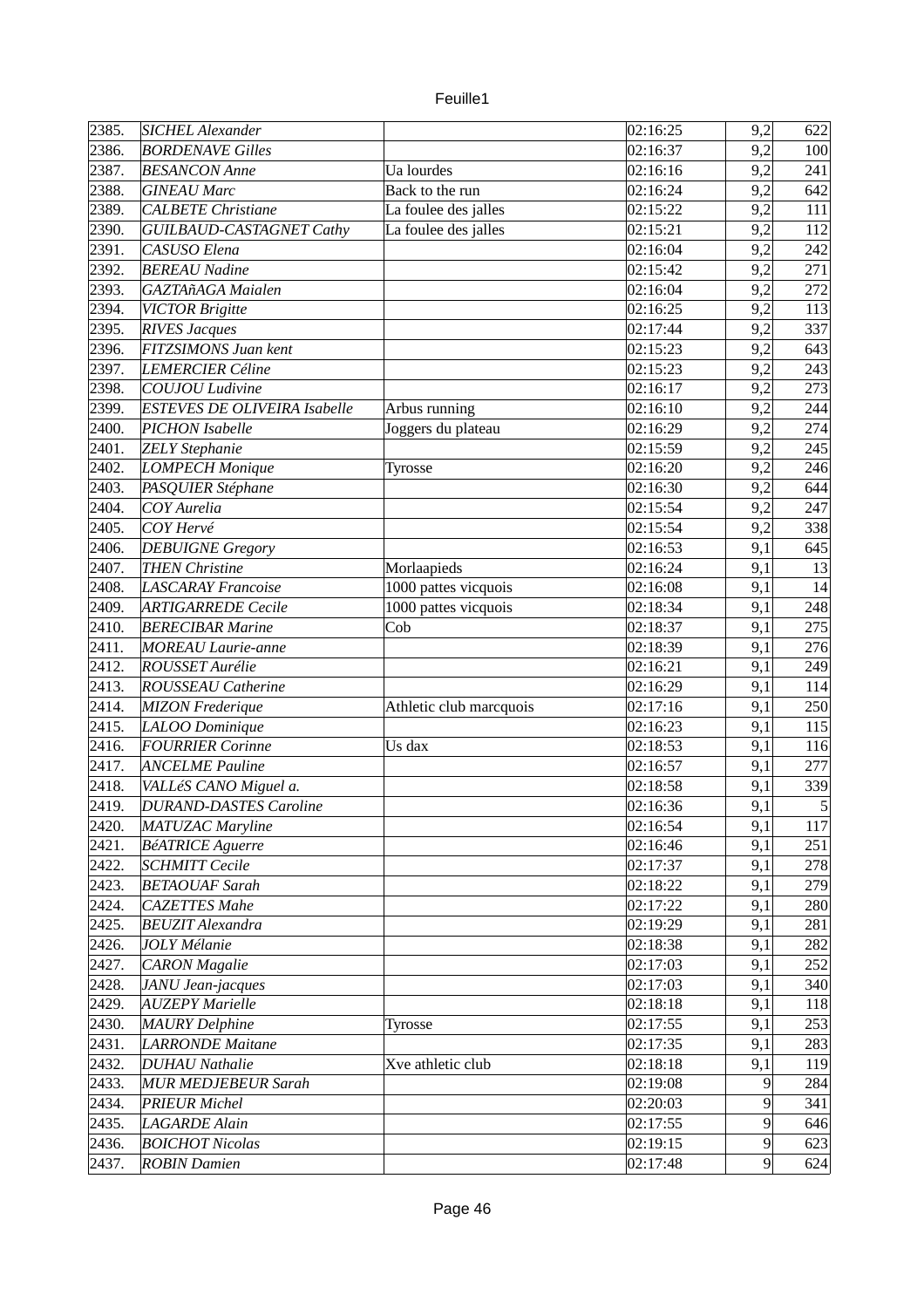| euille. |  |
|---------|--|
|         |  |

| $\sqrt{2}438.$ | <b>DUCOS Philippe</b>              | Lous mesclats bsv                              | 02:20:38           | $\vert 9 \vert$ | 647          |
|----------------|------------------------------------|------------------------------------------------|--------------------|-----------------|--------------|
| 2439.          | <b>SAUSSAIS Matthieu</b>           | Es livarot                                     | $\sqrt{0}$ 2:20:40 | $\overline{9}$  | 625          |
| 2440.          | <b>ROSEEUW Fabrice</b>             |                                                | 02:18:31           | $\overline{9}$  | 648          |
| 2441.          | <b>BRAUN</b> Magali                |                                                | 02:18:32           | $\overline{9}$  | 254          |
| 2442.          | <b>AMBLARD Gérard</b>              | Tyrosse                                        | 02:19:17           | $\overline{9}$  | $\mathbf{1}$ |
| 2443.          | <b>LARRERE</b> Corinne             | Coureurs de semisens saint vincent de 02:19:20 |                    | $\overline{9}$  | 120          |
| 2444.          | <b>DELEST</b> Maider               |                                                | 02:19:01           | $\overline{9}$  | 255          |
| 2445.          | <b>JOLFRE</b> Dominique            |                                                | 02:19:15           | $\overline{9}$  | 15           |
| 2446.          | <b>LHOTELLERIE David</b>           |                                                | 02:19:32           | $\overline{9}$  | 649          |
| 2447.          | <b>BOSS Virginie</b>               |                                                | 02:19:33           | $\overline{9}$  | 256          |
| 2448.          | MIZON Jerome                       | Athletic club marcquois                        | 02:19:35           | $\overline{9}$  | 650          |
| 2449.          | <b>LARRAMENDY Manon</b>            |                                                | 02:18:46           | $\overline{9}$  | 285          |
| 2450.          | <b>LAFOURCADE</b> Sandrine         |                                                | 02:20:38           | $\overline{9}$  | 257          |
| 2451.          | <b>TEIXEIRA Francisco</b>          |                                                | 02:21:31           | $\overline{9}$  | 342          |
| 2452.          | <b>TREZERES</b> Severine           |                                                | 02:20:51           | 8,9             | 286          |
| 2453.          | <b>ELIZALDE</b> Angel              |                                                | 02:19:58           | 8,9             | 101          |
| 2454.          | <b>CLAVERIE CAZASSUS Sonia</b>     |                                                | 02:20:00           | 8,9             | 287          |
| 2455.          | LECOCQ Sabrina                     |                                                | 02:21:49           | 8,9             | 258          |
| 2456.          | NARBARTE Jérôme                    |                                                | 02:20:29           | 8,9             | 651          |
| 2457.          | DIAZ MAROTO Marie odile            | Foulees vertes                                 | 02:21:51           | 8,9             | 288          |
| 2458.          | LOPEZ Alexia                       |                                                | 02:19:35           | 8,9             | 259          |
| 2459.          | <b>SARRAUDE Anaïs</b>              |                                                | 02:19:33           | 8,9             | 289          |
| 2460.          | <b>BRUNET</b> Yohan                |                                                | 02:22:00           | 8,9             | 652          |
| 2461.          | PEDEGERT Danièle                   |                                                | 02:20:19           | 8,9             | 121          |
| 2462.          | <b>SALITRA Laurent</b>             |                                                | 02:21:06           | 8,9             | 653          |
| 2463.          | <b>PRUNIER Fabienne</b>            | Xveme athletic club                            | 02:20:52           | 8,9             | 260          |
| 2464.          | <b>BEAUMONT Laurent</b>            |                                                | 02:22:42           | 8,9             | 654          |
| 2465.          | <b>HUMBERT</b> David               |                                                | 02:20:16           | 8,9             | 655          |
|                |                                    |                                                |                    | 8,9             |              |
| 2466.          | <b>ALYRE Patrick</b>               |                                                | 02:20:55           |                 | 343          |
| 2467.          | ROSCOUëT Katia                     | Back to the run                                | 02:21:39           | 8,9             | 261          |
| 2468.          | <b>FLOURS Audrey</b>               | Back to the run                                | 02:21:40           | 8,9             | 290          |
| 2469.          | <b>ROYER Nathalie</b>              | Back to the run                                | 02:21:39           | 8,9             | 122          |
| 2470.          | <b>BEBIOT Marjorie</b>             |                                                | $\sqrt{0}$ 2:23:03 | 8,9             | 291          |
| 2471.          | <b>LADEUIX Marine</b>              |                                                | 02:20:45           | 8,9             | 292          |
| 2472.          | MADIOT Chantal                     |                                                | 02:23:04           | 8.9             | 123          |
| 2473.          | <b>MADIOT</b> Jean-philippe        |                                                | 02:23:05           | 8,9             | 344          |
| 2474.          | <b>GACHASSIN Eric</b>              | Montardon d'achile                             | 02:23:20           | 8,8             | 345          |
| 2475.          | QUEYROU Jean-claude                |                                                | 02:20:48           | 8,8             | 102          |
| 2476.          | <b>MOULLEC</b> Eric                | Altea                                          | 02:20:49           | 8,8             | 346          |
| 2477.          | <b>REMPHAN Idrys</b>               |                                                | 02:21:13           | 8,8             | 347          |
| 2478.          | <b>DELANGHE Beñat</b>              |                                                | 02:23:37           | 8,8             | 348          |
| 2479.          | SOLA Jean-marc                     | Muret ac                                       | 02:22:32           | 8,8             | 656          |
| 2480.          | <b>BELLANCOURT Marie francoise</b> | Tyrosse                                        | 02:23:40           | 8,8             | 1            |
| 2481.          | <b>RUIN Rémi</b>                   |                                                | 02:22:31           | 8,8             | 626          |
| 2482.          | CALLETTI Véronique                 |                                                | 02:22:11           | 8,8             | 124          |
| 2483.          | <b>OSTINS Bruno</b>                |                                                | 02:21:37           | 8,8             | 349          |
| 2484.          | <b>CALLETTI Fabrice</b>            | Biarritz olympique athletisme                  | 02:22:13           | 8,8             | 350          |
| 2485.          | PAUZIE Anne-laure                  |                                                | 02:21:55           | 8,8             | 293          |
| 2486.          | <b>BONNARD Gaele</b>               |                                                | 02:22:10           | 8,8             | 262          |
| 2487.          | <b>BLANCHEMANCHE Sandrine</b>      | Montardon d'achille                            | 02:22:17           | 8,8             | 263          |
| 2488.          | <b>SCANDOLA Bruno</b>              |                                                | 02:22:59           | 8,8             | 657          |
| 2489.          | <b>OLIVIER</b> Cyril               |                                                | 02:24:41           | 8,8             | 658          |
| 2490.          | <b>MALLET</b> Beatrice             |                                                | 02:24:48           | 8,7             | 125          |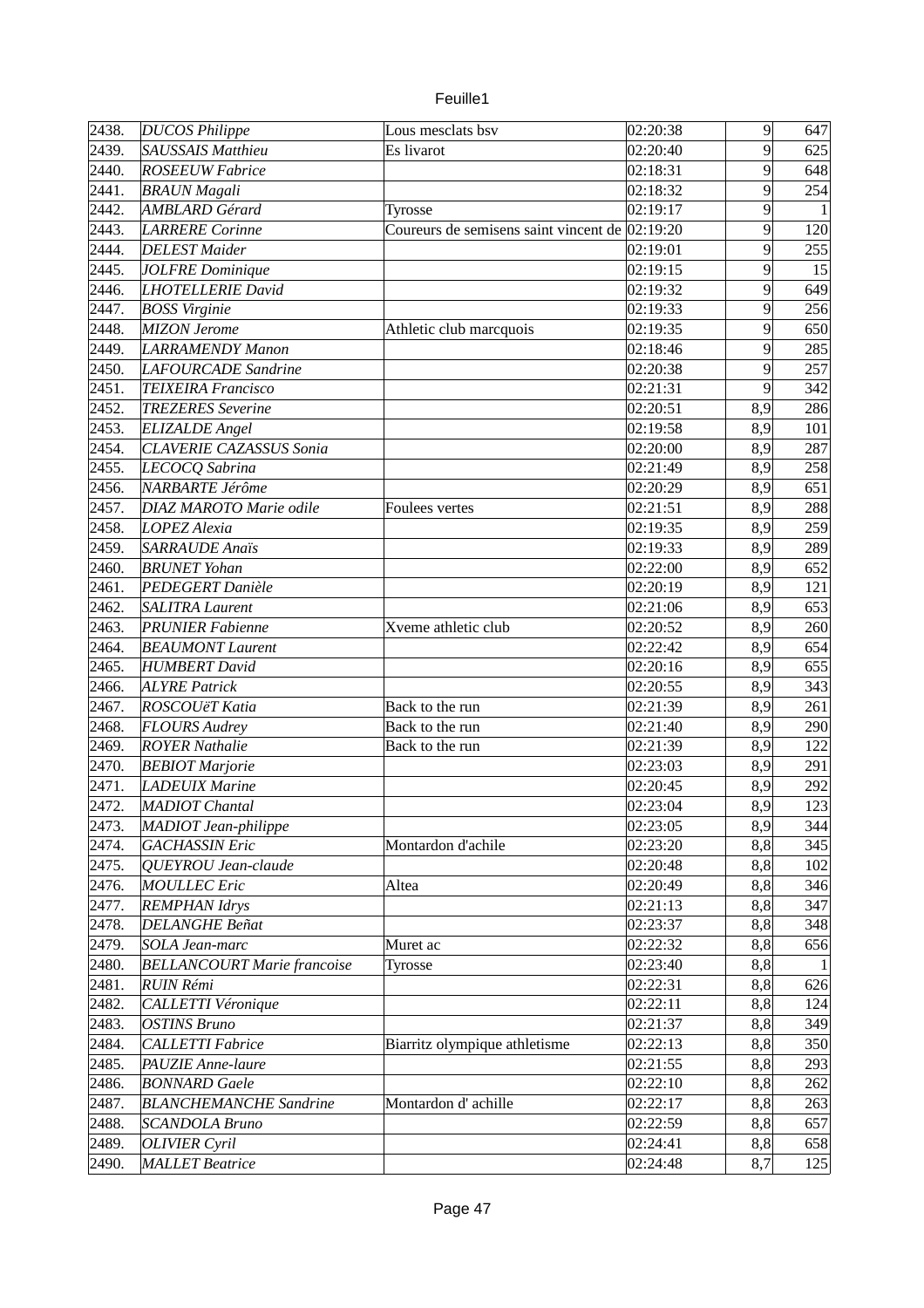| 2491.          | NEGRETE RAMíREZ José manuel             |                      | 02:23:00               | 8,7 | 627       |
|----------------|-----------------------------------------|----------------------|------------------------|-----|-----------|
| 2492.          | <b>KARM Fanny</b>                       |                      | $\overline{0}$ 2:22:20 | 8,7 | 294       |
| 2493.          | <b>ROSSIGNOL Nadine</b>                 |                      | 02:25:03               | 8,7 | 126       |
| 2494.          | <b>***** DOSSARD INCONNU</b>            |                      | 02:23:46               | 8,7 |           |
| 2495.          | <b>CHIPOY Delphine</b>                  |                      | 02:24:48               | 8,6 | 264       |
| 2496.          | <b>JACQUEMIN Nicolas</b>                | Urkirolak triathlon  | 02:24:27               | 8,6 | 351       |
| 2497.          | <b>JACQUEMIN Manon</b>                  | Urkirolak triathlon  | 02:24:28               | 8,6 | 6         |
| 2498.          | SAN MARTIN BEASOAIN DE PAULORENA Esther |                      | 02:24:52               | 8,6 | 295       |
| 2499.          | <b>EL CID UGALDE Gabriel</b>            |                      | 02:24:51               | 8,6 | 659       |
| 2500.          | <b>HOURIE CLAVERIE Anita</b>            |                      | 02:25:09               | 8,6 | 127       |
| 2501.          | <b>SAVIANA Laure</b>                    |                      | 02:24:58               | 8,6 | 265       |
| 2502.          | <b>JEAN</b> Didier                      |                      | 02:24:50               | 8,6 | 103       |
| 2503.          | <b>ILLAN Sebastien</b>                  |                      | 02:27:28               | 8,6 | 628       |
| 2504.          | <b>SAVENCU Mirela</b>                   | Tyrosse              | 02:25:29               | 8,6 | 296       |
| 2505.          | <b>IRIART</b> Gerard                    |                      | 02:26:30               | 8,6 | 352       |
| 2506.          | PETINON Nathalie                        | Backtotherun         | 02:26:35               | 8,6 | 266       |
| 2507.          | OLIVA Claude                            |                      | 02:28:27               | 8,5 | 660       |
| 2508.          | <b>GREENE</b> Valérie                   |                      | 02:25:49               | 8,5 | 267       |
| 2509.          | NUGUET Magali                           | As ascain elgarrekin | 02:27:58               | 8,5 | 268       |
| 2510.          | <b>LATRILLE Laurence</b>                |                      | 02:27:58               | 8,5 | 269       |
| 2511.          | <b>BERNET Celine</b>                    | Hagetmau             | 02:28:15               | 8,5 | 297       |
| 2512.          | <b>BERNET Manon</b>                     |                      | 02:28:14               | 8,5 | 298       |
| 2513.          | CESAIRE Mélody                          |                      | 02:27:04               | 8,5 | 299       |
| 2514.          | <b>ROUGERON</b> Aurelie                 |                      | 02:27:26               | 8,5 | 300       |
| 2515.          | <b>LEROUX Elisabeth</b>                 |                      | 02:27:17               | 8,5 | 301       |
| 2516.          | RODRIGUEZ EIROS Fher                    | Red runners          | 02:27:29               | 8,5 | 661       |
| 2517.          | CASTAñO Juan carlos                     | Red runners          | 02:27:29               | 8,5 | 662       |
| 2518.          | ***** DOSSARD INCONNU                   |                      | 02:27:50               | 8,4 |           |
| 2519.          | <b>CAUBIT</b> Adrien                    |                      | 02:28:37               | 8,4 | 629       |
| 2520.          | SYHARATH-BOUSCAT Manivane               |                      | 02:28:00               | 8,4 | 302       |
| 2521.          | <b>USANDISAGA Maylis</b>                |                      | 02:29:08               | 8,4 | 303       |
| 2522.          | <b>ESTEVES DE OLIVEIRA Jose</b>         | Arbus running        | 02:29:34               | 8,4 | 353       |
| 2523.          | <b>GUINOT Maxime</b>                    |                      | 02:30:06               | 8,4 | 630       |
| 2524.          | RAPNOUIL Clément                        |                      | 02:30:04               | 8,4 | 631       |
| 2525.          | SANZ CASTILLEJO Maria                   | Running park madrid  | $\sqrt{02}$ :29:33     | 8,3 | 16        |
| 2526.          | <b>ARIAS ORTEGA Mario</b>               |                      | 02:29:28               | 8,3 | 104       |
| 2527.          | VAL JIMéNEZ Marta                       |                      | 02:29:31               | 8,3 | 270       |
| 2528.          | <b>FERNANDEZ GONZáLEZ Jose</b>          | Running park madrid  | 02:29:31               | 8,3 | 105       |
| 2529.          | <b>RENOUF Camille</b>                   |                      | 02:31:26               | 8,3 | 304       |
| 2530.          | <b>MOINIER Celine</b>                   |                      | 02:30:33               | 8,3 | 305       |
|                | ALQUIER-BOUFFARD Franck                 |                      | 02:31:00               | 8,3 |           |
| 2531.<br>2532. | <b>TOULAS Christine</b>                 |                      | 02:32:43               |     | 6 <br>128 |
|                |                                         |                      |                        | 8,3 |           |
| 2533.          | <b>SALAUN Charlotte</b>                 |                      | 02:30:33               | 8,3 | 306       |
| 2534.          | SOULLIAERT Didier                       |                      | 02:30:35               | 8,3 | 354       |
| 2535.          | <b>GARNIER Thierry</b>                  |                      | 02:30:36               | 8,3 | 355       |
| 2536.          | LAGOUARDE Franck                        |                      | 02:31:11               | 8,3 | 356       |
| 2537.          | <b>DELPUCH Christian</b>                |                      | 02:31:11               | 8,3 | 106       |
| 2538.          | <b>DLLAT</b> Magalie                    |                      | 02:32:07               | 8,3 | 271       |
| 2539.          | THEBAUD Veronique                       |                      | 02:32:07               | 8,3 | 129       |
| 2540.          | NEBREDA ARTIEDA Marta                   |                      | 02:31:03               | 8,2 | 272       |
| 2541.          | <b>DUFAU Florence</b>                   |                      | 02:33:44               | 8,2 | 307       |
| 2542.          | <b>LAMBOURG Nathalie</b>                |                      | 02:31:26               | 8,2 | 130       |
| 2543.          | <b>LAMBOURG</b> Frederic                |                      | $\overline{0}$ 2:31:25 | 8,2 | 663       |